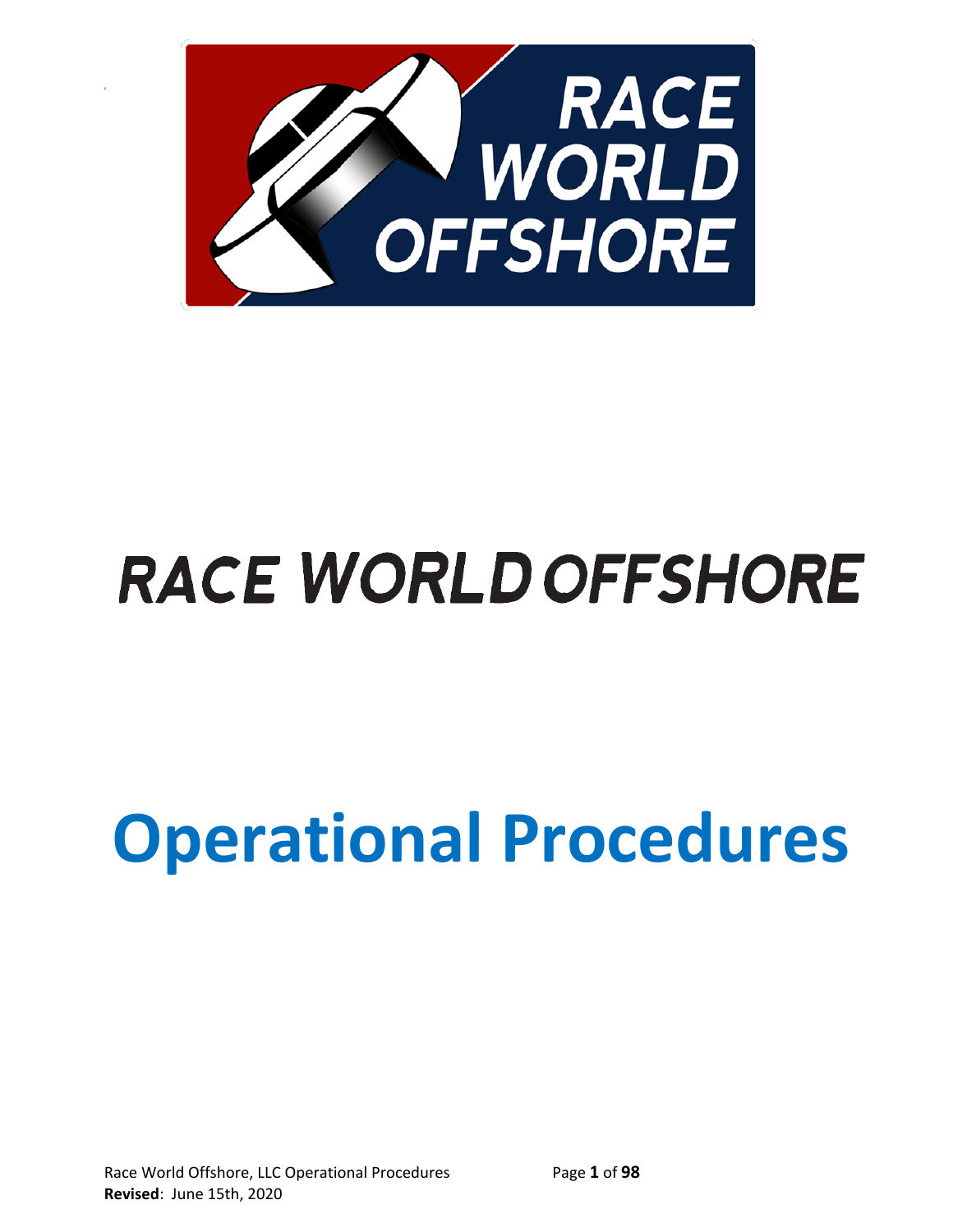# **RACE WORLD OFFSHORE**

These rules have been compiled by Race World Offshore (RWO) for the sole use of its members.

The rules and requirements contained herein are designed to provide for the proper conduct as well as establish minimum acceptable requirements for all racing events. All RWO Members must comply with these rules. No express or implied warranty shall result from compliance of these rules and requirements. They are intended only as a guide for the conduct of RWO boat races and are in no way a guarantee against injury or death. RWO has the right to change these rules at any time it deems necessary.

All matters regarding Race World Offshore should be directed to:

# **Race World Offshore**

Larry Bleil, President P.O. Box 2246 Key West, Florida 33045 Phone: (305) 797-8705 Email: [info@raceworldoffshore.global](mailto:info@raceworldoffshore.global)

# **RULE INTERPRETATION**

Send requests for official rule interpretations in writing by mail or email to:

Race World Offshore Attn: Rule Interpretation Request P.O. Box 2246 Key West, FL. 33045 E-mail: [info@raceworldoffshore.com](mailto:info@raceworldoffshore.com)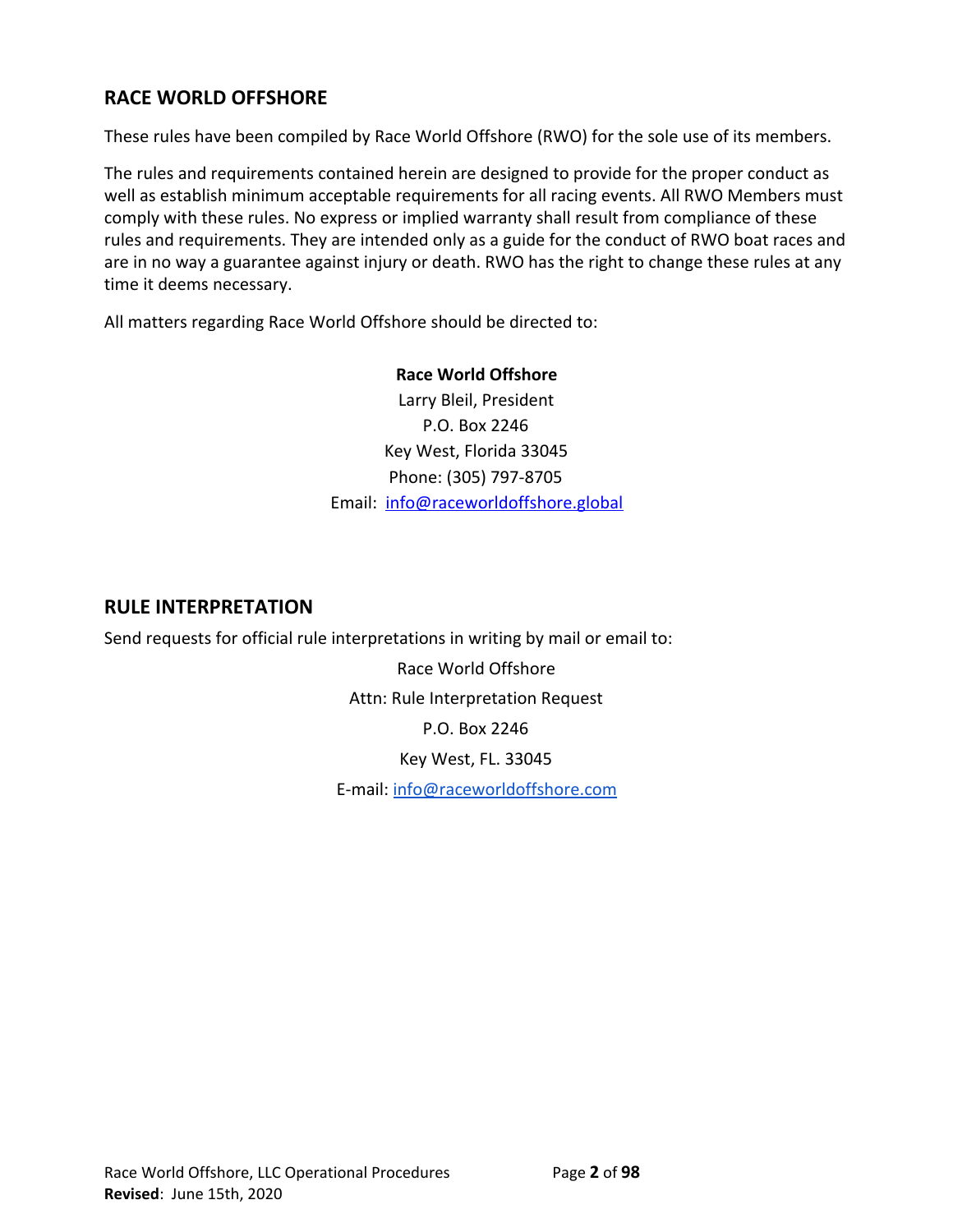# **Table of Contents**

| Section 100        |                         | <b>CRITERIA AND FEES FOR SANCTION AND PARTICIPATION IN EVENTS</b> | 10 |
|--------------------|-------------------------|-------------------------------------------------------------------|----|
|                    | 101                     | <b>Race Organization and Sanction</b>                             | 10 |
|                    | 1                       | Eligibility                                                       | 10 |
|                    | $\mathbf{2}$            | <b>Race Dates</b>                                                 | 10 |
|                    | 102                     | <b>Requirements for Event Participation</b>                       | 10 |
|                    | 1                       | Racing Membership Requirements                                    | 10 |
|                    | $\overline{\mathbf{2}}$ | <b>Racing Crew Requirements</b>                                   | 11 |
|                    | 3                       | Awards, Championships                                             | 12 |
|                    | 4                       | Fee Schedule                                                      | 13 |
|                    | 5                       | Boat Registration Requirements for Event Participation            | 15 |
| <b>Section 200</b> |                         | <b>CRITERIA FOR RACE MANAGEMENT AND RWO OFFICIALS</b>             | 20 |
|                    | 201                     | <b>Director of Race Operations (DRO)</b>                          | 20 |
|                    | 1                       | Appointment                                                       | 20 |
|                    | 2                       | <b>Presence at Events</b>                                         | 20 |
|                    | 3                       | <b>Duties and Responsibilities</b>                                | 20 |
|                    | 202                     | <b>Director of Technical Inspections (DTI)</b>                    | 22 |
|                    | $\mathbf{1}$            | Appointment                                                       | 22 |
|                    | $\overline{2}$          | <b>Presence at Events</b>                                         | 23 |
|                    | 3                       | <b>Duties and Responsibilities</b>                                | 23 |
|                    | 203                     | <b>Technical Inspectors</b>                                       | 23 |
|                    | 1                       | Appointment                                                       | 23 |
|                    | $\mathbf{2}$            | <b>Presence at Events</b>                                         | 23 |
|                    | 3                       | <b>Duties and Responsibilities</b>                                | 24 |
|                    | 204                     | <b>Director of Scoring (DOS)</b>                                  | 24 |
|                    | 1                       | Appointment                                                       | 24 |
|                    | $\mathbf{2}$            | <b>Presence at Events</b>                                         | 25 |
|                    | 3                       | <b>Duties and Responsibilities</b>                                | 25 |
|                    | 205                     | <b>Director of Registration (DOR)</b>                             | 26 |
|                    | 1                       | Appointment                                                       | 26 |
|                    | 2                       | <b>Presence at Events</b>                                         | 26 |
|                    | 3                       | <b>Duties and Responsibilities</b>                                | 26 |
|                    | 206                     | <b>Appeal Board</b>                                               | 27 |
|                    | 1                       | Appointment                                                       | 27 |
|                    | $\overline{2}$          | <b>Duties and Responsibilities</b>                                | 27 |
|                    | 207                     | <b>Director of Safety and Rescue (DSR)</b>                        | 27 |
|                    | 1                       | Appointment                                                       | 27 |
|                    | $\mathbf{2}$            | <b>Presence at Events</b>                                         | 28 |
|                    | 3                       | <b>Duties and Responsibilities</b>                                | 28 |
|                    | 208                     | <b>Safety/Rescue Inspectors</b>                                   | 29 |
|                    | 1                       | Appointment                                                       | 29 |
|                    | $\overline{\mathbf{2}}$ | <b>Duties and Responsibilities</b>                                | 29 |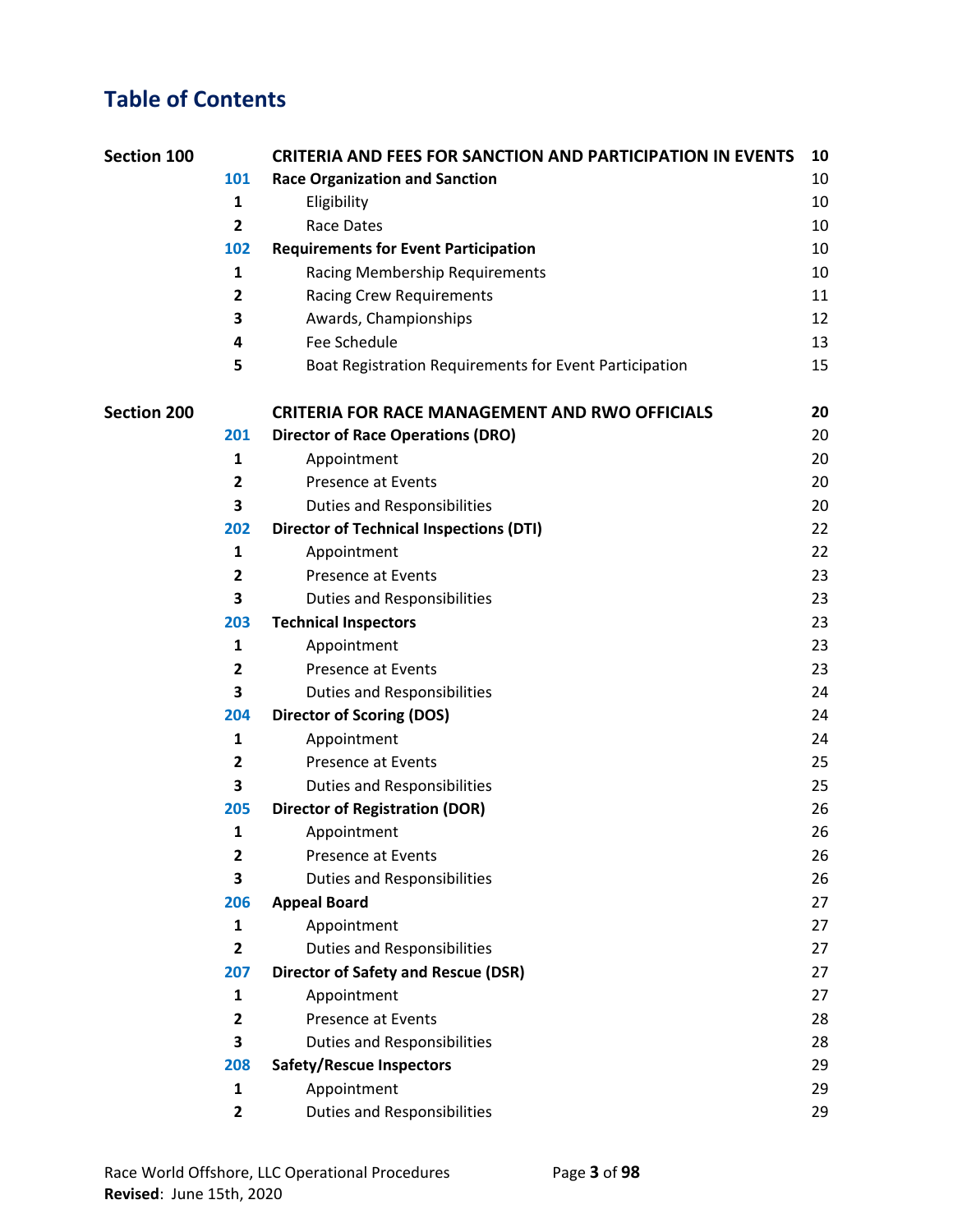|                    | 209                     | <b>Course Marshal</b>                            | 29 |
|--------------------|-------------------------|--------------------------------------------------|----|
|                    | 1                       | Appointment                                      | 29 |
|                    | $\overline{\mathbf{2}}$ | <b>Presence at Events</b>                        | 30 |
|                    | 3                       | <b>Duties and Responsibilities</b>               | 30 |
| <b>SECTION 300</b> |                         | PRE-RACE REQUIREMENTS FOR CONDUCT OF EVENTS      | 31 |
|                    | $\mathbf{1}$            | <b>Required Forms</b>                            | 31 |
|                    | 301                     | <b>Private Rescue Personnel</b>                  | 31 |
|                    | $\mathbf{1}$            | Requests                                         | 31 |
|                    | 302                     | <b>Aircraft</b>                                  | 32 |
|                    | $\mathbf{1}$            | Registration                                     | 32 |
|                    | 303                     | <b>Driver's Packet</b>                           | 32 |
|                    | 1                       | Access                                           | 32 |
|                    | $\overline{2}$          | Minimum Required Information                     | 32 |
|                    | 304                     | <b>Race Entry and Crew Registration</b>          | 33 |
|                    | 1                       | <b>Online Registration</b>                       | 33 |
|                    | 2                       | <b>On-Site Registration</b>                      | 34 |
|                    | 3                       | Escape (Exit) Strategy Plan                      | 34 |
|                    | 4                       | On-Site Check-In                                 | 35 |
|                    | 305                     | <b>Pre-Race Safety and Technical Inspections</b> | 36 |
|                    | $\mathbf{1}$            | Requirements                                     | 36 |
|                    | 306                     | <b>Pre-Race Technical Rule Violations</b>        | 37 |
|                    | $\mathbf{1}$            | <b>Notice</b>                                    | 37 |
|                    | $\mathbf{2}$            | Actions to be Taken                              | 37 |
|                    | 3                       | <b>Correction of Violations</b>                  | 37 |
|                    | 4                       | Appeals                                          | 38 |
|                    | 307                     | <b>Marketing Requirements</b>                    | 38 |
|                    | 1                       | Approved sanctioning body logo                   | 38 |
|                    | $\mathbf{2}$            | <b>Event Participation</b>                       | 38 |
|                    | 3                       | Inspection                                       | 39 |
|                    | 4                       | <b>Sponsor Decals</b>                            | 39 |
|                    | 5                       | <b>General Decal Placement</b>                   | 40 |
|                    | 6                       | <b>Preferred Decal Placement</b>                 | 40 |
|                    | $\overline{\mathbf{z}}$ | <b>Secondary Decal Placement</b>                 | 40 |
|                    | 8                       | <b>Additional Decal Guidelines</b>               | 41 |
|                    | 9                       | Uniforms                                         | 41 |
|                    | 10                      | Conflicts                                        | 42 |
|                    | 11                      | Sale of Team Merchandise                         | 42 |
|                    | 12                      | <b>Banner Placement</b>                          | 42 |
|                    | 308                     | <b>Establishment of Designated Pit Areas</b>     | 43 |
|                    | 1                       | Pit Requirements                                 | 43 |
|                    | $\overline{2}$          | Pit Areas                                        | 43 |
|                    | 309                     | <b>Testing</b>                                   | 45 |
|                    | 1                       | <b>Inspections and Registration</b>              | 45 |
|                    | $\overline{2}$          | <b>Compliance with Government Regulations</b>    | 46 |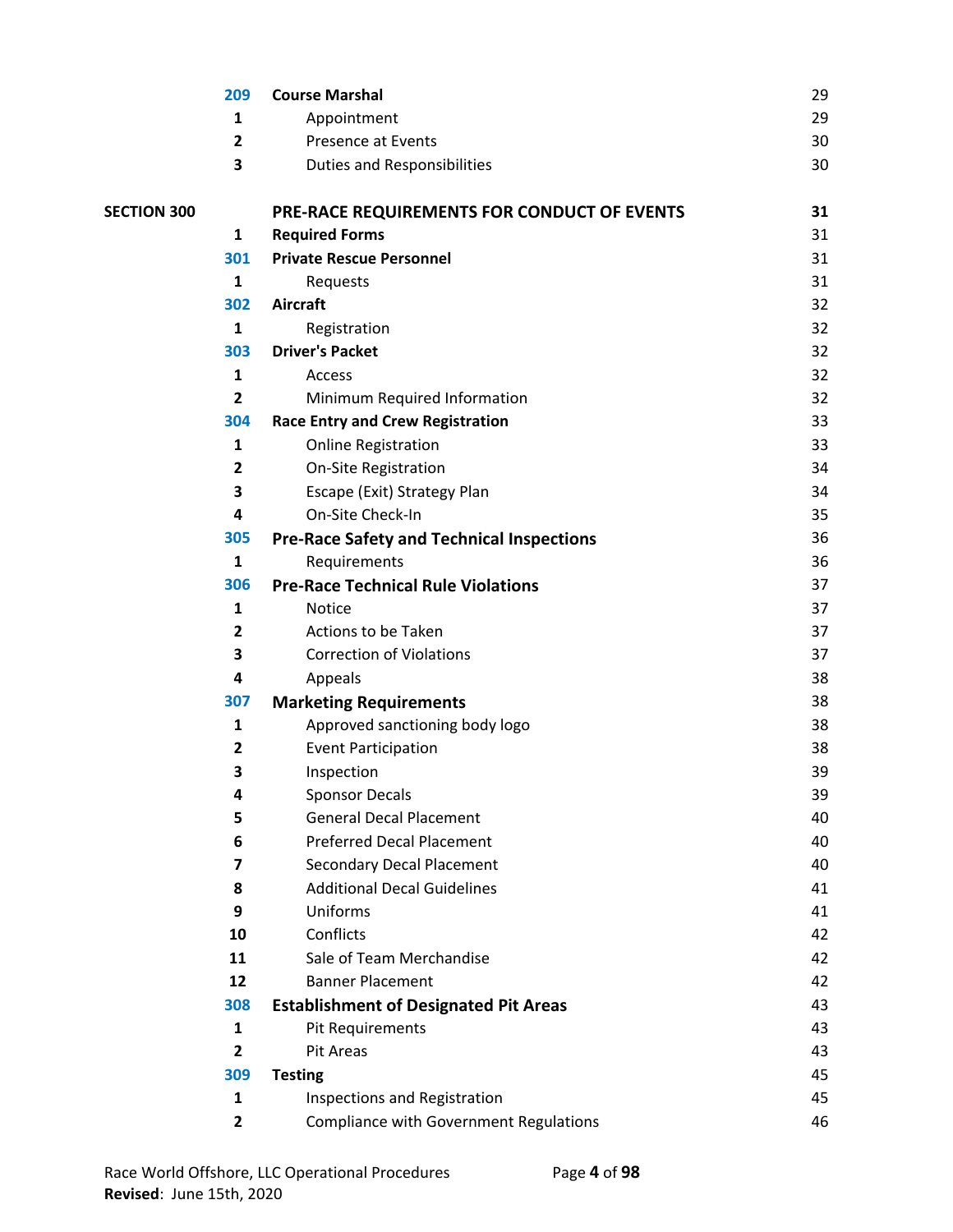|                    | 3                       | Compliance with RWO Rules and Regulations                    | 46       |
|--------------------|-------------------------|--------------------------------------------------------------|----------|
|                    | 4                       | Safety Equipment                                             | 46       |
|                    | 5                       | Engine Hatch/Cockpit Cover/Canopy Lid                        | 47       |
|                    | 6                       | Firewalls/Vents                                              | 47       |
|                    | 7                       | Cockpit Intercoms                                            | 47       |
|                    | 8                       | Cockpit Emergency Air System                                 | 47       |
|                    | 9                       | Radio                                                        | 48       |
|                    | 10                      | <b>Bolsters and Seats</b>                                    | 48       |
|                    | 11                      | <b>Lifting Harnesses</b>                                     | 48       |
|                    | 12                      | <b>Trailers</b>                                              | 48       |
|                    | 13                      | <b>Non-Posted Test Times</b>                                 | 48       |
|                    | 14                      | Official Rescue/Safety, Tow and Patrol Boat Coverage         | 48       |
|                    | 15                      | Violations                                                   | 49       |
|                    | 310                     | <b>Driver's Meetings</b>                                     | 49       |
|                    | 1                       | Attendance                                                   | 49       |
|                    | $\overline{2}$          | <b>Meeting Times</b>                                         | 49       |
|                    | 3                       | <b>Excused Absences</b>                                      | 49       |
|                    | 4                       | <b>Unexcused Absences</b>                                    | 50       |
|                    | 5                       | Changes to the Event                                         | 50       |
|                    | 6                       | <b>Alcoholic Beverages</b>                                   | 50       |
|                    | 7                       | Smoking                                                      | 50       |
|                    | 8                       | Uniforms                                                     | 50       |
|                    |                         |                                                              |          |
| <b>SECTION 400</b> |                         | PRACTICES AND PROCEDURES FOR CONDUCT OF RACES                | 51       |
|                    | 401                     | <b>Race Format</b>                                           | 51       |
|                    | $\mathbf{1}$            | Scheduling                                                   | 51       |
|                    | $\overline{2}$          | <b>Changes to Schedule</b>                                   | 51       |
|                    | 402                     | <b>Race Course</b>                                           | 51       |
|                    | $\mathbf{1}$            | <b>Water Depth</b>                                           | 51       |
|                    | $\overline{2}$          | Checkpoints                                                  | 51       |
|                    | 3                       | <b>Check Boats</b>                                           | 51       |
|                    | 4                       | <b>Course Markers</b>                                        | 51       |
|                    | 5                       | <b>Spectator Safety Areas</b>                                | 52       |
|                    | 6                       | <b>Starting Chute</b>                                        | 52       |
|                    | 7                       | Race Course Length and Race Length                           | 53       |
|                    | 403                     | <b>Starting and Conducting the Race</b>                      | 55       |
|                    | 1                       | Flags                                                        | 55       |
|                    | $\overline{\mathbf{2}}$ | Pace Boats                                                   | 56       |
|                    | 3                       | <b>Starting Procedure</b>                                    | 56       |
|                    | 4                       | Racing Rules of the Road                                     | 59       |
|                    | 5                       | Caution Zone (Yellow Flag)                                   | 60       |
|                    | 6                       | Scoring (Negotiating the Race Course)                        | 61       |
|                    | 7                       | Course Infractions/No Protests                               | 63       |
|                    | 8<br>9                  | Finish<br><b>Emergency Race Stoppage Procedures/Restarts</b> | 63<br>63 |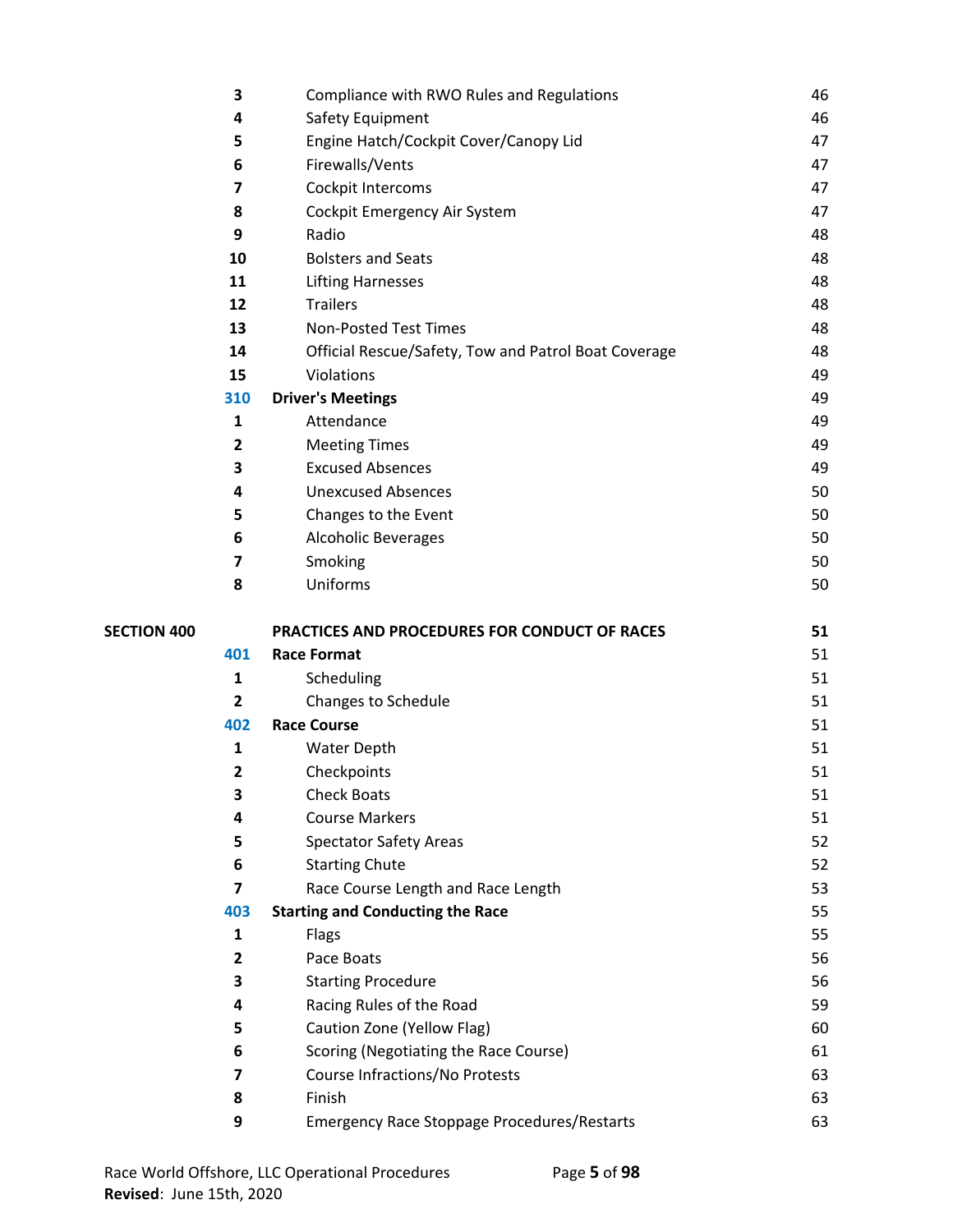|                    | 10                      | Postponements                                      | 64 |
|--------------------|-------------------------|----------------------------------------------------|----|
| <b>SECTION 500</b> |                         | <b>POST-RACE EVENT REQUIREMENTS</b>                | 65 |
|                    | 501                     | <b>Consumption of Alcohol</b>                      | 65 |
|                    | 502                     | <b>Post-Race Technical Inspections</b>             | 65 |
|                    | 1                       | Inspector's Discretion                             | 65 |
|                    | $\mathbf{2}$            | <b>Final Results</b>                               | 66 |
|                    | 3                       | <b>Tear Downs</b>                                  | 66 |
|                    | 4                       | Refusal of Inspection                              | 66 |
|                    | 5                       | Violations                                         | 66 |
|                    | 6                       | <b>Appropriate Penalty</b>                         | 66 |
|                    | $\overline{\mathbf{z}}$ | <b>First Offense</b>                               | 66 |
|                    | 8                       | Second Offense                                     | 66 |
|                    | 9                       | <b>Subsequent Offenses</b>                         | 67 |
|                    | 10                      | <b>Owner Responsibility</b>                        | 67 |
|                    | 11                      | <b>Additional Responsible Parties</b>              | 67 |
|                    | 503                     | Protests: General                                  | 67 |
|                    | 504                     | <b>Protests: Technical Rule Violations</b>         | 67 |
|                    | 1                       | Protests Only Within Class                         | 67 |
|                    | $\mathbf{2}$            | <b>Violations Known Prior to Race</b>              | 68 |
|                    | 3                       | Handling of Protest Fees                           | 68 |
|                    | 4                       | Penalties                                          | 68 |
|                    | 5                       | Supervision by RWO Official                        | 68 |
|                    | 6                       | Fees                                               | 68 |
|                    | 505                     | <b>Tear Down Procedures</b>                        | 69 |
|                    | 506                     | <b>Prohibited Conduct and Associated Penalties</b> | 70 |
|                    | 507                     | <b>Appeals</b>                                     | 73 |
|                    | 1                       | <b>Filing and Timing Requirements</b>              | 73 |
|                    | $\overline{\mathbf{2}}$ | Hearings                                           | 73 |
|                    | 3                       | <b>Appeal Fees</b>                                 | 73 |
|                    | 4                       | Decisions                                          | 73 |
|                    | 5                       | Shipment of Parts                                  | 74 |
| <b>SECTION 600</b> |                         | <b>SCORING PROCEDURE / AWARDING OF POINTS</b>      | 74 |
|                    | 601                     | <b>Eligibility for National Series</b>             | 74 |
|                    | 1                       | Points                                             | 74 |
|                    | $\overline{2}$          | <b>Eligible Classes</b>                            | 74 |
|                    | 602                     | <b>Points for Canceled Race</b>                    | 74 |
|                    | 603                     | <b>Awarding of National Series Points</b>          | 75 |
|                    | 1                       | Points                                             | 75 |
|                    | $\overline{2}$          | <b>Finishing Points</b>                            | 75 |
|                    | 3                       | <b>Scoring Procedures</b>                          | 75 |
|                    | 604                     | Non-Transferability                                | 76 |
|                    | 605                     | <b>Registered Hulls</b>                            | 76 |
|                    | 606                     | <b>Replacement Hulls (Lost or Damaged Boats)</b>   | 76 |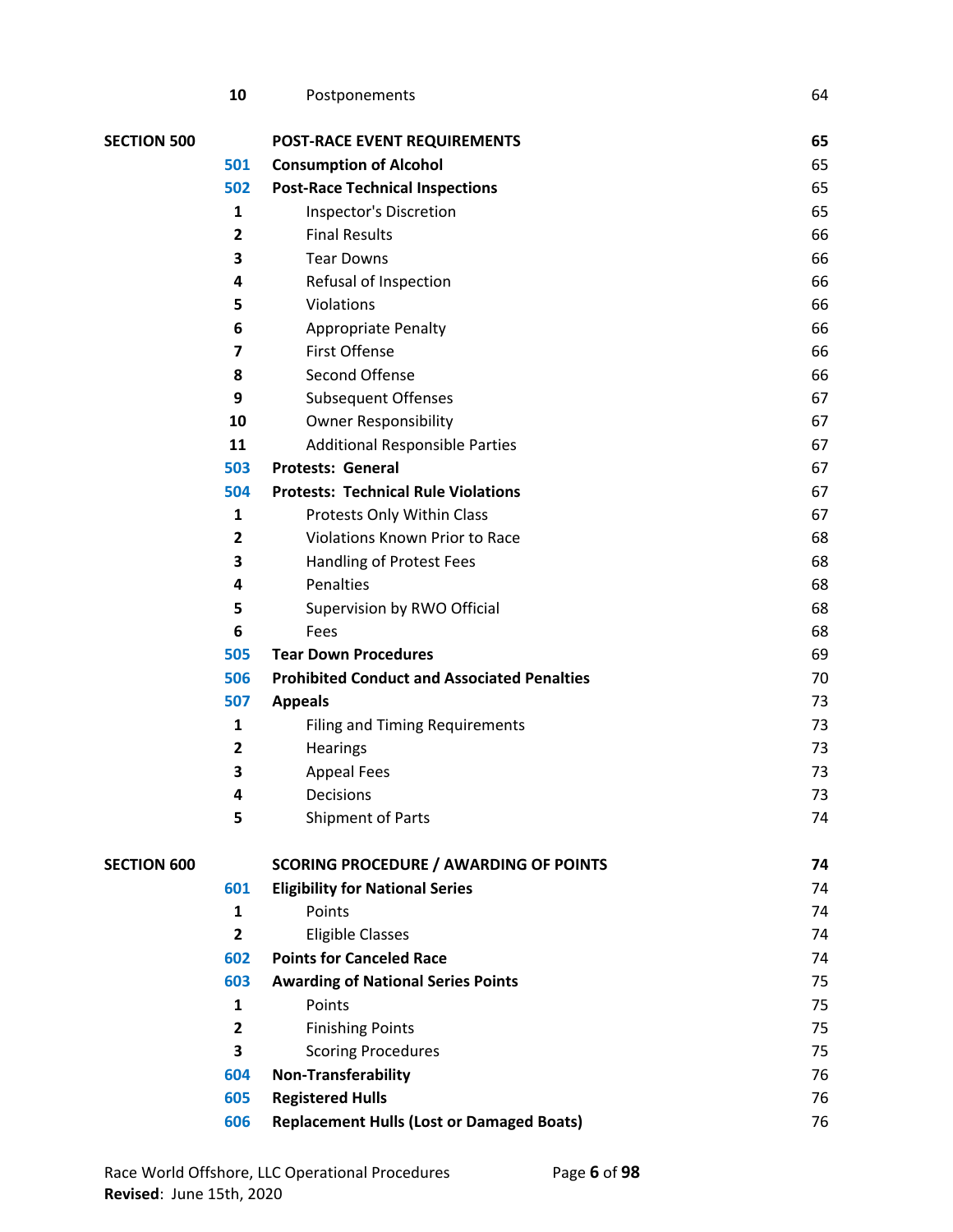|                     | 607                     | <b>Substitute Hulls (New Boats)</b>                      | 76 |
|---------------------|-------------------------|----------------------------------------------------------|----|
| <b>SECTION 700</b>  |                         | <b>PRIZE MONEY AND TROPHIES</b>                          | 77 |
|                     | 701                     | <b>Awards and Prize Money</b>                            | 77 |
| <b>SECTION 800</b>  |                         | <b>CHAMPIONSHIPS</b>                                     | 78 |
|                     | 801                     | <b>National Series</b>                                   | 78 |
|                     | $\mathbf{1}$            | <b>Eligible Classes</b>                                  | 78 |
|                     | $\overline{2}$          | <b>Tabulation of Points</b>                              | 78 |
|                     | 3                       | Number "1"                                               | 78 |
|                     | 802                     | <b>Tie Breakers</b>                                      | 78 |
| <b>SECTION 900</b>  |                         | <b>SAFETY RULES</b>                                      | 78 |
|                     | 901                     | <b>Required Safety Facilities</b>                        | 78 |
|                     | 1                       | <b>Medical and Rescue Facilities</b>                     | 78 |
|                     | $\overline{\mathbf{2}}$ | <b>Required Personnel</b>                                | 79 |
|                     | 3                       | <b>Required Facilities</b>                               | 79 |
|                     | 902                     | <b>All Boats</b>                                         | 81 |
|                     | 1                       | Seats                                                    | 81 |
|                     | $\overline{\mathbf{2}}$ | Hatches                                                  | 81 |
|                     | 3                       | Intercoms                                                | 81 |
|                     | 4                       | <b>Emergency Kill Switch</b>                             | 81 |
|                     | 5                       | <b>Drive Shaft Covers</b>                                | 81 |
|                     | 6                       | Cleats                                                   | 81 |
|                     | $\overline{\mathbf{z}}$ | <b>Bilge Pumps</b>                                       | 82 |
|                     | 8                       | Radios                                                   | 82 |
| <b>SECTION 1000</b> |                         | BOAT, TRAILER, PERSONAL & RELATED EQUIPMENT SAFETY RULES | 82 |
|                     | 1001                    | <b>Other Requirements</b>                                | 82 |
|                     | 1                       | Fire Suppression - Firewalls                             | 82 |
|                     | $\mathbf{2}$            | <b>Fuel Cells</b>                                        | 82 |
|                     | 3                       | <b>Grab Handles</b>                                      | 82 |
|                     | 4                       | Non-Skid                                                 | 82 |
|                     | 5                       | <b>Personal Safety Equipment</b>                         | 82 |
|                     | 6                       | Life Jackets                                             | 83 |
|                     | 7                       | <b>Cervical Support</b>                                  | 83 |
|                     | 8                       | Footwear                                                 | 83 |
|                     | 9                       | <b>Eye Protection</b>                                    | 83 |
|                     | 10                      | Propellers                                               | 83 |
|                     | 11                      | <b>During Trailer Firing of Motors</b>                   | 84 |
|                     | 12                      | Tie Bars                                                 | 84 |
|                     | 13                      | <b>Tow Rings</b>                                         | 84 |
|                     | 14                      | <b>Trailers</b>                                          | 84 |
|                     | 15                      | Wings                                                    | 84 |
|                     | 16                      | <b>Sling Safety Requirements</b>                         | 84 |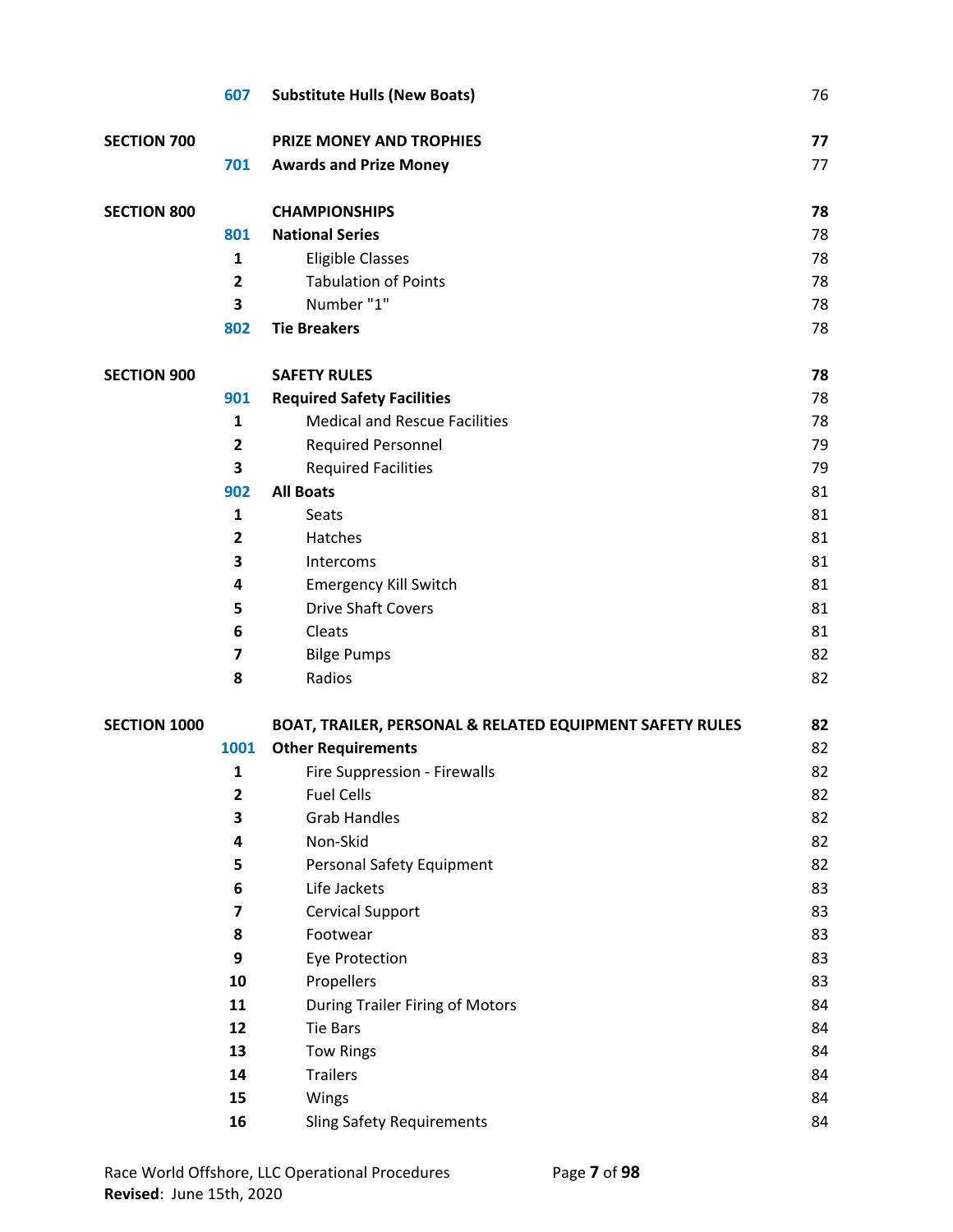| <b>SECTION 1100</b> |                         | <b>VIOLATIONS</b>                                         | 85 |
|---------------------|-------------------------|-----------------------------------------------------------|----|
|                     | 1101                    | <b>Penalties, Disqualification, Fines and Suspensions</b> | 85 |
|                     | 1                       | Violation of Minimum Active Crew                          | 85 |
|                     | $\overline{\mathbf{2}}$ | Suspension, Expulsion                                     | 85 |
|                     | 3                       | <b>Criminal Acts</b>                                      | 85 |
|                     | 4                       | Awards, Championships                                     | 86 |
|                     | 5                       | <b>Right of Refusal</b>                                   | 86 |
|                     | 6                       | <b>Annual Registration</b>                                | 86 |
|                     | 7                       | <b>Transferability of Number</b>                          | 86 |
|                     | 8                       | <b>Boat Number Legibility</b>                             | 86 |
|                     | 9                       | Private Personnel                                         | 87 |
|                     | 10                      | <b>Owners Registration Responsibility</b>                 | 87 |
|                     | 11                      | <b>Registration Penalty</b>                               | 87 |
|                     | 12                      | <b>Bad Checks</b>                                         | 87 |
|                     | 13                      | Inspections                                               | 88 |
|                     | 14                      | <b>Dress Code and Decal Placement</b>                     | 88 |
|                     | 15                      | Crane Area                                                | 88 |
|                     | 16                      | Dry Pits                                                  | 88 |
|                     | 17                      | <b>Banner Placement</b>                                   | 88 |
|                     | 18                      | <b>Testing</b>                                            | 89 |
|                     | 19                      | <b>Compliance with Government Regulations</b>             | 89 |
|                     | 20                      | Compliance with RWO Rules and Regulations                 | 89 |
|                     | 21                      | Safety Equipment                                          | 90 |
|                     | 22                      | Engine in Gear                                            | 90 |
|                     | 23                      | Rescue / Safety, Tow and Official Watercraft Coverage     | 90 |
|                     | 24                      | <b>Unexcused Absences at Drivers Meetings</b>             | 91 |
|                     | 25                      | <b>Disabled Race Boats</b>                                | 91 |
|                     | 26                      | Passing in a Turn (Formerly "Overlap")                    | 91 |
|                     | 27                      | Failure to report "out of the race"                       | 91 |
|                     | 28                      | <b>Caution Zone</b>                                       | 92 |
|                     | 29                      | Refusal of Post-Race Inspection                           | 92 |
|                     | 30                      | <b>Technical Rule Violations</b>                          | 92 |
|                     | 31                      | <b>Course Infractions</b>                                 | 93 |
|                     | 32                      | Helmets and Jackets While on Plane                        | 93 |
|                     | 33                      | Destroying or Dislodging Turn Buoy                        | 93 |
|                     | 34                      | <b>Government Regulations</b>                             | 94 |
|                     | 35                      | On Plane in Spectator Area                                | 94 |
|                     | 36                      | <b>Outside Assistance</b>                                 | 94 |
|                     | 37                      | Leaving the Official Race Course                          | 94 |
|                     | 38                      | Tows                                                      | 94 |
|                     | 39                      | Communications                                            | 94 |
|                     | 40                      | Unsportsmanlike Conduct                                   | 95 |
|                     | 41                      | Gambling                                                  | 95 |
|                     | 42                      | Payment of Fines                                          | 95 |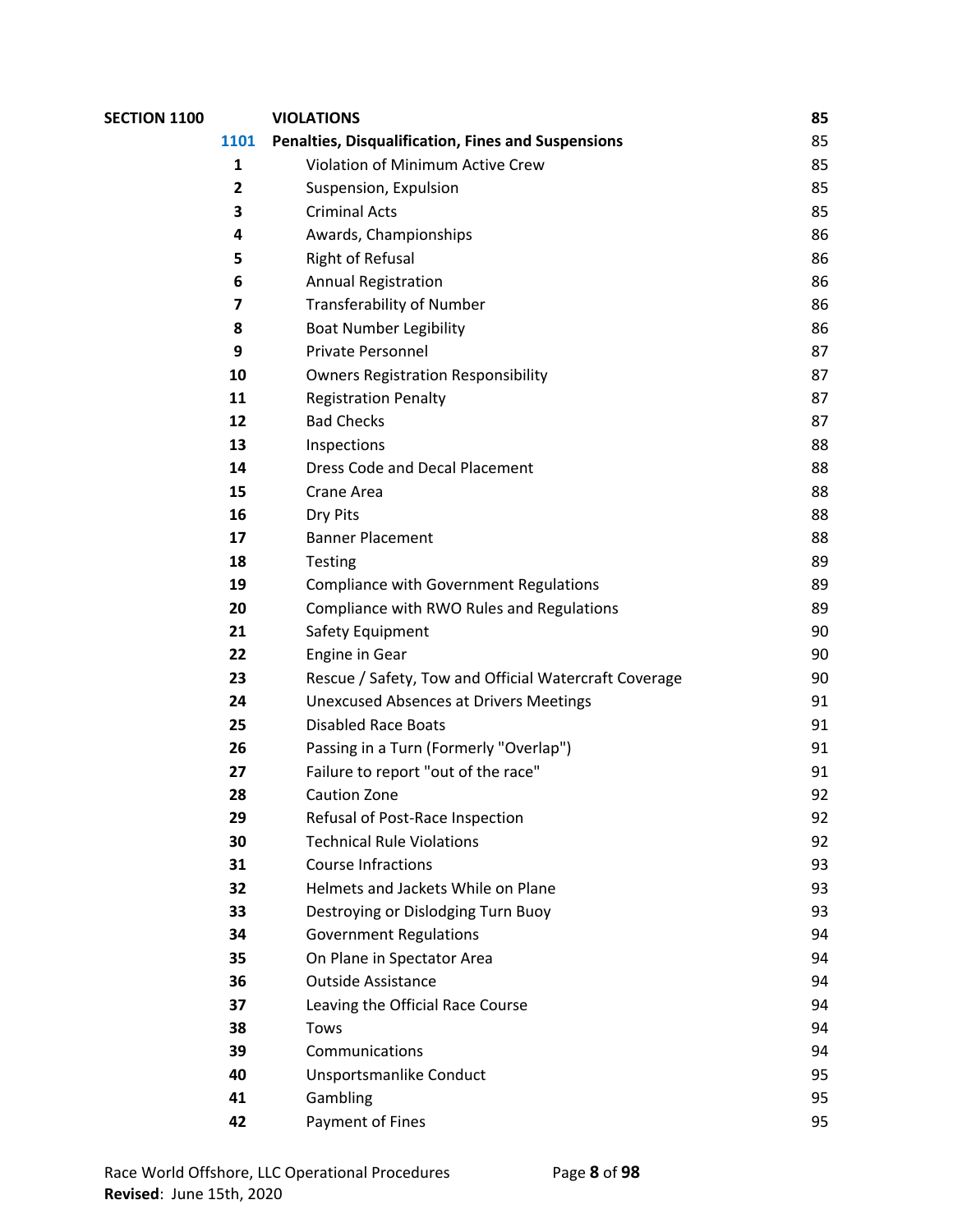|                     | 43 | <b>Propellers</b>                      | 95 |
|---------------------|----|----------------------------------------|----|
|                     | 44 | <b>Trailers</b>                        | 96 |
|                     |    |                                        |    |
| <b>SECTION 1200</b> |    | <b>MARINE PROTECTION</b>               | 96 |
|                     |    | 1201 Manatee Protection Measures       | 96 |
|                     |    | <b>1202</b> Turtle Protection Measures | 98 |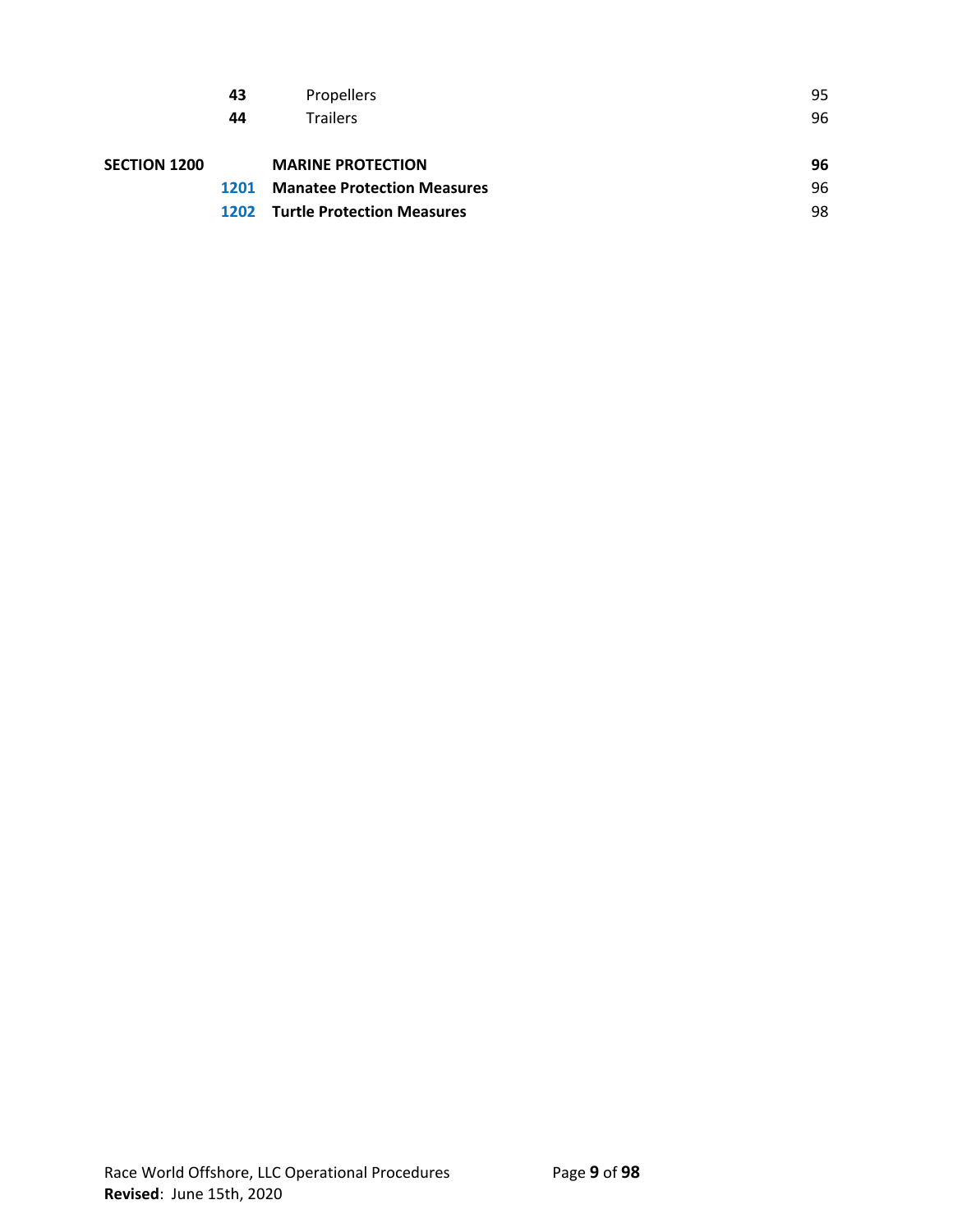The following General Racing Operating Procedures apply to all Events.

# **SECTION 100**: **CRITERIA AND FEES FOR SANCTION AND PARTICIPATION IN EVENTS**

# **101: RACE ORGANIZATION AND SANCTION**

# **1. Eligibility**

a. To be eligible to produce an RWO Event, a Race Producer must execute the approved Promoters Agreement, a copy of which can be obtained through the RWO Office in Key West, FL, and conduct the event in accordance therewith. The terms and conditions governing the eligibility of a Race Producer to conduct an event as well as the requirements to produce the event are contained in the Promoters Agreement; the terms of which are incorporated by this reference.

# **2. Race Dates**

a. Race date requests must be submitted, in writing, to the main office in Key West, FL by January 15 of the current year and include date, place, and Promoter in charge. Returning race dates and sites to receive precedent if they follow the agreement procedures. Final approval of all National Series race dates must be obtained from the RWO Committee.

# **102: REQUIREMENTS FOR EVENT PARTICIPATION**

## **1. Racing Membership Requirements**

- a. Any person who operates or in any way assists in the operation of a race boat, whether as a driver, throttleman, navigator or active crew member, while testing or in competition, must be a Racing Member in good standing with RWO.
- b. Any person participating as active crew (*i.e. owner, driver, riding or non-riding crew member, active pit crew, tow vehicle drivers, mechanics, etc*.); requiring entry into the hot pits.
- c. RWO Officials may refuse any entry they deem to be detrimental to the professional direction of the sport, the operation of RWO or has a conflict with RWO Sponsor(s).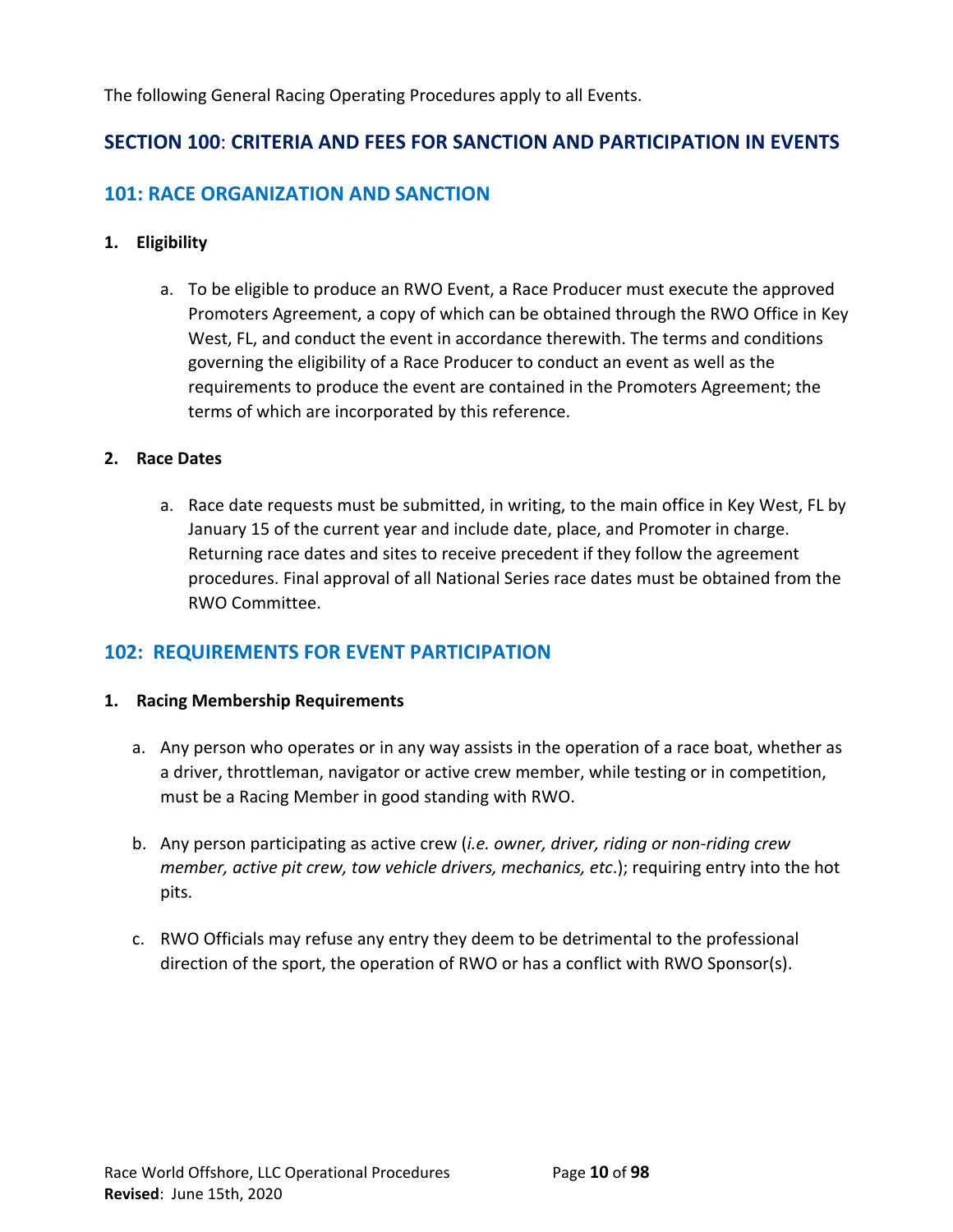# **2. Racing Crew Requirements**

## a. **Number of Riding Crew**

- i. A minimum of two (2) persons and maximum of three (3) must be carried at all times on a race boat while in competition or during an official test time at an event.
- ii. To be eligible for an official start, the driver of record or the designated driver, shall remain within the boat for the entire race.
- iii. Violation of this rule will be grounds for event disqualification and a \$1,000 fine.

# b. **Minimum Age Restrictions for Racing Members**

- i. **18 years old**: For a Racing Member to compete in a race boat.
- ii. **16 years old**: For a Racing Member to enter the restricted area of the hot pits.

## c. **Medical and Safety Requirements**

- i. All Racing Members must meet the following Rescue Medical and Safety Requirements and provide documented proof at registration to be certified as eligible for racing by the DRO and/or DSR.
- ii. A current Physical Examination.
- iii. Completion of the Medical Information Form at all events.
- iv. Completion of Cockpit Evacuation / Immersion Training Certification, a minimum of once a year for riding crew members.
- v. Also, highly recommended are:
	- **1.** Completion of SWIM TEST.
	- **2.** Basic First Aid and CPR from a reliable certifying agency.
	- **3.** Introduction to SCUBA.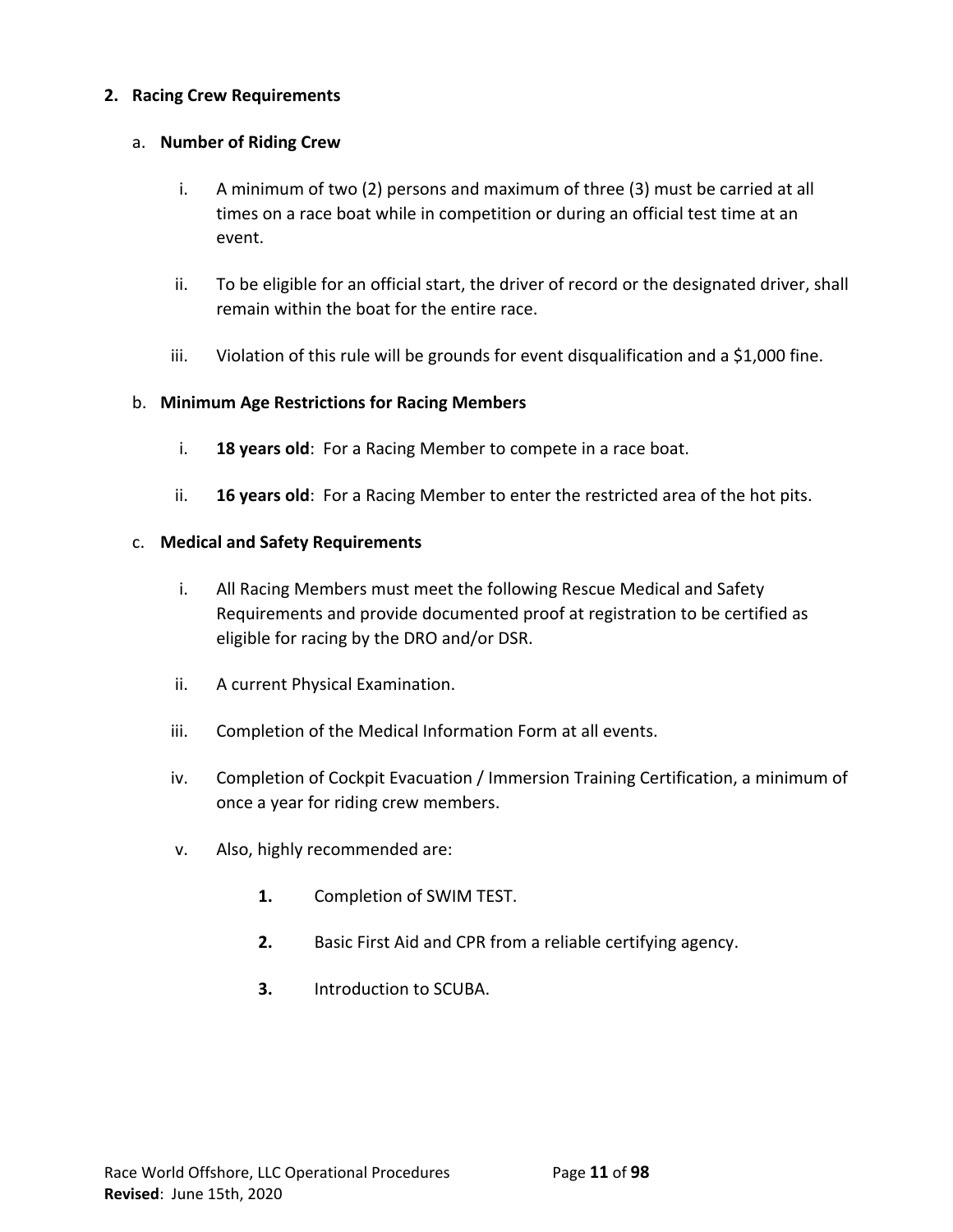## d. **Releases**

i. All participants in each offshore event must execute a liability release to RWO prior to racing. All participants are personally responsible for the recovery of their damaged boat.

# e. **Foreign Entries**

i. Any foreign boat crew may enter an event provided they, and their boat, comply with all other requirements set forth in these rules. However, to compete, foreign boat crews must be full annual members of RWO and must be covered by RWO participant insurance.

# **3. Awards, Championships**

# a. **Eligibility for 2018 National Championship**

i. For a boat to be eligible for the title of National Champion, a boat can miss no more than one (1) event.

# b. **Ineligibility for Awards, Championships**

- i. Riding crew members may not be eligible for any National High Points or World Championship titles for that year if:
	- 1. Any riding crew member that has received a disqualification, penalty, or fine for an intentional technical rule violation during the racing season.
	- 2. Above is at the discretion of the RWO Officials.

## c. **Suspension, Expulsion**

i. No boat belonging to an individual that has been expelled from RWO or its events shall be allowed to compete, nor shall it be chartered or otherwise transferred except by final sale to render it eligible for a sanctioned race. RWO also reserves the right to deny future membership to anyone who has previously been expelled or suspended from any category of RWO.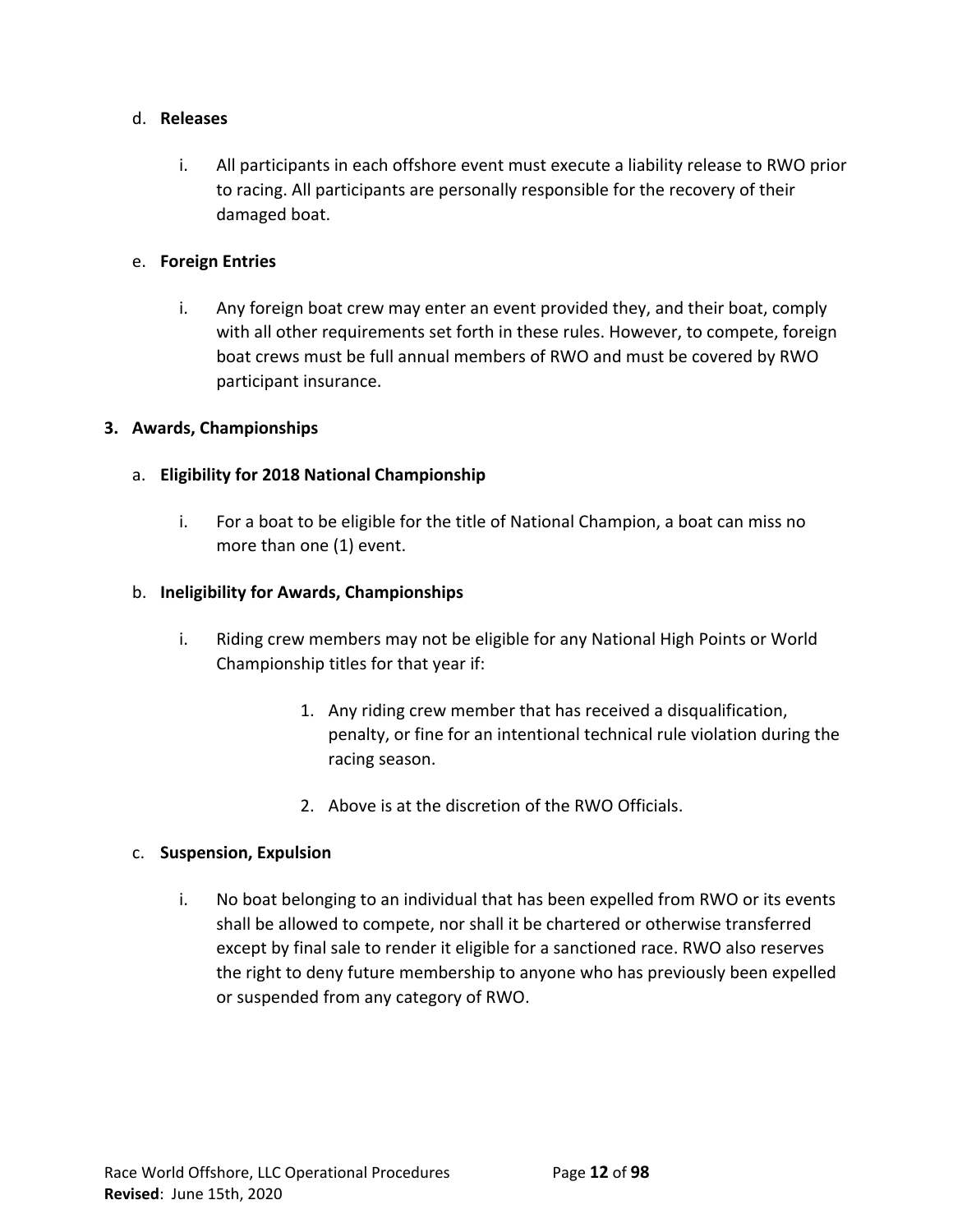ii. No individual, who has been expelled from RWO or who is currently under suspension by RWO, shall be permitted to officiate, serve as a race committee member, act in any capacity of assistance, or participate as a boat owner, driver or crew member at any RWO sanctioned event.

# d. **Criminal Acts**

i. It is the policy of RWO that any owner, driver or crew member who is a RWO member and who is formally indicted in the commission of a felony, will be subject to an RWO hearing to determine if suspension is necessary. Additionally, no boat belonging to the individual shall be allowed to compete, nor shall it be chartered or otherwise transferred except by final sale to render it eligible for a sanctioned race. If the member is suspended then RWO will hear an appeal as soon as practical and, if the accused has not been found guilty in a court of law, the member will be placed on "Probation," permitted to race, and keep RWO informed, in writing of their status (i.e., trial dates, exoneration etc.). If found guilty in a court of law (regardless of appeals), all racing points and awards may be stripped for any racing season by RWO.

# **4. Fee Schedule**

a. Membership Fees, and boat equipment registration fees are due February 1<sup>st</sup>. Forms and payments must be submitted online via the Official RWO Website, [\(raceworldoffshore.c](http://www.raceworldoffshore.global/)om), per its fiscal year (January 1st through December 31st). RWO boat equipment registration fees shall coincide with the RWO memberships from January 1st through December 31st, reflecting 12-month boat registration. For further information, contact RWO.

> **Race World Offshore** P.O. Box 2246 Key West, Florida 33045 Email: [info@raceworldoffshore.com](mailto:info@raceworldoffshore.com)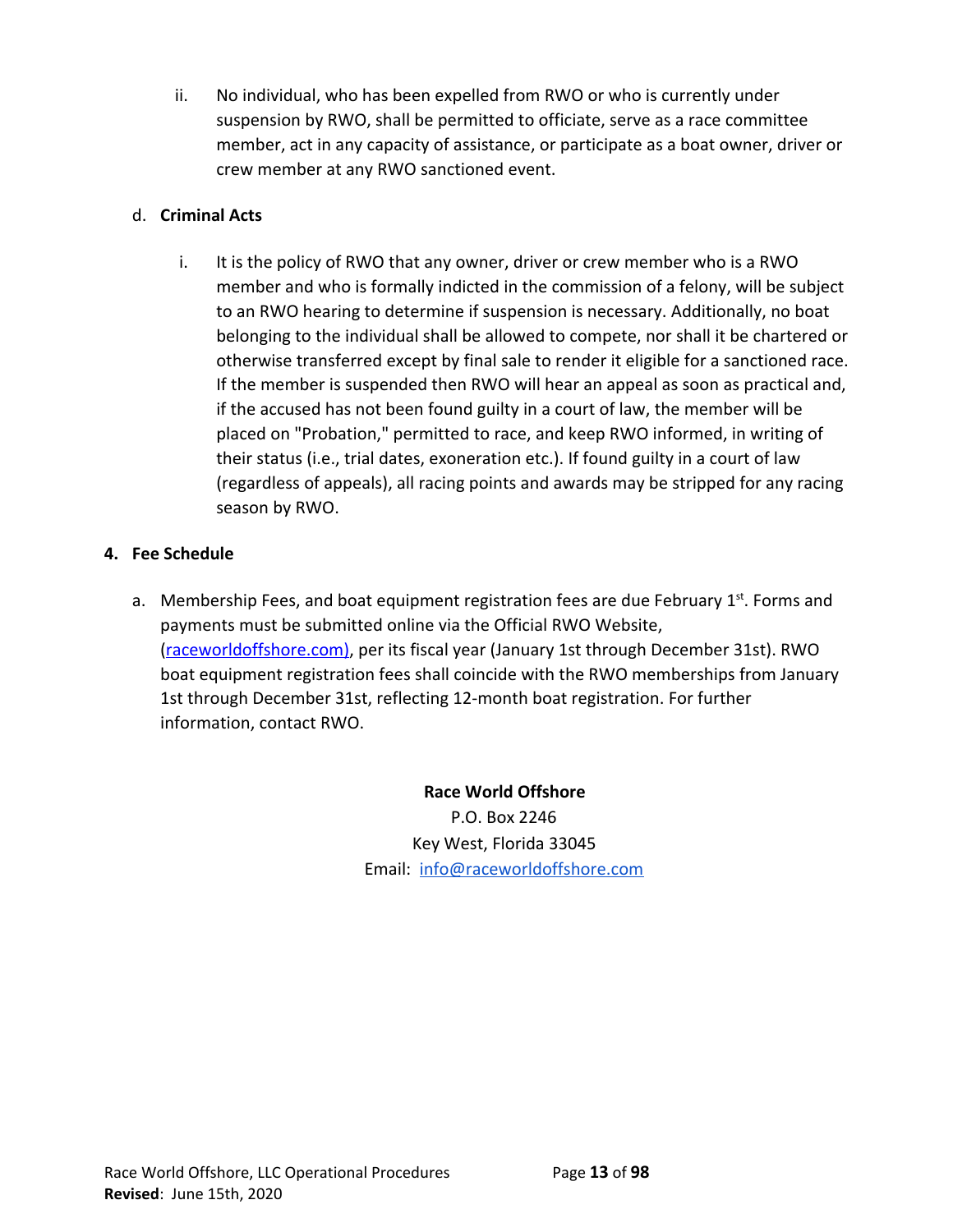# b. **Annual National Boat Equipment Registration Fees**\*

| <b>Class</b> | <b>Through</b> |
|--------------|----------------|
|              | 12/31/2018     |
| US Class 1   | \$2,500.00     |
| SuperCat     | \$2,500.00     |
| SuperVee     | \$1,500.00     |
| ProStock Cat | \$1,500.00     |
| ProStock Vee | \$1,000.00     |

*\*2018 Equipment Registration fees waived if paid at the 2017 Key West World Championships.*

#### c. **Annual Racing Membership Fees**

i. RWO establishes National membership fee for the 2018 season of \$200 for all Racing Memberships.

#### **d. Race Event Entry Fees**

i. The following is the 2018 Event entry fee schedule:

| <b>Class</b> | <b>Through</b> |
|--------------|----------------|
|              | 12/31/2018     |
| US Class 1   | \$1,500.00     |
| SuperCat     | \$1,500.00     |
| SuperVee     | \$1,000.00     |
| ProStock Cat | \$1,000.00     |
| ProStock Vee | \$800.00       |

*Note*: All Race Entry forms and fees must be completed and submitted online via the Official RWO Website, ([raceworldoffshore.com\)](http://www.raceworldoffshore.com/) no later than (30) days prior to the first day of each event. After (30) days or for payments made on-site, an additional \$200 will be assessed. Payments made on-site, must be CASH, CREDIT CARD or CERTIFIED CHECK. No personal or business checks will be accepted.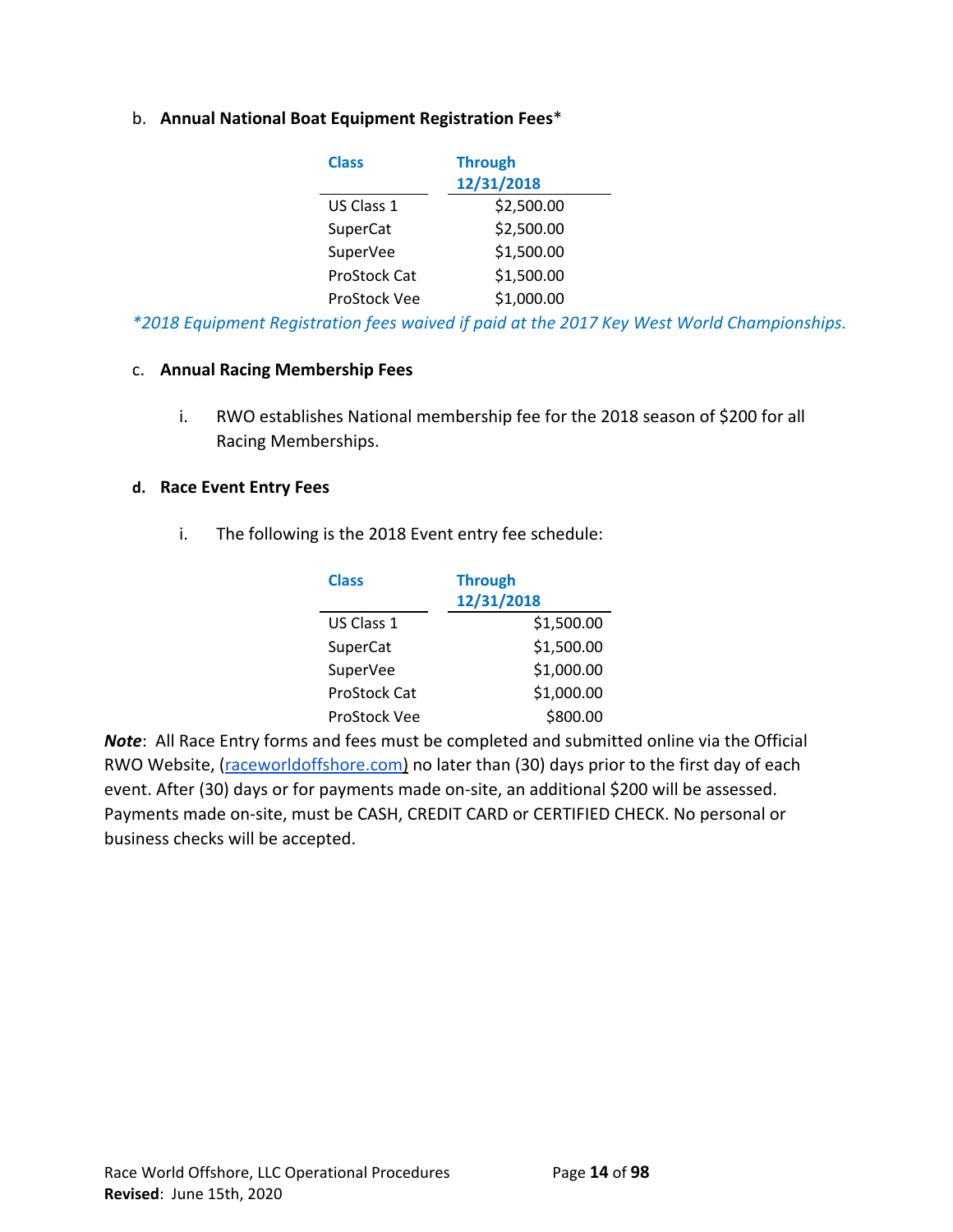# **5. Boat Registration Requirements for Event Participation**

# a. **Number of Boats in a Class**

i. If a class does not have  $(3)$  three or more boats registered for the year, that class may be eliminated at the discretion of the RWO Officials. There must be more than one boat for a class. A boat will be given one chance to run by itself. At the next race if there are not any other boats in the class, the boat will have to move to another class. RWO Officials have the right to eliminate the class. This will be handled on a case by case basis.

# b. **Boat Ownership**

- i. Offshore race boats may be leased or owned by an individual, a partnership or a business entity (e.g. corporation, LLC, etc.) provided that the individual, partnership or business entity complies with the RWO membership requirements.
- ii. In the event an offshore race boat is leased or owned by a partnership or business entity, that partnership or business entity must designate an individual who complies with the RWO membership requirements set forth by these rules, as its duly authorized representative. This representative shall assume full responsibility for the boat, the boat equipment, and the crew at each race site.

# c. **Hull Identification & Registration**

# i. **Boat Registration**

i. All race boats entered in a sanctioned race must be registered annually with RWO. Application for registration to be completed online via the Official RWO Website, ([raceworldoffshore.c](http://www.raceworldoffshore.global/)om). Registered boats must display the officially assigned number for the current racing year. The use of unauthorized numbers, unofficially assigned numbers or improperly registered boats is expressly forbidden. If found utilizing an unassigned, unauthorized number, or improperly registered boat; all cumulative points for boat, driver and throttleman may be lost and the registered owner may be suspended for six (6) months.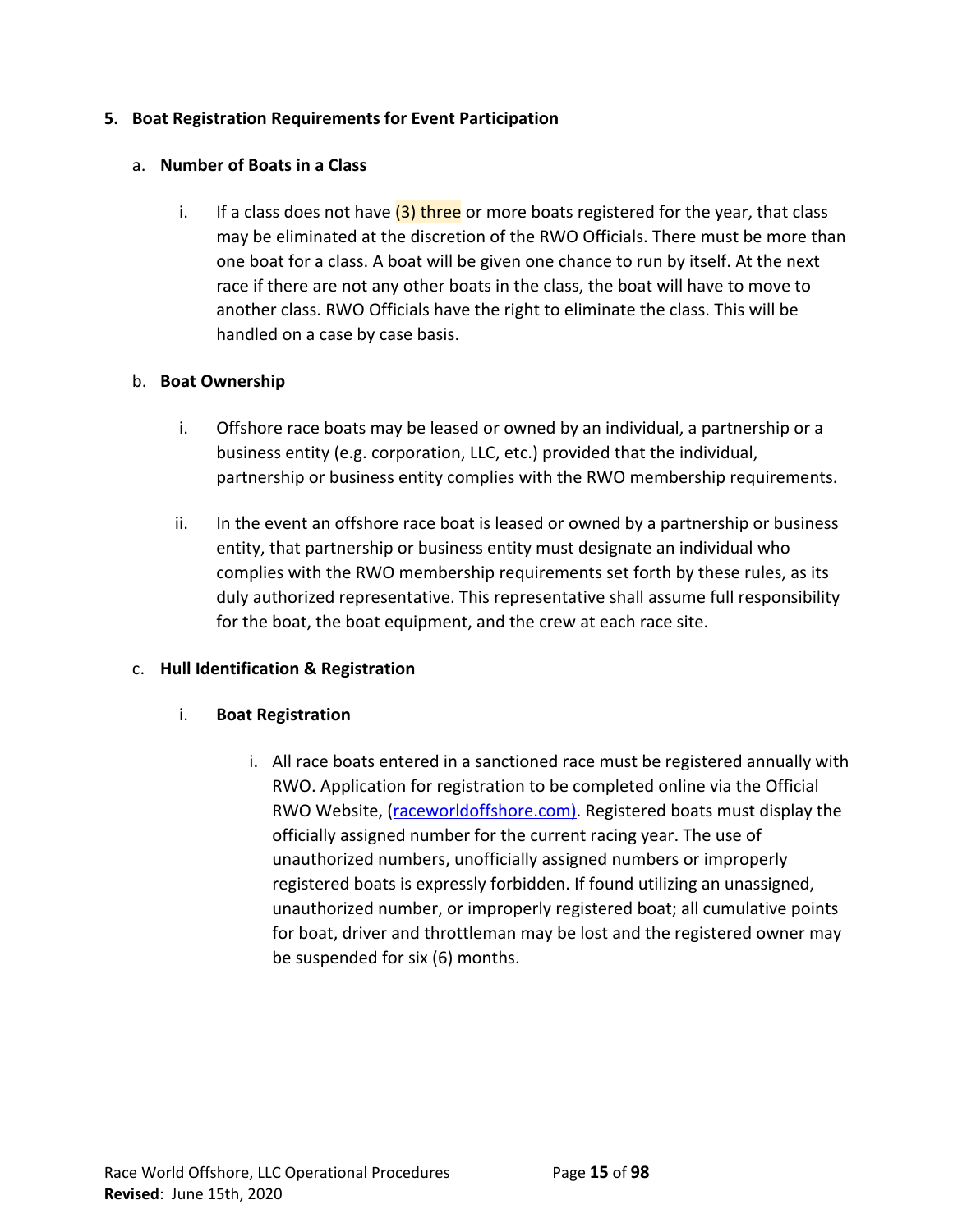# ii. **Boat Registration Fees**

i. Fees for registration of race boats shall be determined by RWO, and referenced on Page 5 as well as being disclosed on the current application for membership form. Fees must accompany the application. To be eligible to register race boats for participation in sanctioned races, each owner or participant must be a racing member in good standing of RWO. Any foreign boat may compete in sanctioned racing events and may use that racing number, provided that all requirements set forth in these rules have been met, and further provided that the number is not in conflict with a valid registered number on any race boat entered in the same event. If such should be the case, the DRO may designate a temporary number to be used for that event only.

# iii. **Boat Name**

i. Any race boat may carry a boat name selected by the owner, but such name shall be subject to the approval of RWO. Lewd, suggestive or vulgar names and/or graphics will not be permitted on race boats. Should such approval be withheld and, until RWO approval is forthcoming, that boat shall be ineligible to compete in any sanctioned RWO event, until cleared by RWO. The decision of RWO shall be final on such matters.

# iv. **Assignment of Racing Number**

i. Upon receipt of the properly executed application for a racing number, RWO shall assign said number or inform the applicant of the lack of availability of that number and request an alternate number. Upon issuance of a number, RWO shall forward to the applicant their official registration together with their membership. The assignment of a racing number in no way guarantees that the boat is qualified for any specific class. Technical specifications for each class, as set forth in these rules, will determine a boat's class qualification.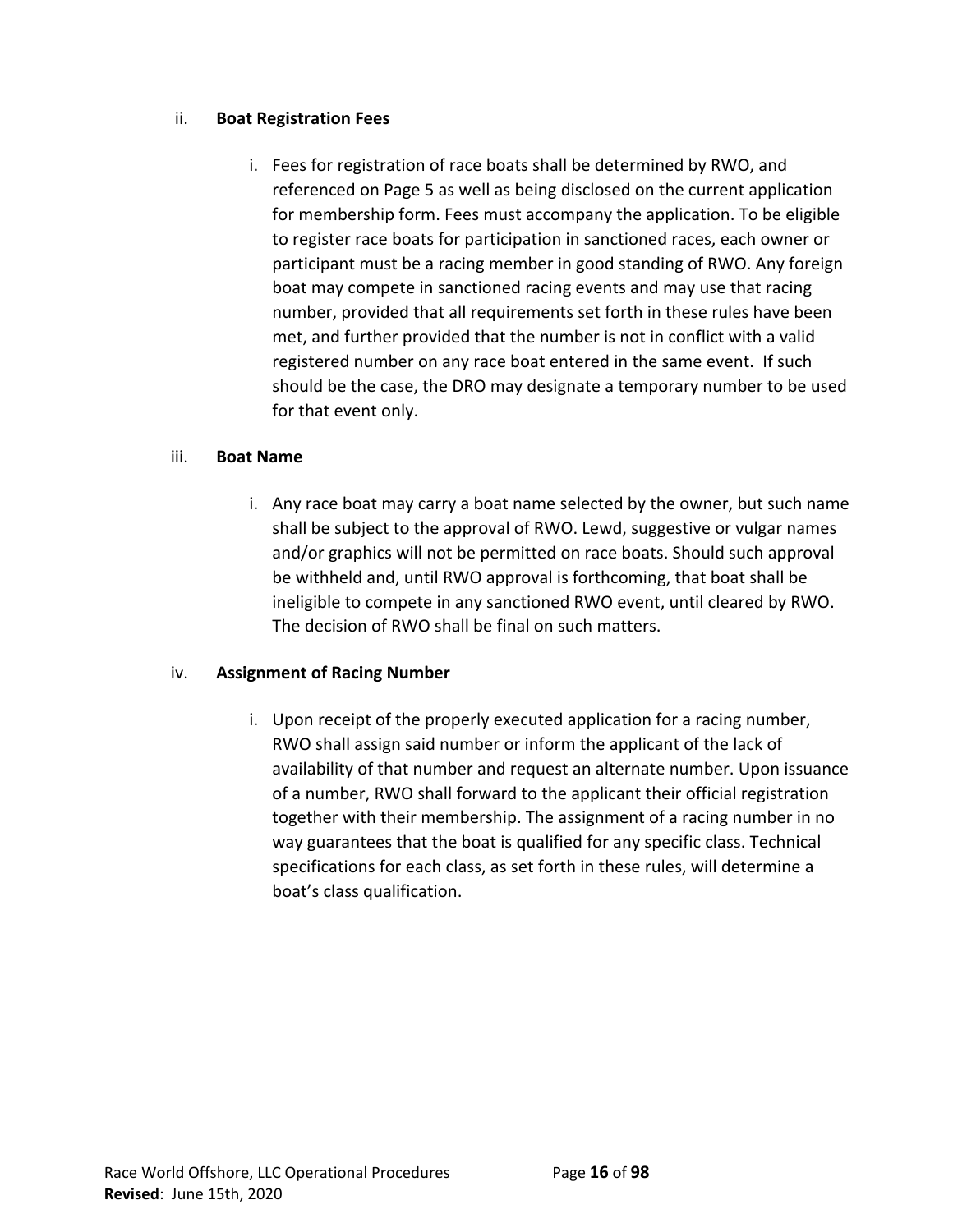# v. **Effective Date of Racing Numbers**

i. Registrations and assignments of racing numbers become effective January  $1<sup>st</sup>$  and are valid until December 31 $<sup>st</sup>$ , unless rescinded or surrendered.</sup> When requested, the numbers of the previous membership year will be reassigned, if the application is received prior to February  $1<sup>st</sup>$ . After February 1<sup>st</sup>, all unregistered racing numbers will be considered void without further notification.

# vi. **Transferability of Numbers**

i. No owner may use the same racing number on more than one hull. When race boats are sold, they must be re-registered by the new owner and new numbers assigned, except in those cases wherein the former owner shall consent to the transfer of the number to the new owner. If a race boat is sold or transferred to an individual who is not a racing member of RWO; it will be the responsibility of the original owner to remove the racing number and any RWO affiliation from that hull and notify RWO, in writing, of the sale. In the event the original owner fails to do so, their RWO membership may be suspended for six (6) months.

# d. **Replacement or Substitute Boat**

i. See Scoring Procedure / Awarding of Points (**Section 600**)

# e. **Class Transfer**

i. A boat can be transferred into another class, only once per racing year, so long as the boat conforms to the class rules being transferred into. However, if an entry conforms to more than one (1) class, then the Director of Race Operations (DRO) in concert with the RWO Officials will place the boat in the appropriate class. An additional boat registration fee is not required unless the new class fees dictate a higher fee than originally paid. If a boat transfers to a lower class, a registration credit shall not be allowed. Points are not transferable.

# f. **Race Number Decals**

i. All race number decals shall meet the following criteria: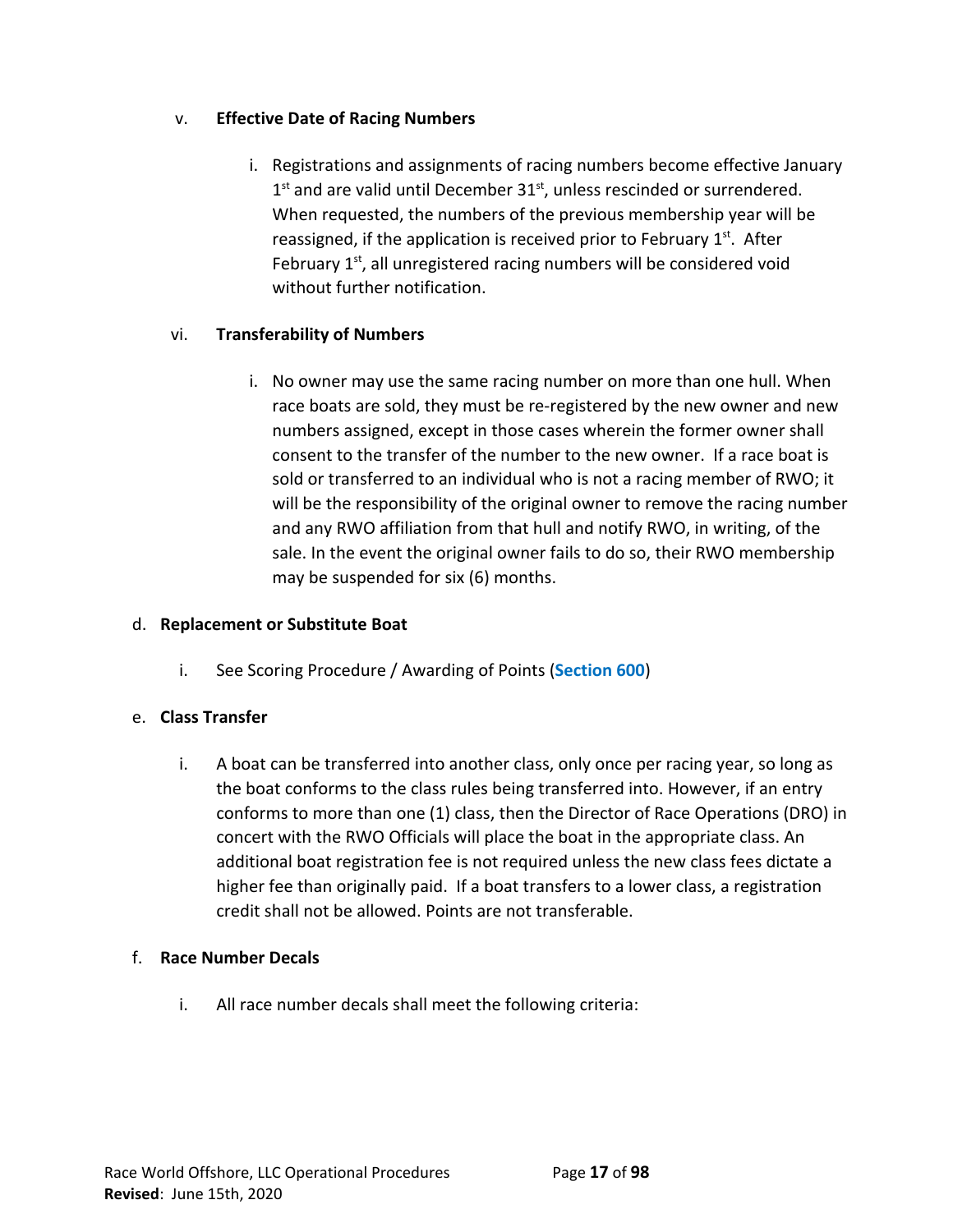## g. **Numbers**

i. All boat numbers for National Series classes (Extreme, USA Class 1, Super Cat, VX, Super Stock, Modified Vee, Stock Vee, APBA Bracketed Class 1-7, Powerboat P1) shall contain no more than three (3) digits and range from Number "2" through Number "999". National Series Class boats use standard numbers as described in section "General Layout".

# h. **Legibility**

i. National Series boats are required to have standard black numbers over a white background with a black border. It is the responsibility of the boat owner to have numbers that are legible for scoring purposes. If the standard numbers do not meet minimum requirements, the boat may risk not being scored and, may be required to change the numbers before the next race or receive a penalty.

# i. **Duplication**

i. Numbers in all National Series classes will be assigned by RWO and may not be duplicated within any of the National Series classes. Preference for numbers shall be given to boats already registered. In the event duplicate numbers currently exist, the boat with the earlier date of registration shall be assigned that number.

## j. **General Layout**

i. Numbers shall be in black, vertical, block lettering over a white background, or approved by the RWO Officials if another configuration.

## k. **Border**

i. If applied to a white hull, a black border must surround the numbers or otherwise approved by the RWO Officials.

## l. **Height, Width, Stroke, Spacing**

i. The minimum height of each number shall be eighteen inches (18"); minimum width shall be thirteen (13"); minimum stroke shall be three inches (3"); minimum spacing between each number shall be four inches (4"). The single exception to this can be the number "1" when used with another digit in which case the width may be narrower.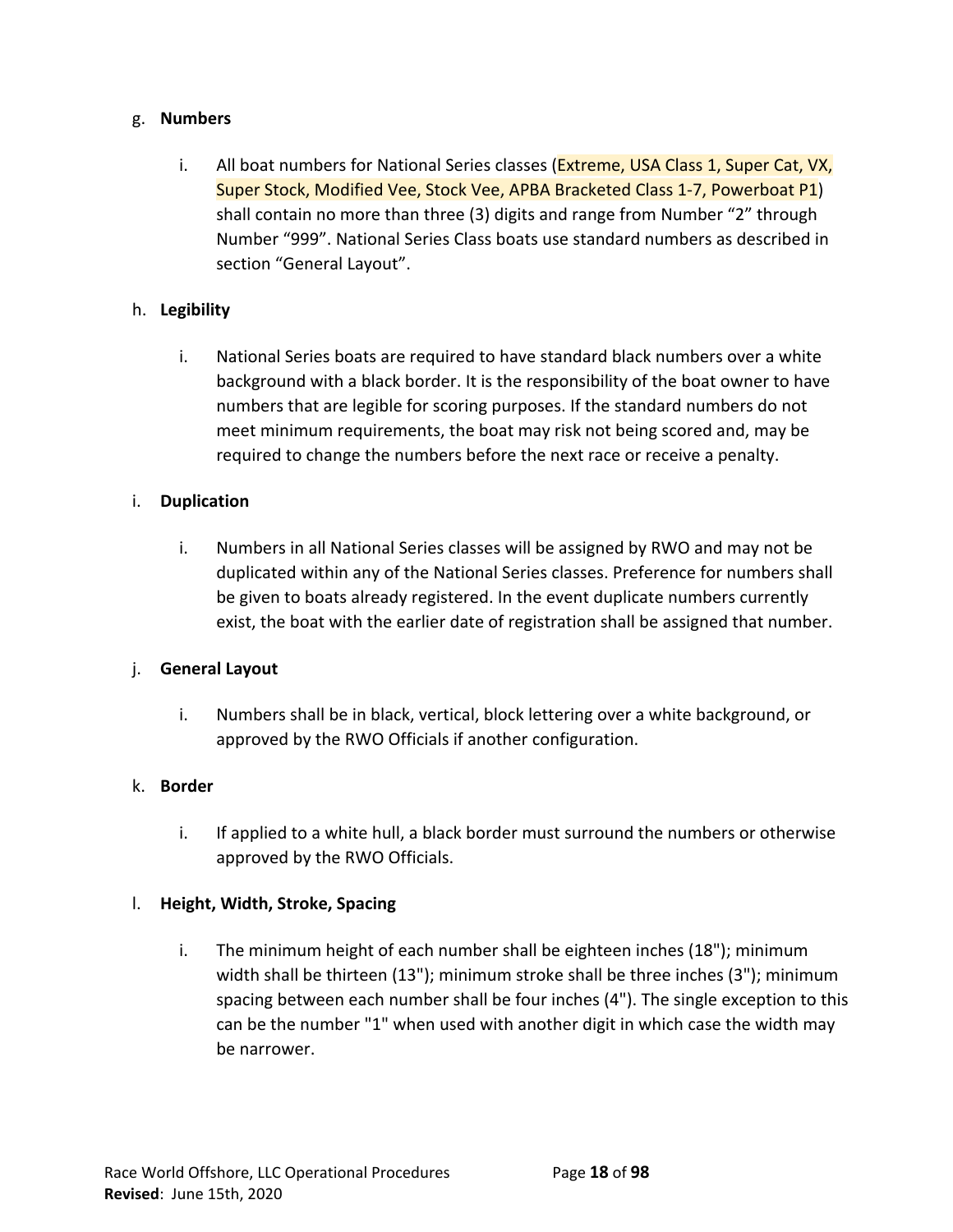#### m. **Location**

i. The racing numbers shall be clearly visible on either beam and from above. Numbers shall be displayed on the foredeck and shall read correctly from the driver's position and shall be underlined by a black bar. Side numbers shall be on the front half of the hull.

## n. **National Series Class Number Diagram**



# o. **National Series Class Designation**

| <b>Class</b>                    | <b>Designation</b> |
|---------------------------------|--------------------|
| Extreme                         |                    |
| <b>USA Class 1</b>              | Number Only        |
| <b>Super Cat</b>                | Number Only        |
| VX                              | SV-Numbers         |
| <b>Super Stock</b>              | S-Numbers          |
| <b>Modified Vee</b>             | V-Numbers          |
| <b>Stock Vee</b>                |                    |
| <b>APBA Bracketed Class 1-7</b> |                    |
| Powerboat P1                    |                    |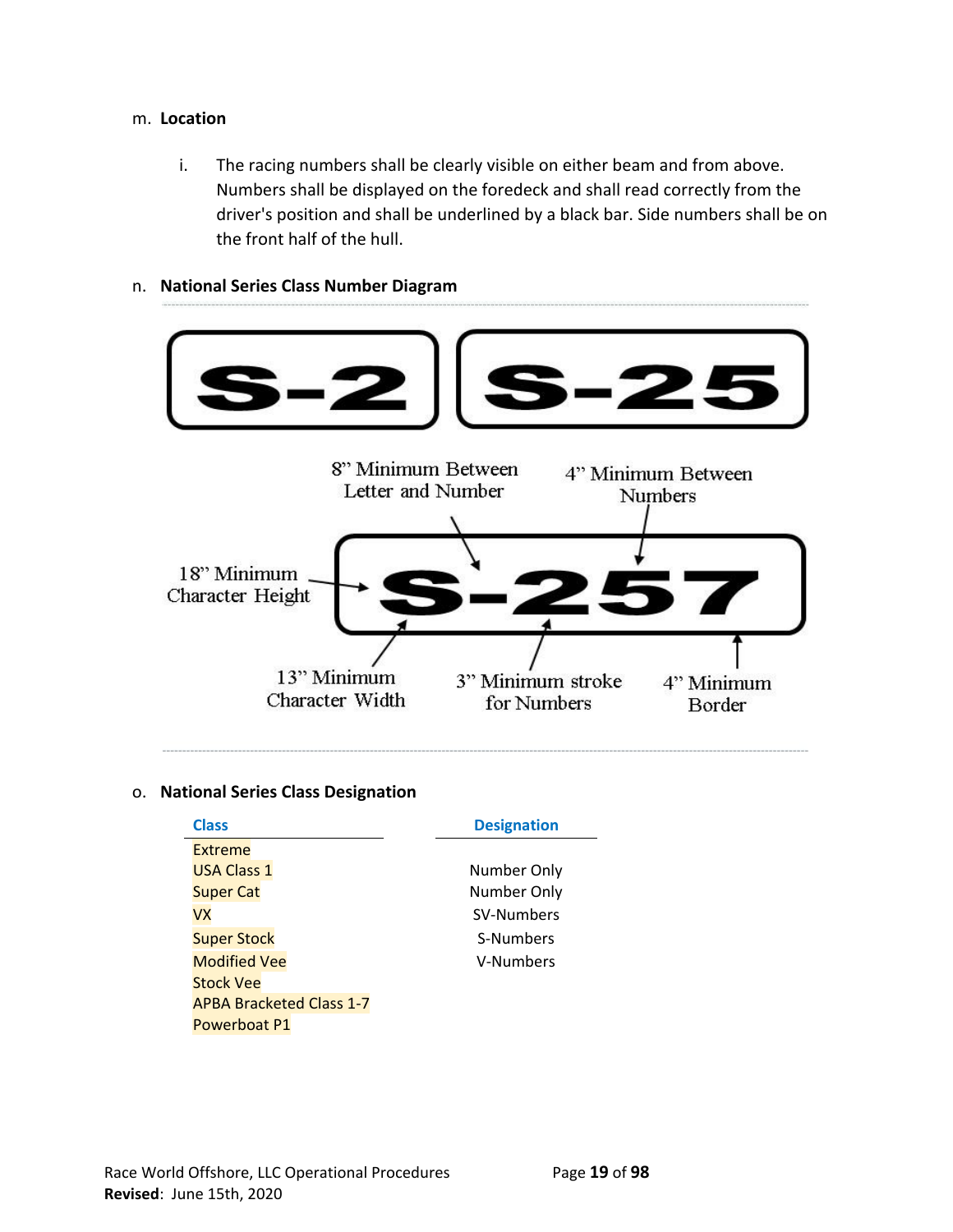## i. **Scoring**

1. Numbers not meeting these rules or any number that becomes unreadable during an event will be scored at the discretion of the Director of Scoring (DOS) and/or the Director of Race Operations (DRO) of that event.

# **SECTION 200: CRITERIA FOR RACE MANAGEMENT AND RWO OFFICIALS**

The following RWO officials will be present at all events to assist with the production and conduction of the event.

# **201: DIRECTOR OF RACE OPERATIONS (DRO)**

## 1. **Appointment**

- a. The RWO Nominating Committee shall appoint a DRO who shall:
	- i. Serve at the discretion of RWO
	- ii. Serve as the DRO at each event
	- iii. Be responsible for updating and maintaining the RWO rulebooks and;
	- iv. Perform other duties as may be requested from time to time by RWO.

#### 2. **Presence at Events**

a. Each sanctioned offshore race must have a DRO present. Should an officially designated DRO be unable to attend any sanctioned racing event, the RWO Nominating Committee may appoint an alternate to serve at that racing event.

#### 3. **Duties and Responsibilities**

#### a. **Driver's Meetings**

- i. Preside over all drivers' meetings
- ii. Ensures all questions relative to racing rules are properly answered; and
- iii. That the conduct of the race itself is in accordance with all racing operating procedures.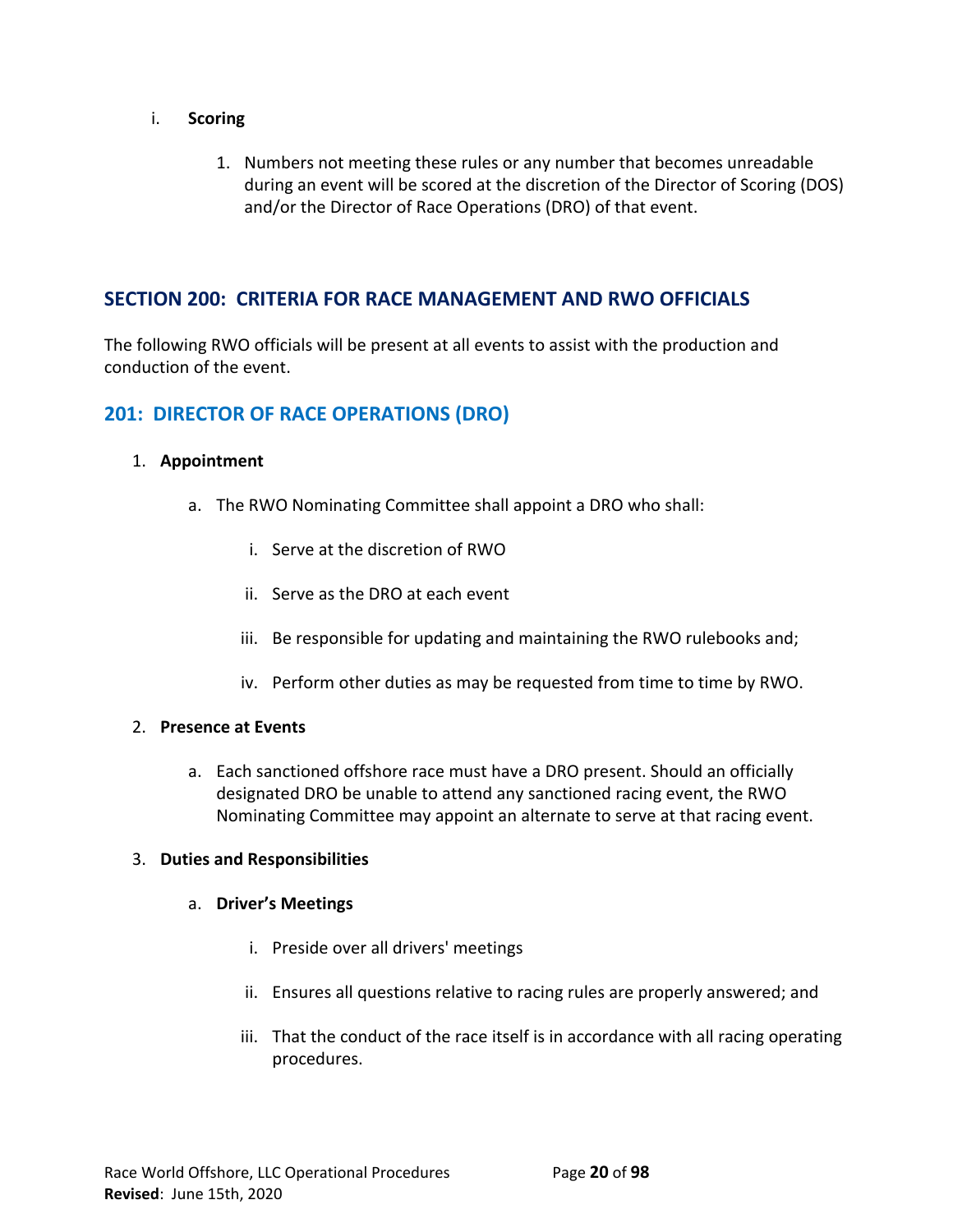- b. Ensure that all proper officials are present and function during the conducting of an event.
- c. At National Series Race sites, the RWO must ensure the Medical/Rescue Checklist has been completed satisfactorily, with the RWO Officials.

# d. **Enforcement of Rules**

i. The DRO shall see that all racing and technical rules are enforced during the conduct of an event. All possible rule infractions shall be reported only to the DRO by the appropriate RWO official(s). It shall be the sole responsibility of the DRO to communicate with any team member or other party who has been charged with the violation of any rule as well as the proposed action that RWO shall take as the result of said violation.

# e. **Interpretation of Rules**

i. Should any questions about the interpretation of racing rules arise, the RWO Officials shall rule on these matters after consultation with all involved including witnesses and local officials. If an infraction takes place and it is not covered by the Operating Procedures the RWO Officials shall interpret the rules and determine the infraction and consequence(s).

# f. **Rules Violations**

i. In the event of a report of a possible major rule infraction (i.e. involving the possible loss of points, change in finishing order or probation, expulsion or suspension of any member) the DRO shall meet immediately with the RWO Officials to investigate and render a decision. No formal action shall be taken on such matters however; without authorization and consent of the Appeal Board which will be established for each event to ensure the fairest and most equitable enforcement of these rules.

# g. **Post-Race Reports**

i. For each event, the DRO shall file a Post-Race Report, in writing, to RWO detailing the conduct of the races, any accidents or other incidents such as disciplinary actions, technical disqualifications, weather conditions at race and test times, course infractions, penalties assessed, interviews with competitors and/or witnesses to infractions, etc. The DRO shall report ALL accidents, even though no injuries are involved. This does not preempt local authorities from reporting those accidents, as required by State and Federal law, to be reported. Race Officials will aid local authorities in completing their reports, where necessary.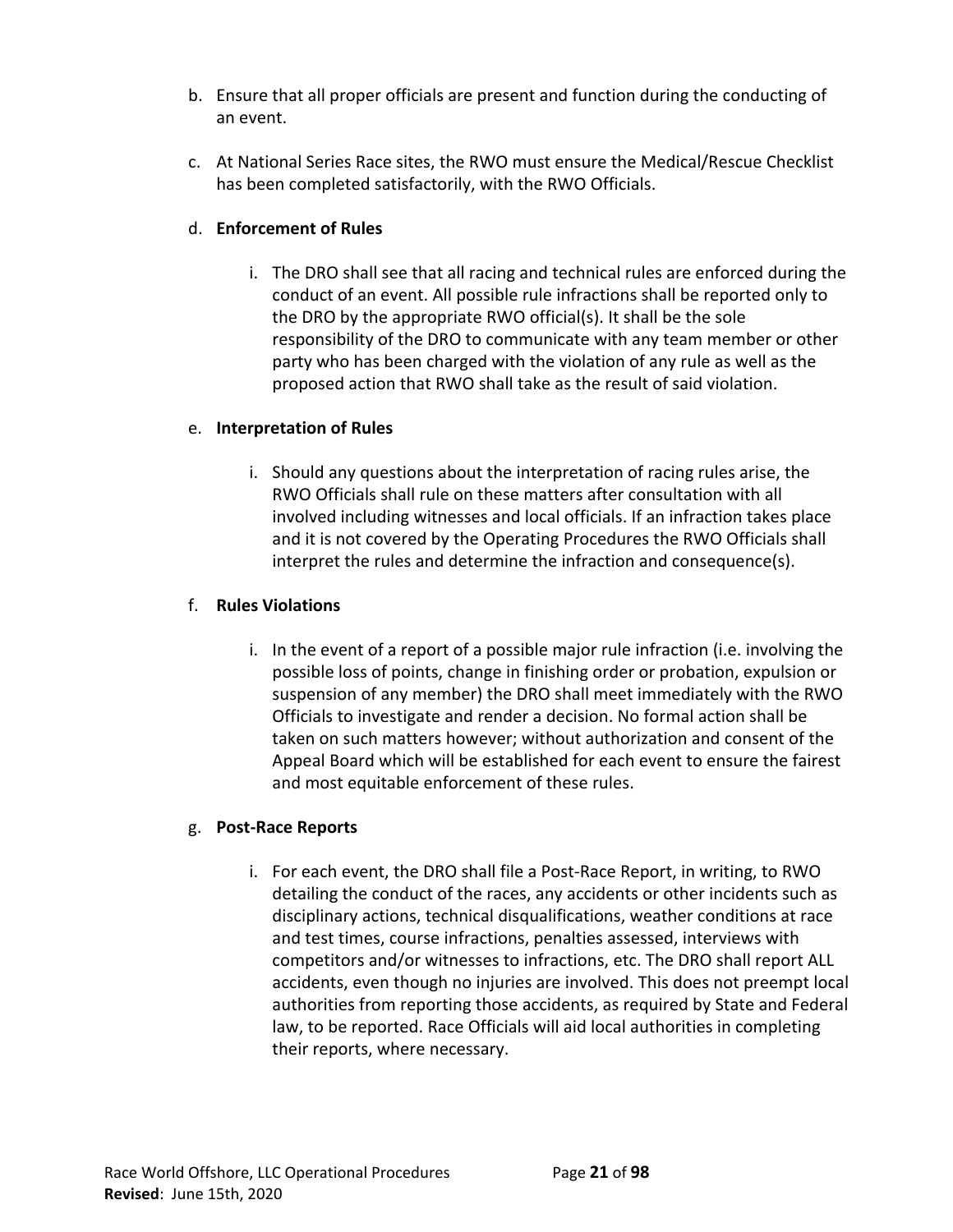# h. **Special Events and Records**

i. In those racing events wherein records are claimed, the DRO must ascertain the presence and performance of competent Inspectors, Timers, timing equipment and Course Surveyors. The DRO must submit a complete report of their findings to RWO within (10) days of the event.

# i. **Unsafe Equipment**

i. Either the DRO or Director of Technical Inspections (DTI) shall have the right to refuse any entry, at any time prior to the start that; in their opinion is not designed, built and equipped to standards of seaworthiness and safety required for any adverse weather and water conditions during the race. This shall also be extended to equipment that, in the DRO's opinion, hinders adequate competitor extrication and rescue.

# **202: DIRECTOR OF TECHNICAL INSPECTIONS (DTI)**

# 1. **Appointment**

- a. The RWO Nominating Committee shall appoint an individual who shall:
	- i. Serve at the discretion of RWO
	- ii. Perform other duties as may be requested from time to time by RWO.
	- iii. Shall serve as the DTI at each event.
	- iv. Be responsible for implementing the inspection plan, procedures and protocols (including branding\ marketing requirements) for each event, and managing the assistant inspectors and their implementation of those practices, procedures and protocols.
	- v. From time to time as necessary, appoint additional qualified technical inspectors to serve in conjunction with the DTI or in their stead. The additional qualified technical inspectors shall be held to the same standard and charged with the same responsibilities and function in the same manner as the DTI.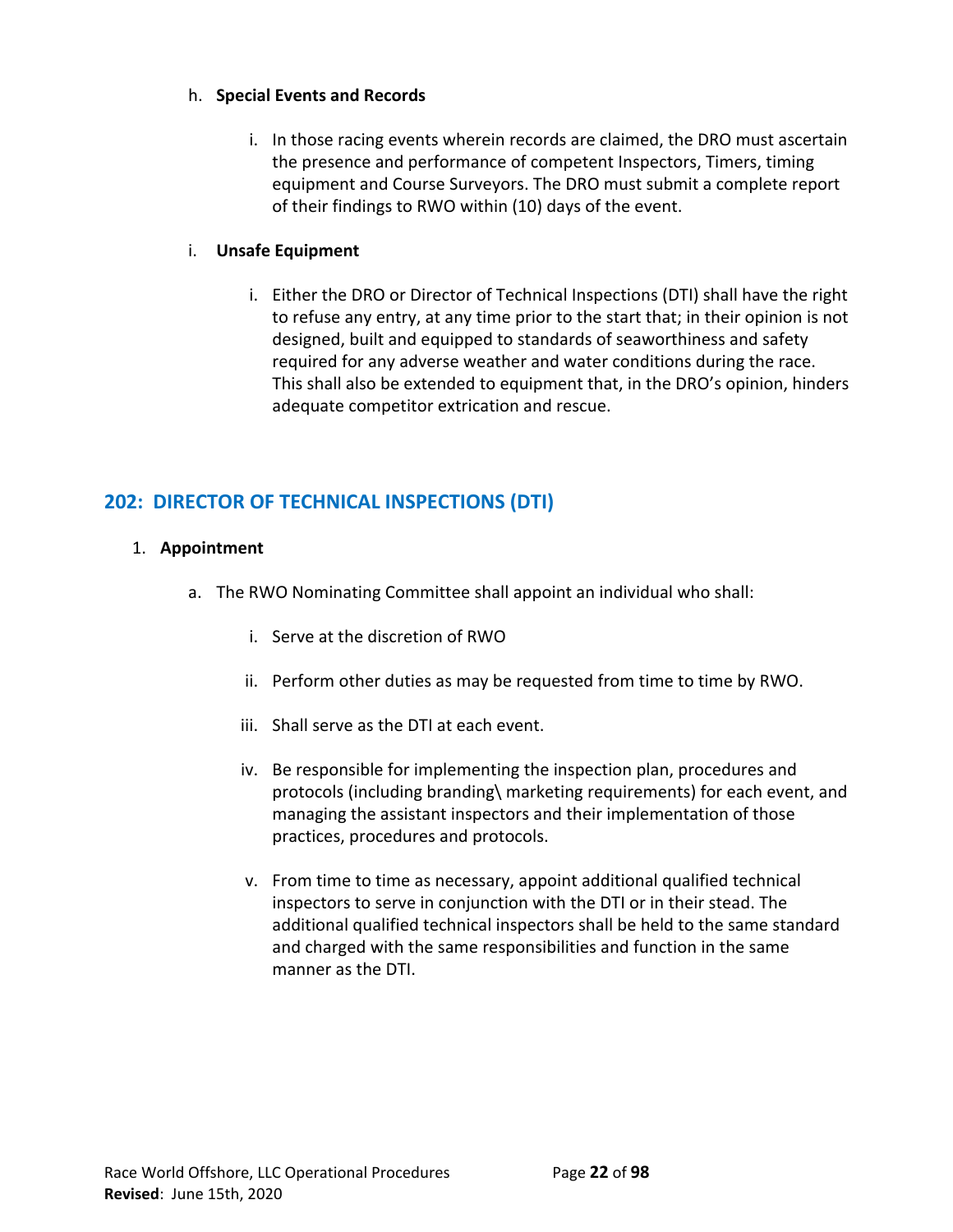## 2. **Presence at Events**

a. Each event must have a DTI present. Should an officially designated DTI be unable to attend any sanctioned racing event, the DRO and the RWO Nominating Committee shall appoint an alternate to serve at that racing event.

# 3. **Duties and Responsibilities**

- a. **Compliance with Technical Rules**
	- i. The DTI's main responsibility is, to inspect the competitors' racing equipment for compliance with the applicable technical, and safety equipment and document their findings on each piece of equipment inspected at an event.

# **203: TECHNICAL INSPECTORS**

# 1. **Appointment**

- a. The DTI shall appoint Technical Inspectors who shall:
	- i. Serve at the discretion of and in conjunction with the DTI
	- ii. Be held to the same standard and charged with the same responsibilities and function in the same manner as the DTI.
	- iii. Perform other duties as may be requested from time to time by RWO.
	- iv. In conjunction with the DTI, be responsible for implementing the inspection plan, procedures and protocols for each event, and implementation of those practices, procedures and protocols.

## 2. **Presence at Events**

a. Each event must have Technical Inspectors present. Should an officially designated Technical Inspector be unable to attend any sanctioned racing event, the DRO and the RWO Nominating Committee shall appoint an alternate to serve at that racing event.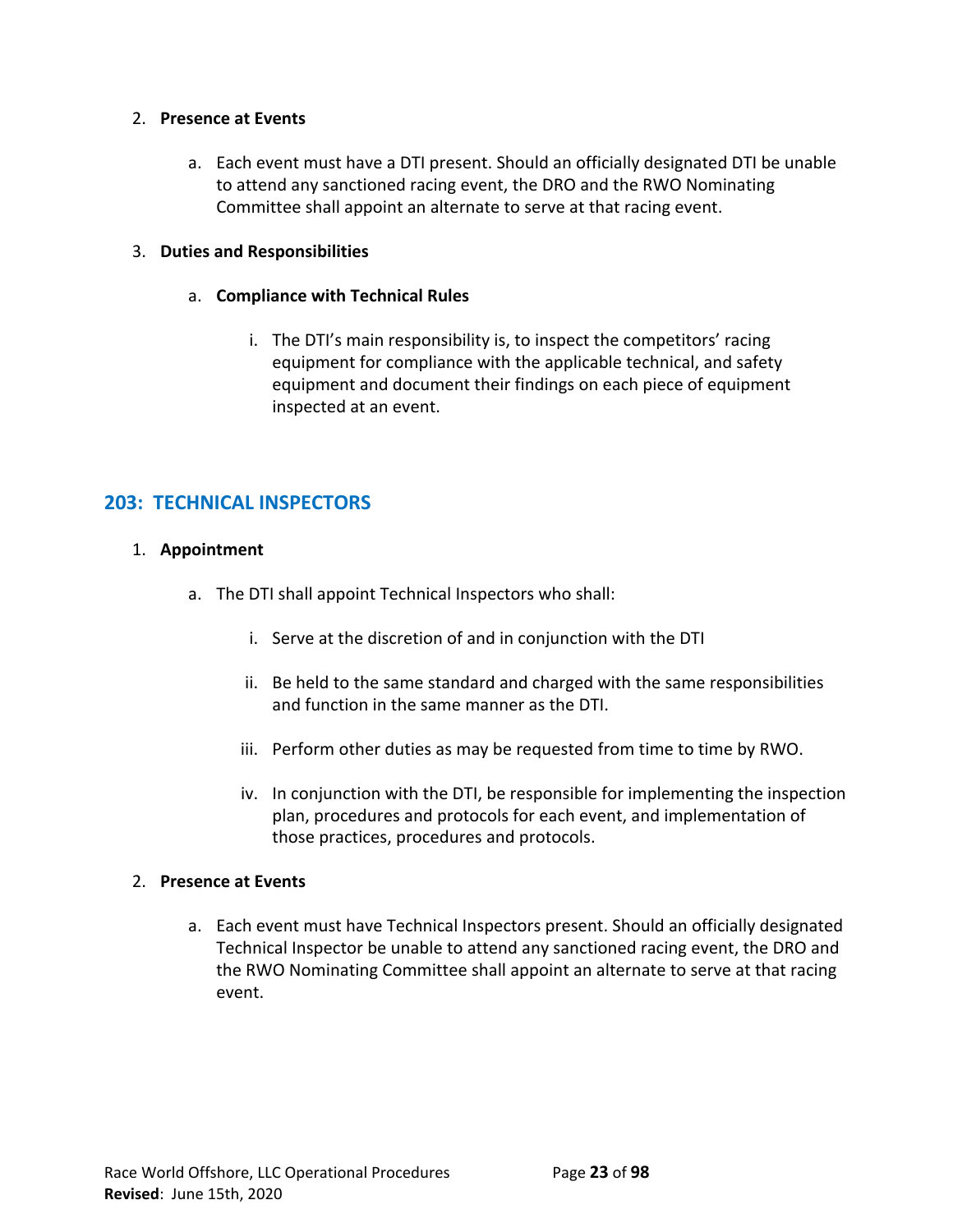# 3. **Duties and Responsibilities**

# a. **Reporting Infractions**

- i. The Technical Inspectors inspect racing and safety equipment for compliance with the technical rules. If they find what they believe to be a violation of those rules, they shall report the infraction to the DTI and DRO.
- ii. The Technical Inspectors do not discuss their findings with anyone, including any member of the offending team; until the matter has been reported.
- iii. Technical Inspectors do not have the authority to discuss or waive any aspect of the RWO Operating Procedures with or for race teams.

# b. **Unsafe Equipment**

i. Either the DRO, DTI or DSR shall have the right to refuse any entry, at any time prior to the start that; in their opinion is not designed, built and equipped to standards of seaworthiness and safety required for any adverse weather and water conditions during the race. This shall also be extended to equipment that, in the DRO's opinion, hinders adequate competitor extrication and rescue. (*Also referenced in Section 201, 3., i.*)

# **204: DIRECTOR OF SCORING (DOS)**

# 1. **Appointment**

- a. The RWO Nominating Committee shall appoint a DOS who shall:
	- i. Serve at the discretion of RWO.
	- ii. Perform other duties as may be requested from time to time by RWO.
	- iii. Shall serve as the DOS at each event.
	- iv. Be responsible for developing and implementing the scoring plan, procedures and protocols for each event, and managing the assistant scorers and their implementation of those practices, procedures and protocols.
	- ii. Shall from time to time as necessary, appoint additional qualified scorers to serve in conjunction with the DOS or their stead. The additional scorers shall be held to the same standard and charged with the same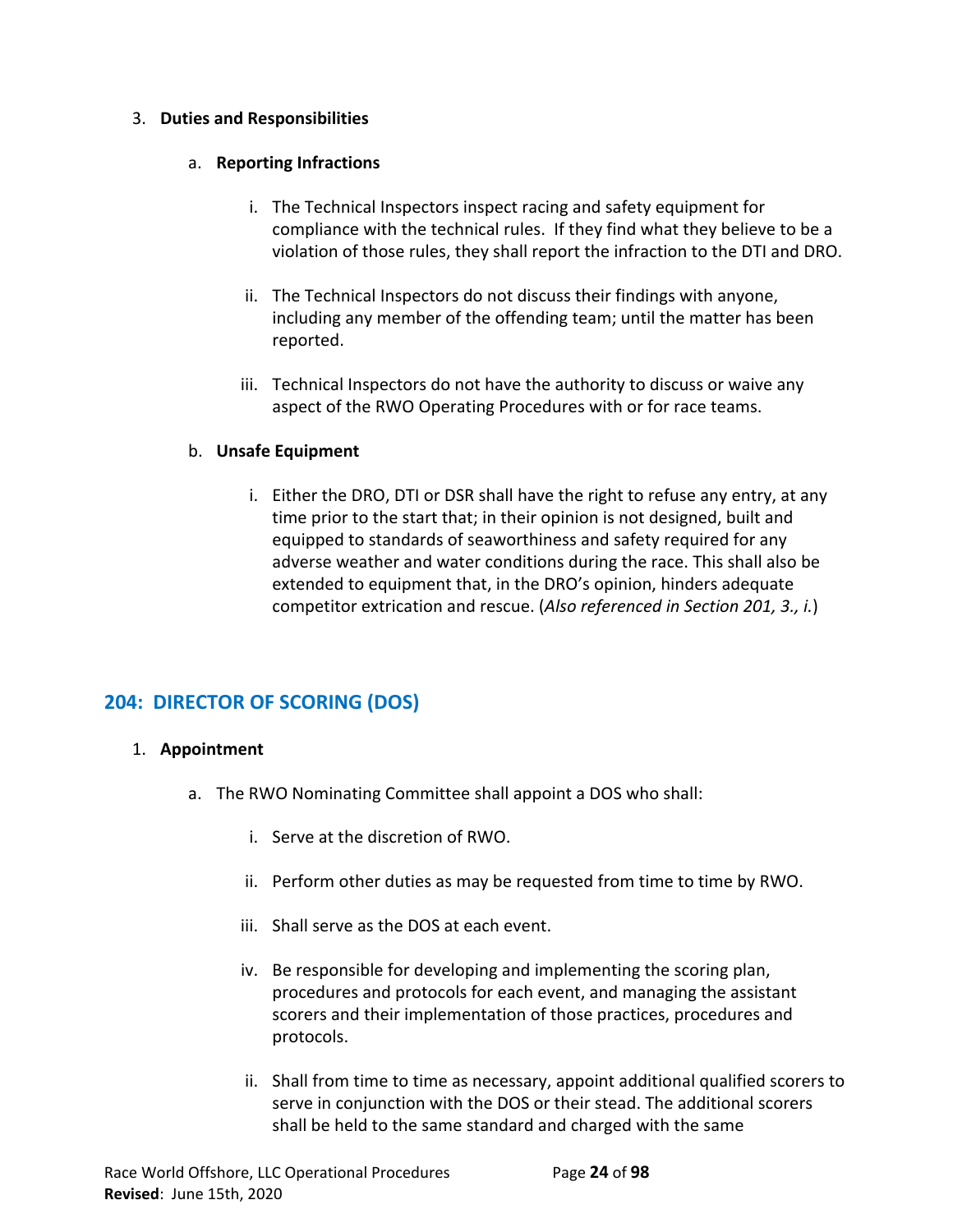responsibilities and function in the same manner as the DOS.

## 2. **Presence at Events**

a. Each event must have a DOS present. Should an officially designated DOS be unable to attend any sanctioned racing event, the DRO and the RWO Nominating Committee shall appoint an alternate to serve at that racing event.

# 3. **Duties and Responsibilities**

# a. **Registration at Events**

i. The DOS shall also work with the Director of Registration (DOR) and assist in the event registration process including the collection, organization and accounting of all entry forms, boat registration forms and membership forms not previously submitted via the RWO official website.

# b. **Timing and Scoring**

i. The DOS shall have full responsibility for timing and scoring all events and should arrive at each event site with adequate time to conduct a scorers' meeting with all assistant scorers prior to the event.

## c. **Scorer's Instructions**

i. The DOS shall instruct the basic timing and scoring method, will gather forms, worksheets at all race sites and work with local scorers to familiarize them with the National Series scoring system.

## d. **Reporting Race Results**

i. The DOS shall be responsible for posting all unofficial results of the event in a pre-determined and announced location, and communicating those results to the designated media representative after the final race of the day. The DOS shall also be responsible for submitting the final results to RWO, via email at: [info@raceworldoffshore.com](mailto:info@raceworldoffshore.com) within fourteen (14) business days from the completed event.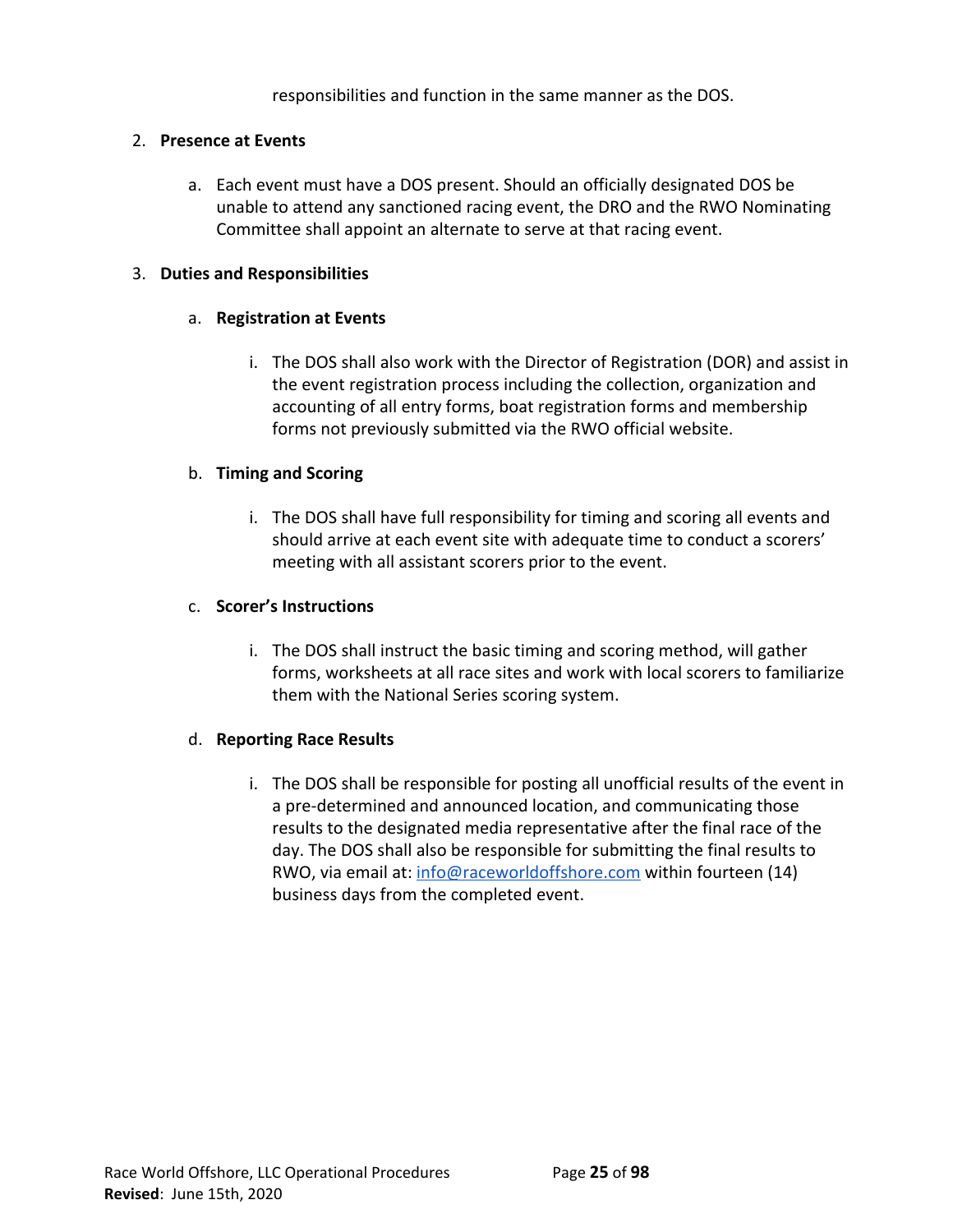# **205: DIRECTOR OF REGISTRATION (DOR)**

# 1. **Appointment**

- a. The RWO Nominating Committee shall appoint a DOR who shall:
	- i. Serve at the discretion of RWO.
	- ii. Perform other duties as may be requested from time to time by RWO.
	- iii. Serve as the DOR at each event.
	- iv. From time to time as necessary, appoint additional qualified registrars to serve in conjunction with the DOR or in their stead. The additional registrars shall be held to the same standard and charged with the same responsibilities and function in the same manner as the DOR.
	- v. Be responsible for developing and implementing the registration plan, procedures and protocols for each event, and managing the assistant registrars and their implementation of those practices, procedures and protocols.

## 2. **Presence at Events**

a. Each event must have a DOR present. Should an officially designated DOR be unable to attend any sanctioned racing event, the DRO and RWO Nominating Committee shall appoint an alternate to serve at that racing event.

## 3. **Duties and Responsibilities**

- a. The DOR shall have full responsibility for:
	- i. Collecting and accounting for all RWO membership, registration and entry fees not previously submitted thru the RWO official website; at the event race sites along with any other required forms.
	- ii. Ensuring all member forms are completed and accounted for and that all required members sign the insurance waivers at each race site.
	- iii. Prior to the final driver's meeting, the DOR (or their designee) will provide a list of entrants who have unpaid fees and/or have not completed all registration requirements to the DRO.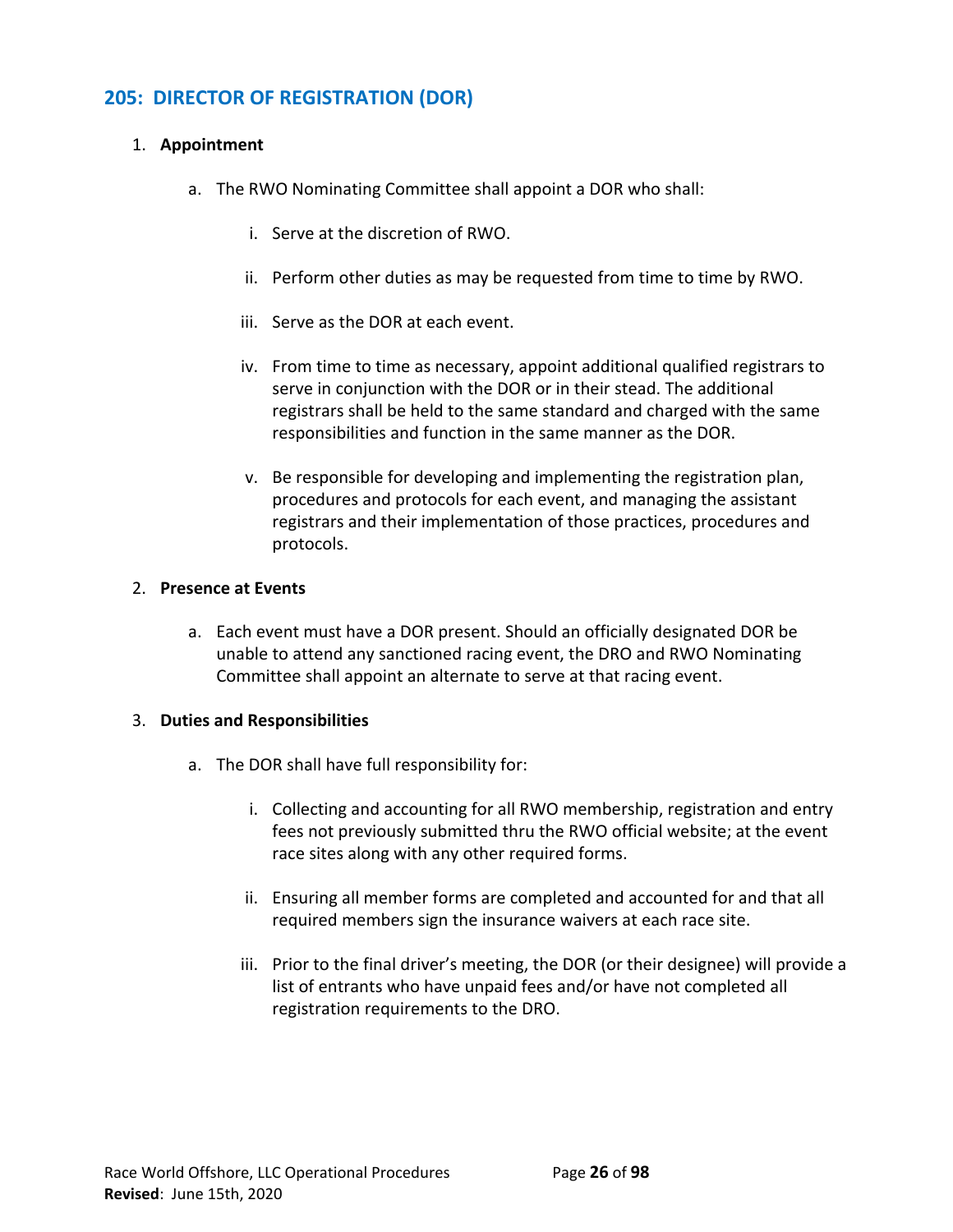# **206: APPEAL BOARD**

## 1. **Appointment**

- a. The RWO Appeal Board shall:
	- i. Serve at the discretion of RWO.
	- ii. Perform other duties as may be requested from time to time by RWO.

#### 2. **Duties and Responsibilities**

- a. Ensure the fairest and most equitable enforcement of the RWO Operational Procedures.
- b. Upon the request of any party against whom a penalty has been imposed; hear appeals during an event, but prior to the race in which the party is to participate.
- c. Rule on and determine any required action(s) deemed appropriate by the Board under the specific circumstance. \*

\**Notwithstanding anything herein to the contrary, the Appeal Board do not have the authority to implement any material technical rule change(s) without the approval of RWO Officials*.

# **207: DIRECTOR OF SAFETY AND RESCUE (DSR)**

#### 1. **Appointment**

- a. All event Medical and Rescue facilities must be pre-approved by RWO.
- b. The RWO Nominating Committee shall appoint a DSR who shall:
	- i. Serve at the discretion of RWO.
	- ii. Perform other duties as may be requested from time to time by RWO.
	- iii. Serve as the DSR at each event.
	- iv. Be responsible for managing the rescue personnel at each event.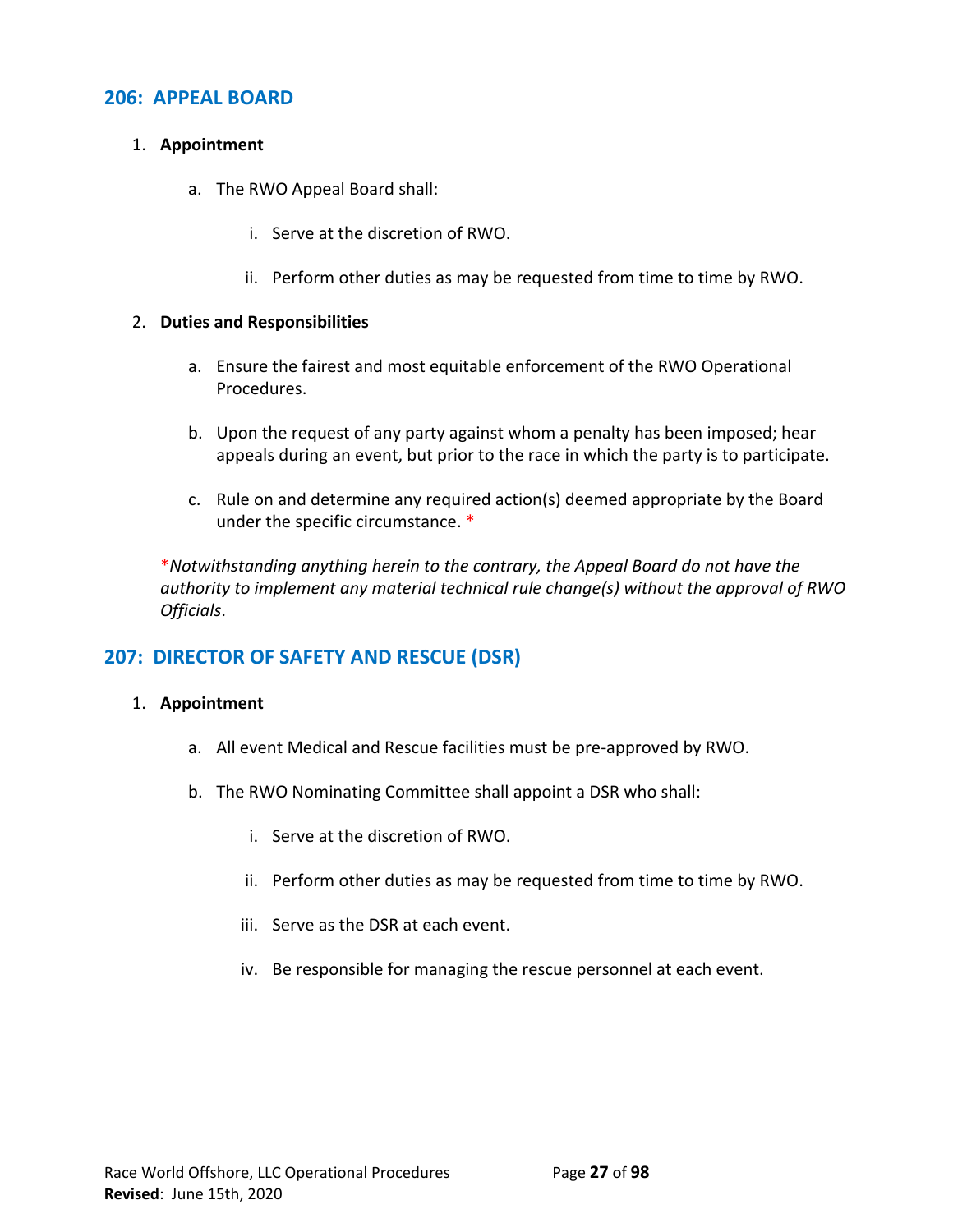## 2. **Presence at Events**

a. Each National Series race must have the DSR present. Should an officially designated DSR be unable to attend any sanctioned racing event, the RWO Nominating Committee may appoint an alternate to serve at that racing event.

## 3. **Duties and Responsibilities**

- a. The DSR shall:
	- i. Be responsible to RWO for the reduction of risk throughout all aspects of racing: land, sea, and air.
	- ii. Be responsible for developing, implementing, and managing rescue and safety plans, procedures and protocols.
	- iii. Be responsible for assembling all Safety/Rescue support personnel necessary for the satisfactory execution of their duties and responsibilities.
	- iv. Assign a rescue diver from the RWO rescue staff to fly in a helicopter assigned for private rescue personnel for the event. The helicopter would be under the direction of RWO's DSR for the event.
	- v. Be responsible for coordinating with and directing any local volunteers, and local medical, rescue and safety personnel during the Event to ensure that all RWO safety rescue requirements are met.
	- vi. Report *all* safety violations immediately to the DRO followed by a written report on violations or accidents to be filed with RWO no later than five (5) days following the race.
	- vii. On the morning of each race, the DSR or their designee be responsible for:
		- 1. Conducting the race morning physicals.
		- 2. Conducting an air survey of the course to verify that all check, turn, and medical/rescue boats are on station.
		- 3. Immediately notifying Race Control regarding the status of the race course, at which point; Race Control will notify the DRO.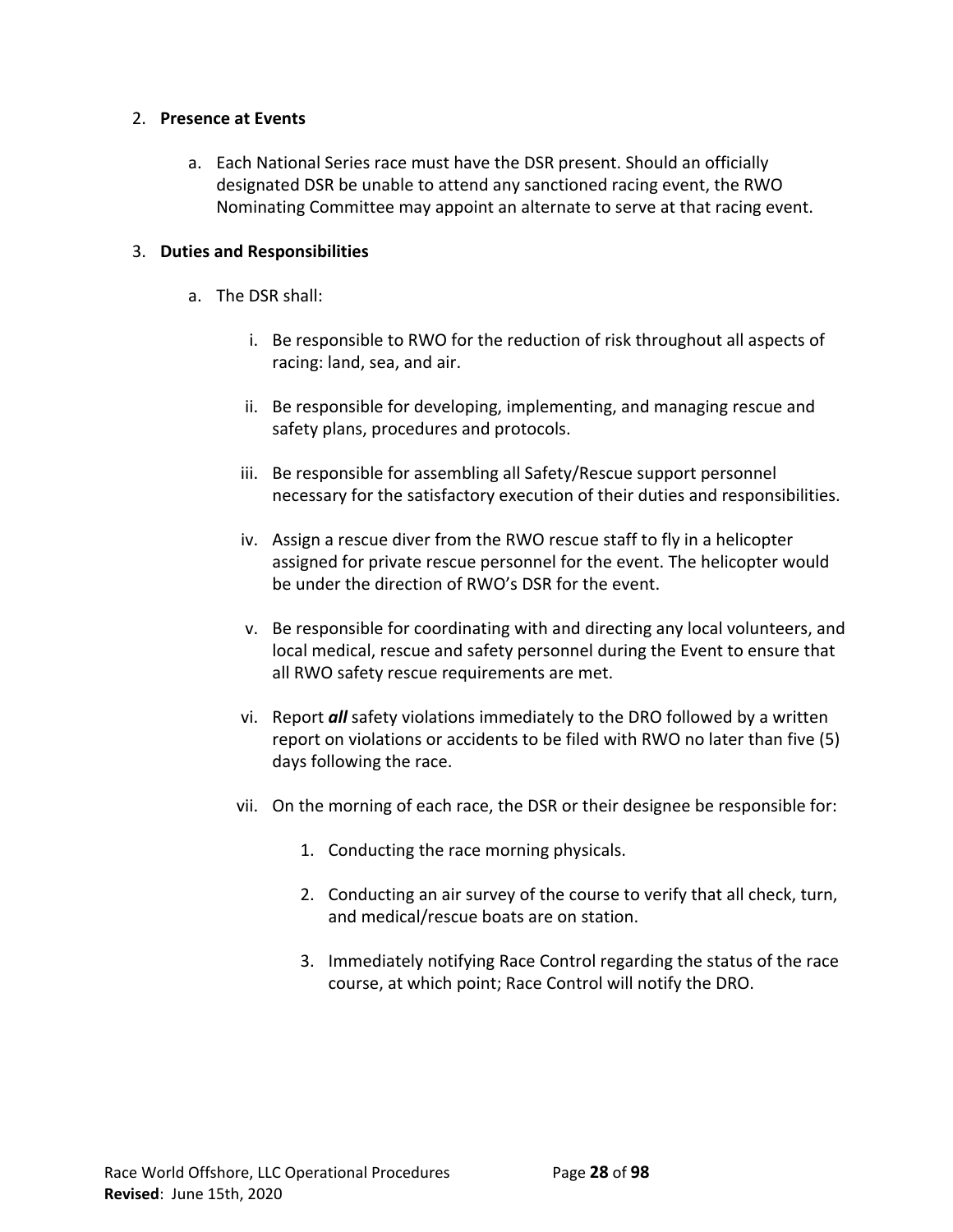# **208: SAFETY/RESCUE INSPECTORS**

# 1. **Appointment**

- a. The DSR shall appoint the Safety/Rescue Inspectors who shall:
	- i. Serve at the discretion of RWO.
	- ii. Perform other duties as may be requested from time to time by RWO.
	- iii. Serve as the Safety/Rescue Inspectors at each event.

## 2. **Duties and Responsibilities**

- a. The Safety/Rescue Inspector's main responsibility is to:
	- i. Inspect the competitors' safety equipment for compliance with the safety rules and document their findings on each piece of equipment inspected at an event.
	- ii. Verify that all competitors hold a current immersion test certificate.
	- iii. Verify that, in the event of an accident, all competitor Escape (Exit) Strategy Plan\* clearly demonstrate the competitor's ability to safely exit the boat\*\*.
	- iv. If Safety/Rescue Inspectors find, what they believe to be a violation of any of the safety rules, they shall immediately report the infraction to the DRO.

\*See, Escape (Exit) Strategy Plan as described in Section 304, 3. \*\*Maximum recommended exit time, 30 seconds

# **209: COURSE MARSHAL**

# 1. **Appointment**

- a. The RWO Nominating Committee shall appoint the Course Marshal(s) who shall:
	- i. Serve at the discretion of RWO.
	- ii. Perform other duties as may be requested from time to time by RWO.
	- iii. Serve as the Course Marshal(s) at each event.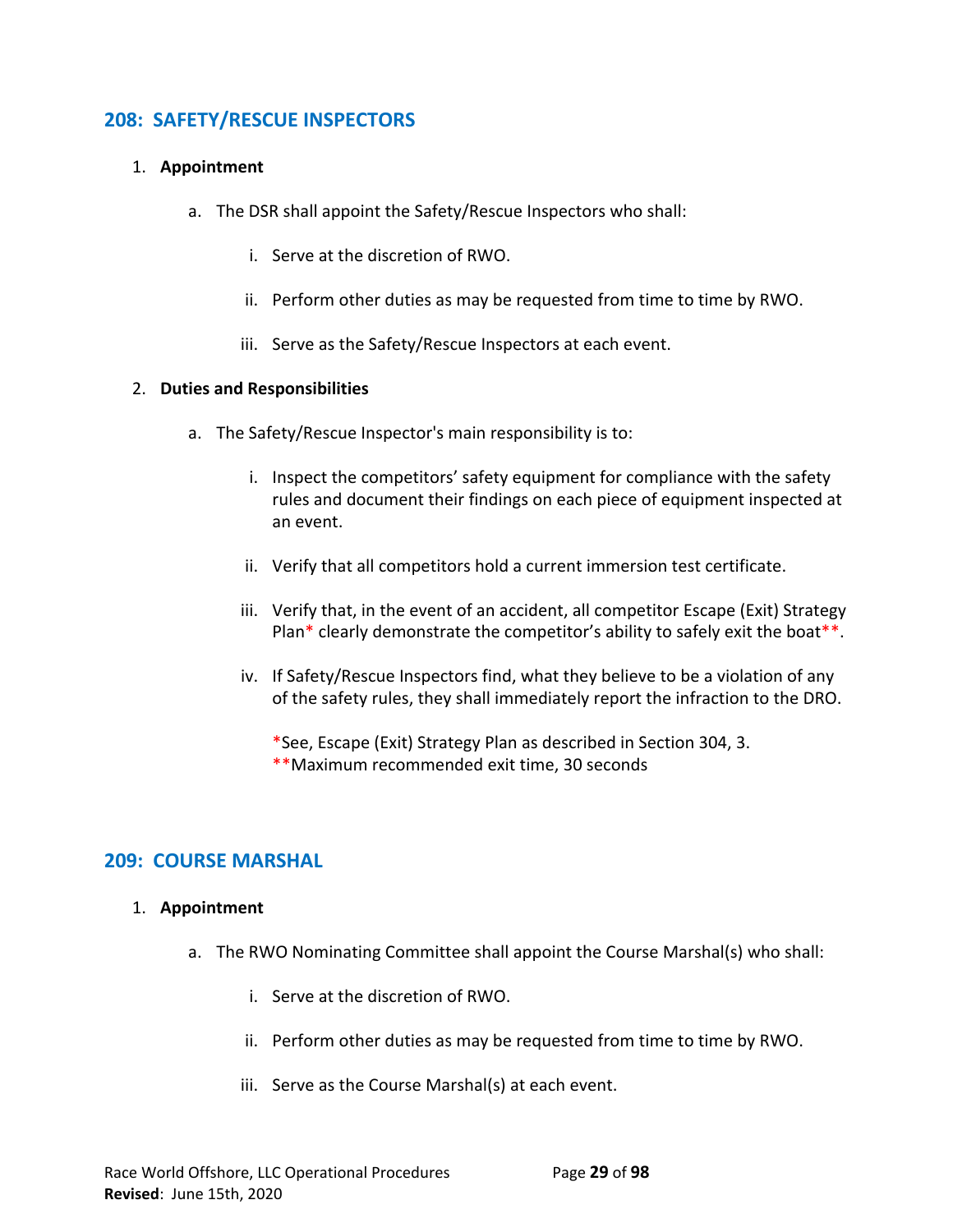iv. Be responsible for set-up, management, and removal of the course.

## 2. **Presence at Events**

a. Each event must have at least one (1) Course Marshal present. Should an officially designated Course Marshal be unable to attend any sanctioned event, the RWO Nominating Committee may appoint an alternate to serve at that racing event.

# 3. **Duties and Responsibilities**

- a. The Course Marshal shall:
	- i. Be responsible for establishing and maintaining the race course at each race event.
	- ii. Be responsible for assembling all support personnel necessary for the satisfactory execution of their duties.
	- iii. Attend the first driver's meeting to review the course layout and answer questions by the race teams regarding the race course layout.
	- iv. With support personnel, deploy the necessary buoys and/or markers as required by the Operating Procedures, in accordance with the GPS positions provided by RWO for each respective race course.
	- v. Monitor the race course during the event and, if safe conditions warrant doing so, attempt to replace/re-secure any buoys/markers destroyed/unsecured during a race.
	- vi. Retrieve all buoys and/or markers after the race event is completed.
	- vii. Work with local law enforcement vessels and patrol boats to keep spectators, spectator boats\* and other traffic, within the designated safety zones.
	- viii. Work with Race Control to promptly dispatch the appropriate assets to any incident and manage all non-medical aspects of any incident that may occur.

\**It is not the responsibility of the rescue helicopters to move any spectator boats that may enter a restricted area of the race course. In such cases, Race Control must be notified and will handle the matter accordingly.*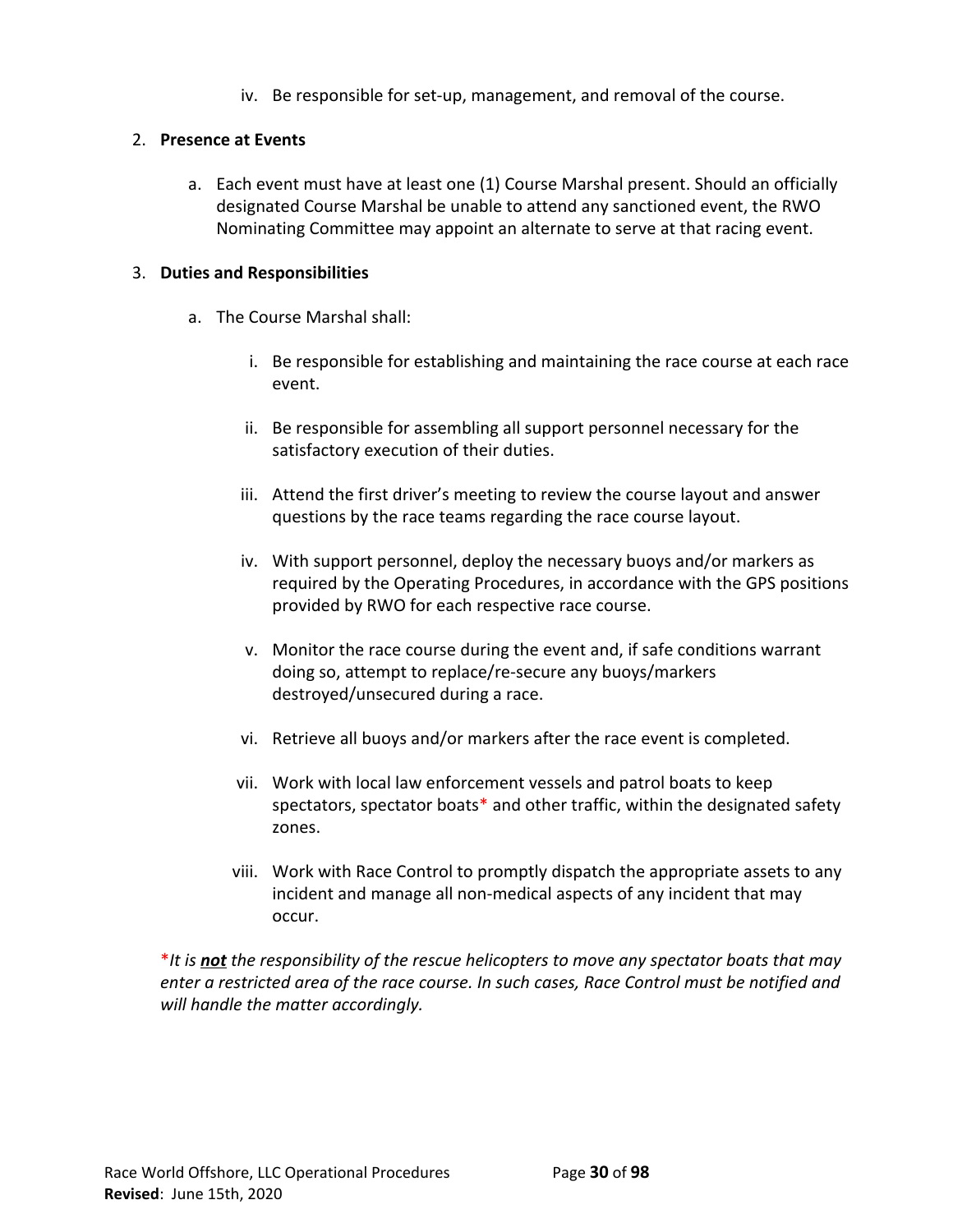# **SECTION 300: PRE-RACE REQUIREMENTS FOR CONDUCT OF EVENTS**

#### 1. **Required Forms**

- a. No less than (30) days prior to the race event, RWO will post the following forms on the on the Official RWO Website at ([raceworldoffshore.](http://www.raceworldoffshore.global/)com).
	- i. Entry form
	- ii. Drivers packet
	- iii. Race information
	- iv. Private Rescue Personnel Request
	- v. Aircraft Registration

# **301: PRIVATE RESCUE PERSONNEL**

#### 1. **Requests**

- a. Race teams that want to have additional Rescue person(s) flying for their team, must notify RWO, via email at [info@raceworldoffshore.com](mailto:info@raceworldoffshore.global?subject=Private%20Rescue%20Personnel) no less than thirty (30) calendar days prior to the event. It is the responsibility of the race team to submit payment, in advance to RWO, for the helicopter (minimum jet ranger) and the cost of the rescue diver.
- b. Race teams will not be permitted to deploy a rescue diver that has not been approved by the DSR as qualified to go into the team's helicopter as a rescue diver, with dive gear\*. Any aircraft flying for a team at an event, must have authorization from RWO to fly. Any team with an aircraft flying without prior authorization from RWO, will be subject to a \$2,500 (two thousand, five hundred dollars) fine, will be **disqualified**, and will not be permitted to have an aircraft fly again for that team.
	- \* Section 207, 3., iv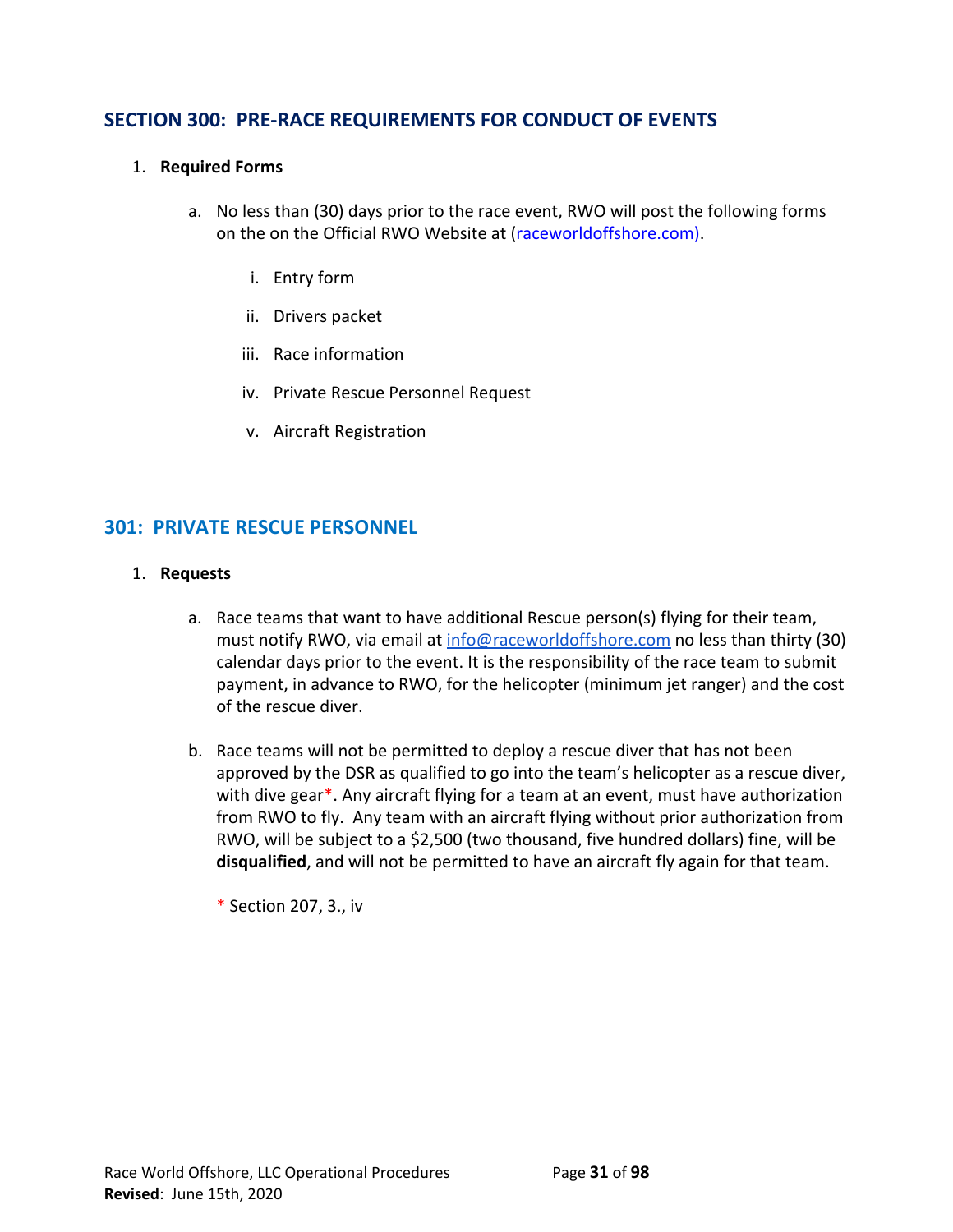# **302: AIRCRAFT**

#### 1. **Registration**

- a. It is an FAA requirement that all aircraft flying the race course must contact RWO to obtain the proper forms. Aircraft Registration Forms will be made available at the official RWO website ([raceworldoffshore.](http://www.raceworldoffshore.global/)com).
- b. Pilots are required to provide the aircraft registration numbers and certificate of insurance listing Race World Offshore as an additional insured. This information must be received by RWO within **thirty (30) days prior to the event** and can be submitted via email at [info@raceworldoffshore.com](mailto:info@raceworldoffshore.global?subject=Aircraft%20Registration%20Form%20Submission). RWO will notify the pilot of the aircraft whether authorization has been granted to fly at the event.
- c. Any team with an aircraft flying on their behalf that is not previously authorized by RWO will be disqualified from participating in the current race event, fined \$2,500 (two thousand, five hundred dollar) and will not be permitted to have an aircraft fly for that team at any future RWO sanctioned events.

# **303: DRIVER'S PACKET**

The information in the Driver's Packet is intended as an extension of and supersedes, the Operating Procedures.

## 1. **Access**

a. The Driver's Packet for each event will be accessible via the Official RWO Website, [\(raceworldoffshore.c](http://www.raceworldoffshore.global/)om) a minimum of (30) days prior to the event.

## 2. **Minimum Required Information**

- a. At a minimum, the Driver's Packet shall contain:
	- i. Race date and location.
	- ii. Registration times and location. **\***
	- iii. Time and location of inspection. **\***
	- iv. Time and location driver's meetings.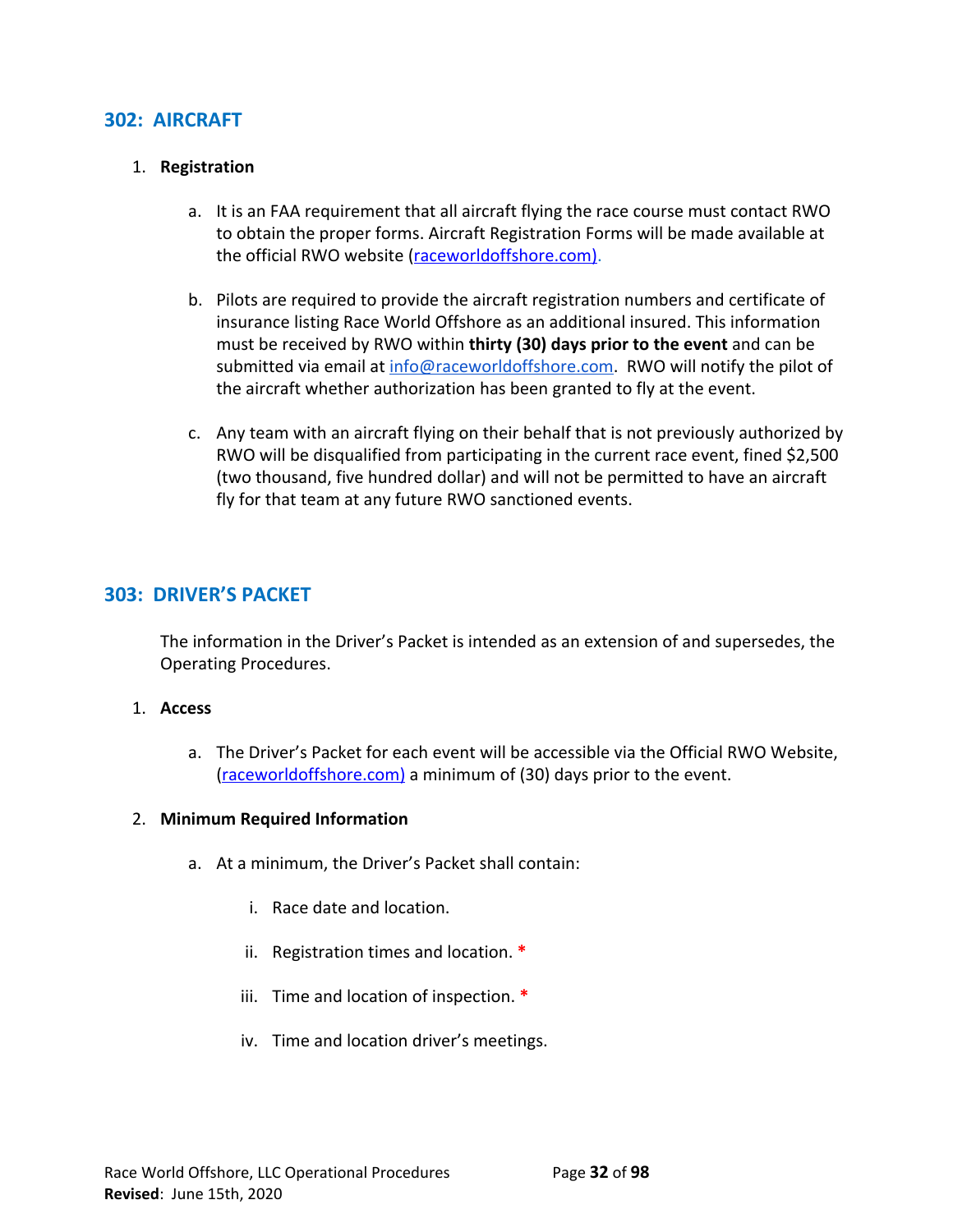- 1. Initial driver's meeting: For all National Series races involving all classes shall be held a minimum of one day prior to the scheduled first race start, and the exact time and location will be designated in the Driver's Packet.
- 2. Final driver's meeting: Not be later than 2 hours before the race start.
- v. Total purse.
- vi. Launch times and locations. **\***
- vii. Hotel names, address and phone numbers. **\***
- viii. Entry fee for each class with cut-off date for bonus points on entries.
- ix. Course descriptions and mileage. Maps and details available on the website. **\***
- x. Any special instructions and/or information pertinent to the race.
- xi. An official race entry form. **\***
- xii. Schedule for pre-race physical. **\***
	- **\*** Official RWO Website: ([raceworldoffshore.](http://www.raceworldoffshore.global/)com).

# **304: RACE ENTRY AND CREW REGISTRATION**

- 1. **Online Registration**
	- a. National Series entrants, are required to submit their completed entry form and submit applicable fees to RWO via the RWO Website: ([raceworldoffshore.c](http://www.raceworldoffshore.global/)om) no later than (30) days prior to the first day of the event. After (30) days or for p*ayments made at the event site, an additional \$200 will be assessed.*
	- b. Payments made at the event site, must be CASH, CREDIT CARD or CERTIFIED CHECK. No personal or business checks will be accepted.
	- c. In the event a race cannot be run due to inclement weather or any other unforeseen circumstances, and cannot be rescheduled; each registered competitor of that event will receive 200 points for attending the event.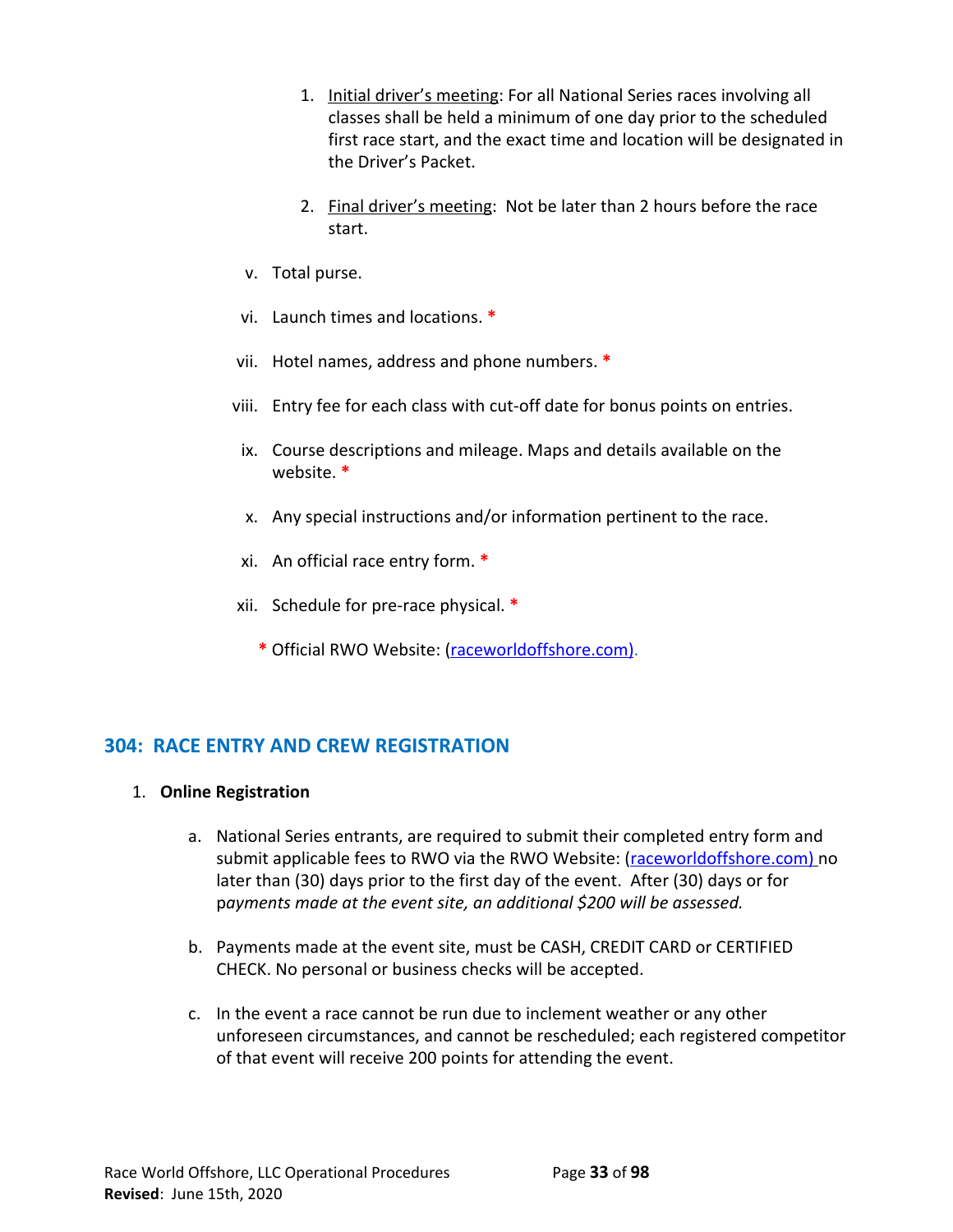## 2. **On-Site Registration**

# a. **Fees and Paperwork**

- i. Required fees and paperwork for boat registration, for each event, are to be submitted online via the RWO Website: [\(raceworldoffshore.](http://www.raceworldoffshore.global/)com). Fees and/or paperwork not submitted online or overlooked during the on-site registration must be paid with CASH, CREDIT CARD or CERTIFIED CHECK within five (5) days of notification from RWO.
- ii. Receipts for payments made during on-site registration will only be issued upon request.

# iii. **Returned Checks**

- 1. Should the bank return an entrant's check for fees paid to RWO, the owner shall be subject to the following penalties:
- 2. Cash or certified check in the amount of the returned check, plus bank fees must be paid within five (5) days of notification from RWO.
- 3. Suspension of the entrant from that event or any further RWO competition until the returned check is replaced with a certified check or money order.

# 3. **Escape (Exit) Strategy Plan**

# a. **Objective**

i. The "Escape (Exit) Strategy Plan" is to pre-determine what specific procedures or steps the occupants will use in an emergency (fire, sinking, etc.) to safely and rapidly exit the interior cockpit of the race boat.

# b. **Submission**

i. RWO requires an individually written "Escape (Exit) Strategy Plan" be provided to Registration prior to testing or racing at each event site by all race teams utilizing a canopy race boat. Teams are strongly encouraged to upload their Escape (Exit) Strategy plans ahead of on-site registration via the RWO Website: ([raceworldoffshore.global](http://www.raceworldoffshore.global/))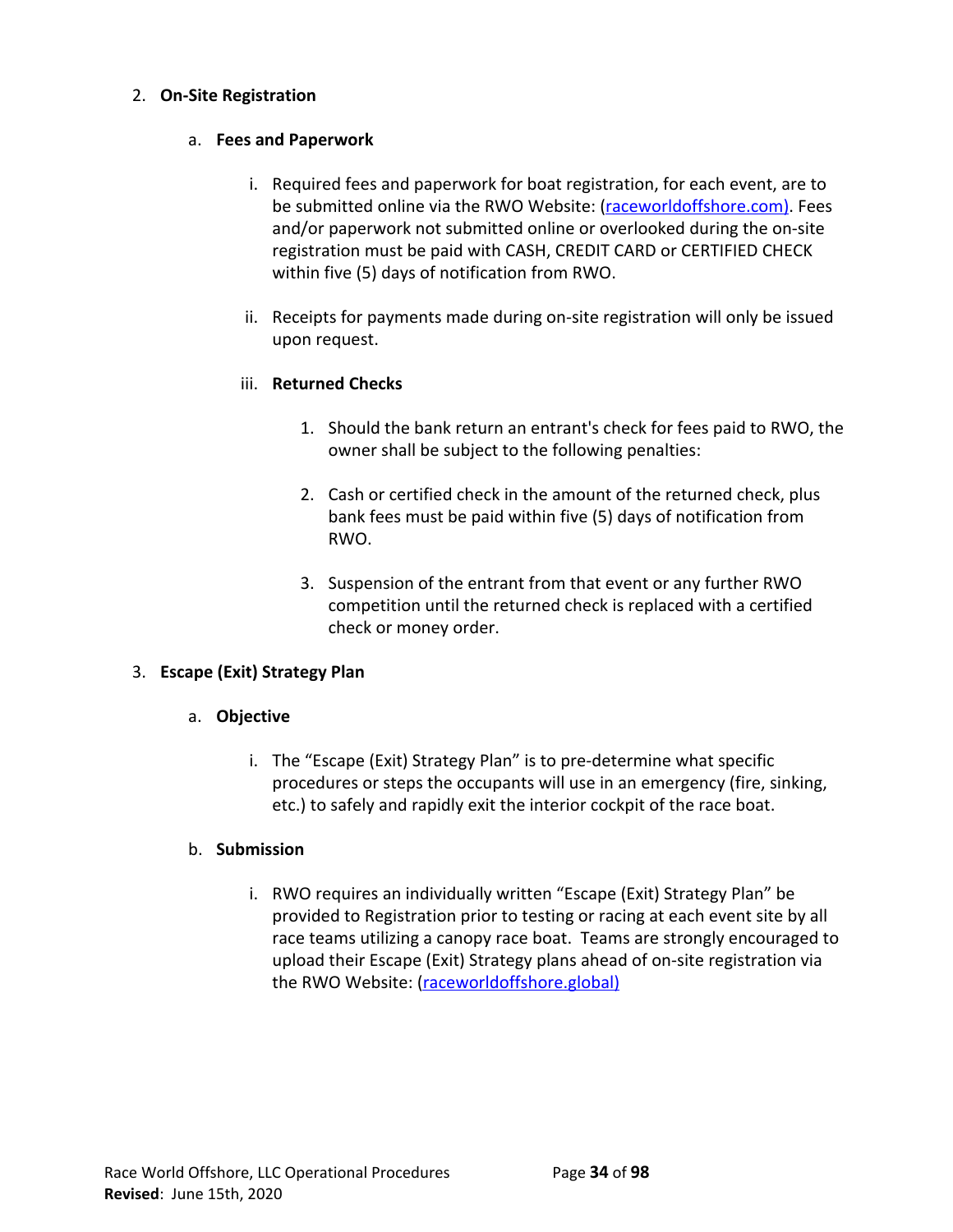## c. **Required Information**

- i. An Escape (Exit) Strategy Plan shall be used to describe, in writing, the methods and order of the racers escape plans and must include:
	- 1. Location and type of escape hatch and equipment.
	- 2. Detailed actions or steps each racer will be expected to follow.

#### d. **Plan Review**

i. RWO Rescue/Safety team will review the Escape (Exit) Strategy Plan\* with the racers to verify their escape either via a top or bottom hatch\*\*.

\*Safety/Rescue Inspectors 208,2., a., iii.

\*\*For safety in the event of an incident, while aboard the race boat, racers are strongly encouraged to always keep their helmets on especially; after releasing their restraint harness so as not to hit their heads with inside the canopy or while exiting the race boat.

The bottom escape hatch or canopy door should not be opened until both racers are ready to evacuate the race boat. Prematurely opening the escape hatch or canopy door on an overturned race boat may dramatically reduce the available window for RWO Rescue/Safety divers and Angel helicopters to reach the scene of an accident and assist getting you out safely.

## 4. **On-Site Registration Check-In**

## a. **Mandatory Requirements**

- i. To avoid penalties, all racing crew members participating in the event must check-in at Registration, upon arrival at the race site.
- ii. Each racing member must complete all mandatory registration requirements no later than 5:00 pm **the day before** the race. Until all paperwork is completed and all fees paid, entrants will not be considered official.
- iii. A list of entrants who have unpaid fees and/or have not completed all registration requirements; along with any associated race boat(s) will be furnished to the DRO prior to the final driver's meeting. Any entrants and associated race boats will **not** be permitted to launch until all requirements have been met to the satisfaction of the DOR.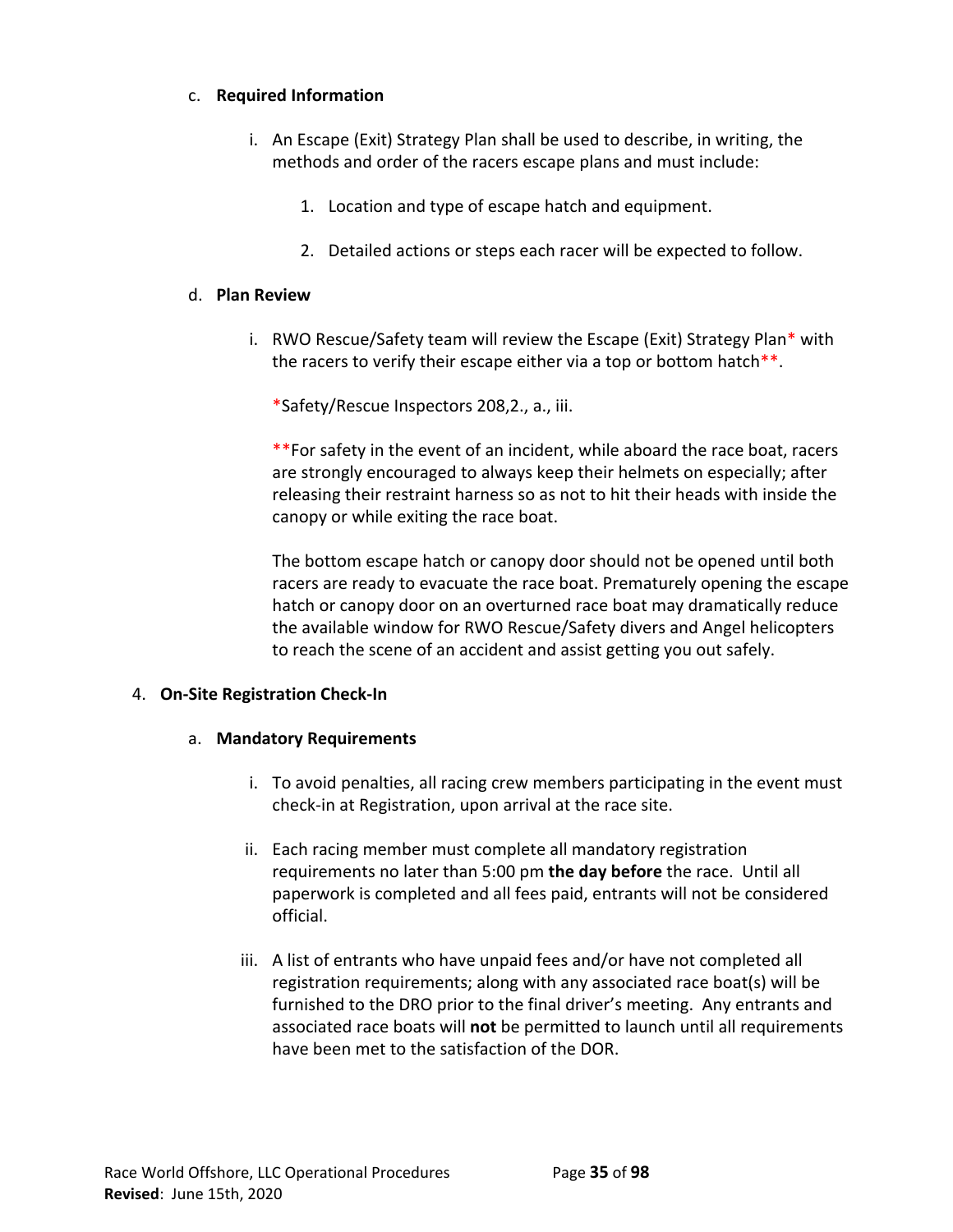# b. **Owner of Equipment**

- i. It is the responsibility of the owner of the equipment to verify all insurance releases and entry forms have been properly executed, and that all riding crew members are a minimum of 18 years of age. (102, 2., b.).
- ii. It is the responsibility of the owner of equipment to report any changes to the planned racing crew prior to launching, testing, or racing.
- iii. Race team(s) will be disqualified should they be found to have a person in the race boat, during the race event that is not a 2020 Racing member, or has not signed the required paperwork.

## c. **Penalties**

- i. Entrants failing to complete registration requirements prior to the above-mentioned deadline may be subject to a fine and/or up to a one (1) minute penalty at the discretion of RWO Officials.
- ii. Entrants not completing all registration requirements prior to entering the race course on race day may be subject to disqualification and/or suspended for three (3) months.

# **305: PRE-RACE SAFETY AND TECHNICAL INSPECTIONS**

# 1. **Requirements**

- a. All race boats entered in a sanctioned race must be cleared through a pre-race safety and technical inspection by an RWO Inspector.
- b. Any entry that refuses an inspection will be disqualified and may face further disciplinary action.
- c. Time and place of safety and technical inspection shall be published both on the RWO web [\(raceworldoffshore.com](http://www.raceworldoffshore.com/)) as well as the Driver's Packet for that event.
- d. No race boat may be considered a bona fide entrant in a sanctioned race until the RWO Inspector has cleared the boat, has signed the official pre-race inspection form, and the team has submitted all fees and registration paperwork.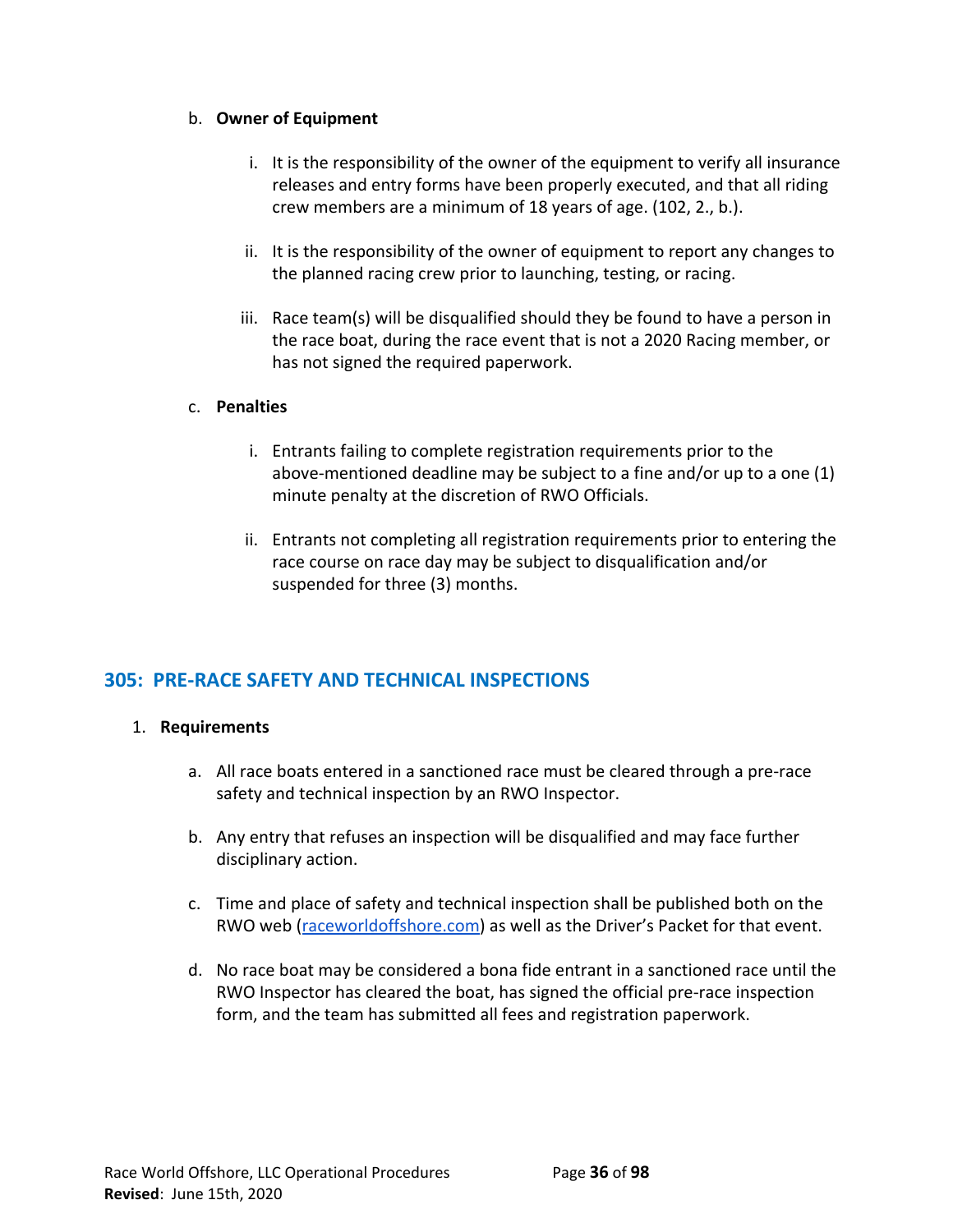- e. The Inspectors shall examine each entry for compliance with all safety requirements and shall also visually inspect hull, propulsion and engine for compliance with class technical rules. During this inspection, RWO shall also check the team for compliance with the marketing requirements set forth below. The spirit as well as the letter of these rules shall be enforced equitably to all entrants.
- f. It is the responsibility of the owner or riding crewmember to submit their team's equipment to the Inspectors. If, in the judgment of the Inspector, a boat and/or its safety equipment is un-seaworthy, unsafe, or unmanageable; the non-compliance must be brought to the attention of the DRO. If the DRO determines that the condition cannot be rectified prior to the start of the race, then the DRO shall have the right to prohibit the boat from competing.
- g. In the event an entry does not comply with the rules or specifications as contained within the RWO Operational and Technical Procedures within its class, the owner shall be advised and given the opportunity to comply or request a class transfer.
- h. The responsibility for proof of legality of equipment and proper class placement lies with the boat owner however; if proof cannot be provided, the appropriate class placement will be assigned by RWO Officials.

# **306: PRE-RACE TECHNICAL RULE VIOLATIONS**

#### 1. **Notice**

a. If a pre-race inspection finds a technical rule violation, the DRO or DTI must notify the owner or their representative of the subject boat. Notification must be made of the specific nature of the violation as soon as practical but; in no instance later than the Final Driver's Meeting.

# 2. **Actions to be Taken**

a. Depending upon the nature of the violation, and whether this is the first offense; the RWO Officials may issue citations with a range of penalties from fines to immediate disqualification from the event.

#### 3. **Correction of Violations**

a. Unless the boat has been disqualified; after the boat owner or their representative has been notified of the violation, the owner shall have until the Final Driver's Meeting before their race to correct the violation. Should the owner elect to correct the violation, then it shall be the owner's responsibility to have the boat re-inspected prior to the Final Driver's Meeting and cleared for competition.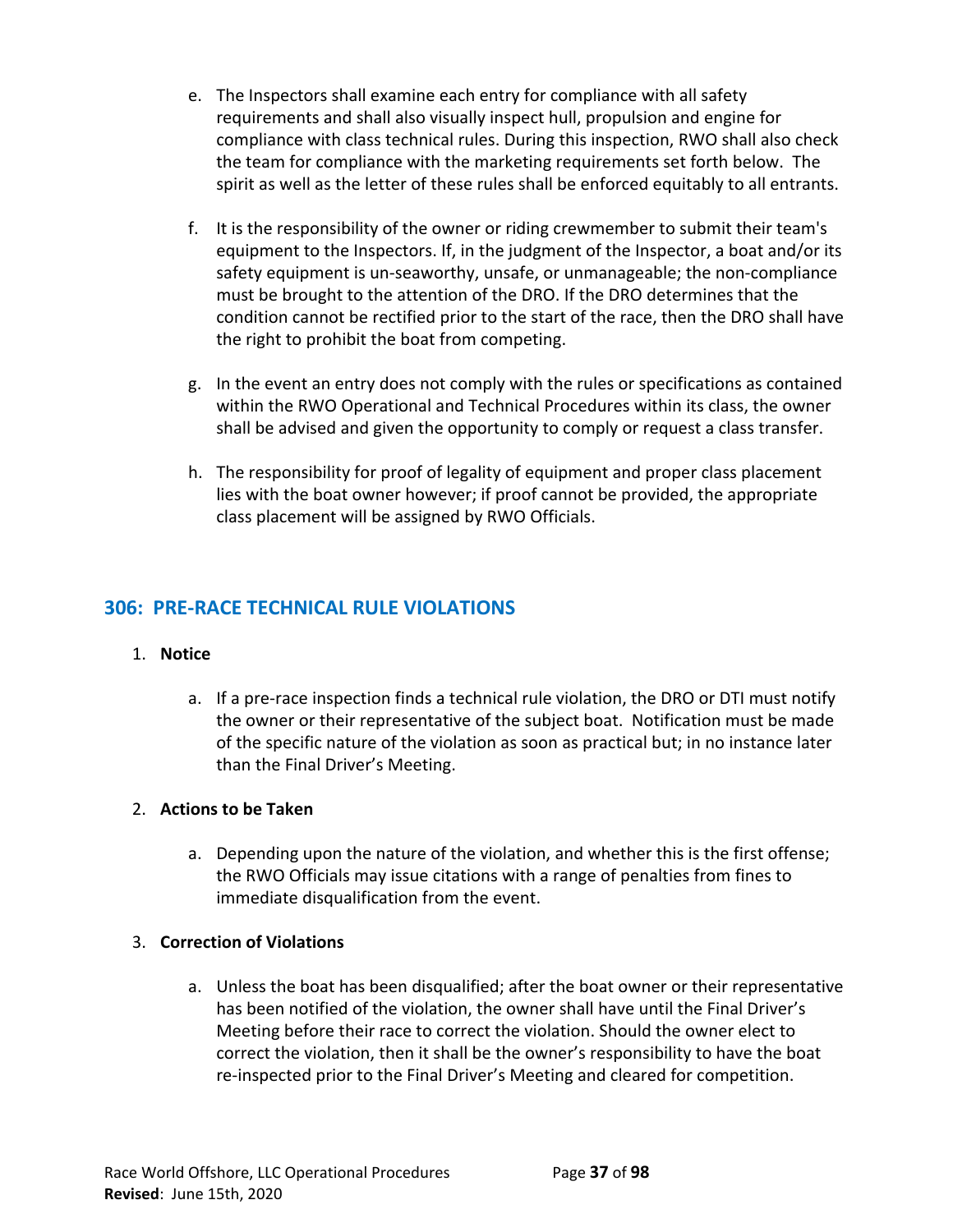# 4. **Appeals**

- a. Should the boat owner or their representative choose to file an appeal; written notice indicating the reason(s) for the appeal and an appeal fee, payable in cash, of \$1,000 (one thousand dollars) must be delivered to the DRO.
- b. Upon receipt of the appeal,
	- i. RWO may appoint a committee to investigate the fact surrounding the alleged rules violation. The committee is to report any findings and/or recommendations to the DRO and Appeal Board.
	- ii. The Appeal Board, shall hear any such appeal during the event.
	- iii. The DRO shall allow the implicated race boat to start provided that; the results of that class shall be deemed "unofficial" pending the outcome of the appeal hearing.
	- iv. When a rule is not clear the official interpretation shall come from the DRO. The DRO, along with the appropriate RWO Officials, have the right to change any applicable rules at any time it deems it necessary.

# c. **Decision**

- i. Should the appeal be upheld, the finish position of the subject race boat shall be declared official and the appeal fee refunded.
- ii. Should the appeal be denied, the appropriate penalty shall be imposed, the appeal fee shall be forfeited to RWO, and the finish position of the subject race boat shall be declared official.

# **307: MARKETING**

- 1. **Approved sanctioning body logo**: Race World Offshore (RWO).
- 2. **Event Participation**
	- a. Teams are encouraged to participate in all media opportunities, autograph sessions, sponsor parties, parades etc.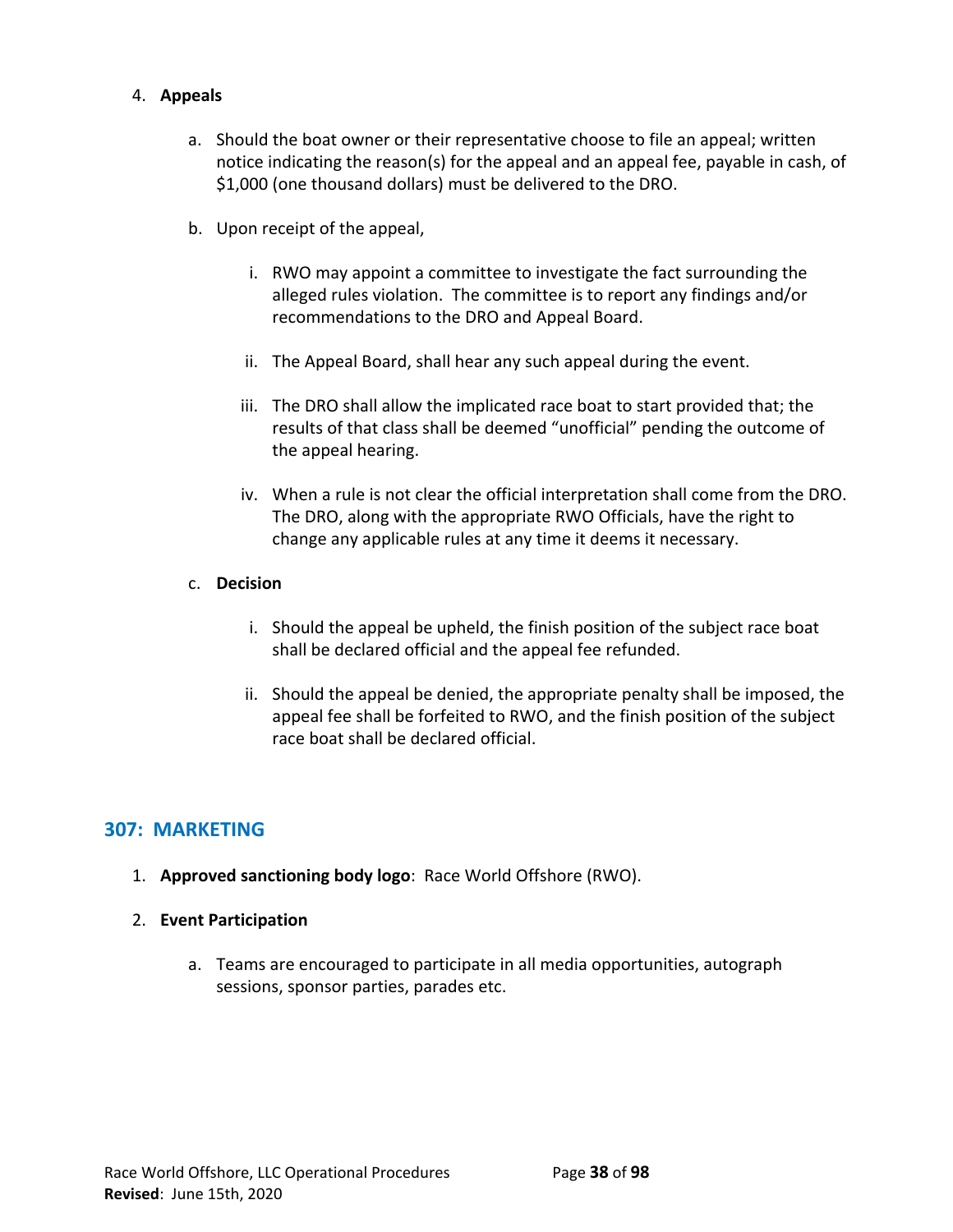# 3. **Inspection**

a. As set forth in section 305, all entrants must be cleared through a pre-race technical and safety inspection. During this inspection, RWO shall also check the team for compliance with the marketing requirements as set forth below. It is the responsibility of the race team to ensure all required Decals are plainly visible for both pre- and post-race technical inspections.

### 4. **Sponsor Decals**

# a. **Definitions**

- i. **Series Decals (Compulsory)**: Specifically identified as such by RWO for overall series sponsors. All boats participating in Events must display the required National Series Sponsor Decal(s).
- ii. **Class Decals (Compulsory)**: Specifically identified as such by RWO for sponsors of specific racing classes. All boats participating in Events, in the specific racing class, must display the required National Series Class Sponsor Decals.
- iii. **Event Sponsor Decals (Compulsory, Single Event)**: Specifically identified as such by RWO for individual Events. Event Sponsor Decals are intended for single event display only. All boats participating in Events, must display the required Event Sponsor Decals, if applicable;
	- 1. On the exterior driver's area of the cockpit,
	- 2. On both sides of the boat, and
	- 3. Decals must read correctly from the port or starboard side.
	- 4. Event Sponsor Decals shall be placed forward of the RWO Series Logo.
- iv. **Contingency Decals (Contingent on Product Use)**: Specifically identified as such by RWO provided by Contingency Sponsors in conjunction with the RWO Contingency Award program. All boats participating in Events must display the required Contingency Sponsor Decals to be eligible for those specific Contingency Award prize postings.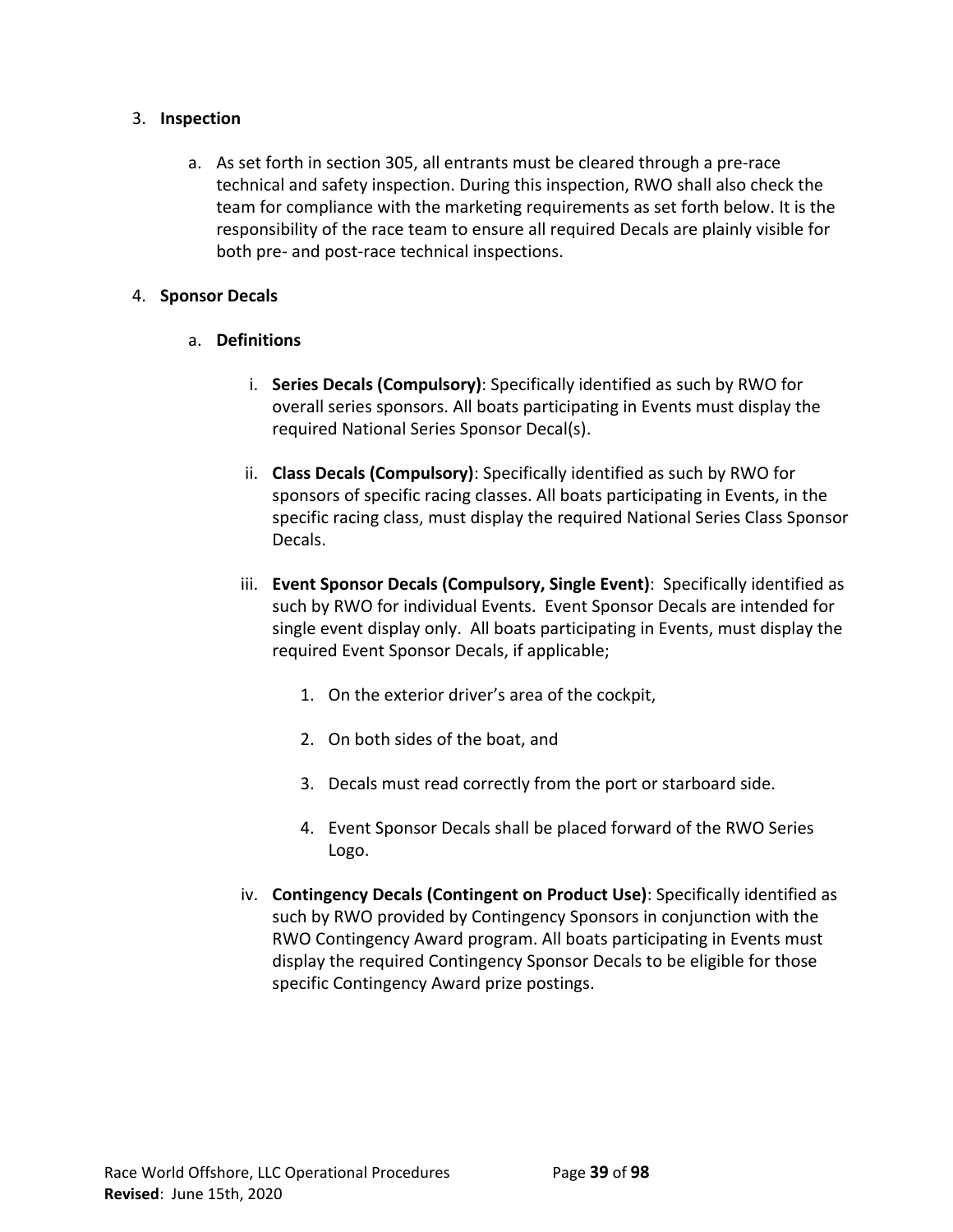# b. **Decal Availability**

i. Sponsor Decals shall be obtained before each race from the RWO DTI. It is the responsibility of each team to see that the required Decals are displayed correctly on the boat prior to entering technical inspection.

# 5. **General Decal Placement**

# a. **Hull Sides**

i. All teams must allocate 1,600 square inches (50" X 32") of the hull side area, on both sides of the boat, for all RWO Series, Class, Event and Contingency Sponsor Decals. RWO Compulsory Decal placement shall not exceed the allotted area in total square inches.

# b. **RWO Logo**

1. Decals shall be located on the exterior driver's area of the cockpit, on both sides of the boat, and read correctly from the port or starboard side.

# c. **American Flags**

- i. All boats are required to display the American flag with a minimum size of 9" x 12". American flags must be painted or decals.
- ii. Boats may also display the flag of the nationality of the owner.
- iii. Flags of any kind will not be mounted on deck poles, tie bars, railings or other appendages*.*

# 6. **Preferred Decal Placement**

a. Shall be forward of the racing number, from the bow aft six (6) feet for a total square inch allocation of 1,600 square inches per side.

# 7. **Secondary Decal Placement**

a. Shall be no further than four (4) feet forward of the transom, on the vertical hull sides above the chine, on both sides of the boat, for a total square inch allocation of 1,600 square inches per side.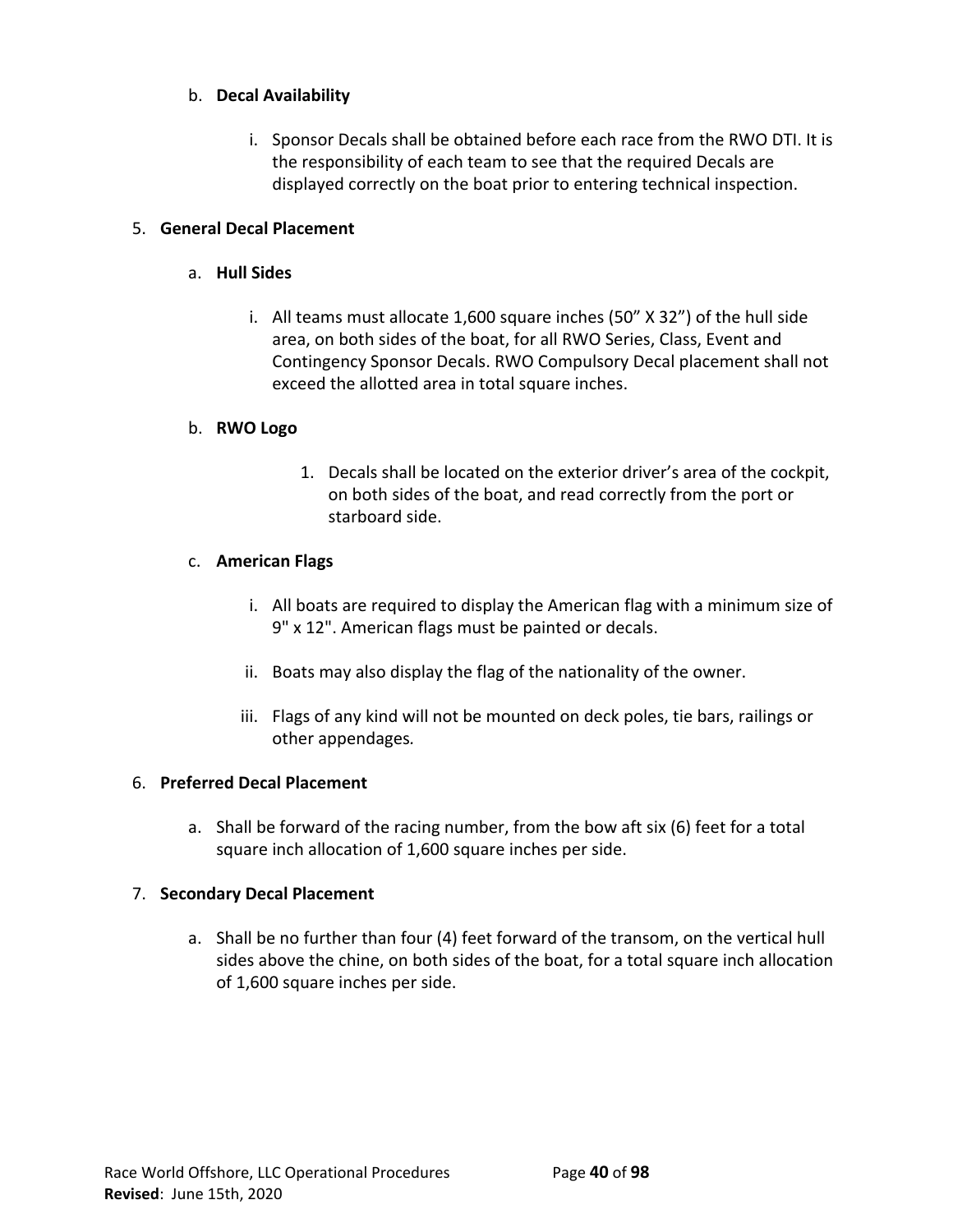# 8. **Additional Decal Guidelines**

- a. Decal placement outside of the forward or aft Decal areas shall be considered out of compliance.
- b. Should a Contingency Sponsor Decal exceed the allotted area, the Contingency Decal may be placed on the aft section of the boat, no further than four (4) feet forward of the transom, below the rub-rail (hull-deck joint) and above the chine, on both sides of the boat.

# 9. **Uniforms**

# 1. **Definitions**

# a. **Racing/Casual Uniform**

i. Consist of a golf/polo shirt with shorts or long pants. Racing/Casual Uniforms will be worn by all team members during the day time of the event.

# b. **Dress Uniform**

i. Consist of a dress shirt and dress pants and will be worn at all parties, parades, meet and greets etc.

#### c. **Work Uniform**

i. Consist of t-shirt with shorts or long pants and include their team name.

# d. **Logos**

- i. RWO will be allotted additional compulsory sponsor logos or patches.
- ii. Dress code and Decal placement is mandatory. Failure to comply, may result in teams or boats not receiving media coverage, not participating in the prize monies, and may receive a penalty.

#### e. **Logo Placement**

i. It is a mandatory requirement for the RWO logo or patch be on all team uniforms. RWO reserves the right to also require any Series Sponsor logo or patch to be present on the racing and dress uniforms, in an appropriate positioning.

# ii. **RWO Logo**

1. Located 8" below the left shoulder seam on the left breast. RWO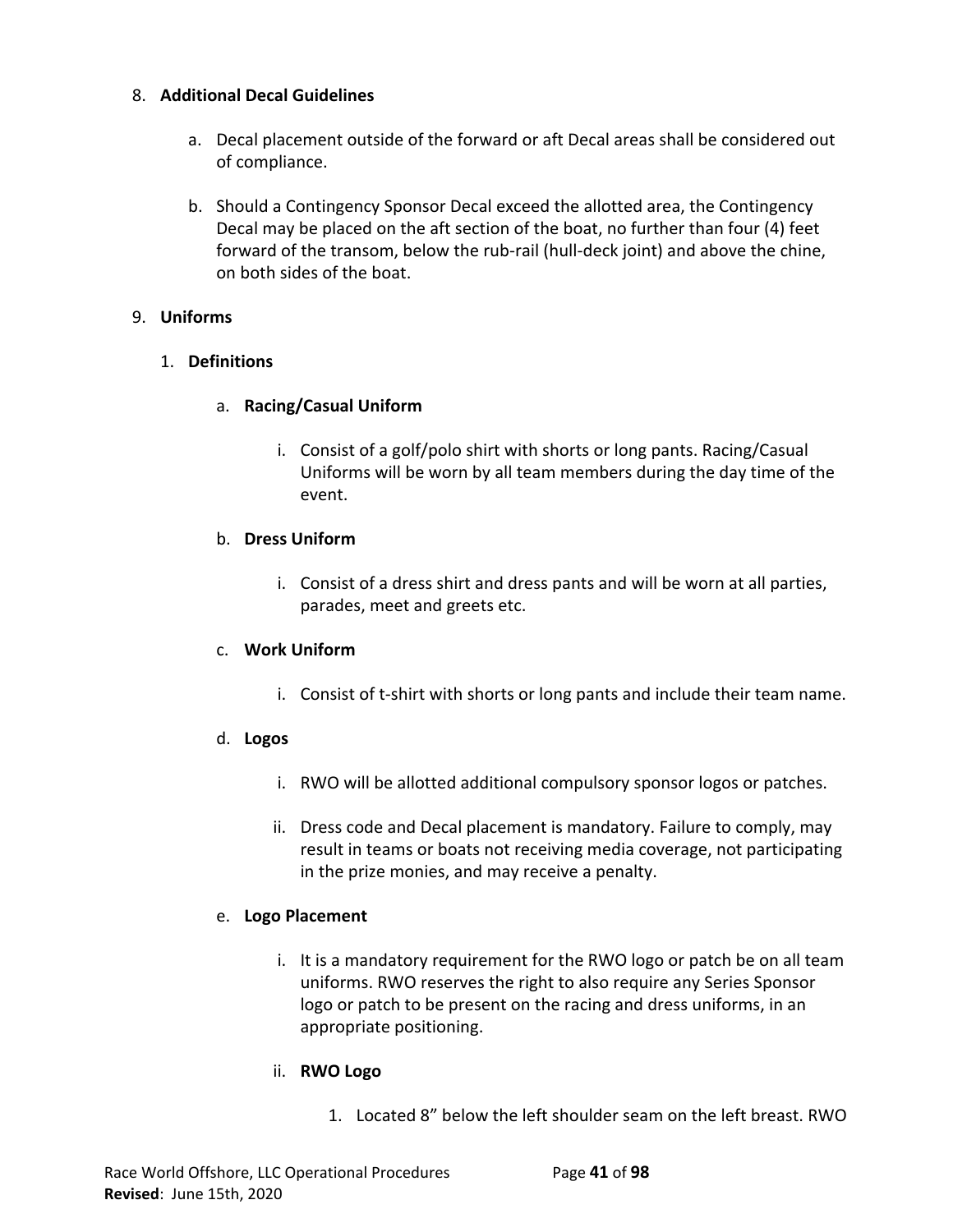logo is a registered trademark. Reproduction of the RWO logo, without prior consent from RWO, is prohibited.

# iii. **Series Sponsor Logo**

1. Located 2" below the right shoulder seam on the right breast.

# 10. **Conflicts**

# a. **Unapproved Decals**

- i. Any unapproved Decals or other marks identifying or otherwise referring to any other racing body are prohibited. RWO reserves the right to require the removal of any such logos or marks on boats, uniforms or transporters as a condition of entry into an Event.
- ii. **Sponsor Conflicts**: Race teams having a verifiable sponsor relationship with a sponsor that is a direct conflict to an RWO Series sponsor, may be exempted from the Decal or Uniform logo requirement for that specific RWO Series Sponsor Decal.

# b. **Exemption Requests**

i. All exemption requests must be submitted in writing and sent via mail or email to RWO and detail the nature of the conflict. Responses from RWO shall be returned via mail or email. Teams that are granted an exemption may however, be removed from any contingency program, bonus fund, and or prize money posted by the RWO Series sponsor for whom the exemption is granted.

# 11. **Sale of Team Merchandise**

# a. **Requirements**

- i. All services and team merchandise must be sold through the event site vendors, which are licensed by RWO. A contract will be worked out with each team for the sale of their items at the event site.
- ii. All services and merchandise sold pertaining to a race event (for example: photographs, videotapes, clothing, etc.) must be licensed by RWO.
- iii. To participate in prize monies, all race teams must meet all requirements of the Sponsors.

# 12. **Banner placement**

a. Unauthorized banner placement in the pit areas will be removed on the first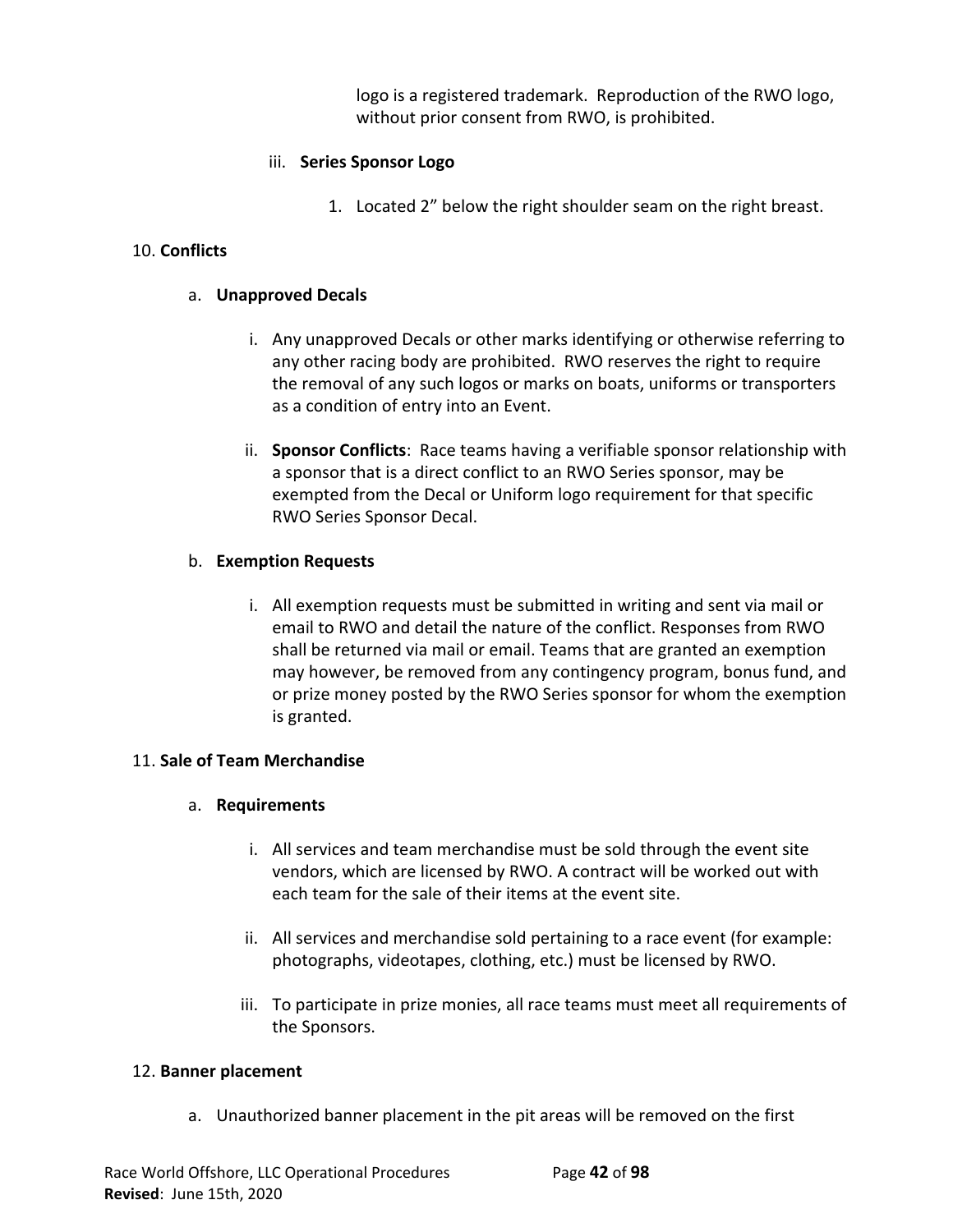offense and a \$100. penalty to the team thereafter.

# **308: ESTABLISHMENT OF DESIGNATED PIT AREAS**

#### 1. **Pit Requirements**

- a. The Race Producer must establish at each event clearly defined, readily identifiable areas for Dry Pits, Wet Pits, and Hot Pits. In all cases Pit areas must be set apart from the public by being roped off, fenced, or some other means except that the public may be admitted to the Dry and Wet Pit Areas during designated times.
- b. Intoxication within any of the designated pit areas of any RWO member or a signee of the insurance waivers, is strictly prohibited. Offenders will be subject to disqualification and/or a fine.

# 2. **Pit Areas**

- a. RWO designates three (3) mandatory pit area classifications with the following restrictions:
	- i. **Hot Pits**
		- 1. Defined as an adequate area around launching cranes, fuel storage, fueling area and launching ramp.
		- 2. Signs shall be posted around all Hot Pit areas designating **"No Smoking or Drinking of Alcoholic Beverages**." Violation will subject offenders to disqualification and/or a fine.
		- 3. Enclosed footwear is mandatory in the Hot Pit area.

# 4. **Entrance**

- a. The Hot Pit area requires the execution of insurance waivers and will only be extended to racers, crews, family members, officials and regatta workers for admission. The sale of pit admission tickets or passes to the public for the Hot Pit area is **strictly prohibited**.
- b. All personnel with a race team that do not have the proper identification and are found in the Hot Pit area will subject the boat owner to a financial penalty of \$250.
- 5. **Fueling**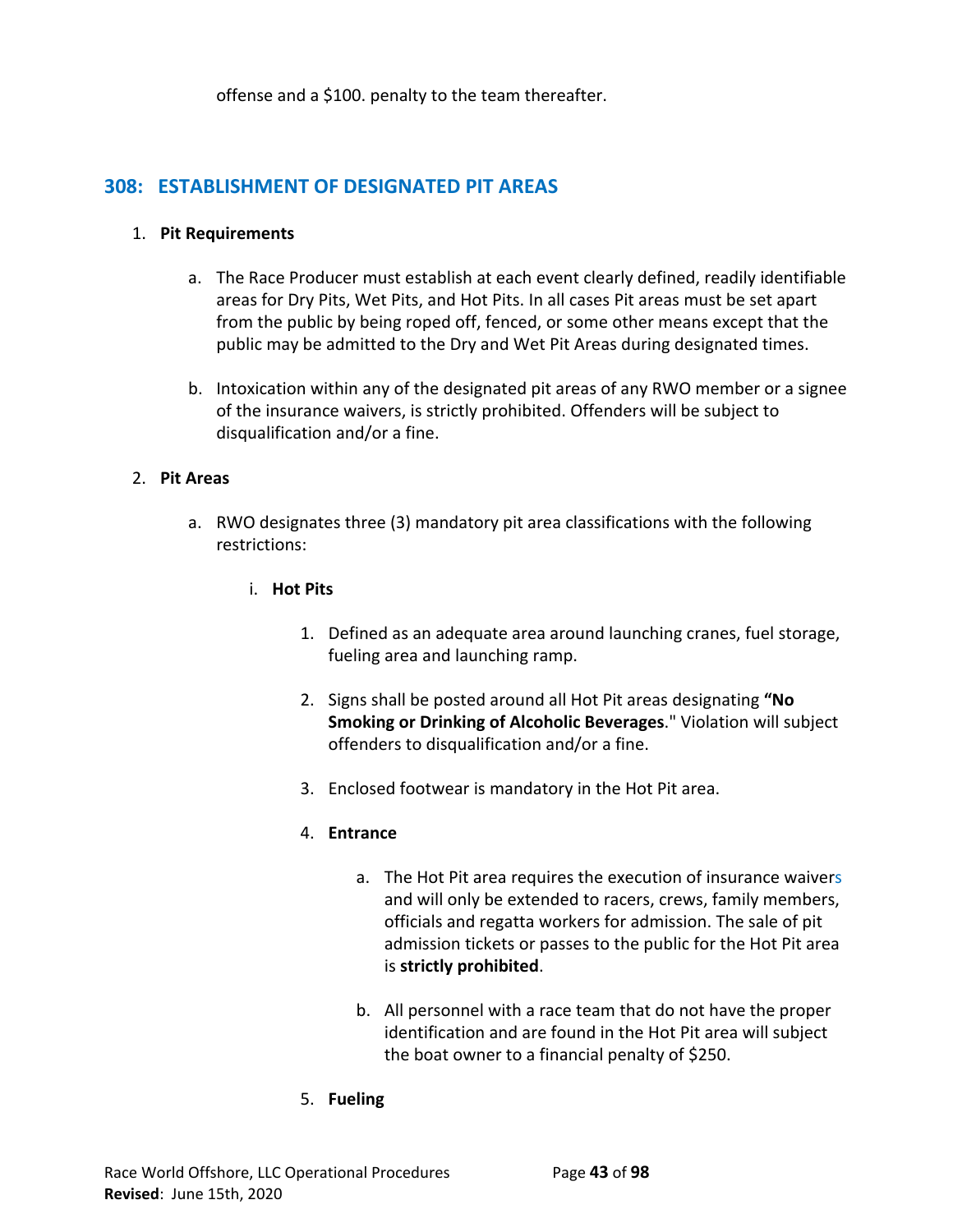- a. If fueling is provided for on-site, at the discretion of RWO, fueling of race boats will be permitted only in the approved fueling area(s). Fueling or de-fueling of race boats in the water is specifically prohibited. Fueling at commercial marina pumps on the water or commercial land based filling stations is allowed, provided those stations meet the fuel requirements.
- b. The location for on site fueling services shall be in an area off limits from the general public.
	- i. The location for on site fueling shall not be within one hundred (100) feet of any shoreline. When selecting a location, consideration shall be taken to use natural slopes, berms, or swales to prevent fuel from flowing towards the water in the event of a spill.
- c. Spill control devices and clean up pads shall be the responsibility of the fuel provider.
- d. No smoking signs and a minimum of (2) 20 pound fire extinguishers shall be present at the on site fueling location. Stand by fire protection is subject to the authority having jurisdiction.
- e. Two (2) persons shall remain present during all fueling operations, one (1) monitoring the controls at the dispensing vehicle and one (1) operating and monitoring the nozzle of the fuel hose.
- f. It shall be the responsibility of each race team to capture and store all used oil products, lubricants, or other hazardous materials. Such items are to be transported off site for proper disposal. Absolutely no used oil, lubricants, or other hazardous materials shall be dumped in on site trash cans, dumpsters, or storm drains. The producer may elect to provide "used oil" containers at their discretion for multi day events.
- g. Fuel spills that occur on the water as a result of an incident shall be controlled by the tow boat personnel using appropriate devices to contain said spill to the best of their abilities.

# 6. **Cranes**

a. The crane area is considered part of the Hot Pits and shall be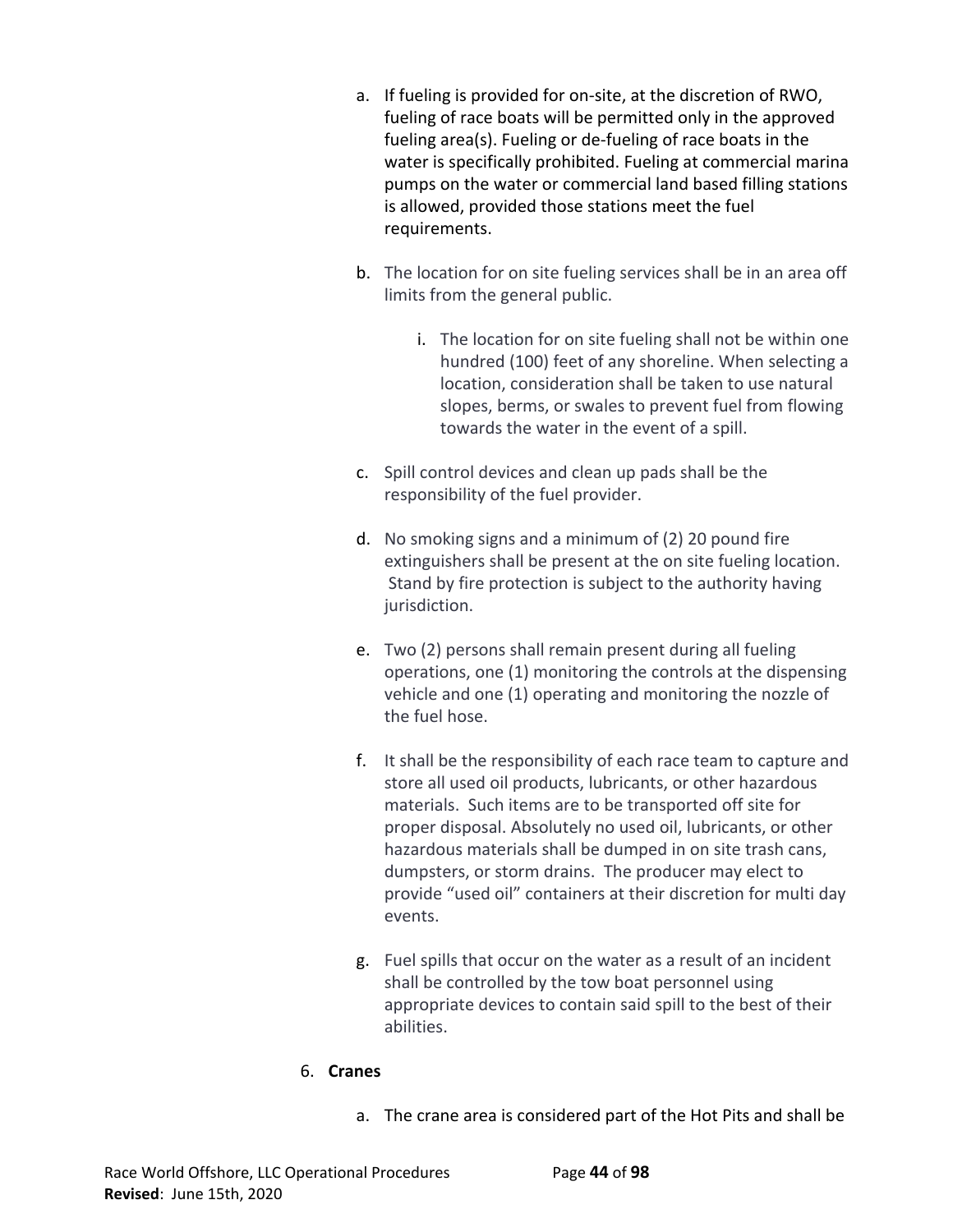highly restricted and roped or fenced off from all other areas. No persons shall be permitted to the crane area except specifically authorized personnel.

b. The presence of persons on a boat, which is being lifted by a crane, is strictly prohibited. Violation of this rule may result in disqualification from that event and/or up to a \$1,000 (one thousand dollar) fine.

#### ii. **Wet Pits**

1. Shall be defined as the docking areas and crew working areas and shall only be available to the public by a controlled admission pass.

#### iii. **Dry Pits**

- 1. Shall be defined as those areas where race boats are on display.
- 2. It is forbidden to start the engine in gear with the propeller rotating in the air. All violators will be fined \$500 (Five Hundred dollars) for each offense.
- 3. Race Officials have the authority to remove any race team(s) or race boat(s) from this area for disruptive conduct. Any team removed for disruptive conduct will also be subject to other disciplinary actions.

# **309: TESTING**

#### 1. **Inspections and Registration**

- a. Prior to any water testing, race boats must be cleared through a pre-race technical and safety inspection, and all active crew members must have completed all registration requirements including the insurance waivers and have all fees up to date. Testing without meeting these criteria will be subject to disqualification, fine and/or suspension of not less than (30) days.
- b. All race teams must test at the designated test area and only during the approved testing times as noted on the RWO Website, ([raceworldoffshore.](http://www.raceworldoffshore.global/)com) and Driver's Packet. Non-race testing days/times shall be established with safety/rescue support and testing will be conducted under rules of the road.
- c. All safety/rescue and race boats shall be equipped with a VHF Marine Radio and in constant communication with Race Control on **Channel 78A**.
- d. Check in with Race Control and Safety/Rescue
	- i. Notify Race Control, prior to leaving the launch area for testing with the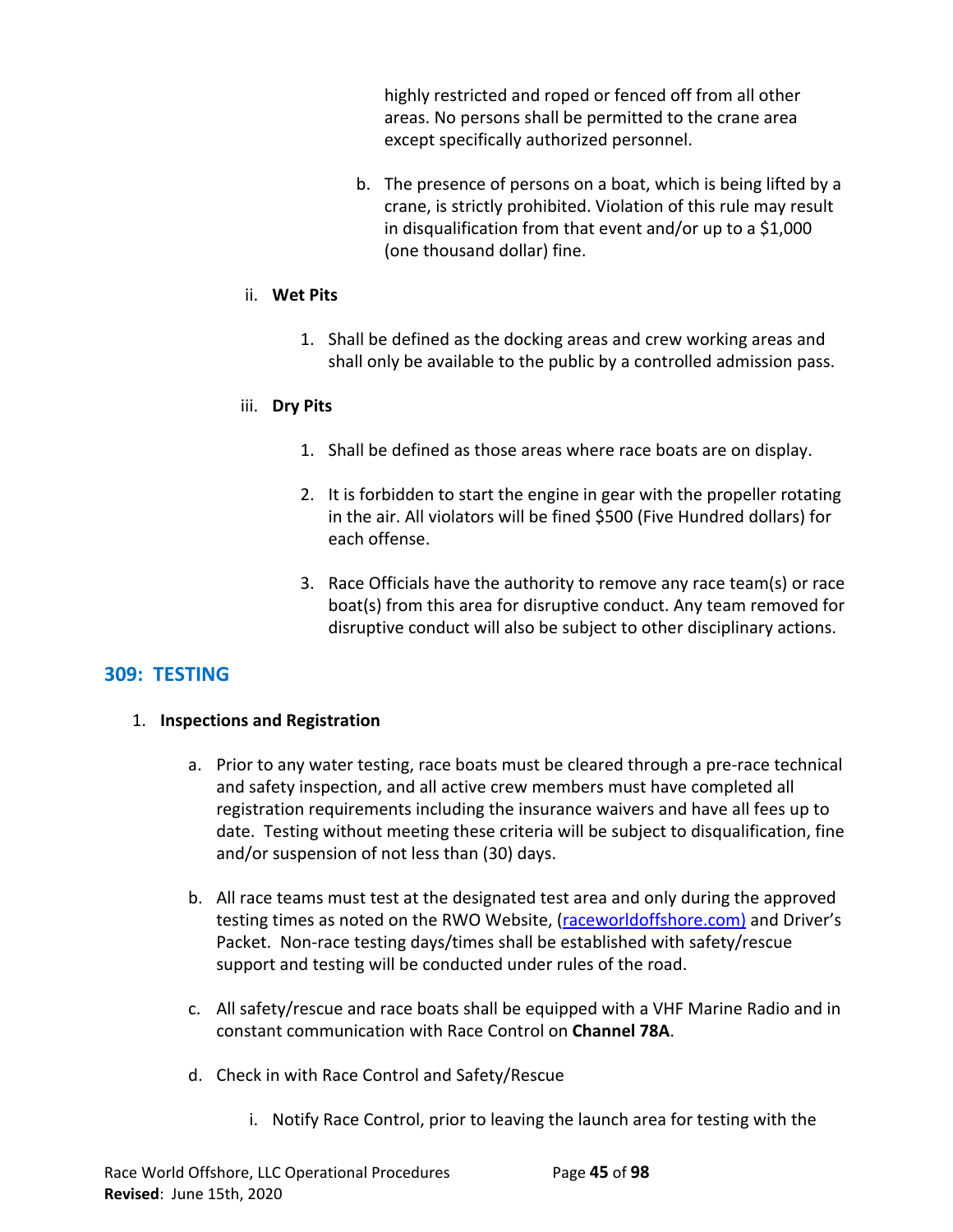boat number and full name of each racer on board the boat.

- ii. Notify safety/rescue located in the designated testing area, when entering and exiting the testing area; giving the boat name and full name of the racers on board the boat.
- iii. Notify Race Control, when leaving the test area to return to the crane with their boat number and full name of each racer on board the boat.
- iv. Notify Race Control, when back at the launch area and having completed testing giving the boat number and full name of each racer on board the boat.

# 2. **Compliance with Government Regulations**

a. Race teams and race boats shall be subject to all Coast Guard, Federal, State and local regulations during testing. Anyone cited by Federal or local authorities shall be subject to further penalties by RWO.

#### 3. **Compliance with RWO Rules and Regulations**

- a. In addition to Coast Guard, Federal, State and local regulations such as obeying manatee zones and speed zones; race teams must comply with all RWO Operating Procedures established for each event. The RWO Operating Procedures can be downloaded from the RWO Website: ([raceworldoffshore](http://www.raceworldoffshore.global/).com).
- b. It is the sole responsibility of each team to refer to the Driver's Packet and/or check with RWO Officials during registration, as to any specific rules and regulations for testing at the event.

# 4. **Safety Equipment**

- a. Competitors must wear complete, approved and tested personal safety equipment, including helmet and life jacket; whenever registered equipment bearing RWO numbers or designation are being operated at or in conjunction with a sanctioned event, including while testing or any other times while the craft is on plane, or while off-plane under its own power and within 250 feet of the outside of an active race course.
- b. This rule shall be in effect at a race site from the time of competitors arrive, until one hour after the checkered flag of the last event of the day.
- c. Safety equipment is required for all RWO classes and shall consist of the following:
	- i. Two (2) U.S. Coast Guard approved orange smoke flares.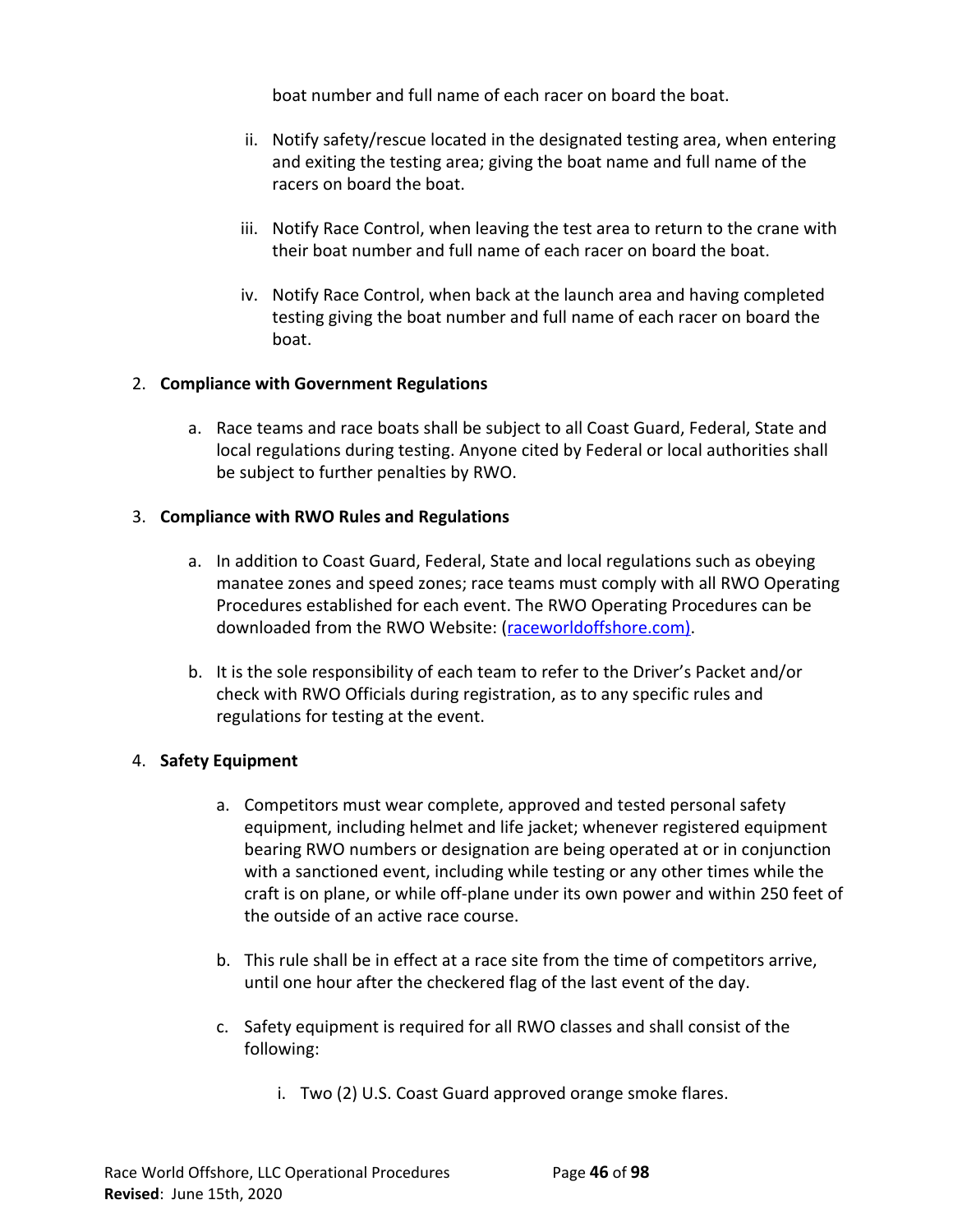- ii. Two (2) U.S. Coast Guard approved fire extinguishers with protective metal pull-type rings. Each unit shall be installed within a highly accessible area from the helm position. These units must be inspected annually and tagged accordingly by a certified inspector.
- iii. A suitable towline (100' Minimum length).
- d. All safety equipment should be kept sealed, stowed in a readily accessible area of the boat, preferably in a deck level compartment within close proximity of the cockpit, in an easily opened container and should be inspected prior to each race to insure the usable quality of each product.

#### 5. **Engine Hatch/Cockpit Cover/Canopy Lid**

- a. It is highly recommended that inside hatch covers be painted iridescent yellow for visibility and directional arrows to indicate the method of opening.
- b. Hatches shall be able to be opened from both inside and outside the cockpit and must have a second emergency mechanism to allow the rescue team to easily remove the hatch from outside if necessary.
- c. When subject to search and rescue, hatch covers should always remain open.

# 6. **Firewalls/Vents**

a. No holes shall be cut in firewalls between the cockpit and engine compartment. Holes in the deck must have a flame trap if the hole is one (1) foot or less from the crew.

#### 7. **Cockpit Intercoms**

a. Interlocking connections pertaining to helmets and their receptive intercom systems must be able to disconnect easily. Rigid or locking connections of any type are prohibited. Inflexible microphone booms are prohibited. All installations are subject to approval by RWO inspectors.

#### 8. **Cockpit Emergency Air System**

- a. Self-contain air systems are mandatory in canopy boats.
- b. Systems must be securely mounted with easy access to each racing crew.
- c. No pure oxygen breathing system may be used.
- d. The air supply shall be of sufficient volume to sustain all racing crew under stress workload necessary for rescue/safety to affect a rescue or for the racing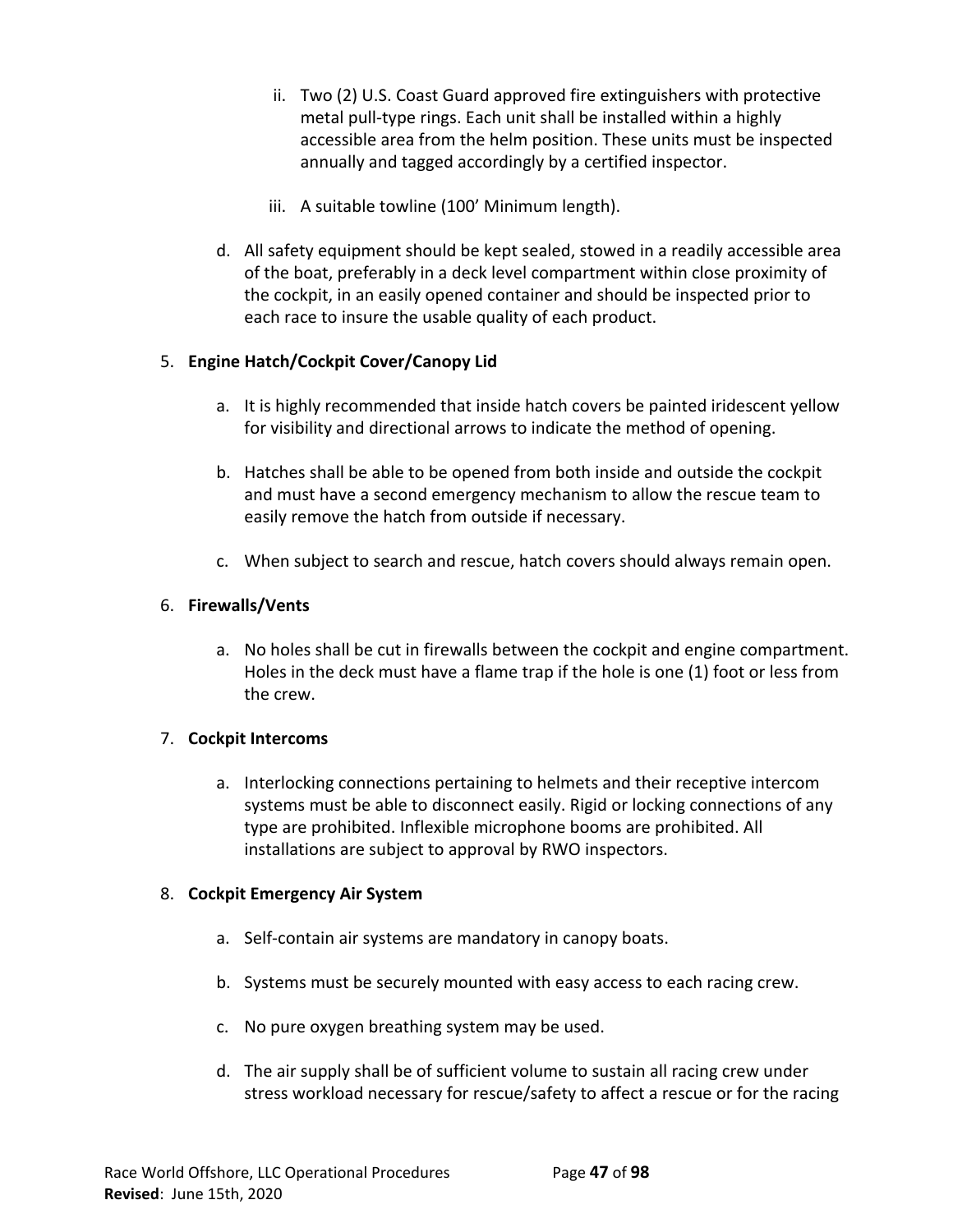crew to rescue themselves.

# 9. **Radio**

a. An FCC Ship-to-Shore Licensed Radio must be permanently installed in a secured location. The equipment must have an output capability of 25 watts with Channels 6, 78A, 68 (Backup); and/or any other channel which may be designated by RWO for proper race communications.

# 10. **Bolsters and Seats**

a. All offshore classes require mandatory racing bolster or racing seats. Standard marine production seats are prohibited. Approval shall be based on lateral support and structure not padding.

# 11. **Lifting Harnesses**

a. RWO race sites are required to provide crane service for boats that provide their own single point lifting harness. All boats, at the events are required to provide their own single point lifting harness for weighing purposes.

# 12. **Trailers**

a. Trailers will be equipped with backup alarms for safe maneuverability.

#### 13. **Non-Posted Test Times**

- a. Unless otherwise notified by RWO Officials, race teams may test, at their own risk, at times other than posted test times, provided the teams comply with all Federal, State and Local laws, rules and regulations.
- b. It is the responsibility of the race boat owner to verify with RWO Officials that it is permissible to test during non-official test times.

# 14. **Official Rescue/Safety, Tow and Patrol Boat Coverage**

a. The RWO may or may not provide rescue coverage for pre-race testing prior to race day. At race sites where rescue coverage is not provided for pre-race testing or at times other than when rescue is provided by RWO, owners and riding crew members must recognize that there are no rescue facilities on the water during such testing and agree that they are testing at their own risk. Entrants that use the cranes or race producer controlled launch facilities to launch for the purpose of non-covered, pre-race testing; specifically acknowledge that they are testing at their own risk without rescue coverage. By launching their boat entrants agree to indemnify and hold harmless RWO, its officials, the race producer, the race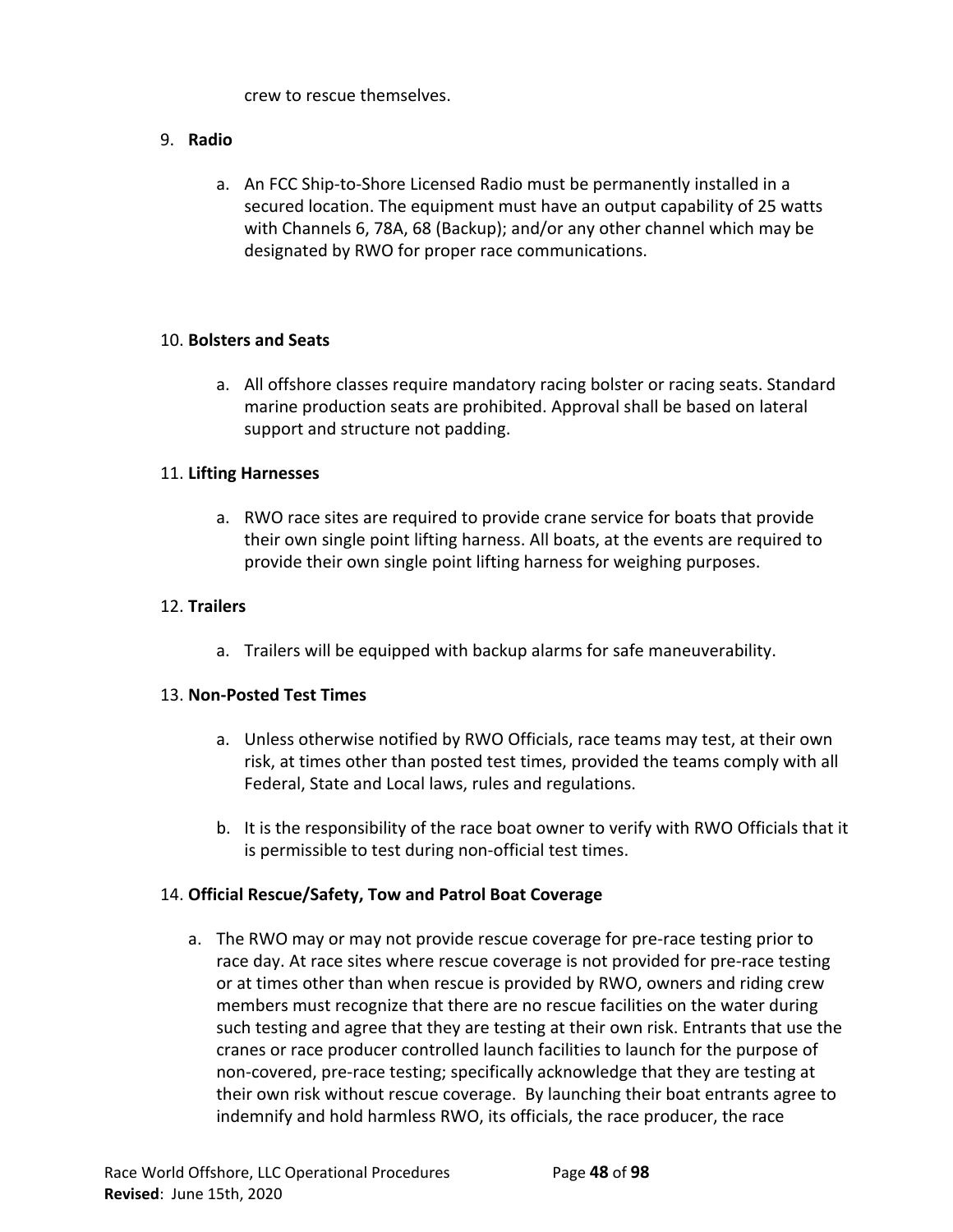committee, and all sponsors of the event of any accident and resulting consequences.

b. Failure to sign the applicable insurance waivers prior to any on water pre-race testing, shall result in a fine and/or disqualification from that event and/or suspension from RWO for up to one year.

#### 15. **Violation**

a. Any team found to be in violation of the testing rules, will be subject to a minimum \$250 (two hundred and fifty dollars) fine, per occurrence as well as possible disqualification or suspension.

# **310: DRIVERS' MEETINGS**

# 1. **Attendance**

a. Drivers' meetings shall be confined to active crewmembers, boat owners and officials only. Unless otherwise provided in these rules attendance at these meetings is mandatory for every driver.

# 2. **Meeting Times**

- a. **Initial Driver's Meeting** shall be held a minimum of one day prior to the first race day, the exact time and location will be indicated in the Drivers Packet.
- b. **Final Driver's Meeting** shall be held at 8:30am on race day, unless advised of a different time in the initial Driver's meeting. Attendance at this meeting is mandatory for every driver and throttleman competing in that day's races. There shall be no excused absences under any circumstances.

#### 3. **Excused Absences**

- a. A Driver may be excused from attending the Initial Driver's Meeting provided that unavoidable circumstances prevent a Driver's attendance and the Driver provides the DRO sufficient notice, a reasonable excuse and receives the DRO's written permission prior to the Initial Meeting.
- b. The Driver must designate a person to represent the team at the Initial Meeting.
- c. The Driver and throttleman may not be excused from attending the Final Driver's Meeting unless authorized by the DRO.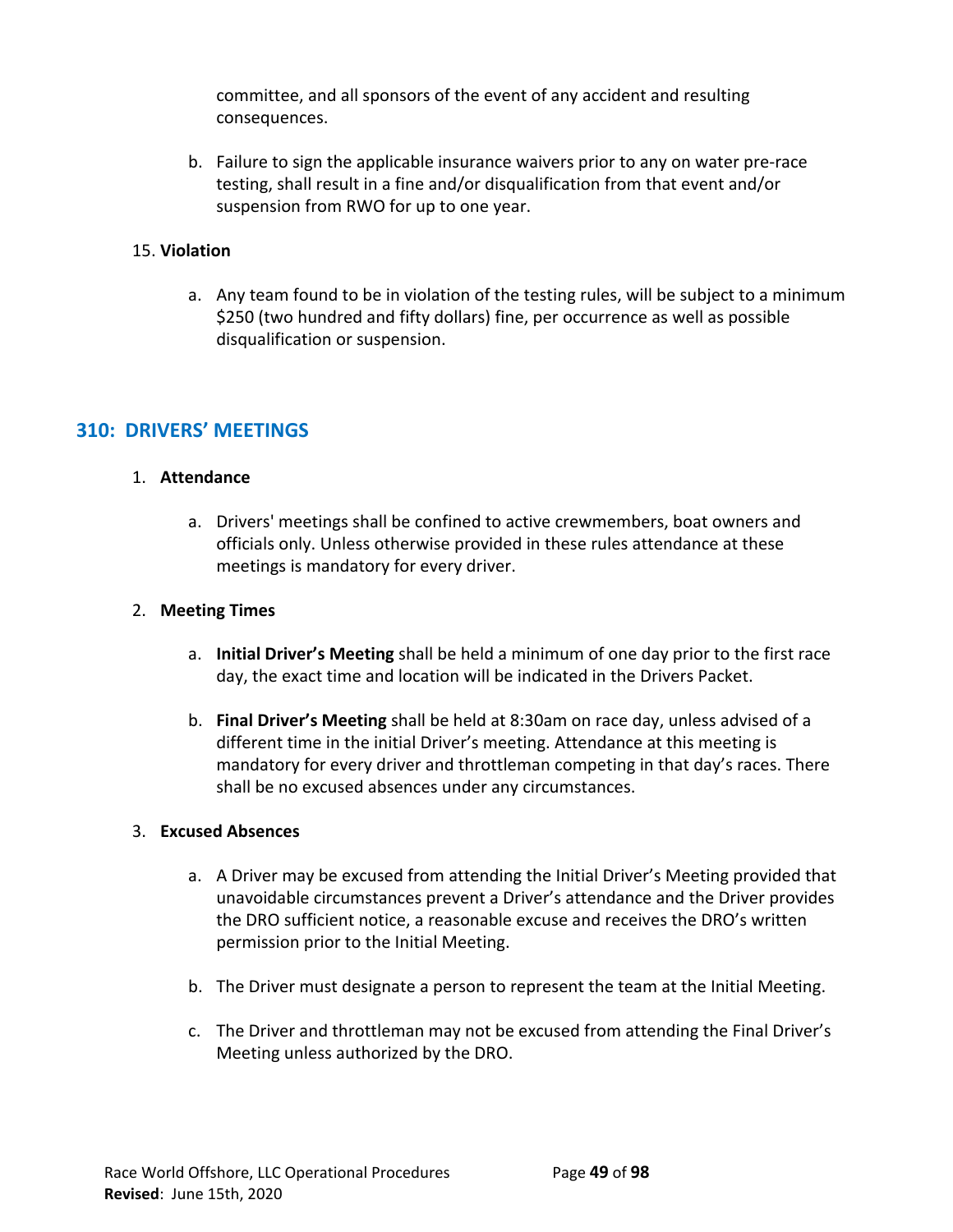#### 4. **Unexcused Absences**

- a. The DRO shall conduct the initial roll call at the beginning of both the Initial and Final Drivers' Meetings and verify the presence of each Driver.
- b. The unexcused failure of a Driver to answer roll call at either meeting will result in a \$200 fine.
- c. The further failure to answer roll call at the end of the Initial Meeting may result in an additional fine and/or up to an additional five (5) minute penalty.
- d. Failure to answer final roll call at the end of the final meeting may result in penalties up to and including disqualification.

# 5. **Changes to the Event**

- a. Any race postponement or substitution of an alternate storm course shall be announced no later than the drivers' meeting to be held one hour prior to the starting time. The DRO shall adhere to the schedule set forth in the Driver's Packet unless some emergency shall dictate otherwise.
- b. RWO may change the course or amend the instructions for the event at any time prior to the start of a race provided that, teams are notified prior thereto.

# 6. **Alcoholic Beverages**

a. Sale or consumption of alcoholic beverages is strictly prohibited at all drivers' meetings and race registration.

# 7. **Smoking**

a. Smoking is strictly prohibited at all drivers' meetings and race registration.

# 8. **Uniforms**

a. All drivers and crewmembers are required to be in team logo shirt at all driver's meetings, official race functions (parties, award ceremonies, etc.) and on race day. Team uniforms do not have to be elaborate, but must be the same for all members of the team (excluding driving suits).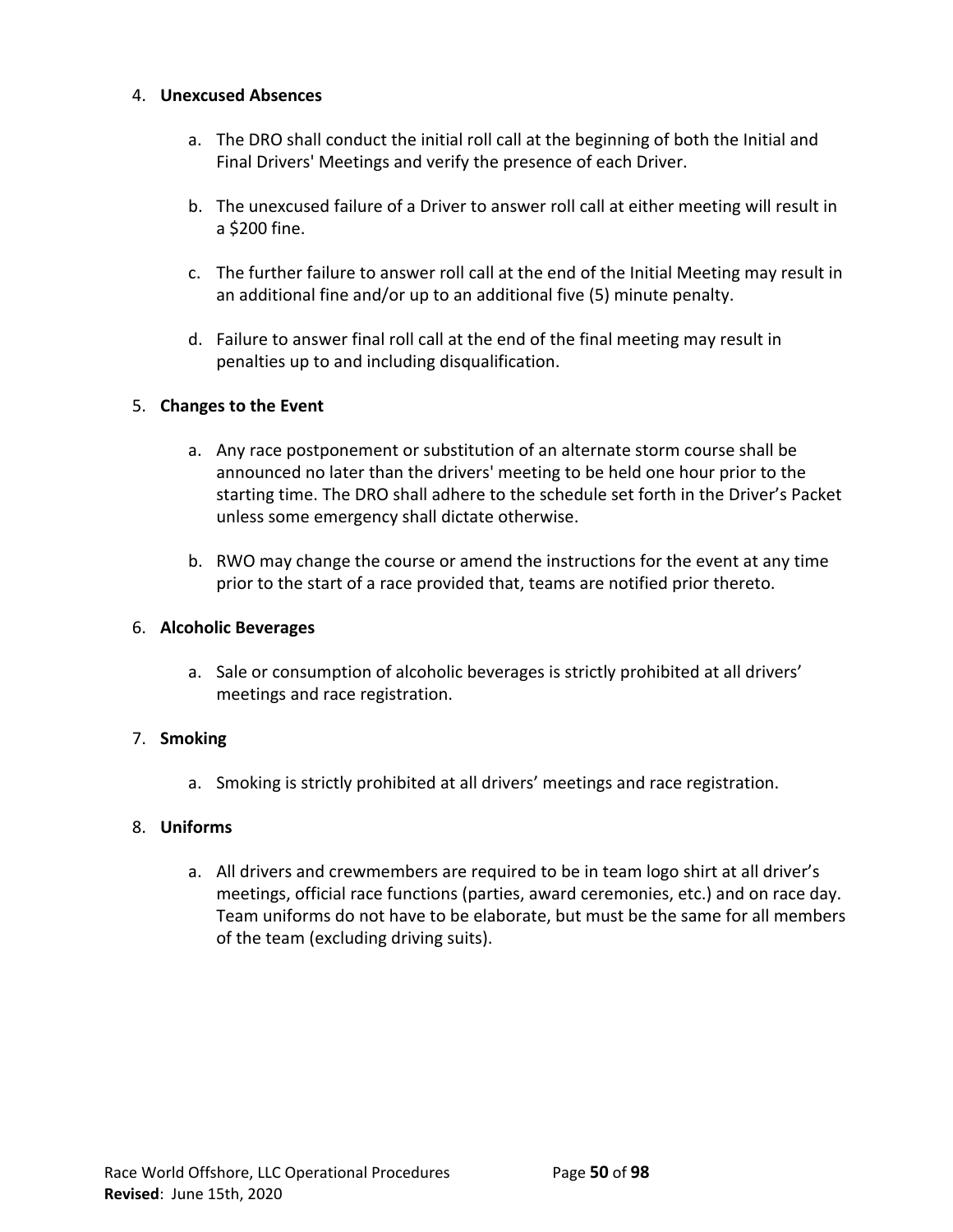# **SECTION 400: PRACTICES AND PROCEDURES FOR CONDUCT OF RACES**

# **401: RACE FORMAT**

#### 1. **Scheduling**

a. Three (3) day format, unless otherwise indicated.

#### 2. **Changes to Schedule**

a. RWO reserves the right to change, combine, separate or create separate races for the classes racing in each race to achieve the best balance of entries for safety and spectator appeal.

# **402: RACE COURSE**

#### 1. **Water Depth**

a. Minimum depth of any race course is to be no less than 13 Feet.

#### 2. **Checkpoints**

a. All checkpoints shall be buoys, boats, or landmarks. If the Coast Guard specifically prohibits the use of fixed buoys, then definite positioning of a checkpoint from that fixed mark may be used. Latitude and longitude coordinates for the positioning of check boats must be utilized for course verification on race morning.

#### 3. **Check Boats**

a. All check boats will fly one 3' x 5' orange flag from the highest point above the water line and/or one specifically designated flag. RWO Officials may designate any additional distinctive markings from time to time at their discretion to distinguish check boats readily from surrounding spectator craft or other inhibiting backgrounds.

#### 4. **Course Markers**

- a. Turn Buoy
	- i. Any buoy used to designate turns, chutes or slots should be a minimum of five (5) feet tall, either tetrahedron in shape (preferred) or round, orange or yellow in color, and made of vinyl or plastic material capable of withstanding conditions encountered in offshore racing. Under no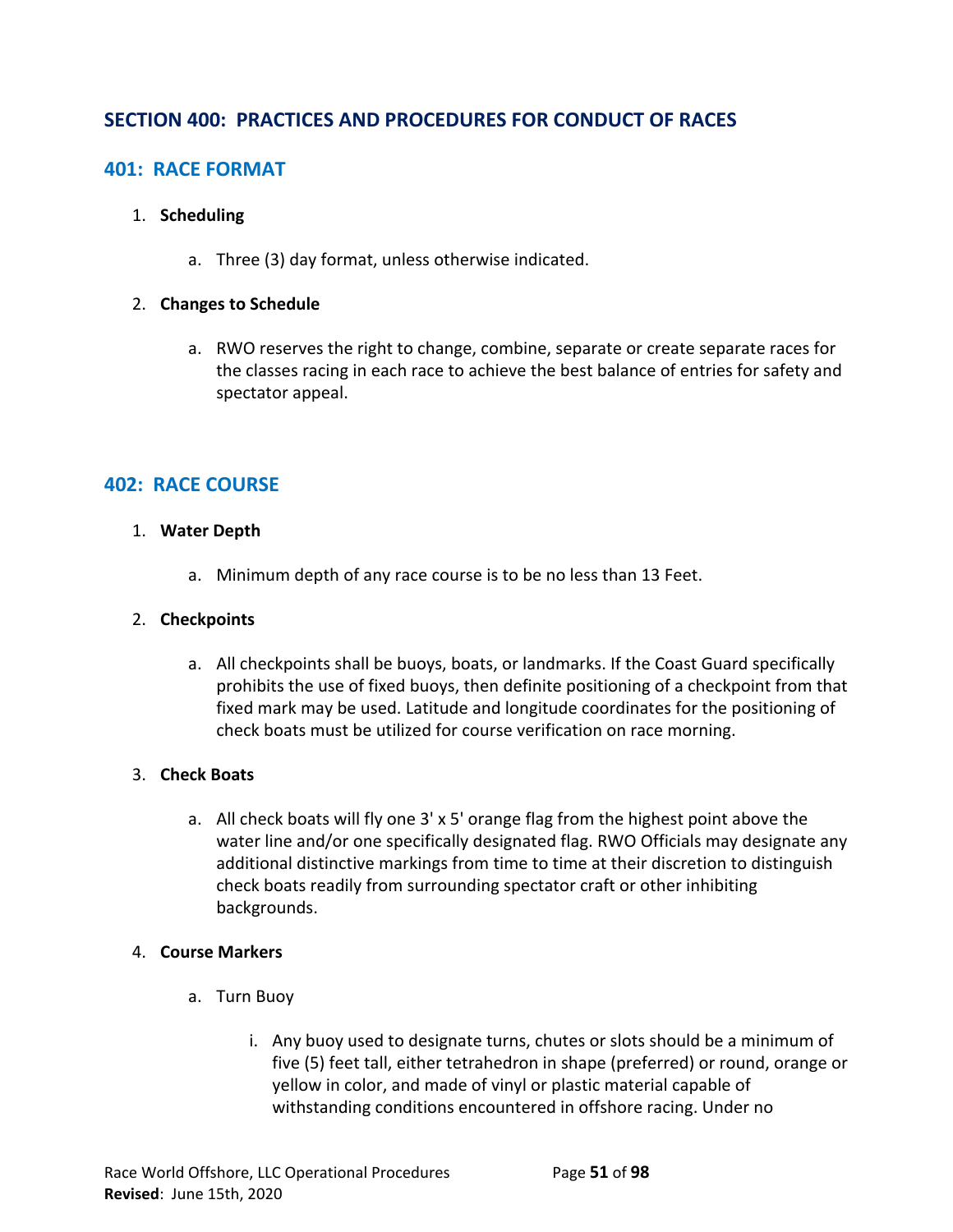circumstance can a turn buoy be attached to a fixed object.

- ii. All other marks of the course should be day glow orange and a minimum of two (2) feet in diameter.
- iii. All turn marks of the course must be negotiated as designated by these rules, pre-published race instructions or as directed by the DRO or his designee at the Final Drivers' Meeting.
- iv. Any turn that exceeds 90 degrees must have two (2) buoys, at least one tenth of a mile apart.

#### 5. **Spectator Safety Areas**

a. All designated spectator areas must be at least 300 yards from any check or turn boat.

#### 6. **Starting Chute**

#### a. **Minimum Width**

i. The minimum starting chute width shall be 80 yards.

#### b. **Minimum Length**

i. The minimum starting chute length shall be a  $\frac{1}{2}$  mile.

#### c. **Other Requirements**

- i. The chute must be maintained in a straight line so that the boats can maintain their lane.
- ii. The start cannot be set up where a turn is before the end of the shoot or shortly thereafter.
- iii. The Start/Finish line shall be defined by boats, buoys or fixed points, one on either side of the course to form said line perpendicular to the direction of travel.
- iv. All competing boats must cross the starting line between the markers, unless otherwise indicated at final driver's meeting.
- v. The finish boat shall fly an orange flag 3' x 5', or a specifically designated flag and a yellow buoy. In the event of two such boats, only one side will be designated the "Finish" boat.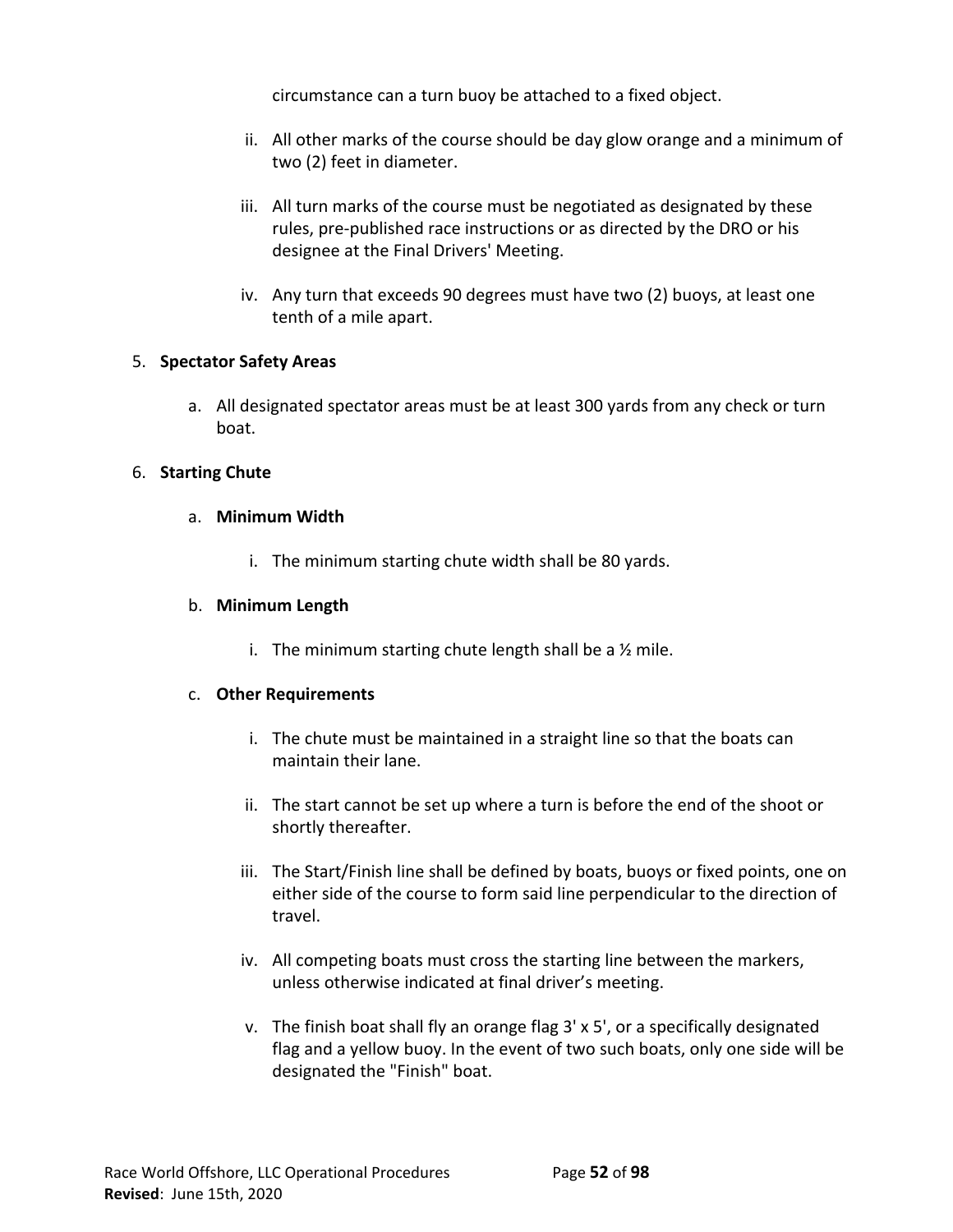- vi. Scoring will be done on the official Finish Line Boat.
- vii. A checkered flag will be displayed on the official Pace Boat at the completion of the race.
- viii. Race boats must finish close enough to the Finish Boat to be identified, but they shall not pass closer than 30 yards of any stationary vessel. The use of binoculars to confirm passage is permitted.
- ix. The racecourse must include provisions for the "Safe Area" during starting procedures.

#### 7. **Race Course Length and Race Length**

#### a. **Course Design**

i. RWO shall design all National Series race courses.

#### b. **Course Lap Length**

i. The courses shall be no shorter than 3 statute miles and no longer than 10 statute miles.

#### c. **Course Width**

i. The minimum course width shall be 100 yards.

#### d. **Total Race Mileage**

i. The distance (mileage) of the race shall be as follows:

| <b>Class</b>            |    | <b>Min. Statute Miles Max. Statute Miles</b> |
|-------------------------|----|----------------------------------------------|
| Extreme                 | 70 | 90                                           |
| <b>USA Class 1</b>      | 70 | 90                                           |
| <b>Super Cat</b>        | 70 | 90                                           |
| VX                      | 40 | 65                                           |
| <b>SuperStock</b>       | 50 | 70                                           |
| <b>Stock Vee</b>        | 40 | 65                                           |
| <b>Modified Vee</b>     | 40 | 65                                           |
| <b>ABPA Bracket 1-7</b> |    |                                              |
| Powerboat P1            |    |                                              |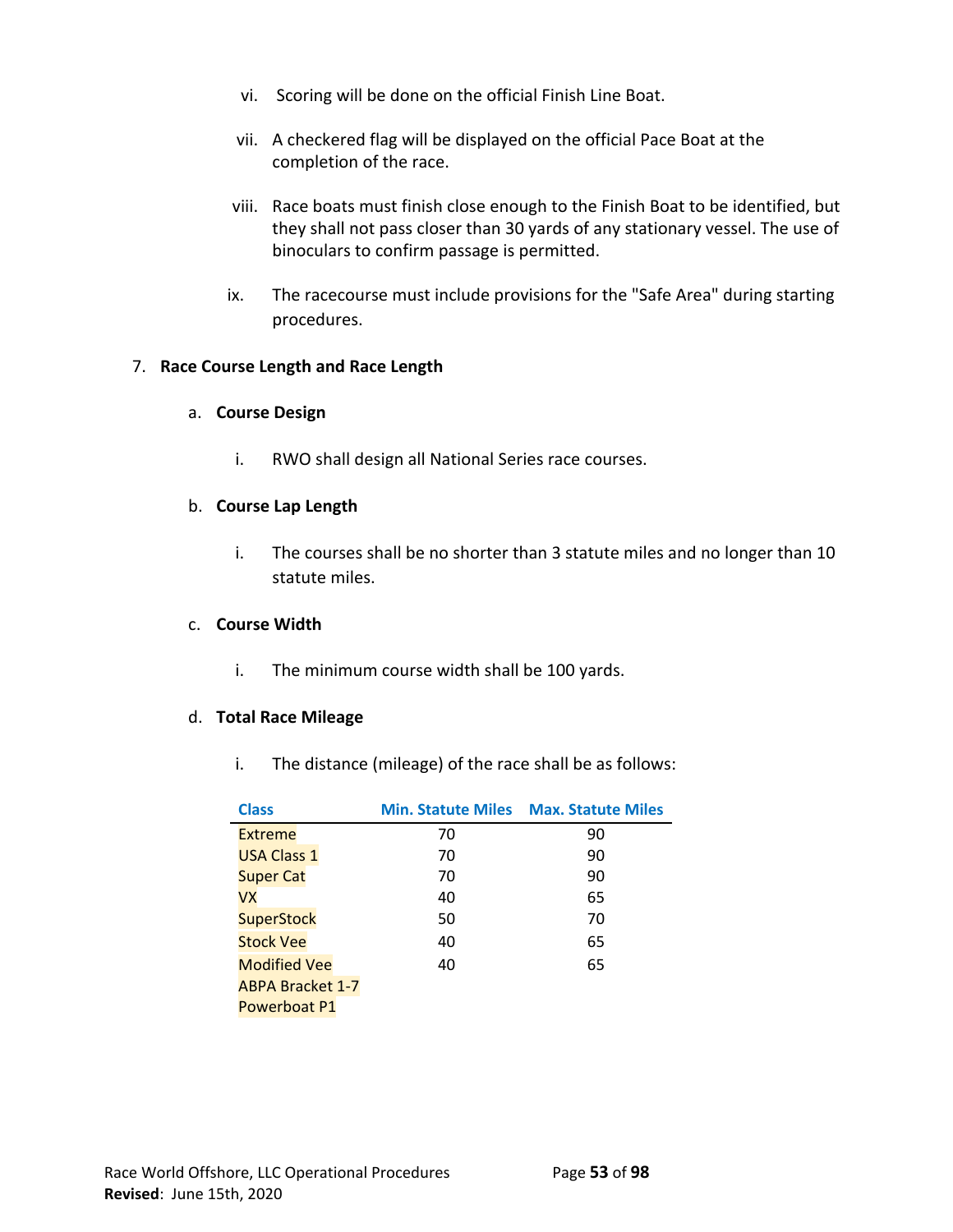# e. **Milling Area**

i. Below is the diagram of the milling area for the start of the race. The mill area will be clockwise. And the race course will be clockwise. Any additional instructions, as to the direction of the mill area will be given at the final driver's meeting.



# **MILLING CIRCLE DIAGRAM**

#### f. **Race Control**

i. RWO Race Control will be equipped with both Aircraft VHF and Marine VHF radio base stations, along with RWO private channel radios for Rescue/Safety communications.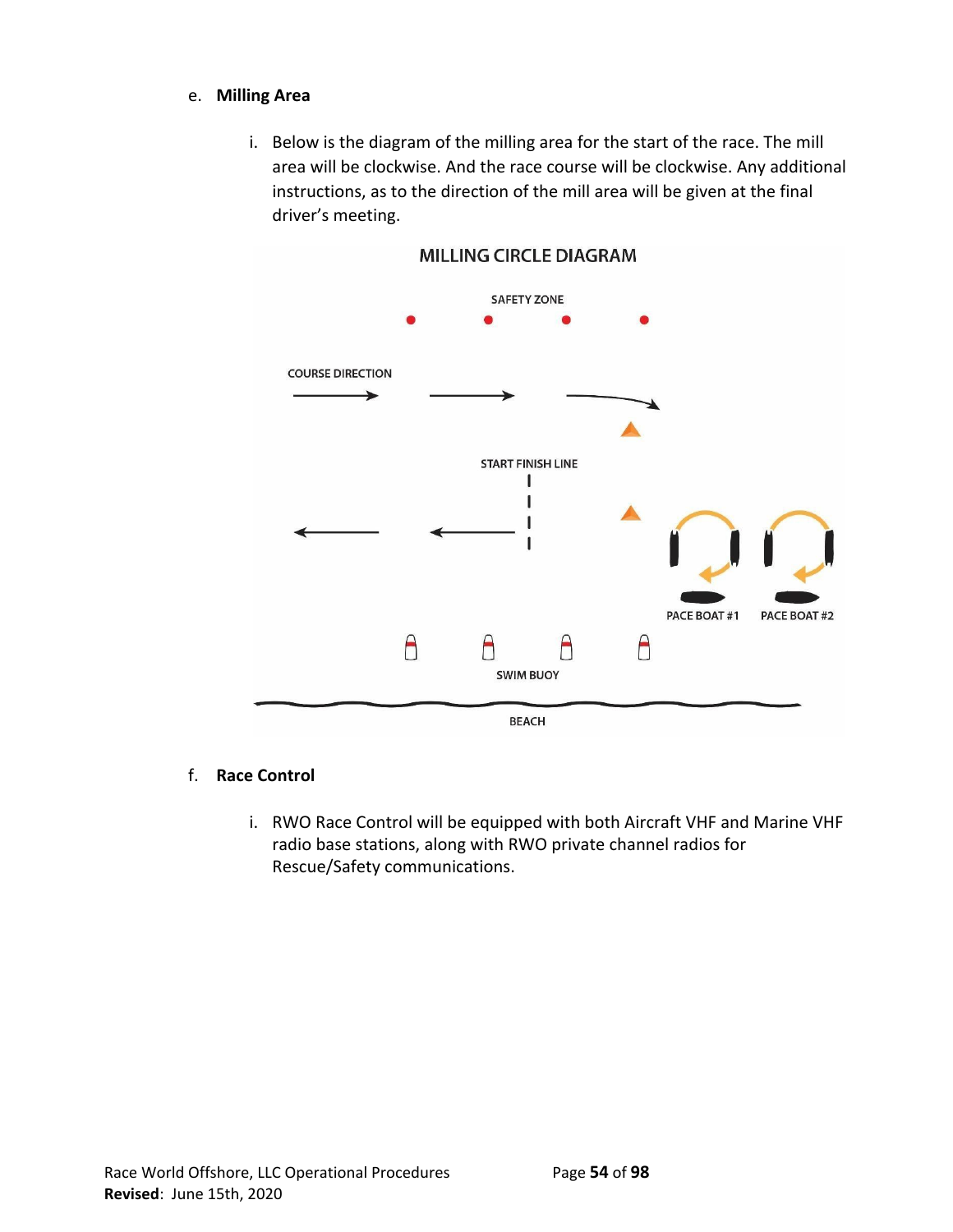# **403: STARTING AND CONDUCTING THE RACE**

1. **Flags**

Black Flag: Denotes the race course is closed.

Red Flag: Used to bring the fleet of boats from the wet pits to the designated milling area and for emergency stoppage of the race. Racers will pull into the center of the course and monitor Channel 78 for further instructions.



Yellow Flag: Used to bring the fleet of boats out of the designated milling circle, to get lined up for the start of the race. In addition, used to create a Caution Zone (See Page 52, Section 403, #5).



Green Flag: Start the race. Flag is displayed from the official pace boat. When the race boat passes the start line, the boat is scored as an official start of the race.



Checker Flag: Finish of Race. Fleet of boats return to the wet pits (docks) at a safe speed.

# **RACE PATROL**

Race Patrol Flag: Official patrol boats are assigned to zones on the race course to help secure the race course from any spectator boats entering. They are also the eyes and ears of Race Control, notifying them of any problems with race boats on the course.



Medical Flag: The medical boat will fly this flag, and will be located in the center of the race course. These boats will have divers to assist the teams with their exit plan. The designated transport medical boat will have a doctor or EMT and assistant on board.



Turn Boat Flag: Blank flag, flown on each of the designated turn boats and the finish boat.



**Press Flag:** Blank flag, flown on each of the designated turn boats and the finish boat.



Course Marshal Flag: Flag on the work boat that sets the race course and removes the course following the race.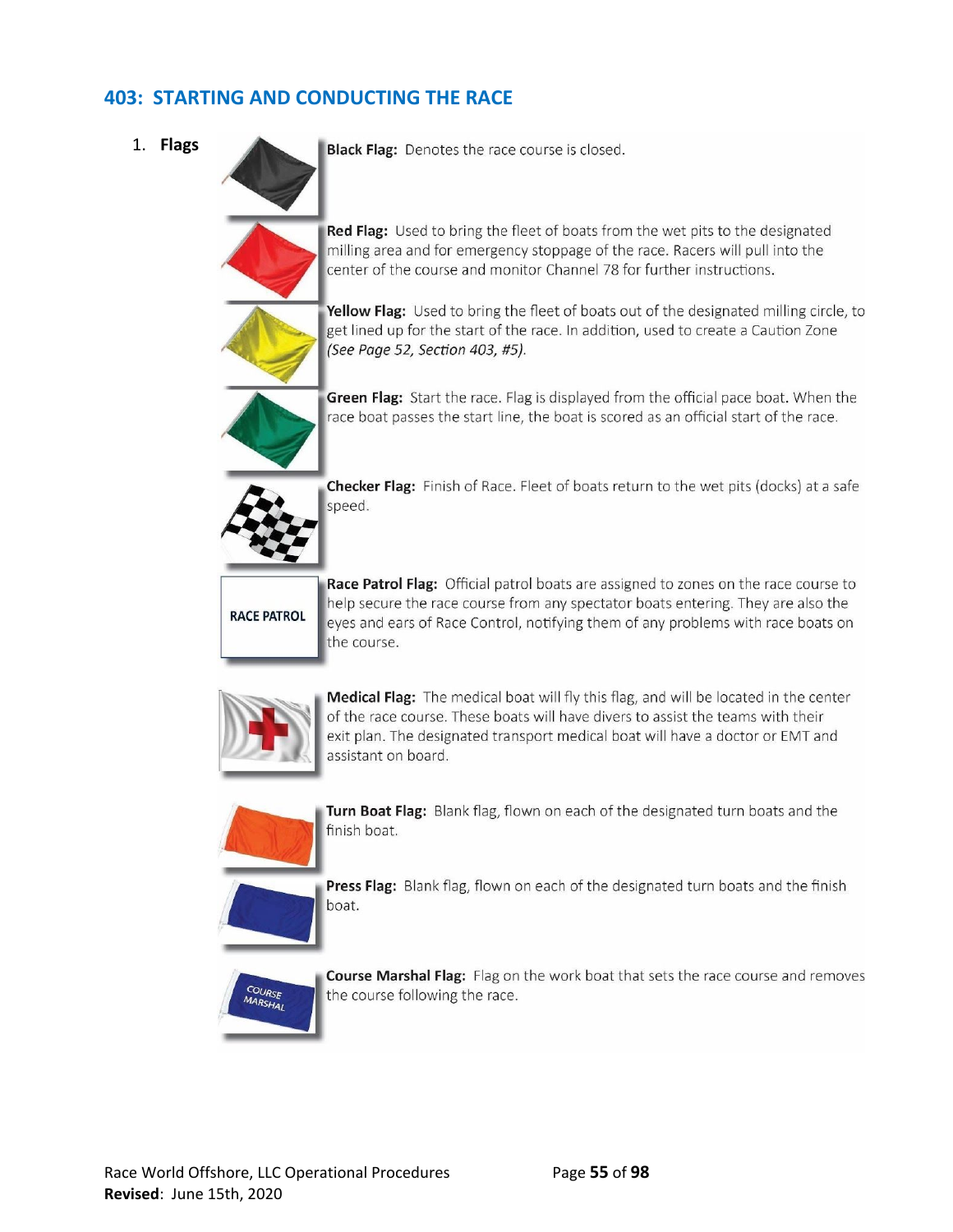#### 2. **Pace Boats**

- a. Pace Boat Requirements
	- i. Meet all U.S. Coast Guard requirements.
	- ii. Be seaworthy and in good working condition.
	- iii. Unless circumstances prevent it, RWO shall employ (1) pace boat for every start.
	- iv. Pace boat personnel shall be limited to a maximum of four (4) as designated by the DRO: a driver, flagman, starter and DRO. The minimum age of pace boat personnel shall be 18 years. Safety takes precedence over racing so pace boat personnel should do nothing to endanger themselves, spectators, or other participants. It is mandatory that all pace boat crew wear a P.F.D. at all times while the pace boat is on the racecourse including during starts.
	- v. The pace boat shall be a VEE Bottom, minimum of 30' and shall be able to attain speeds of 50 to 70 mph.
	- vi. If a pace boat cannot get up on plane, it will move as fast as it can or raise the green flag at the position it is in.
	- vii. Back-up pace boats are limited to six (4) personnel, two of which may represent rescue personnel and must be in uniform and remain so for the duration of the race.

#### 3. **Starting Procedure**

- a. If at any time during the start procedure, after the orange smoke has been displayed, a **Red** flag is displayed, the start is aborted. All boats must once again return to an off-plane status within the milling area for restart following specific instructions from the pace boats.
- b. A race boat which is disabled or cannot get on plane, must not interfere with the remaining starts. The craft must proceed to one (1) side of the chute and wait for a clear lane to commence their start. Penalty for interfering with a start is a three (3) minutes. Penalties for interfering with a start may not be appealed and decision of the DRO is final. Boats that fail to start with their respective class have a thirty-minute time period to do so, at this time an official start would be by crossing the official starting line. The boat will receive credit for a start and any laps completed before the official end of the race.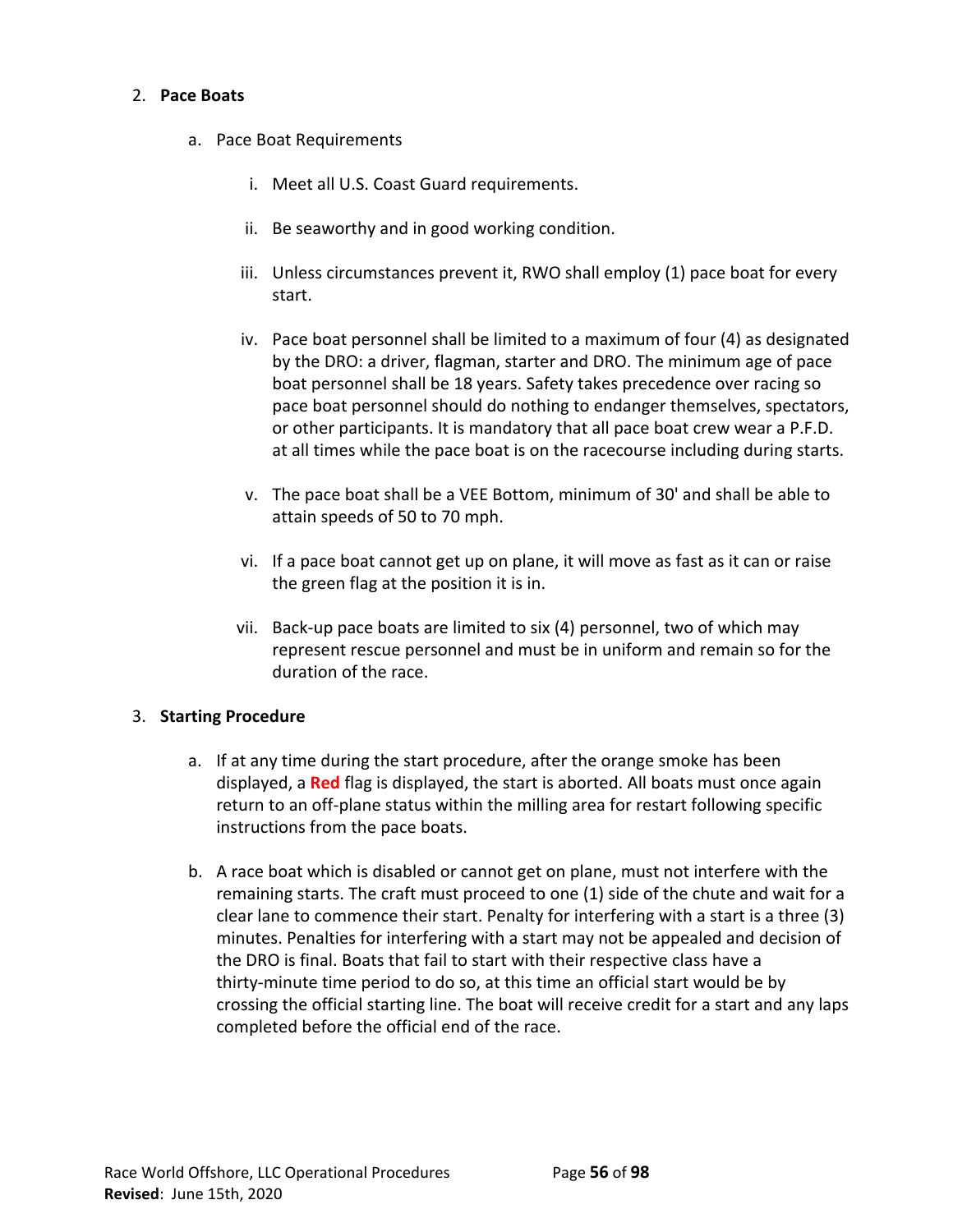i. Infractions of Starting Rules are as follows:

| <b>Infraction</b>                                      | <b>Penalty</b>     |
|--------------------------------------------------------|--------------------|
| Jumping the start                                      | (2) Minute Penalty |
| Crowding the pace boat                                 | (2) Minute Penalty |
| Turning in the wrong direction within the milling area | (1) Minute Penalty |
| Interference with starting procedure                   | (1) Minute Penalty |
| On plane in the milling area                           | (1) Minute Penalty |
| Slingshot start                                        | (2) Minute Penalty |
| Outside designated milling area                        | (1) Minute Penalty |
| Failing to abort a start                               | Disqualification   |
| Failing to stop for an emergency stoppage of a race    | Disqualification   |

# c. **Leaving the Wet Pits**

i. The Pace boat #1 shall leave the pits first, with the DRO to establish the mill area. Pace boat #2 shall leave the pits followed by all racing craft. Pace boat #2 shall display the Red Flag while leading the race craft to the milling area.

# d. **Milling Area**

i. The pace boats shall establish distinct safe area where each starting group can establish the required milling circles. In this area, boats must be off plane (bow down, no wake, 7 mph only) and must turn in a clockwise direction. The milling area shall be defined as the actual "circle" created by the boats in a specific starting group.

#### e. **Pace Boat Pre-Start Position**

i. Establish a Picket Line, which is effectively where the pace boat turns to pick up each class to lead them down the start chute. Each pace boat designated for a particular start will be placed as follows, pace boat #1 will stay in front, pace boat #2 and #3 will stay directly to the side of the milling circle of the group it is assigned to start, bow facing the circle. The pace boats will remain with its bow pointed away from the direction of the race course (towards the fleet) from the time that it arrives at the milling location until the start of the race.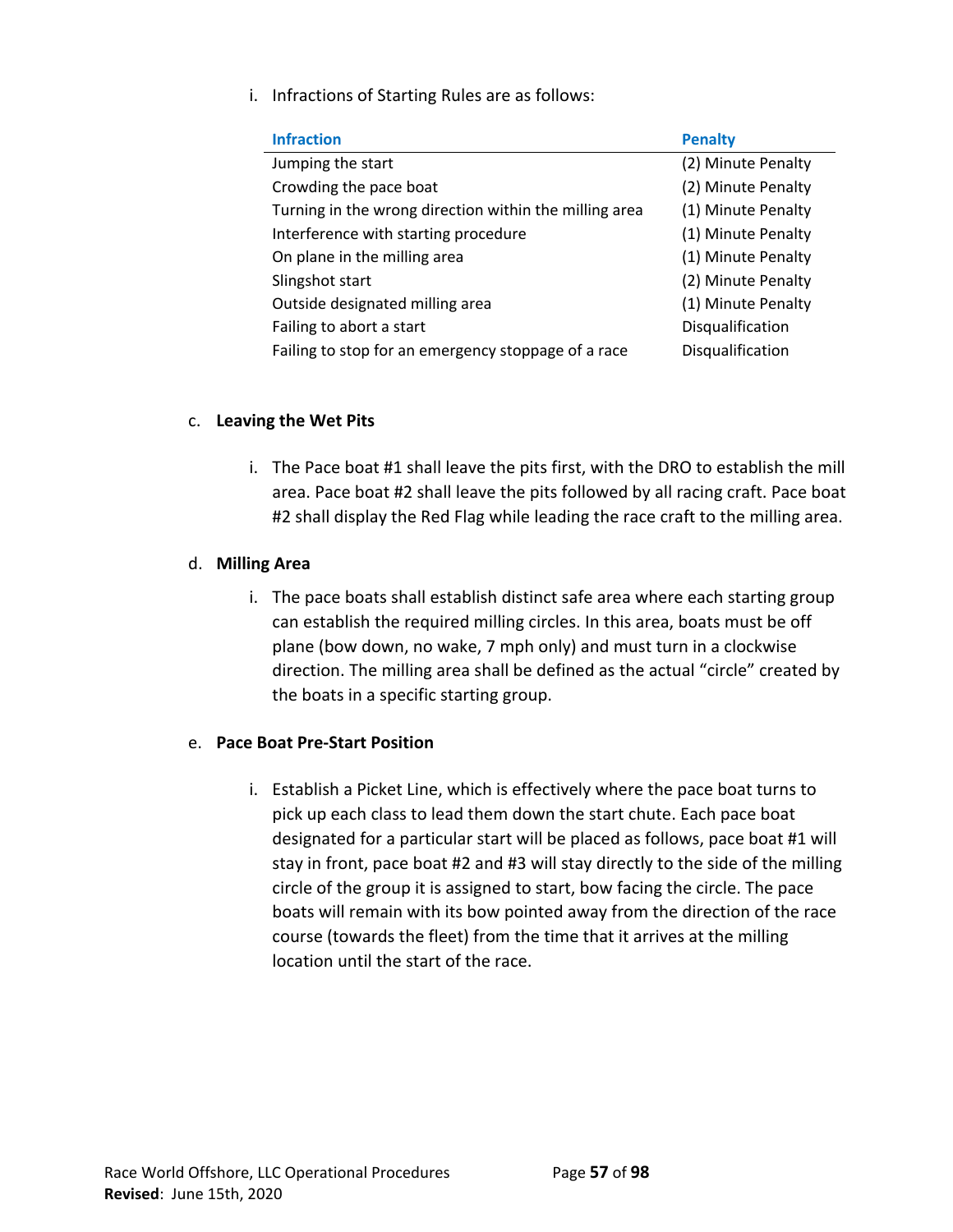# f. **3 (three) Minutes to Start Signal (Orange Smoke)**

i. Orange smoke will be displayed in view of the milling circles from pace boat #1 to signal that the course has been cleared and the start procedure will begin in about three minutes or more.

# g. **The Start**

- i. The official pace boats will start all classes individually, or grouped as announced at the drivers' meeting.
- ii. The pace boat shall drive a course closest to one side or the other of the chute.
- iii. After the 3 (three) minute orange smoke/flag period has expired and received official permission from Race Control, the pace boat will display the yellow flag, then rotate in position, and come on plane in the direction of the first leg of the course bringing the fleet on plane and in line for the start.
- iv. All race boats shall stay on the designated side of the pace boat.
- v. Subsequent starts shall be made with the pace boat moving forward, by Pace boats #2 and #3 respectively.
- vi. If Pace boat #1 is used for subsequent starts, it will return and pick up the fleet crossing the race course.
- vii. The drivers are to establish a safe zone behind the pace boat of 100 feet and assure a safe distance between boats.
- viii. The pace boat determines the actual start by simultaneously dropping the yellow flag and raising the green flag.
- ix. The starter, wearing orange gloves and/or using orange batons and an orange vest (if necessary) over his P.F.D., aboard the pace boat will utilize hand signals to control the starting fleet.
- x. Racing may only begin when the green flag is raised; however, the official start for timing purposes is when the first boat crosses the starting line.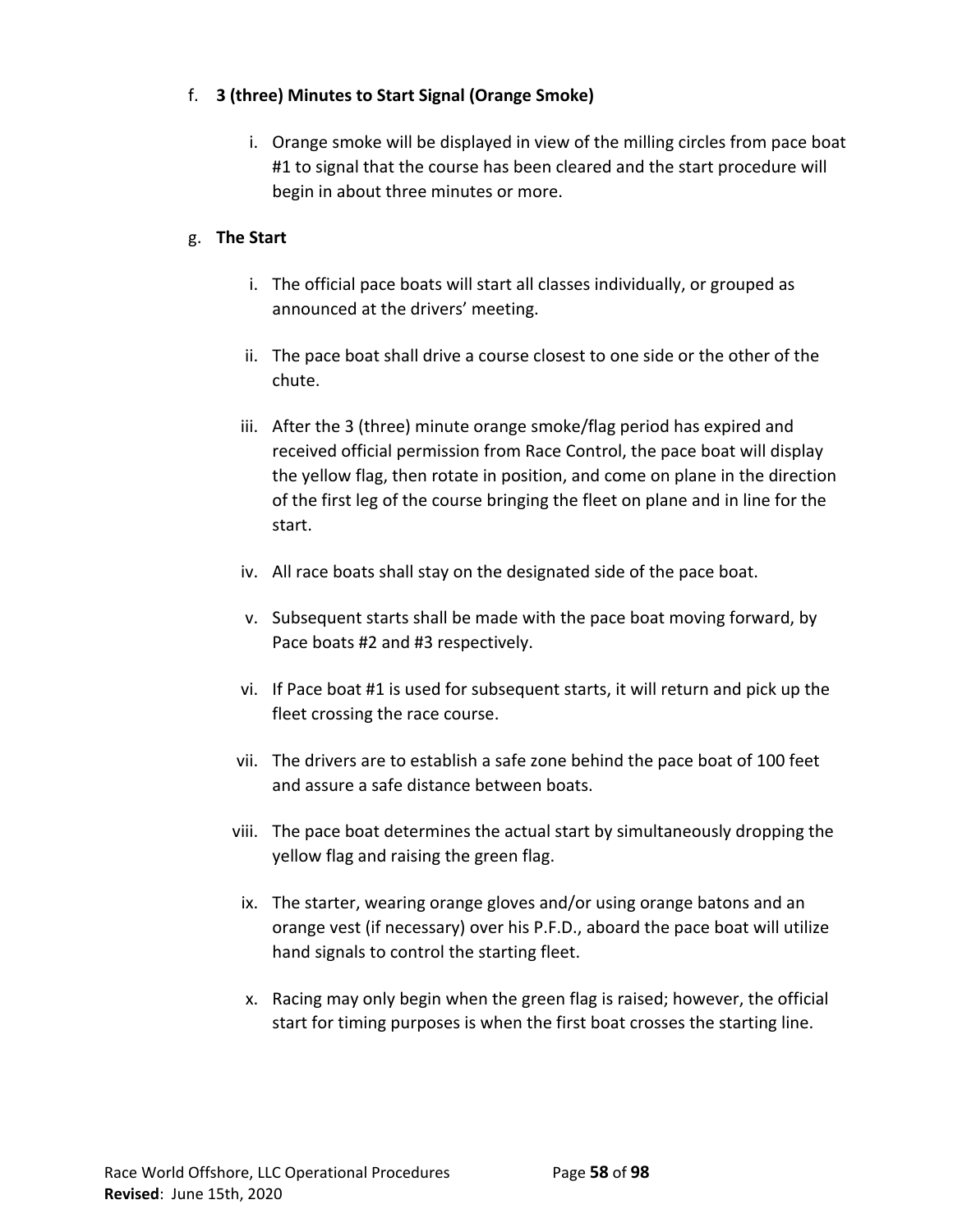# h. **Rookie Starts**

i. A new driver (rookie) in any National Series race must start 100 feet behind their class field. During the new driver's first race, the DRO will judge his ability to perform under race conditions by other driver interviews and personal observations. Should an infraction occur, the DRO may prevent the rookie driver from future participation until the deficiencies are remedied. A rookie is a new driver or a driver that has not raced in RWO events for the previous five years.

# 4. **Racing Rules of the Road**

- a. **Applicable Rules and Regulations**
	- i. At all times during the execution of a race, or official test session, the applicable U.S.C.G., State and local RULES OF THE ROAD shall apply.

# b. **Blocking**

i. When two boats are on the same course or approximately the same course and one boat is attempting to pass the other, the lead boat may not alter her helm to protect her lead. If they do not they are subject to a (1) one-minute penalty.

# c. **Passing in a Turn (Formerly "Overlap")**

i. When two boats are on the same course or approximately the same course heading into a turn, and one boat is attempting to pass the other, both race boats must maintain their lane until they come out of the turn. If they do not they are subject to a (1) one-minute penalty for the first offense, a (2) two-minute penalty for a second offense, and considered "out of the race" thereafter.

#### d. **Absent or Non-Conforming Turn Boat or Buoy**

i. Should any check boat or turn boat or buoy be absent from its proper position during the course of a race, the Course Marshal shall, if possible, replace it. If this should prove to be impossible, the race boat shall negotiate that fixed mark (i.e., the position where the buoy or boat should be) of the course as per race instructions.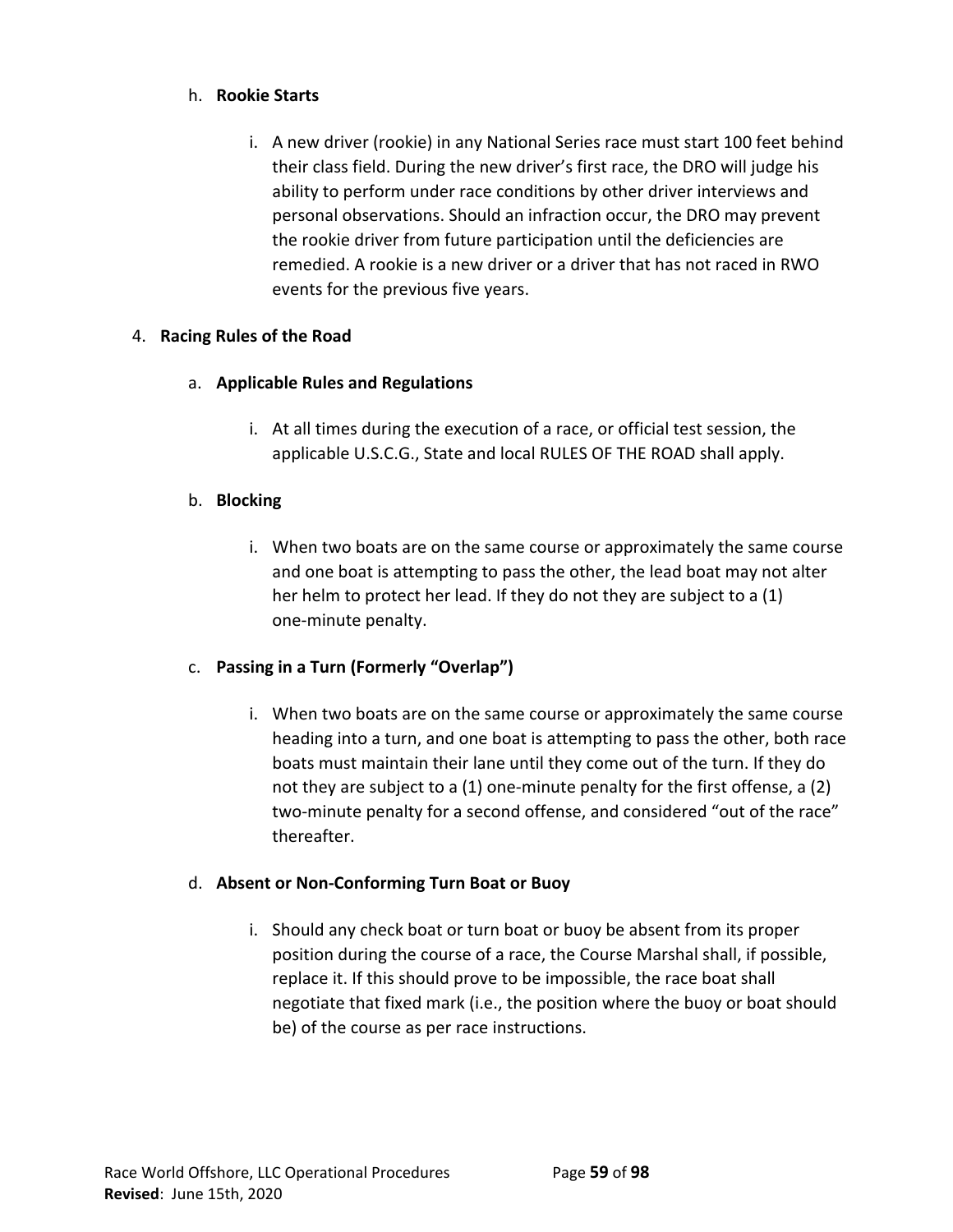# e. **Failure to report "out of the race"**

i. If a boat cannot finish a race, they must report to RWO Race Control that they are out of the race. Failure to report "out of the race" to race control may result in a \$250 (two hundred-fifty dollar) fine.

# f. **Radio Communication with RWO Race Control**

i. The only communication by a race boat during a race with RWO Race Control is with the racers in the race boat ONLY.

# g. **Accidents**

i. All competitors reporting "out of race" must report on 78A to RWO Race Control directly or relay through Angel helicopters or patrol boats. Final communication with RWO Race Control must be confirmed on arrival at crane or pits. Offshore Emergency hand signals shall prevail as published and shall be strictly adhered to. (See pictorial that follows).



# 5. **CAUTION ZONE (Yellow Flag)**

- a. A CAUTION ZONE may be established by the Course Marshal and/or DRO if an incident on the race course creates a situation where the passage of other race boats thru or around the incident scene creates an extreme safety hazard for RWO staff and racers.
- b. The CAUTION ZONE shall be considered established when a large yellow flag is displayed by the Course Marshal boat on scene and another large yellow flag is displayed by a Pace Boat approximately 100 yards up course from the incident.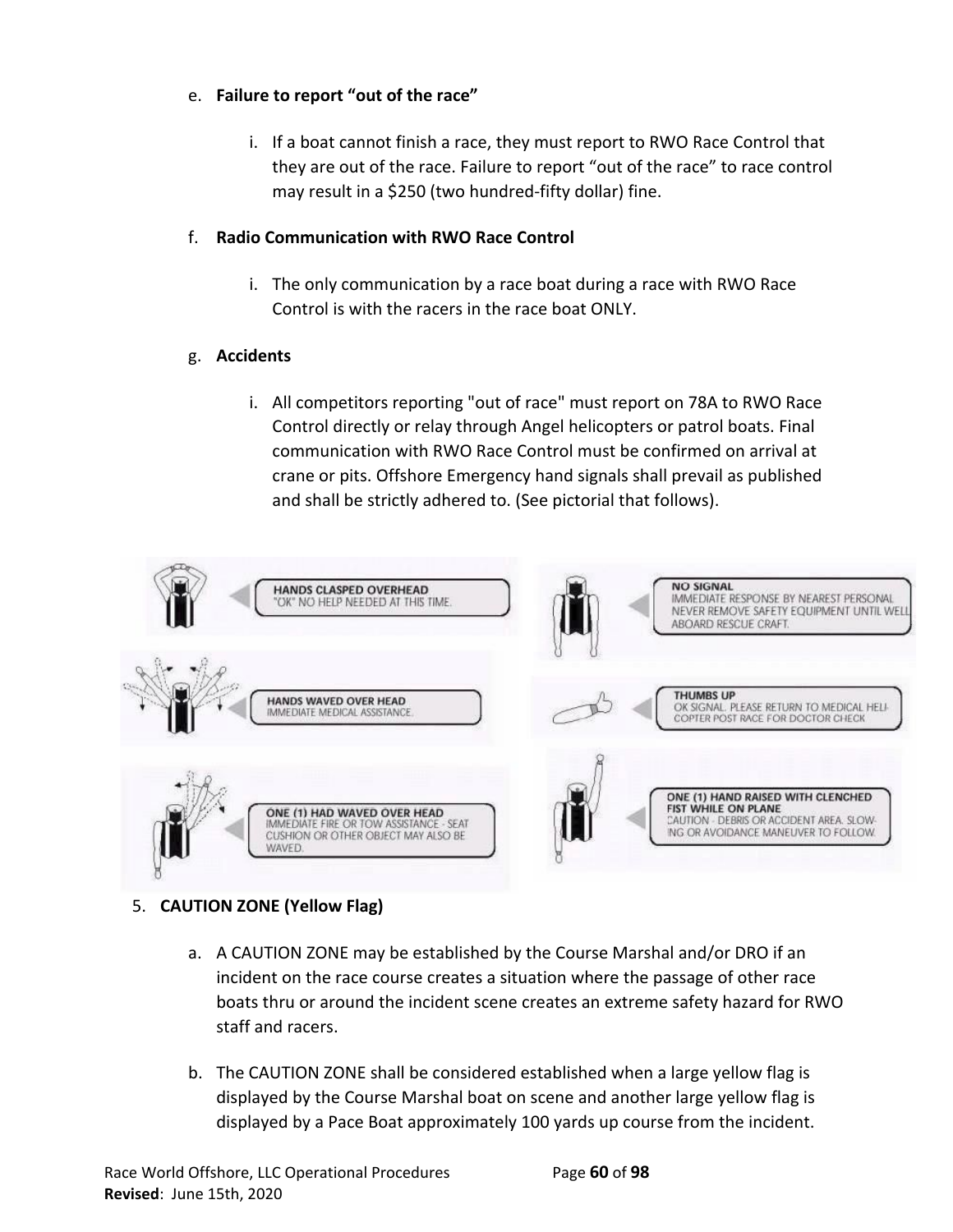(See pictorial that follows) Race Control will announce the location of the CAUTION ZONE three (3) times on channel 78A.



**RACE CAUTION DIAGRAM** 

c. Upon passing the contract of the contract of the contract of the contract of the contract of the contract of the contract of the contract of the contract of the contract of the contract of the contract of the contract o

Pace Boat, racers must slow to a safe speed. There shall be NO PASSING of any another race boat. There may be NO changes of position while in a CAUTION ZONE. Infractions shall result in a two (2) minute penalty.

d. Once clear of the incident, normal racing may resume. Be advised that CAUTION ZONES will normally last for multiple laps. Flags will be dropped and Race Control will announce the termination of the CAUTION ZONE when the incident has been cleared.

# 6. **Scoring (Negotiating the Race Course)**

# a. **Legal Starts**

i. All boats must make a legal start within their class in order to receive finish points.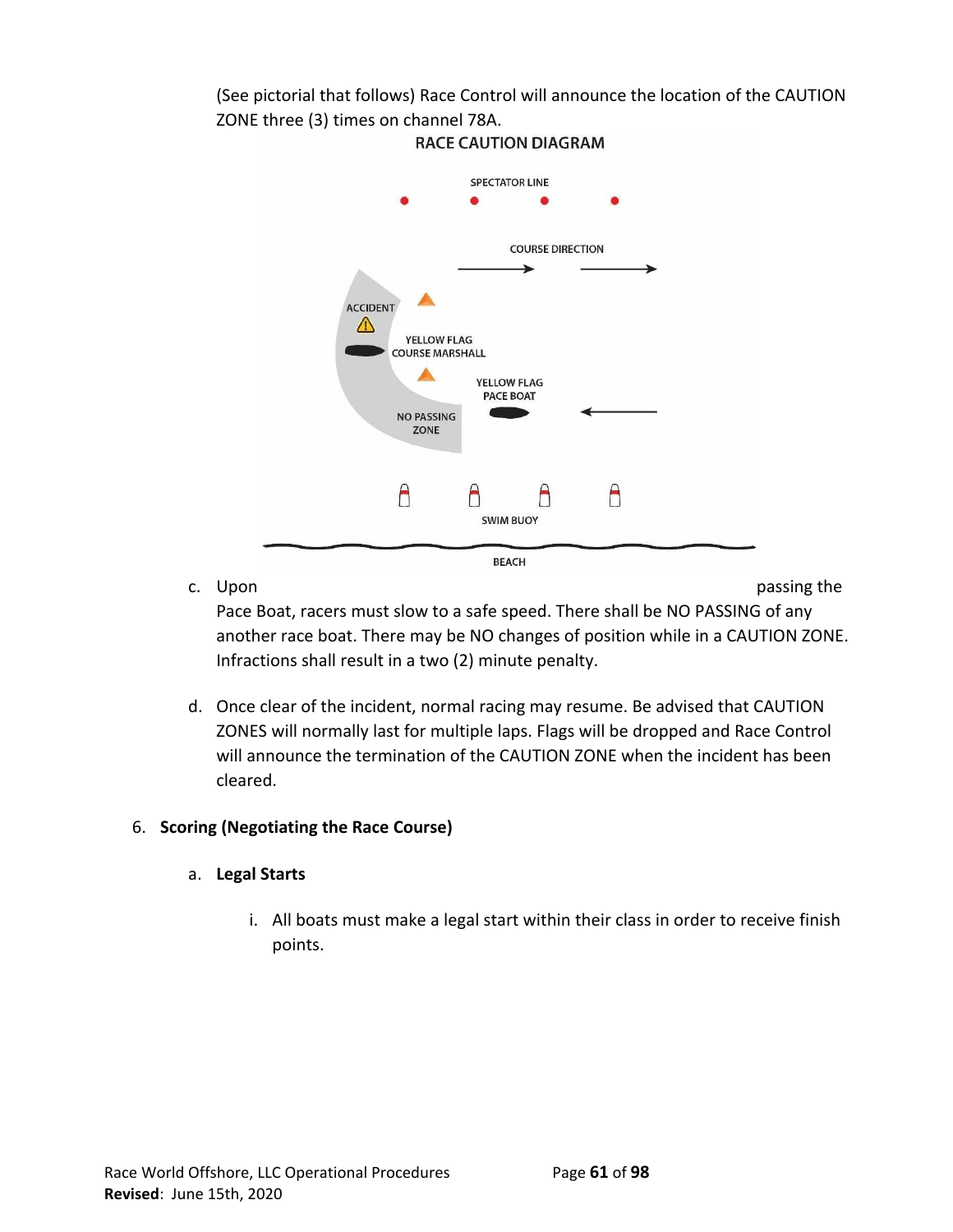# b. **Making the Turn**

i. The Big boats to the outside, smaller boats to the inside. All turn marks of the course must be negotiated as designated by the pre-published race instructions or as directed specifically by the DRO or their designee at the Final Driver's Meeting. In order to be scored, all race boats must negotiate these checkpoints at a distance not greater than 300 feet or less than 50 feet from the checkpoint boat. A buoy may be placed 100 ft. from the checkpoint boat to aid in identifying the slot. The use of binoculars to confirm passage is permitted. In the event race boats passing properly between turning marks cannot be identified, the score sheet for that checkpoint shall be so noted along with the number of boats not identified, their position, and any partial identification, such as color. The legal passage of an unidentified race boat may be confirmed through the observation of any Race Official, providing such observation is consistent with the information provided on the score sheets, or by the count of boats on the score sheet should such count indicate a boat must have passed through the scoring point.

# c. **Reporting Out of the Race**

i. Once a boat reports "out of the race" that boat will no longer be scored.

# d. **Missing a Turn (Short course or lap less than 12 miles)**

i. The course must be taken at all times in sequence. Should a checkpoint be missed, the sequence must be picked up at the next mark (no boat shall retake a missed mark), a 30 second penalty will be assessed for each mark missed. Should the missed mark result in significantly shortening the course (ie. Missing dog leg) there will be a 1 lap penalty assessed.

# e. **Posting of Results**

i. The unofficial results will be posted at a designated location, announced at the final drivers meeting. A racer or team cannot badger any officials for their decision which they are ruling on.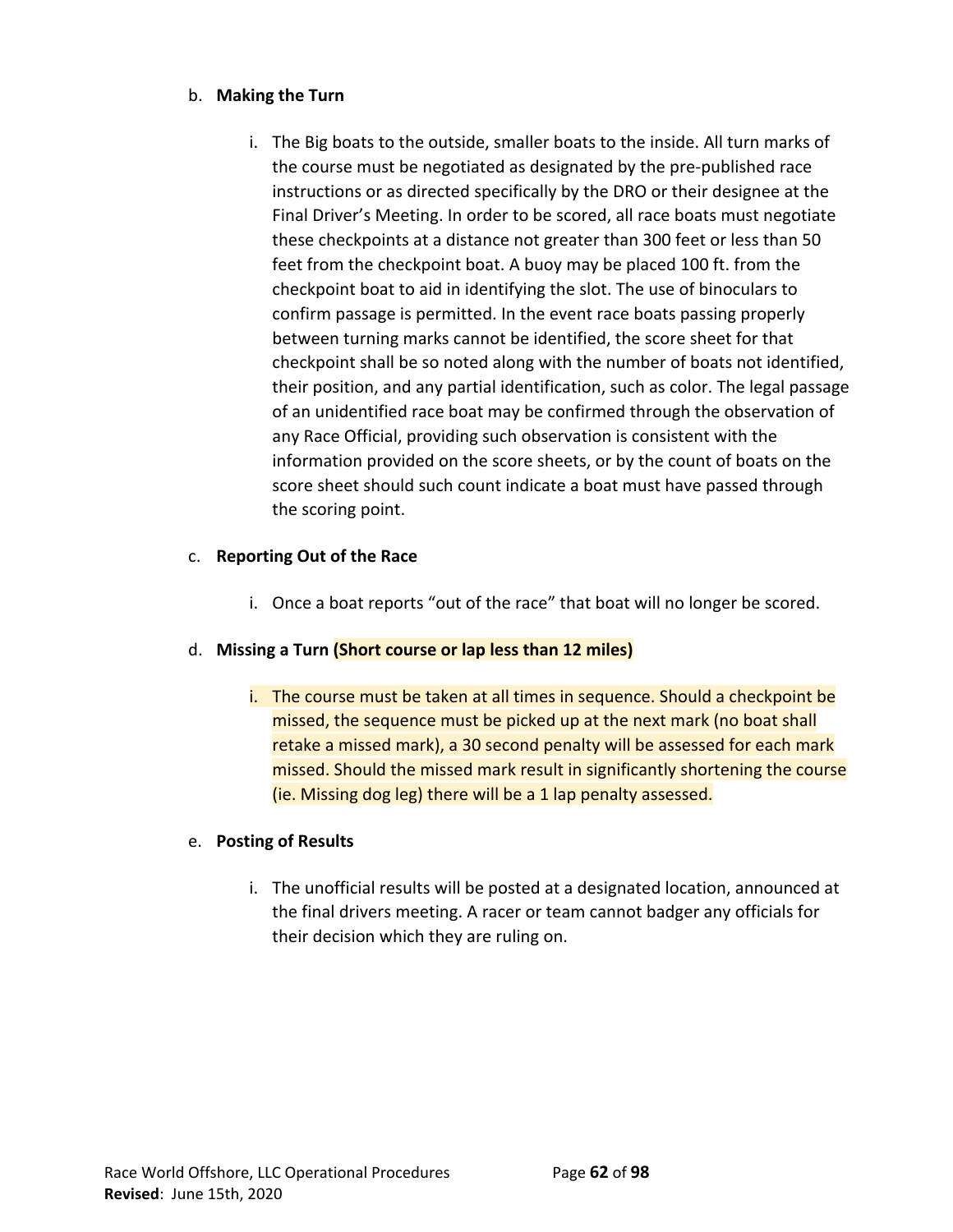# 7. **Course Infractions/No Protests**

- a. Scoring officials shall be located on each turn boat however, any RWO officials in designated areas on the race course can report any course infraction(s) of the race course to the DRO.
- b. No contestant may protest any other contestant regarding a failure to properly execute the prescribed race course. Contestants may however bring such infraction(s) to the attention of the DRO who then may communicate with the pertinent RWO scoring officials to determine whether they witnessed such infraction(s). All such discussion shall be with the DOS, or DRO only. At no time shall scoring officials discuss any such infraction(s) with a contestant or spectator. No penalty for a course infraction may be imposed unless an RWO Official witnessed it.

# 8. **Finish**

- a. The race is completed when the last first place finisher in all classes crosses the finish line, or at the discretion of the DRO.
- b. It is the responsibility of the racers to know the numbers of laps they have completed.
- c. A checkered flag will be displayed at the end of a race.
- d. In order to be scored as an official finisher, a race boat must make a legal start within his class. The driver and throttleman must remain in the boat during the entire race.
- e. No Patrol Boat, Medical Boat or Turn Boat shall be released from his station until the official in charge at Race Control has given clearance to that specific boat.
- f. After crossing the finish line, a race boat shall not interfere with any other boat still in the race so as to affect the time of such boat at the finish or endanger its crew.
- g. Official race results shall be posted on the RWO Website [\(raceworldoffshore.com\)](http://www.raceworldoffshore.com/).

# 9. **Emergency Race Stoppage Procedures/Restarts (Red Flag)**

- a. In the event of an emergency race stoppage, all race boats will come off plane, go to the inside of the race course and proceed to the finish line and wait to receive direction by RWO Race Control on Channel 78A.
- b. In the event unsafe weather, water, or other conditions either not known or not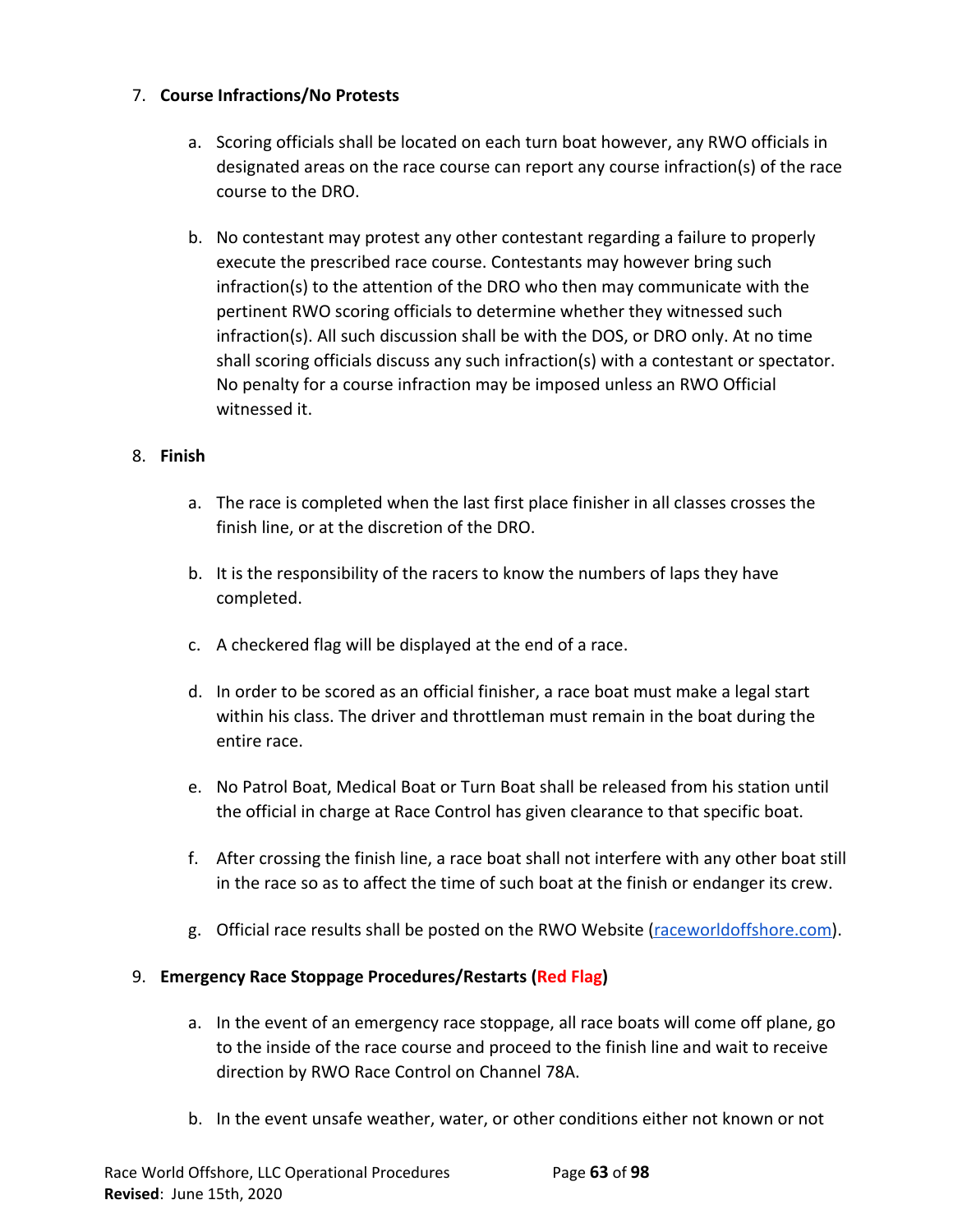existing at the time of the start of a race necessitate the stoppage of that racing event, the following procedure shall be used:

- i. Only the DRO shall have the authority to stop an event.
- ii. When such stoppage is to be indicated as race boats pass through a start/finish lane, a **Red flag** shall be waved from either the start/finish boat or a Pace Boat located in the approximate center of the finish lane. Positions of finish shall be recorded at that point.
- iii. An orange glove "thumbs down" signal from a rescue/safety helicopter may also be used to indicate a race boat is to stop, that a major unrecognized problem exists with that boat. This will be the driver and throttleman's notice to officially and immediately stop and communicate with Race Control or follow instructions from the rescue/safety crew present. Position of finish shall be recorded at this point.
- c. Races that have been stopped for weather or emergency reasons may be restarted at the discretion of the DRO.

# 10. **Postponements**

- a. If a race cannot be run due to inclement weather or any other unforeseen circumstances, a storm course may be substituted. This decision shall be made by the U.S. Coast Guard, and the DRO. The decision shall be announced no later than the Drivers Meeting immediately preceding the scheduled race start.
- b. Hourly postponements will be permitted when weather or other conditions are such as to make it unsafe to start a race at its designated time, but there is a reasonable chance that conditions will improve. In no case shall a race be started if it will place race boats on the course within one (1) hour prior to sunset.
- c. If a race cannot be run due to inclement weather or any other unforeseen circumstances, and cannot be rescheduled each registered race boat will receive 200 points for attending the event. Entry fees will not be refunded.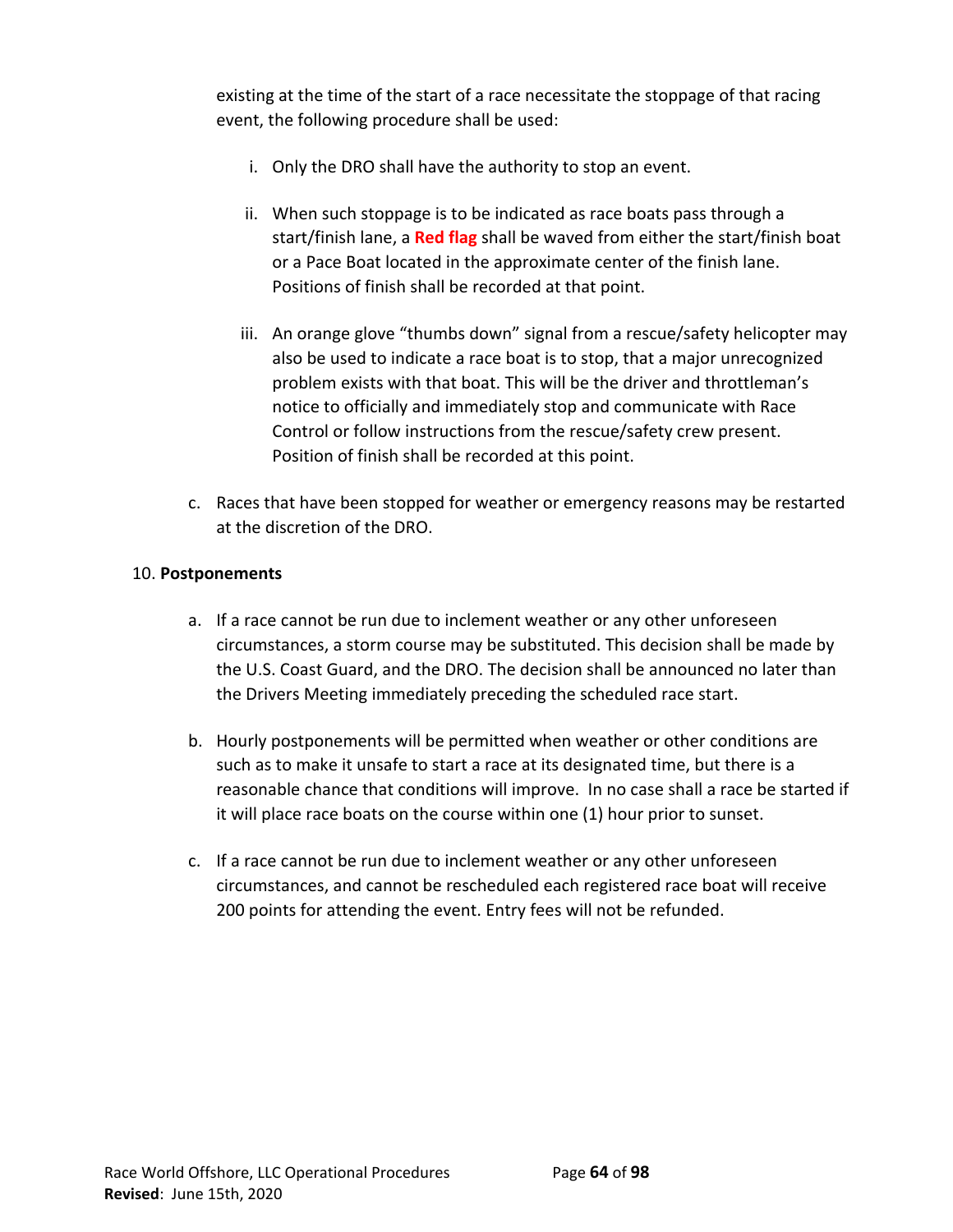# **SECTION 500: POST-RACE EVENT REQUIREMENTS**

# **501: CONSUMPTION OF ALCOHOL**

- 1. No contestant shall participate in a race, nor shall any official serve in an official capacity, while under the influence of intoxicants, or any dangerous drug, which shall include narcotics, depressants, stimulants, or hallucinogenic drugs, from the time the competitor or official arrives at the race site, on race day, until the competitor has been cleared through post-race inspection and for one (1) hour after the race is over.
- 2. The DRO shall suspend any competitor or official whom they believe to be under the influence of intoxicants or dangerous drugs as defined above for a minimum of thirty (30) days.
- 3. There is to be no alcoholic beverages consumed until one (1) hour after the unofficial results are displayed.
- 4. No contestant or official participating at an event may evade this rule by withdrawing their entry or by resigning their duties while at the event.
- 5. Ceremonial champagne or equivalent usage in the winner's circle shall be permitted provided that only minor consumption occurs.

# **502: POST-RACE TECHNICAL INSPECTIONS**

All boats are subject to a post-race technical inspection.

- 1. **Inspector's Discretion**
	- a. The DTI has the discretion to develop and implement an Inspection Plan for each event and may vary the items and boats to be inspected at each event. The DRO may also direct the Inspectors to conduct an inspection of any competing race boat.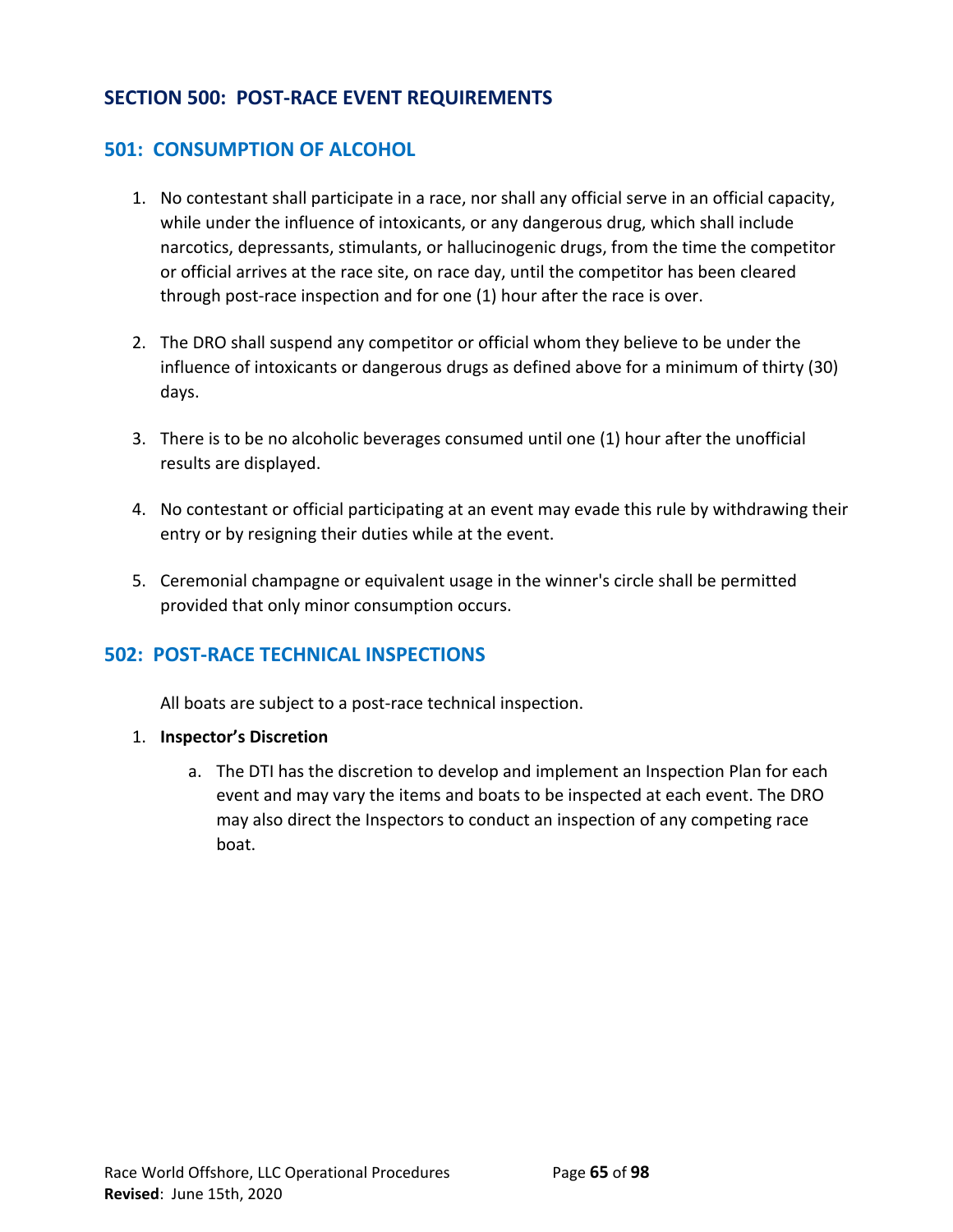# 2. **Final Results**

a. No prize moneys or points shall be awarded until the legality is confirmed by the DTI to the DRO.

# 3. **Tear Downs**

a. Must be confirmed by the DRO. Any engine may be torn down to check legality. The DRO and DTI may request re-inspection at any point up to the presentation of awards. When an owner or driver has been notified that their equipment is to be torn down, they have the option of having either an "Open" inspection (in full view of competitors and any other observers) or a "Closed" inspection (open only to the official Inspectors and the DRO assigned to this inspection). The results of a technical inspection may be made public by the DRO, but only after the information has been transmitted to the Team Owner.

# 4. **Refusal of Inspection**

a. Any RWO member refusing an inspection after having been notified by the DRO or DTI that equipment within his control must be checked for conformance with safety and/or technical specifications shall be disqualified from that event and/or suspended for sixty (60) days.

# 5. **Violations**

a. In addition to the penalties provided in number 4, above, the following procedures and penalties shall apply to post race technical inspections and violations.

# 6. **Appropriate Penalty**

a. A penalty for any violation of the technical rules will be determined by the gravity of the violation and its effects on the fairness of competition. RWO shall impose the appropriate penalty, if any, only after reviewing the facts presented by the DTI, interviewing the driver, throttleman, and any other person it deems appropriate given the circumstances, reviewing any applicable reports or analyses, and consulting with the appropriate RWO Officials.

# 7. **First Offense**

a. A first offense of a technical nature at any time during the annual registration of the boat in question may result in the forfeiture of prize money for the event, the deduction of points for that event, or disqualification from the event.

# 8. **Second Offense**

a. A second offense of the same nature at any time during the annual racing registration of the boat in question shall result in a mandatory disqualification from the event.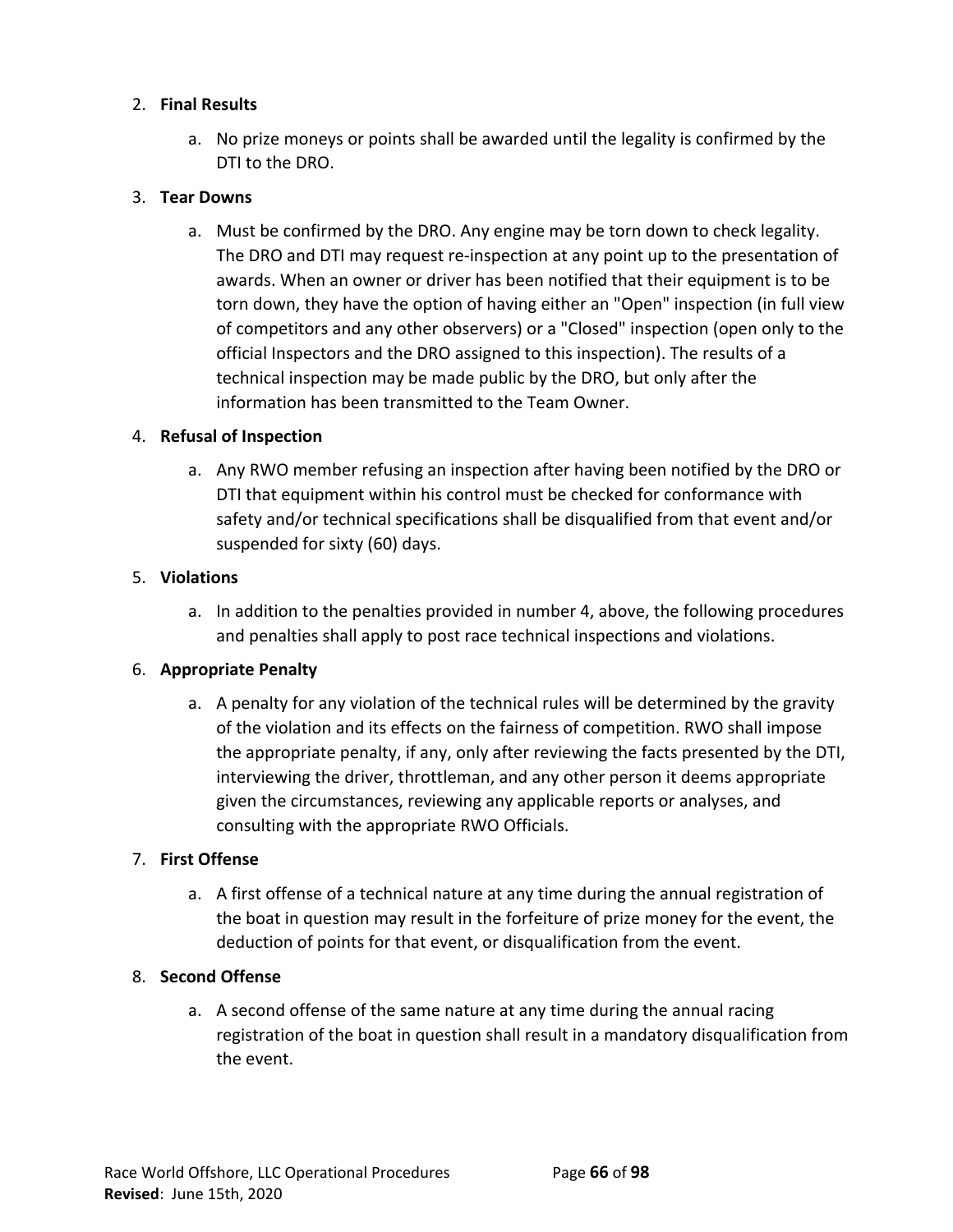# 9. **Subsequent Offense(s)**

a. A subsequent offense(s) of the same nature at any time during the annual racing registration of the boat in question will result in mandatory disqualification from the event and suspension for sixty (60) days.

# 10. **Owner Responsibility**

a. The owner shall be responsible for the condition of the engine and hull as raced. Errors on part of the manufacturer, boat builder, engine builder, mechanic or previous owner shall not excuse noncompliance with the rules. Owner is also responsible for their teams conduct at an event.

# 11. **Additional Responsible Parties**

a. The party responsible for making illegal modifications to a boat, engine or drive shall be subject to up to one-year suspension from RWO and /or a \$5,000 fine and if a commercial vendor, possible barring of all equipment prepared by them for competition in RWO.

# **503: PROTESTS: GENERAL**

1. After posting of unofficial results, within one (1) hour thereof, a protest of the results may be made to the DRO. If no protests are filed within the one (1) hour limit then the results are considered official and may not be appealed. The decision of the DRO shall be final. RWO shall have the power to review any and all decisions or paperwork resulting from RWO Class races and time trials, without a formal appeal or protest and shall have the power to correct any errors up to ninety (90) days after the event.

# **504: PROTESTS: TECHNICAL RULE VIOLATIONS**

# 1. **Protests Only Within Class**

a. Contestants within the same class shall have the right only to protest technical violations of these rules by a competitor in the same class. The protest must be accompanied by the required protest fee. Technical rules shall be interpreted to be those governing the qualifications of the race boat itself, its engines, its structure, and its conformance with descriptive rules established to describe its eligibility to complete in its class. Contestants cannot protest a race course infraction.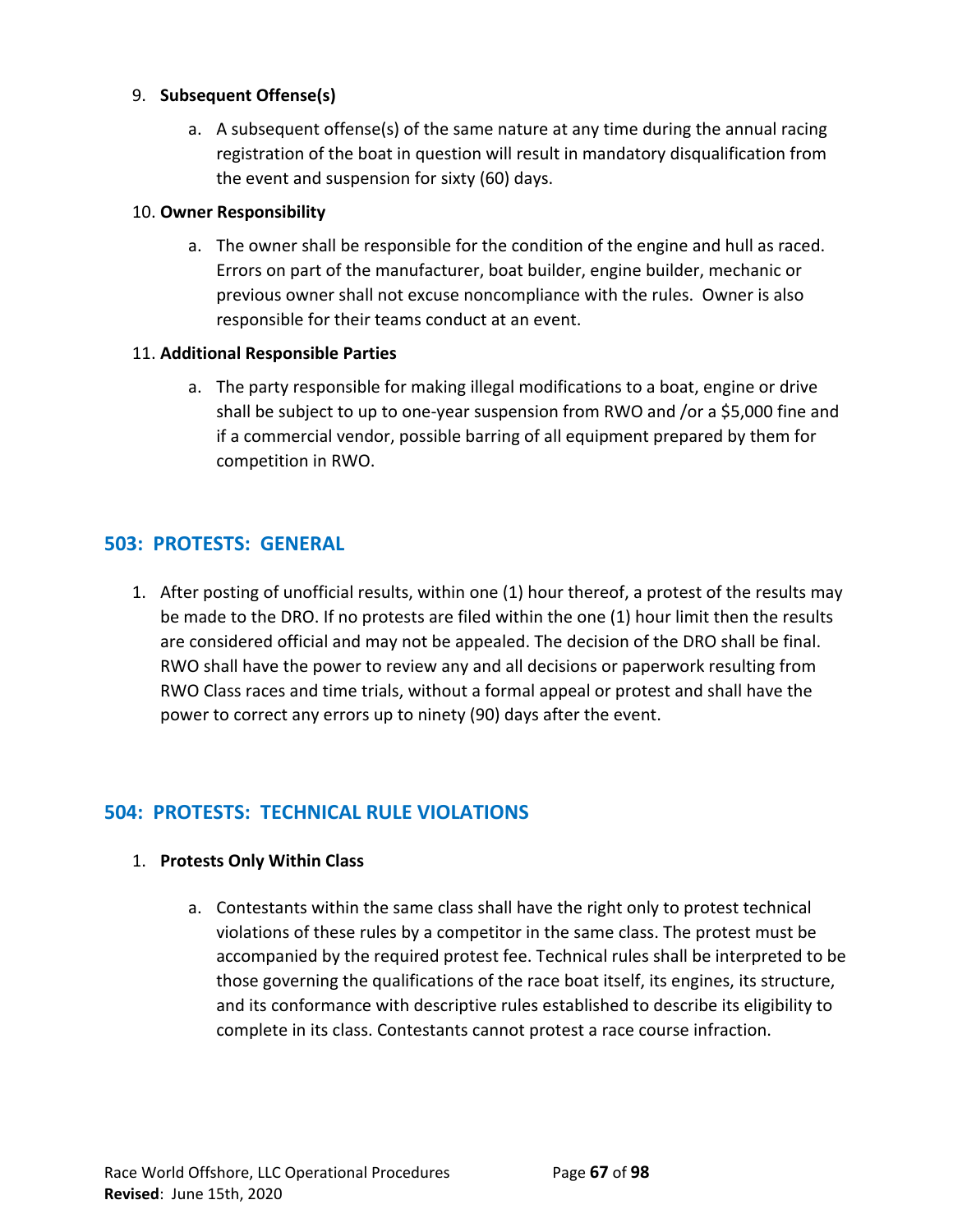# 2. **Violations Known Prior to Race**

a. No post-race protest shall be honored if it should be a violation known to the protester prior to the start of the race. If a competitor prior to the start of the race knows a violation it shall be his responsibility to report the violation to the DTI immediately upon learning of it.

# 3. **Handling of Protest Fees**

a. If the protest is upheld the protest fee shall be returned to the protesting party, less 35% for official's costs. Should the protest be denied a portion of the protest fee shall be paid to the owner of the boat protested to defer the cost of any tear down with the balance to be retained by RWO.

#### 4. **Penalties**

a. If any technical rules violations are discovered as a result of a protest then the protested party shall be subject to the appropriate penalties as provided herein.

# 5. **Supervision by RWO Official**

a. In the event of a teardown under these rules an approved the DRO and/or DTI must be present during and supervise the teardown process and file a written report detailing the findings with RWO office.

# 6. **Fees**

a. Protests must be accompanied by the proper fee in cash in accordance with the following schedule:

| <b>Protest Stage</b> | <b>Protest Fee</b> |             |
|----------------------|--------------------|-------------|
| Stage I              | S.                 | 2,500.00    |
| Stage II             | S.                 | 3,500.00    |
| Stage III            |                    | \$10,000.00 |

b. If the protest is upheld all fees shall be returned to the protesting party less 35% for officials cost. If the protest is legal all fees will go to the protestee, less 35% for officials cost.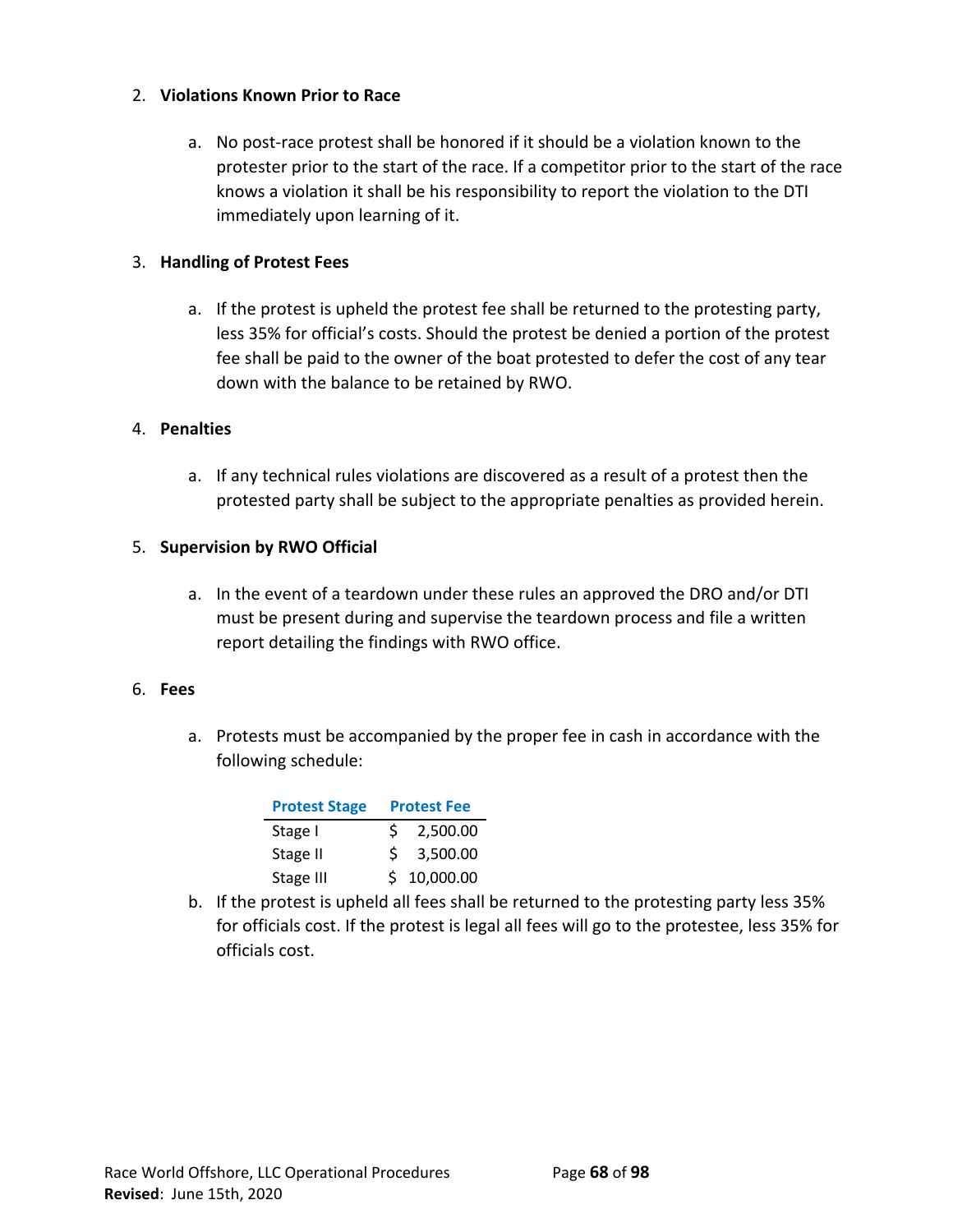# **505: TEAR DOWN PROCEDURES**

- 1. Four Cycle Engine
	- a. Stage I \$2,500
		- i. The owner or his crew shall prepare engine for P & G and remove the intake manifold and/or exhaust manifold(s) as instructed by the inspector.
		- ii. The owner or his crew shall prepare the boat for complete inspection for compliance regarding rigging, ballast tanks, fixed ballast, or any item not specifically related to the engine as instructed by the inspector.
		- iii. The inspector may check any part of the engine for compliance with technical rules limited only by the extent of tear down indicated by paragraph 1 above.
	- b. Stage II -\$3,500
		- i. The owner or his crew shall prepare the engine for Stage I inspection as well as remove one or both cylinder heads as instructed by the inspector.
		- ii. The inspector may check any part of the engine for compliance with the technical rules limited only by the extent of tear down as indicated by paragraph (a) above.
	- c. Stage III \$10,000
		- i. The owner or his crew shall remove the engine from the boat and disassemble the engine completely as instructed by the inspector.
		- ii. The inspector may check any part of the engine for compliance with Technical rules.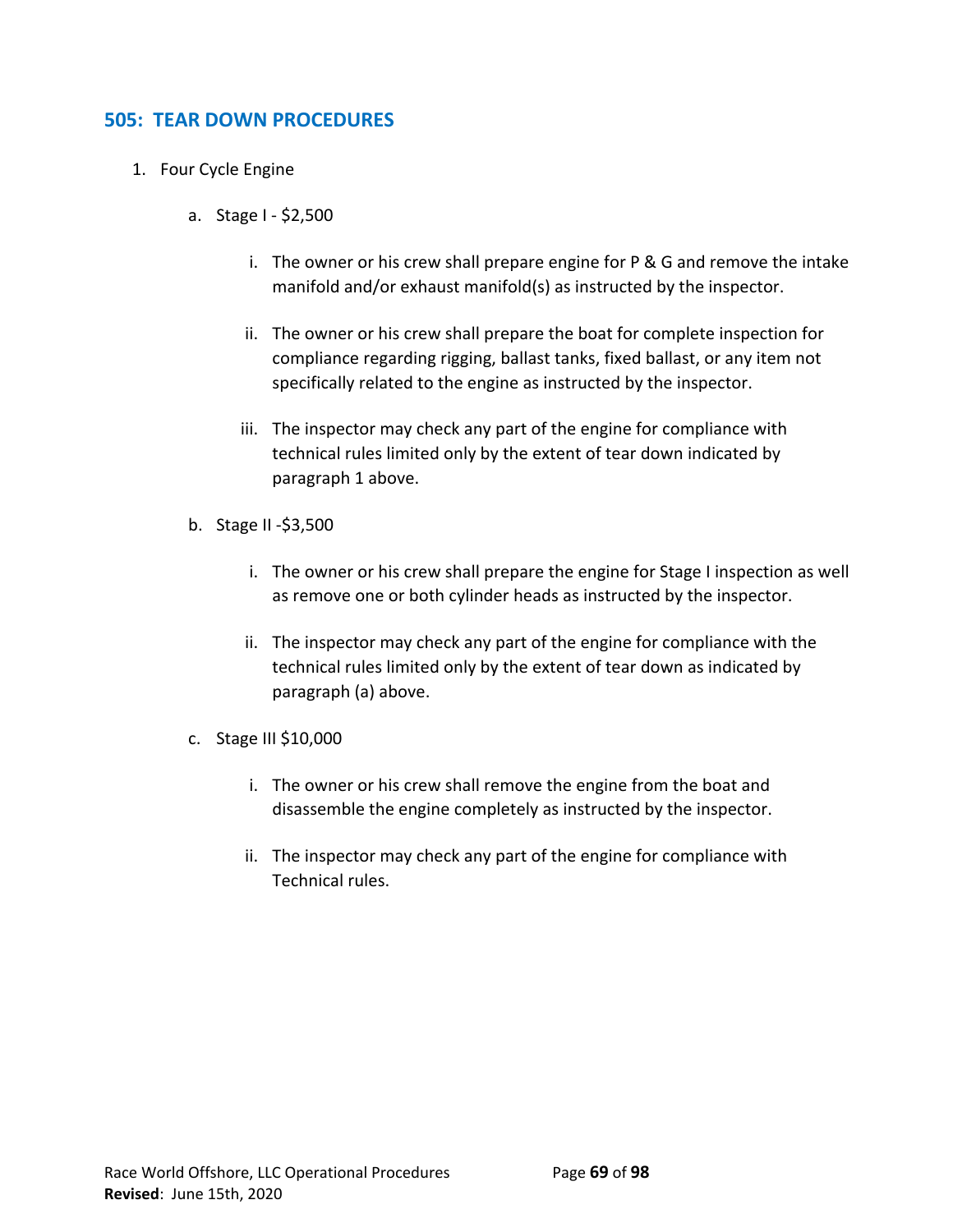# **506: PROHIBITED CONDUCT AND ASSOCIATED PENALTIES**

1. In addition to the rules violations and associated penalties described above, the following constitutes a list of prohibited conduct and the associated penalties:

# a. **Course Infractions**

- i. Unless an RWO Official has observed the infraction, no course infraction penalty shall be assessed to any competitor.
- ii. Recklessly endangering any craft, patrol boat, rescue boat, spectator boat, person, or property shall result in disqualification from the event.
- iii. Racers may not protest another racer with regard to the proper execution of the race course. Judgments concerning the race course are decided from the input provided by race course officials, RWO television footage if available, the DRO, and the RWO President.

# b. **Helmets and Jackets While On and Off Plane**

- i. Any driver or racing crew member who participates in a registered race boat, on plane in a race or testing without wearing an approved life jacket and crash helmet shall receive a penalty, disqualification or both.
- ii. At any race site, from the time of arrival and until one hour after the checkered flag of the last event of the day, any race boat occupant failing to wear a life jacket at any time while race boat is in the water, off-plane shall subject the occupant(s) to an appropriate penalty up to and including disqualification from the event.

# c. **Destroying or Dislodging Turn Buoy**

i. Every boat must go fairly around the course without damaging, dislodging or destroying any turn buoy. In the event the course buoy becomes damaged or destroyed, the offending does not have to renegotiate the buoy however; the offending boat will receive a one-minute penalty and \$1,200 fine.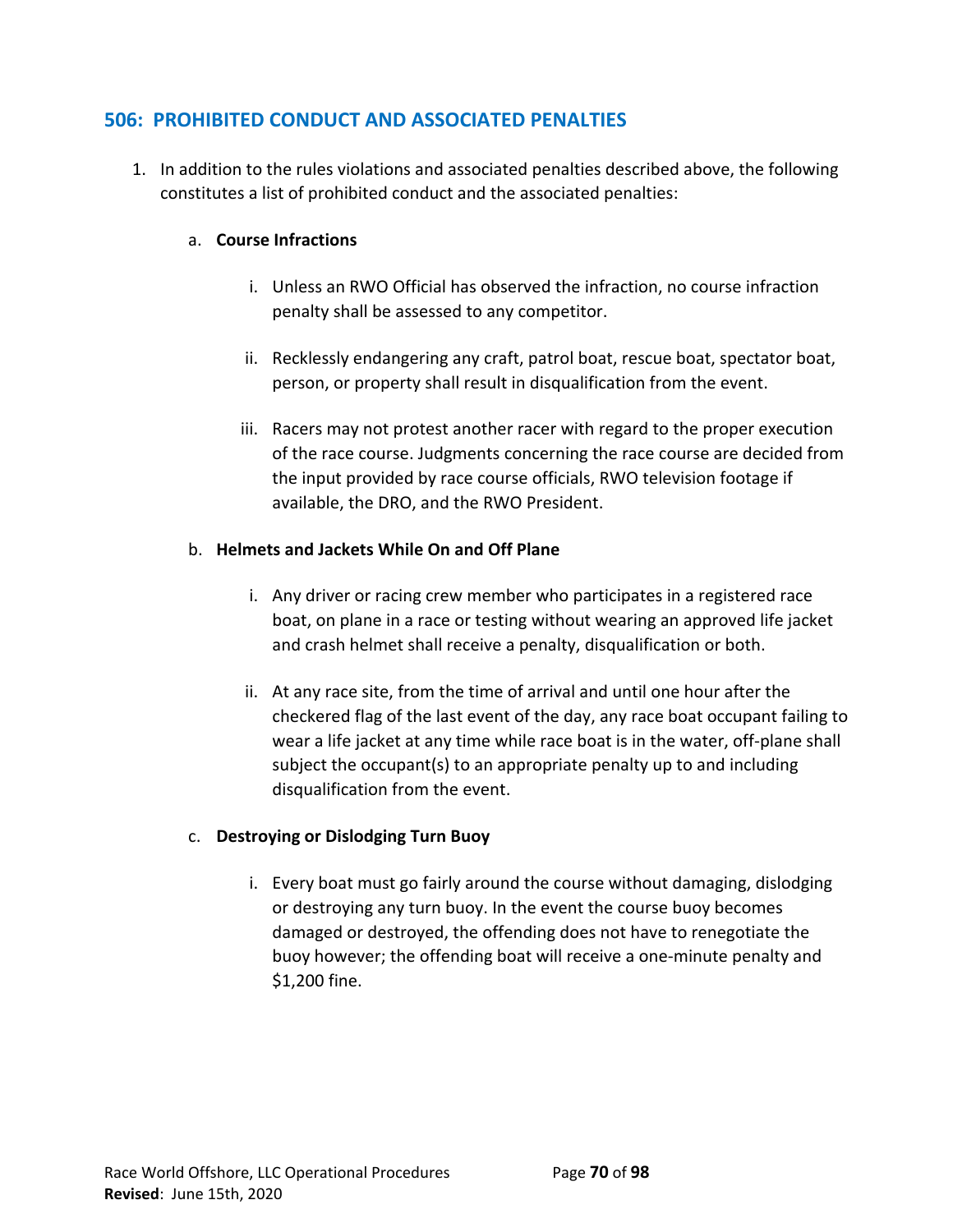# d. **Government Regulations**

i. Any owner, driver, assistant or official, whether competing or not, who shall violate a published local Coast Guard, or Harbor Department regulation or in any way interferes with the racing event may receive a fine or a time penalty of up to 3 minutes and/or disqualification from the event.

# e. **On plane in spectator (safety) area**

i. Should a race boat fail to come off plane and maneuver with caution out of a designated spectator (safety) fleet, a penalty of two (2) minutes shall be assessed.

# f. **Outside Assistance**

- i. **Changes**
	- 1. Once a race boat has started the race, accepting any outside assistance to make any changes, taking on fuel, supplies or equipment of any description, to effect repairs, to dislodge craft after having run aground, or any assistance that would thus enable a disabled race boat to continue the race, such as accepting a tow or negotiating any part of the course using any facility except its own power shall be considered the end of the race for that event.

# ii. **Leaving the Official Race Course**

1. During a race, if a race boat leaves the official race course, it will be considered out of the race at that time

# iii. **Tows**

1. All race boats must report to the starting area under their own power. Acceptance of a tow or any such similar assistance between the wet pit and the starting line will result in disqualification from the event.

# iv. **Communications**

1. Radio, cell phone or other electronic communication from any aircraft, boat, or shore crew, to any race boat shall be permitted provided that those communications are not used to violate or assist in the violation of the rules contained herein. Such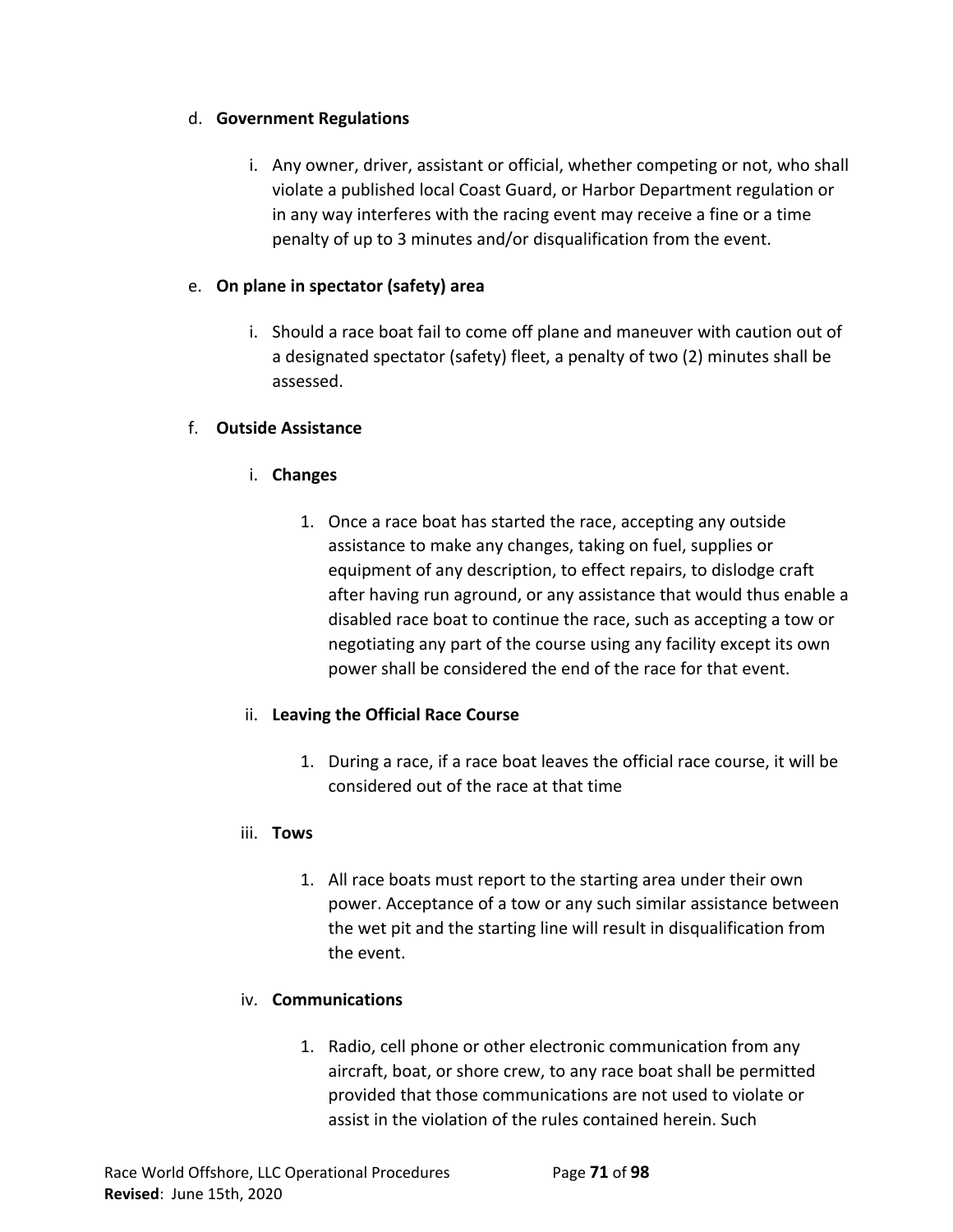communications are prohibited on official Race Control channels and shall result in a two (2) minute penalty.

# v. **Unsportsmanlike Conduct**

1. Any breach of these rules which is deemed by the DRO as being of a major nature, contrary to the best interests of RWO, or deemed to constitute unsportsmanlike conduct may subject such offender to disqualification, probation, fine, suspension, expulsion or any combination thereof. The Minimum penalty for unsportsmanlike conduct will be a fine of \$2,500 (two thousand, five hundred dollars) for the first offence and will double for each occurrence thereafter. Examples of conduct considered to constitute unsportsmanlike conduct shall include, but not be limited to, the consumption of alcoholic beverages in a restricted area during an event, public drunkenness, the use of illegal drugs, fighting, reckless driving on the racecourse, verbal abuse, public criticism, accusations of corruption against the organization, RWO officials, threats of legal action against RWO or its officials, improper conduct toward an RWO Official by public criticism to include the internet, social events, telephone, etc. Interfering with an existing RWO contracted race site or promoter. Also perpetuating non-factual rumors about the organization, regardless of where it takes place. Penalty would be determined as to the severity of the remarks by the DRO.

# vi. **Gambling**

1. No race boat owner, driver, pit crew member, competing crewmember or race official connected with any RWO event may take part in any Calcutta or auction or other gambling operation held in connection with said event nor post nor accept any bet or wager on the outcome of such an event. If found to be involved, they shall be suspended for not less than thirty (30) days.

# vii. **Payment of Fines**

1. All fines must be paid within (14) days from the date assessed or prior to entry into any future RWO events. If the fine has been issued in conjunction with penalties qualifying for appeal, then the appeal must be written and properly filed within the specified time limit for appeals. Fines that remain unpaid after (14) days shall be subject to additional penalties.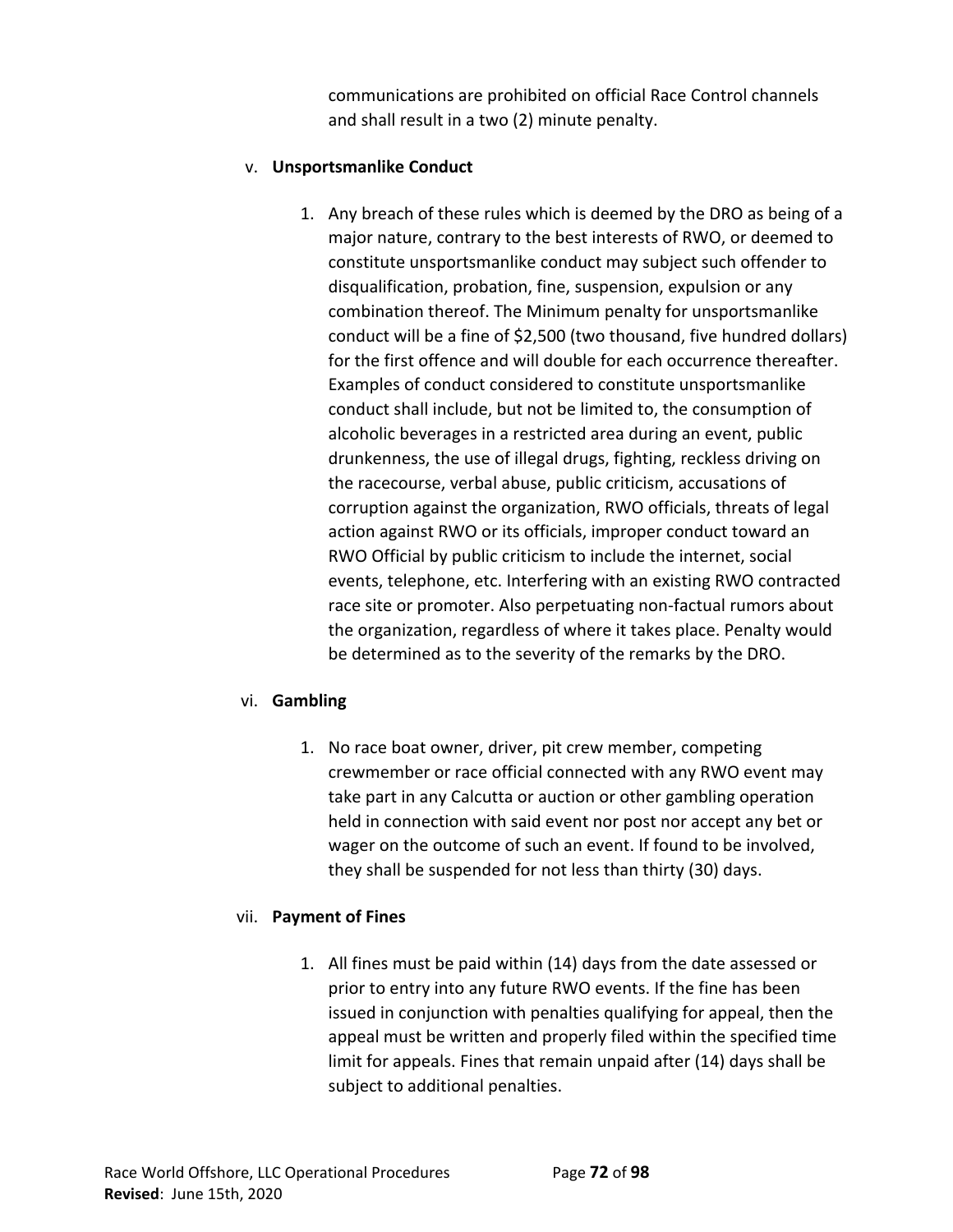#### viii. **Rule Violation not addressed**

1. In the event a rule violation occurs that is not addressed in the rulebook, the DRO shall confer with RWO Officials and determine and assess an appropriate penalty.

# **507: APPEALS**

## 1. **Filing and Timing Requirements**

- a. An appeal of a penalty imposed under these rules must be filed in writing with the DRO and accompanied by a \$800 (eight hundred dollar) appeal fee in cash or certified check, within 5 days of the offending party's receiving notice of the penalty.
- b. Failure to appeal within this time will constitute a waiver of all appellate rights. If an appeal is filed within 2-hours of the notification as stated above the Team Owner can request a hearing prior to the end of the event. The DRO will assemble the RWO President, along with the available Members of the Board of Governors for the hearing. Safety violations cannot be appealed.

## 2. **Hearings**

a. The Board of Governors shall afford the accused a hearing on all charges. The RWO President may appoint a committee to investigate the facts surrounding the alleged rules violations and report their findings and/or recommendations back to the RWO President, DRO and the Board of Governors prior to any hearing on the matter.

## 3. **Appeal Fees**

a. Fees will be returned to the member only if the appeal is upheld less 35% for official cost. After the stipulations above have been met, the RWO President, DRO and the Board of Governors shall have the power to take such action as it deems appropriate under the circumstances.

## 4. **Decisions**

a. The decisions shall be final and subject only to review by the RWO President. Decisions shall be rendered no later than 30 days after the hearing. Each Member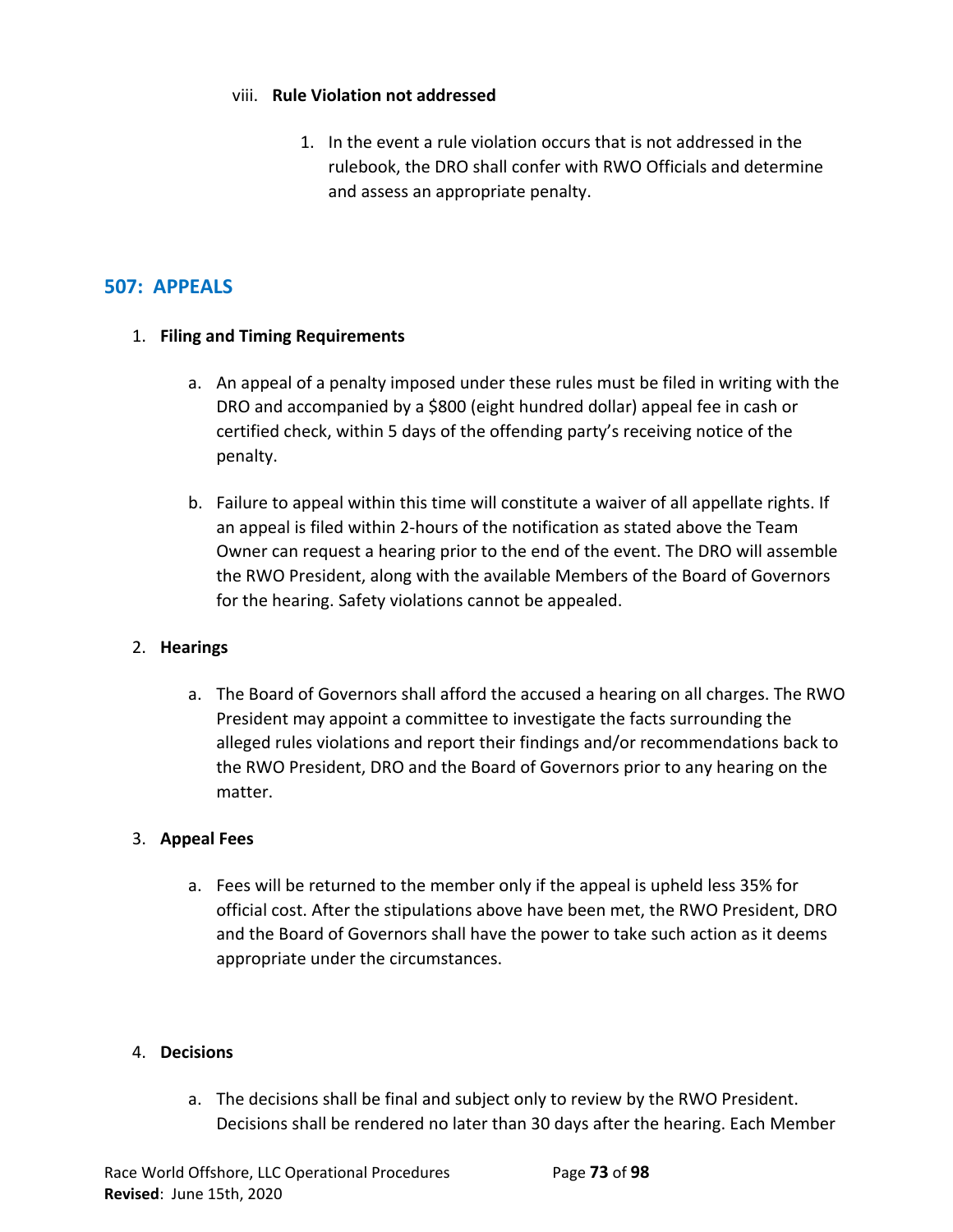of the Appeals committee will be allowed one vote.

## 5. **Shipment of Parts**

a. If the resolution of an appeal requires the shipment of a part, the DTI will direct where the parts by shipped, the owner of said part(s) shall be responsible for all shipping and handling charges.

# **SECTION 600: SCORING PROCEDURE / AWARDING OF POINTS**

## **601: ELIGIBILITY FOR NATIONAL SERIES**

### 1. **Points**

a. Except with respect to the Bonus Points awarded pursuant to (*Section 603, 3a*.) below, only National Series designated and sanctioned races shall be eligible for the accumulation of National Series points towards a National Series Championship.

### 2. **Eligible Classes**

a. All Classes shall be eligible to receive National Series points when competing at a National Series event.

## **602: POINTS FOR CANCELED RACE**

1. If an RWO sanctioned race is canceled due to weather, or circumstances beyond the control of RWO those teams who were registered, inspected and answered roll call at the Final Driver's Meeting will receive 200 points each and the Race Site Bonus Points.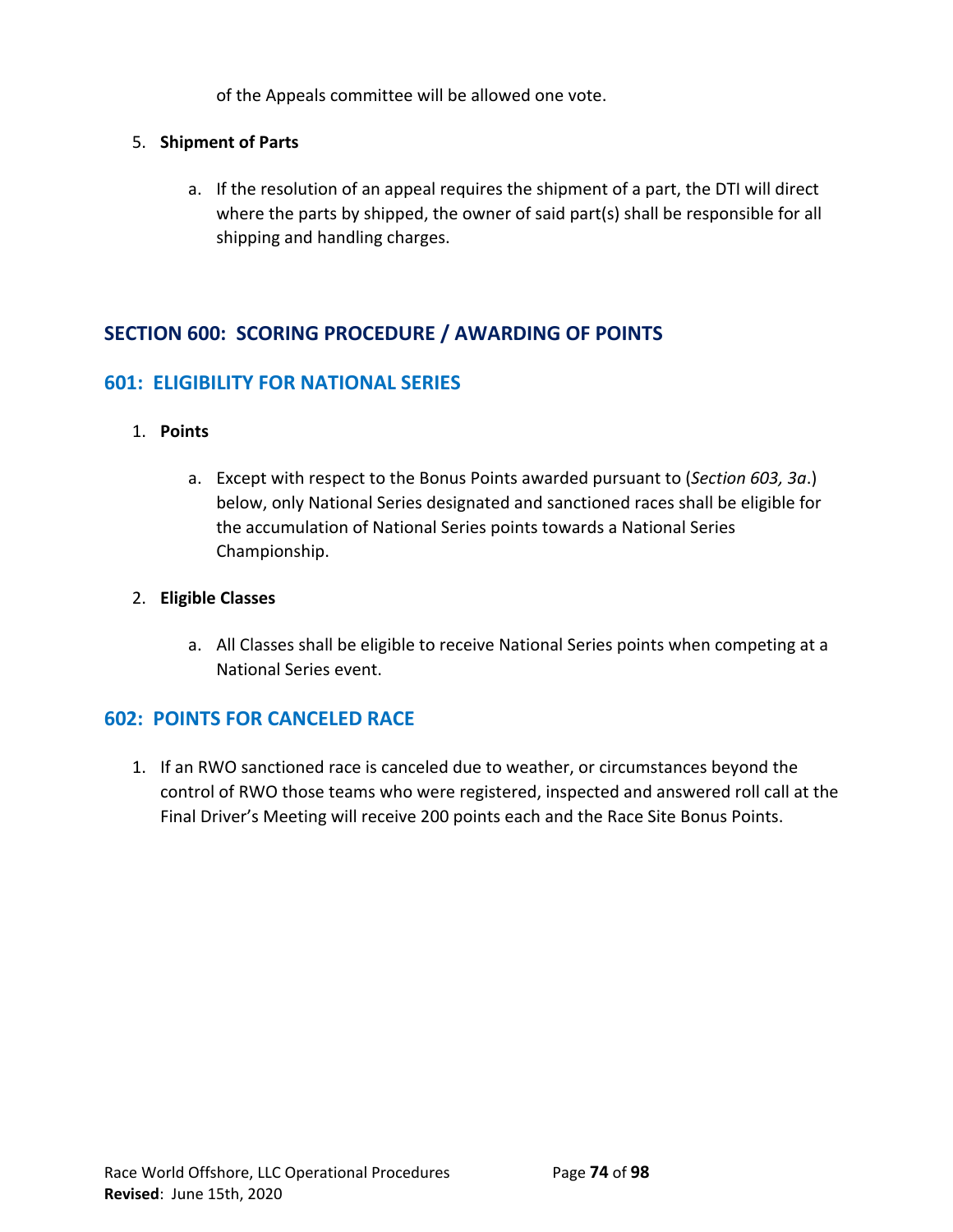## **603: AWARDING OF NATIONAL SERIES POINTS**

|    | <b>Finishing Order Points Awarded</b> |    | <b>Finishing Order Points Awarded</b> |
|----|---------------------------------------|----|---------------------------------------|
| 1  | 500                                   | 16 | 104                                   |
| 2  | 450                                   | 17 | 94                                    |
| 3  | 405                                   | 18 | 85                                    |
| 4  | 365                                   | 19 | 77                                    |
| 5  | 329                                   | 20 | 69                                    |
| 6  | 296                                   | 21 | 62                                    |
| 7  | 266                                   | 22 | 56                                    |
| 8  | 239                                   | 23 | 50                                    |
| 9  | 215                                   | 24 | 45                                    |
| 10 | 194                                   | 25 | 41                                    |
| 11 | 175                                   | 26 | 37                                    |
| 12 | 158                                   | 27 | 33                                    |
| 13 | 142                                   | 28 | 30                                    |
| 14 | 128                                   | 29 | 27                                    |
| 15 | 115                                   | 30 | 24                                    |

1. **Points** - Finishing positions at National Series races shall be awarded points as follows:

#### 2. **Finishing Points**

a. All boats are awarded one (1) additional point for every boat defeated in its class, not including the participant, unless it is part of a two (2) race total points.

#### 3. **Scoring Procedure**

- a. The race is scored by completed laps to the finish line. A completed lap is when a boat crosses the start line, and continues around the marks of the course and back to the finish line.
- b. Points shall be awarded to the sponsor/owner in all classes.
- c. A person may be "Driver of Record" for one boat per event. If a listed "Driver of Record" is unable to race in an event, they can also just designate themselves as "Driver of Record" for that event, and put an alternate person in the boat.
- d. Points will be allocated to all starters throughout the season. If a race boat starts but does not go the full first lap, that boat will receive points in the place he finished in that particular class.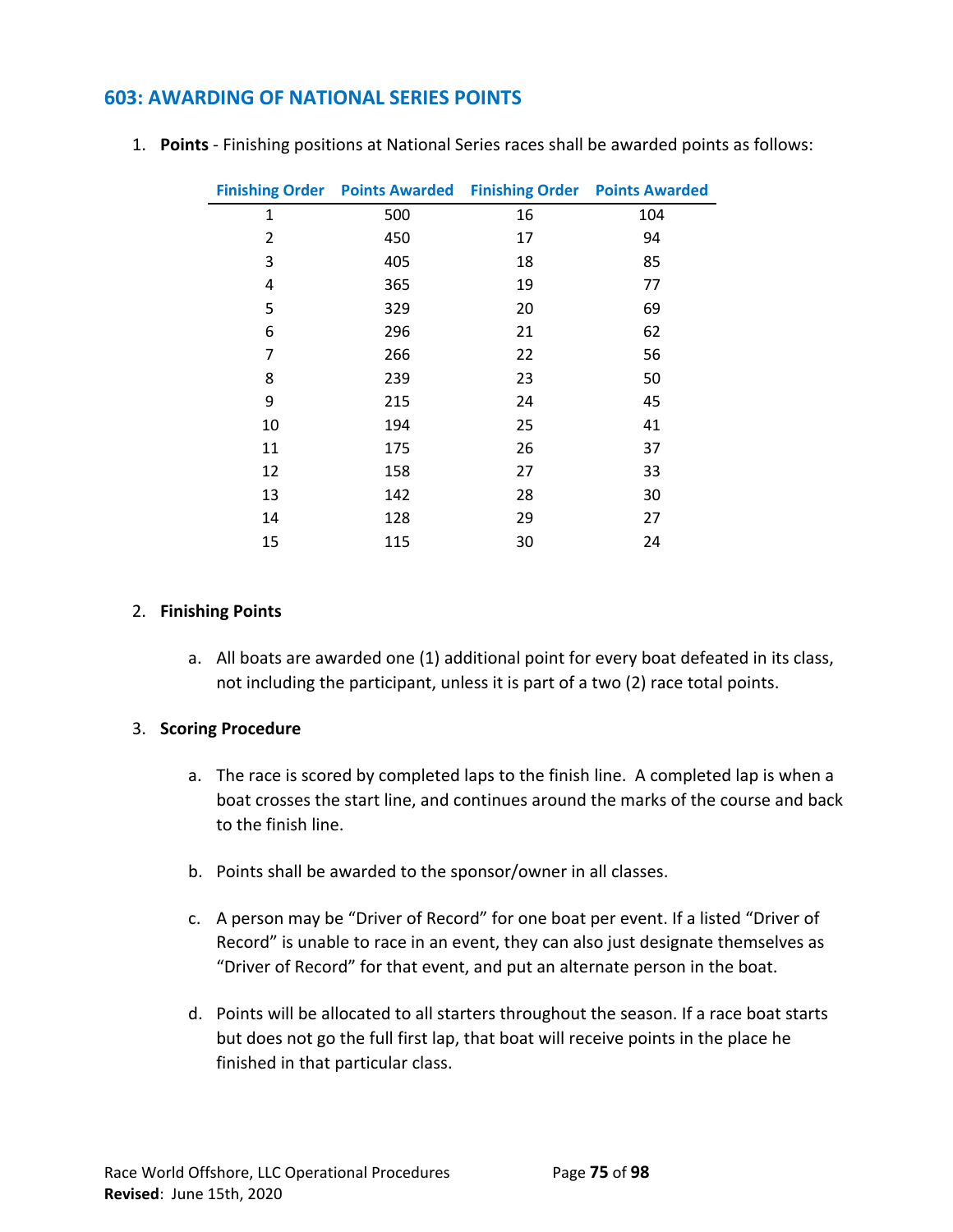- e. A race boat that cuts the course must renegotiate the mark missed by circling the mark on the inside of the course and properly execute the mark. The driver must execute all marks on the course properly maintaining a safe clearance from other racing competitors (Rules of the road always apply). Should a competitor fail to properly negotiate all check boats on the race course, they will be scored at the previous scoring point and will be considered out of the race.
- f. Should a mark of the course be absent from its proper position during the course of the race, the Course Marshal shall try and replace it. If the mark cannot be repositioned, race boats should negotiate the corresponding fixed mark of the course, as designated in the drivers meeting.

# **604: NON- TRANSFERABILITY**

1. For all sanctioned RWO National Series races, RWO National headquarters will tabulate points for the racing year commencing January 1st and ending December 31st. Points are awarded to the registered hull listed on the official entry form and may not be transferred except as allowed by these rules. If a race boat is leased or sold during the racing season, the boat must start over in high point accumulation.

## **605: REGISTERED HULLS**

1. In all classes, a separate record of points shall be maintained for each registered hull as tabulated by RWO. Each hull registered shall be given a separate racing number to be used for that season. The number will be utilized in all scoring to maintain records of points earned.

# **606: REPLACEMENT HULLS (Lost or Damaged Boats)**

1. Should the registered hull become damaged, lost or destroyed, as certified by a RWO Official, it may be replaced by like kind only for completion of that racing season.

# **607: SUBSTITUTE HULLS (New Boats)**

1. If a new boat, ordered and promised for delivery in writing by the builder, is unavoidably delayed in its delivery due to circumstances beyond the owner's control, documented in writing by the builder, a boat of like kind may be substituted until the new boat is delivered. The substitute hull's points are transferable. RWO shall have the authority to grant extensions at the RWO President description under extenuating circumstances.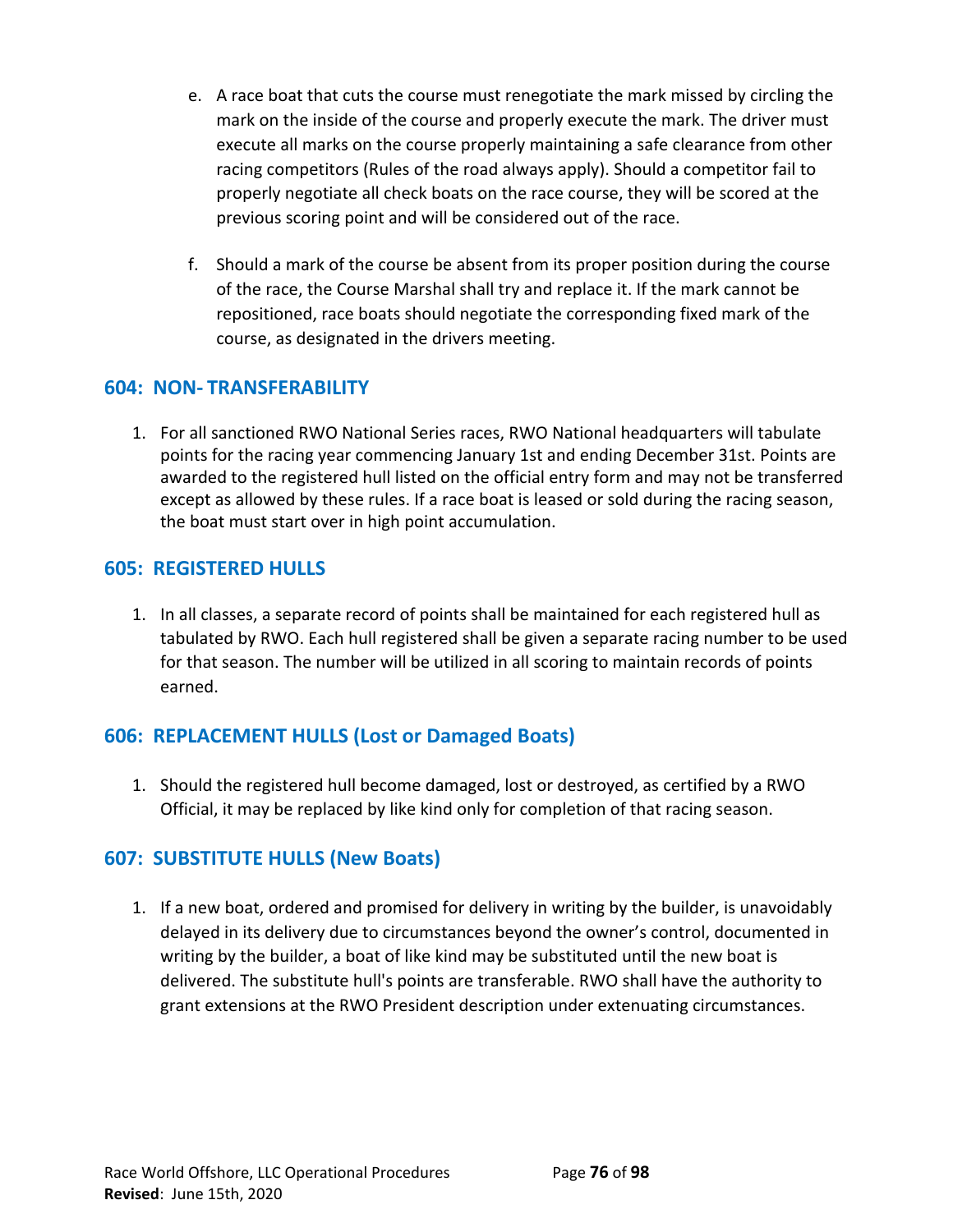# **SECTION 700: PRIZE MONEY AND TROPHIES**

## **701: AWARDS AND PRIZE MONEY**

- 1. No awards or prize money shall be distributed to any driver until protests have been investigated and completed and the official order of finish is posted by the DOS.
- 2. Any boat who receives prize money and has an outstanding debt with RWO will have that debt taken out of the prize money that is due them. If fees are paid by check at the race site, prize money will not be paid until the check clears.
- 3. RWO may designate special awards for outstanding performance.
- 4. A minimum prize purse shall be established and announced in the driver packet.
- 5. All prize money will be distributed by mail from the RWO main office.
- 6. Trophies will be awarded to the first three finishers in each class. It is the responsibility of the racer to accept their trophy at the awards ceremony or have a representative accept on their behalf. RWO will not be responsible for the trophy after the event. If not pre-registered fourteen (14) days prior to the event, RWO cannot guarantee trophy at site. The racers will have to pick up the trophy at next event, we cannot ship the trophy. They will be held for thirty (30) days.
- 7. Prize money will be made payable to the owner of registered equipment. It is mandatory that the RWO main office have either a Federal Tax ID number or a Social Security number as it pertains to the owner of equipment prior to any prize money distribution. Foreign entries must have a non-resident alien number in order to receive the full prize purse for the position in which they finished, if they do not, thirty-three percent (33%) will be withheld.
- 8. All rules in the Operating Procedures, and all requirements of sponsors must be met, in order to participate in the prize purse.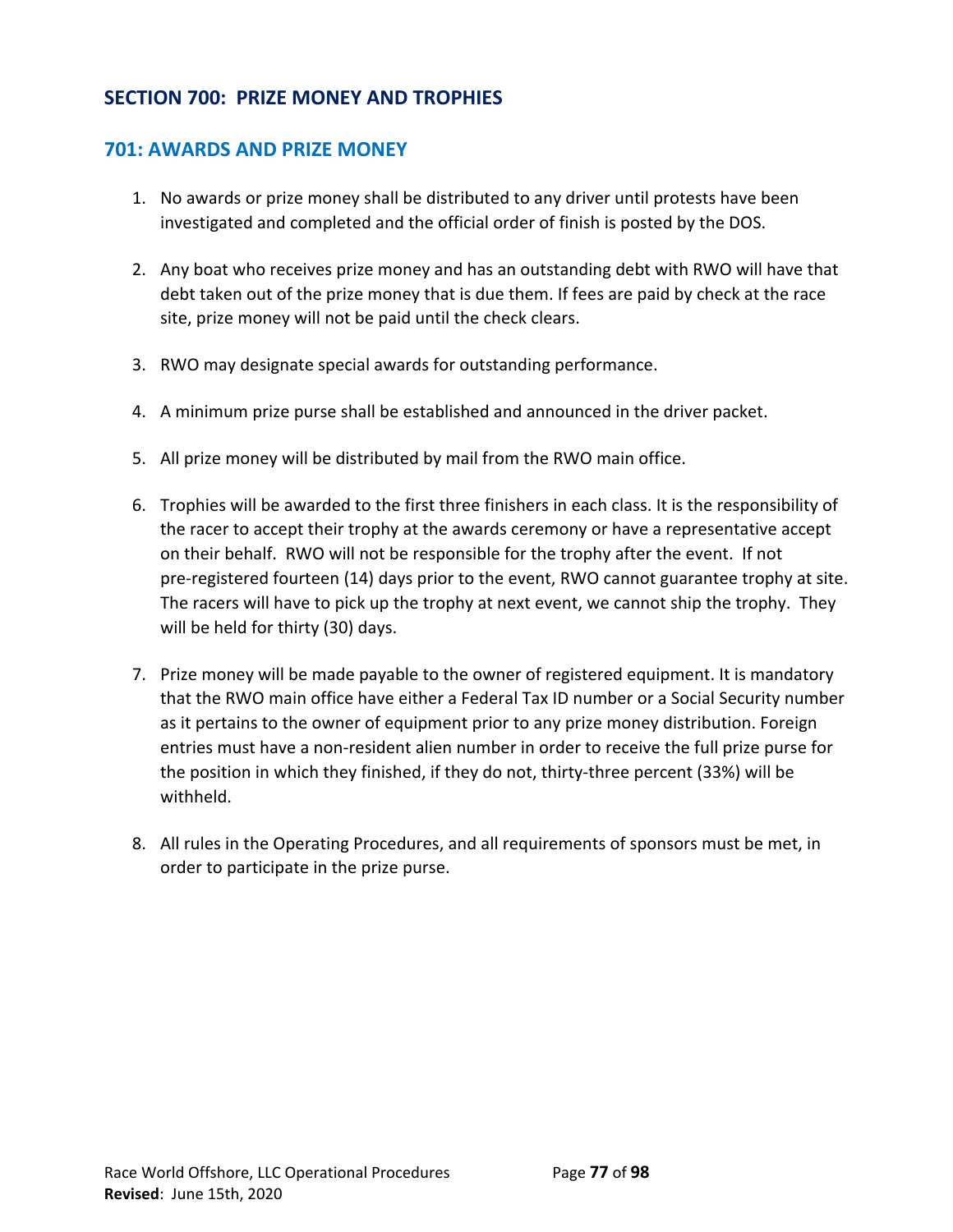## **SECTION 800: CHAMPIONSHIPS**

## **801: NATIONAL SERIES**

- 1. **Eligible Classes**
	- a. Extreme
	- b. USA Class 1
	- c. Super Cat
	- d. VX
	- e. Super Stock
	- f. Modified Vee
	- g. Stock Vee
	- h. APBA Bracket 1-7
- 2. **Tabulation of Points**
	- a. In the National Series classes designated above, the eligible registered boat earning the most points in the National Series events shall earn the National Championship title for that class.

## **802: TIE BREAKERS**

1. Ties in points which result from totaling scores in a series of races, such as a National Series Championships, selection shall be resolved based upon the boat with highest average finish in all National Championship Series Races for that calendar Race Year.

## **SECTION 900: SAFETY RULES**

## **901: REQUIRED SAFETY FACILITIES**

1. **Medical and Rescue facilities** must be pre-approved by the DSR at least 30 days in advance of the event.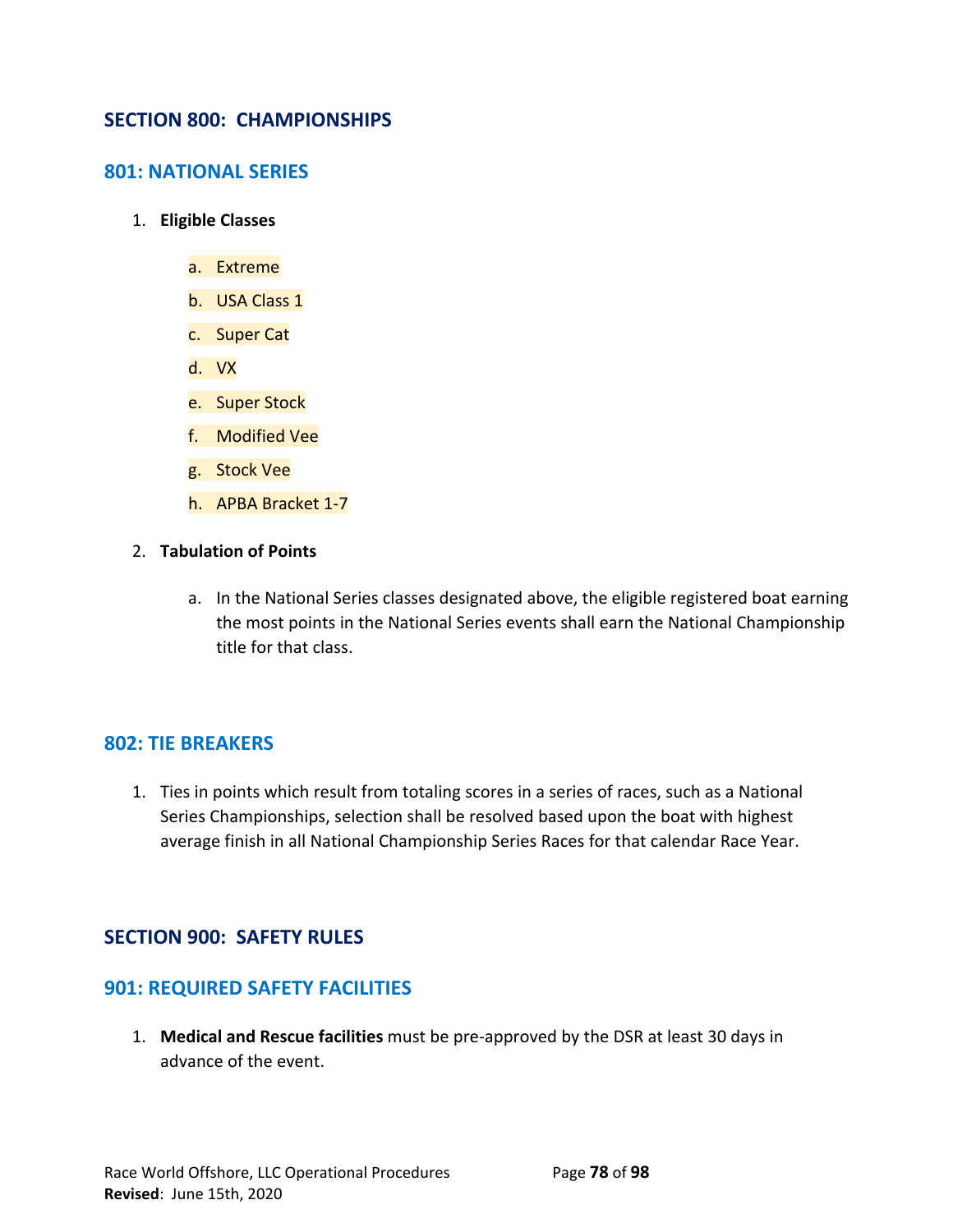## 2. **Required Personnel**

- a. A licensed physician. This physician must be the Emergency Services provider, or their designee.
- b. A minimum of 5 (five) experienced underwater rescue personnel certified by the DSR and equipped for helicopter deployment, at the direction of the DSR. One transport boat with A.L.S (Advanced Life Support).

### 3. **Required Facilities**

## a. **Ambulances**

i. Call (911), for transporting injured RWO racers/crew to a designated hospital/trauma center.

### b. **Rescue / Safety Boats**

i. A minimum of (4) Rescue boats and 1 transport boat of which are A.L.S. equipped and staffed, of the approved craft type, number and personnel, and other equipment as pre-approved by the DSR in concert with the RWO President. The sole purpose of these boats shall be to assist the race teams with their Escape (Exit) Strategy Plan. Rescue boats shall be situated to have fast response time to anywhere on the course based on speed and type of rescue craft.

## c. **Immersion Training**

i. A pool for the Self-Rescue Immersion Training. Pool must have a minimum depth of eight (8) feet. This is required once a year.

#### d. **Official Watercraft and Tow Boats**

i. A minimum of six (6) Patrol and one (1) Tow boat on the racecourse at all times.

## e. **Helicopters**

i. Will be used at the discretion of the RWO President. If used, these aircraft shall be manned by the pilot and the RWO National Series Rescue Staff. Direct Communication on Race Aircraft radio frequency from the co-pilot's seat to race control as well as a functioning intercom is necessary. No private Helicopter single boat response rescue personnel will be utilized at a National Series closed circuit event not previously approved by the RWO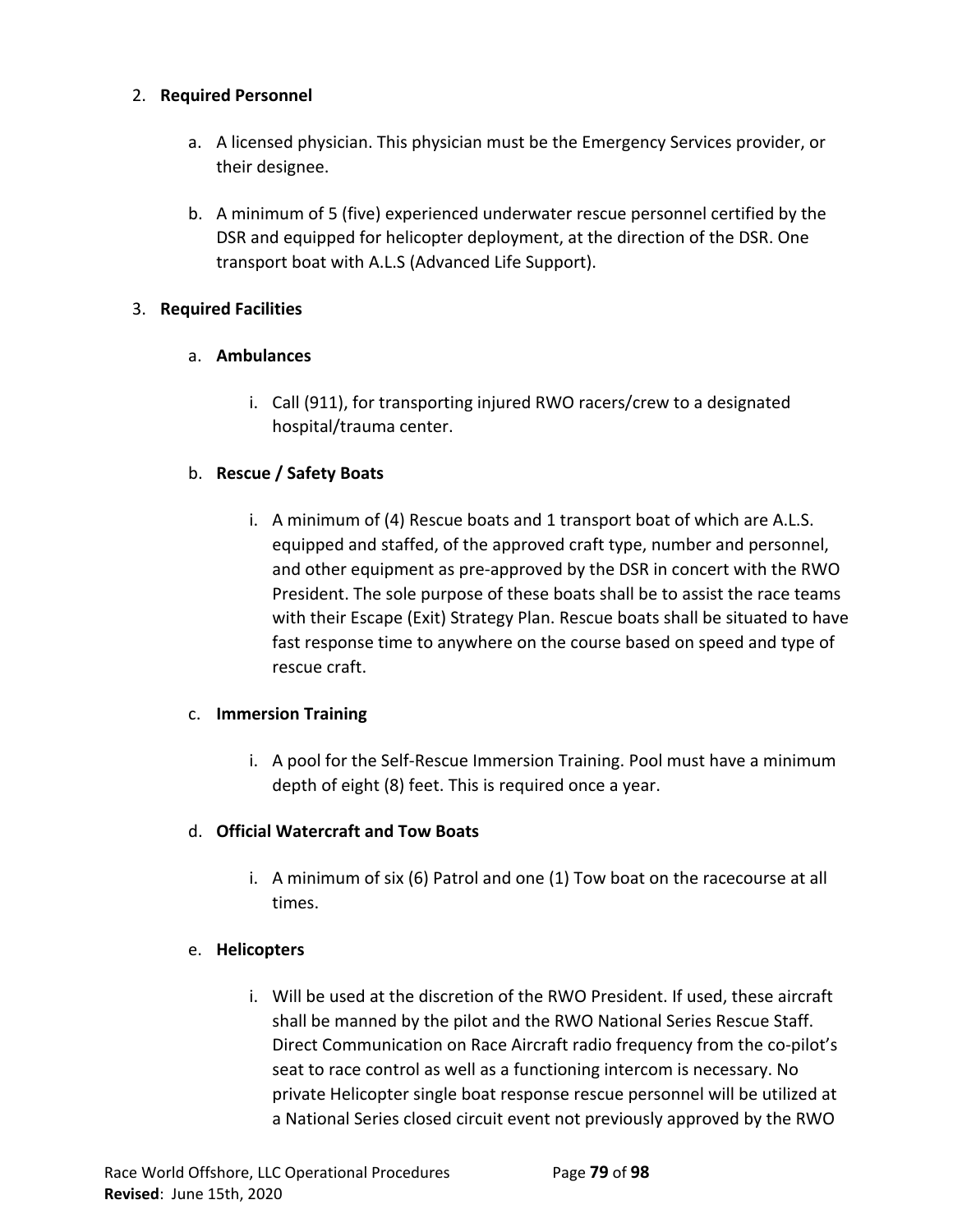President. All private helicopter rescue personnel must be a paid member of RWO for 2018, and will need to sign the insurance waiver before they can fly the race.

## f. **Hospital**

i. An assigned trauma receiving hospital duly notified and equipped.

## g. **Authorization for the Transportation of Injured**

i. NO air or land transport of injured or ill participants shall take place during testing or race day prior to assessment or clearance by the DSR, or by a licensed Paramedic or Emergency Medical Technician of the 9-1-1 EMS service. ALL pre-hospital care shall comply with local jurisdictional Protocols and/or Standing Orders and/or State laws.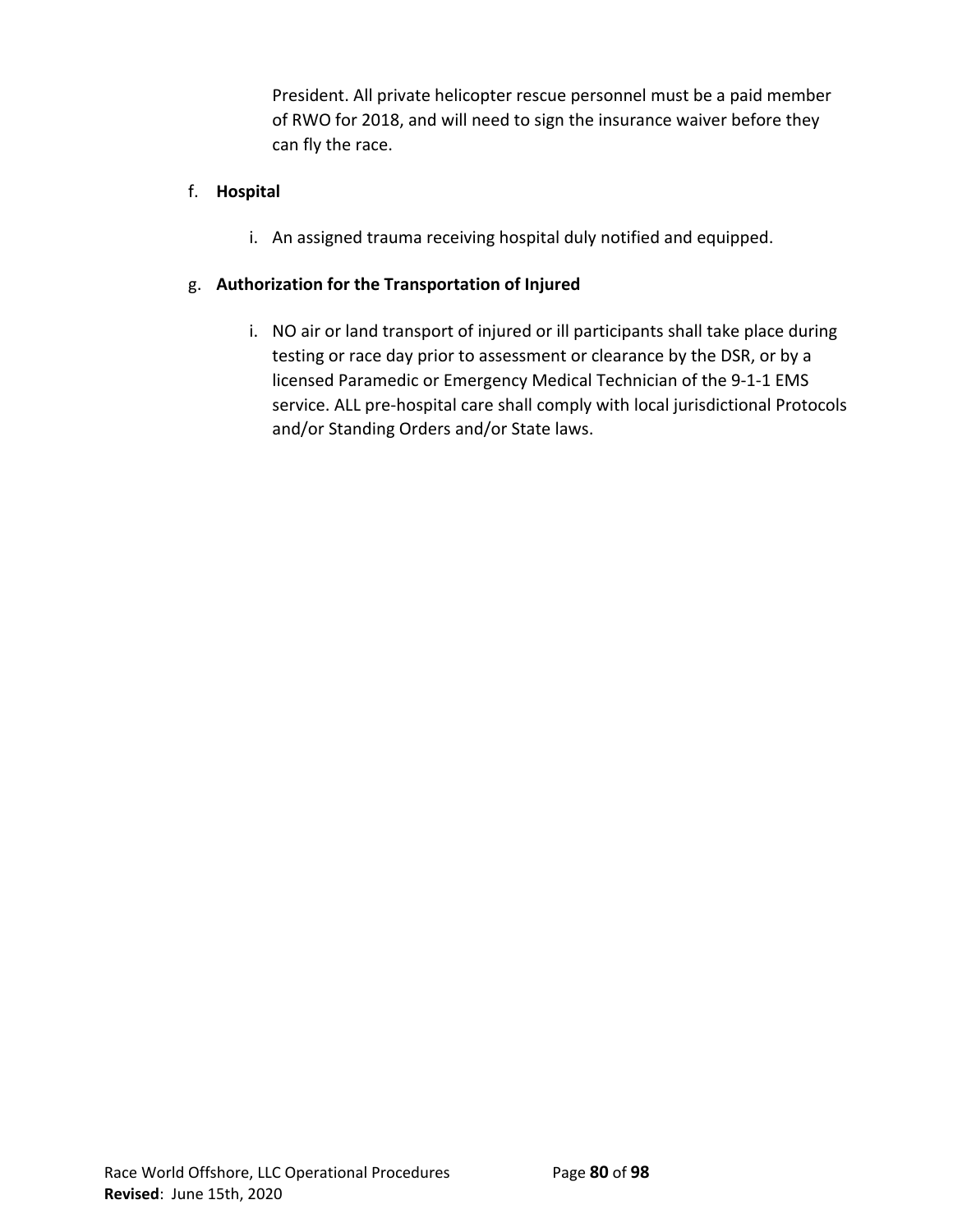## **902: ALL BOATS**

#### 1. **Seats**

a. All registered race boats must have racing seats with sufficient lateral support and structure to withstand the forces encountered in offshore powerboat racing.

#### 2. **Hatches**

- a. Color
	- i. In conjunction with the RWO safety rule, it is highly recommended that inside hatch covers be painted iridescent yellow for visibility and that said covers be open at all times on craft who are subject to search and rescue.

#### 3. **Intercoms**

a. Locking boat intercom plugs connecting helmets to racing craft are expressly prohibited. Plugs must disconnect easily, placing no additional stress on competitor's necks. Inflexible metal or plastic intercom microphone booms are strongly discouraged.

#### 4. **Emergency Kill Switch**

a. In restrained cockpits, a means of emergency engine shut off shall be accessible to all riding crewmembers.

#### 5. **Drive Shaft Covers**

a. All inboard craft must have a protective shield over each input drive shaft. The shield must be constructed of either 1/8" steel or 1/4" aluminum. This shield must completely encircle (360 degrees) the entire length of the drive shaft and each exposed universal joint.

#### 6. **Cleats**

a. All cleats and other deck hardware must be recessed or protected.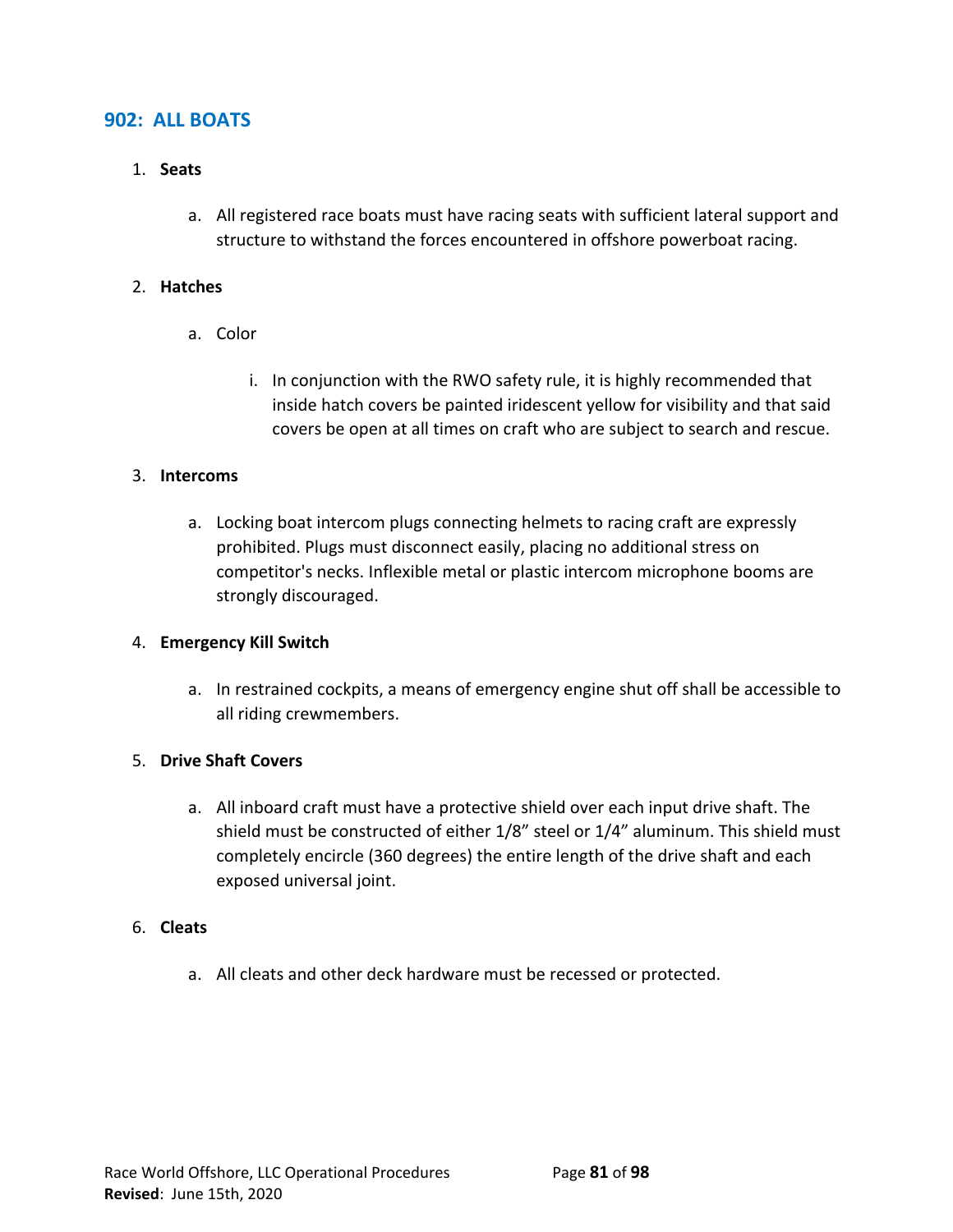## 7. **Bilge Pumps**

a. Two (2) bilge pumps. Electric bilge pumps are to be automatic and wired so as to maintain operation independent of the battery cutoff switches.

## 8. **Radios**

a. A licensed ship-to-shore radiotelephone must be permanently installed in an unexposed location with a minimum power input of twenty-five watts with VHF channel 6, 78A and any channel designated by the RWO as being essential for race communications.

# **SECTION 1000: BOAT, TRAILER, PERSONAL & RELATED EQUIPMENT SAFETY RULES**

# **1001: OTHER REQUIREMENTS**

### 1. **Fire Suppression | Firewalls**

a. Holes in firewalls are prohibited. Holes in deck must also have flame traps if said holes are 1 foot or less from the crewmembers.

#### 2. **Fuel Cells**

a. Are highly recommended for the storage of fuel.

## 3. **Grab Handles**

a. Closed end grab handles or grab rails shall be installed on the top portion of the transom to facilitate emergency boarding from the water.

#### 4. **Non-Skid**

a. Non-skid material must be installed on the deck surface surrounding the cockpit to the satisfaction of the DSR.

## 5. **Personal Safety Equipment**

#### a. **Helmets**

i. All racing crew members in competition is recommended that they wear a helmet that meets Snell SA (Sport Application) Rating for 2010 and helmets replaced every five (5) years. The 2018 SA (Sport Application) Snell helmets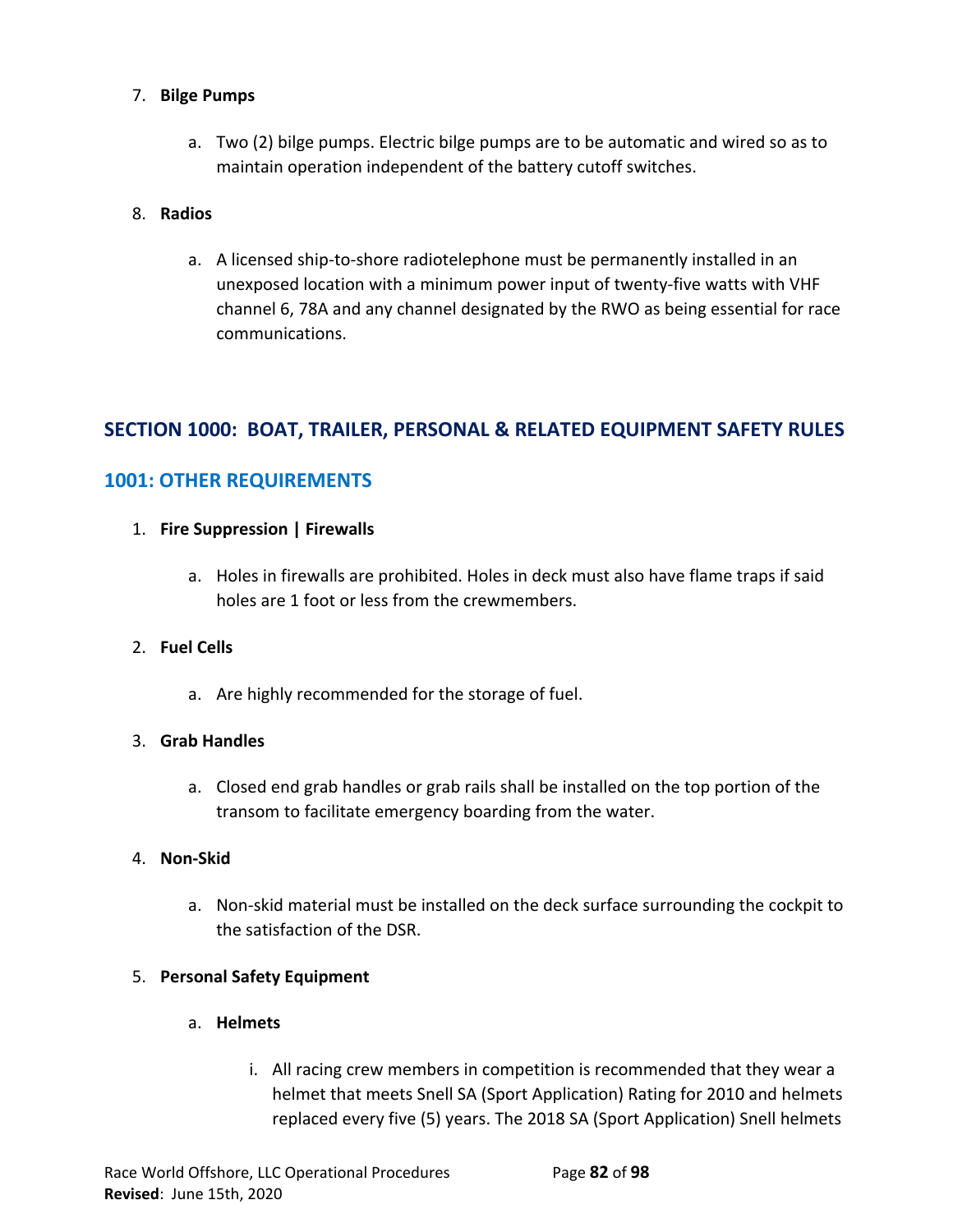will be available on October 1, 2018 and is highly recommended. The upper 50% of the helmet must be neon, fluorescent or international orange, or neon or fluorescent yellow, to be determined by the RWO Inspector. Helmets may display logos and/or decals on the lower 50% of the helmet for promotion purposes. Ultimately, all helmets are the responsibility of the wearer.

### 6. **Life Jackets**

## a. **Restrained Cockpit**

- i. All Personal flotation devices worn in Reinforced Restrained Cockpit (RRC) or Enclosed Restrained Cockpit (ERC), the PDF should be of an INFLATABLE type.
- ii. Cool Suits may contain any proven safe fluid or gas cooling agent other than Freon and approved by the DRO.

### 7. **Cervical support**

i. Cervical Support devices may be worn in Reinforced Restrained Cockpit (RRC) and Enclosed Reinforced Cockpit (ERC) subject to approval of the DSR.

#### 8. **Footwear**

i. All participants and crewmembers must wear closed footwear when working in the pit area or riding in boats.

#### 9. **Eye protection**

- i. Eye protection shall be mandatory for all racing and be constructed of shatterproof material. Eyeglasses shall not be accepted as eye protection.
- b. The DRO or DTI may prohibit the use of any equipment they deem unfit for service.
- c. Violation of safety rules will result in a penalty assessed by the DRO in concert with the DSR.

#### 10. **Propellers**

a. All boats parked in the "Dry Pits" shall have propellers removed or covered by heavy cloth or materials so as to minimize injury to crew or public. Failure to do so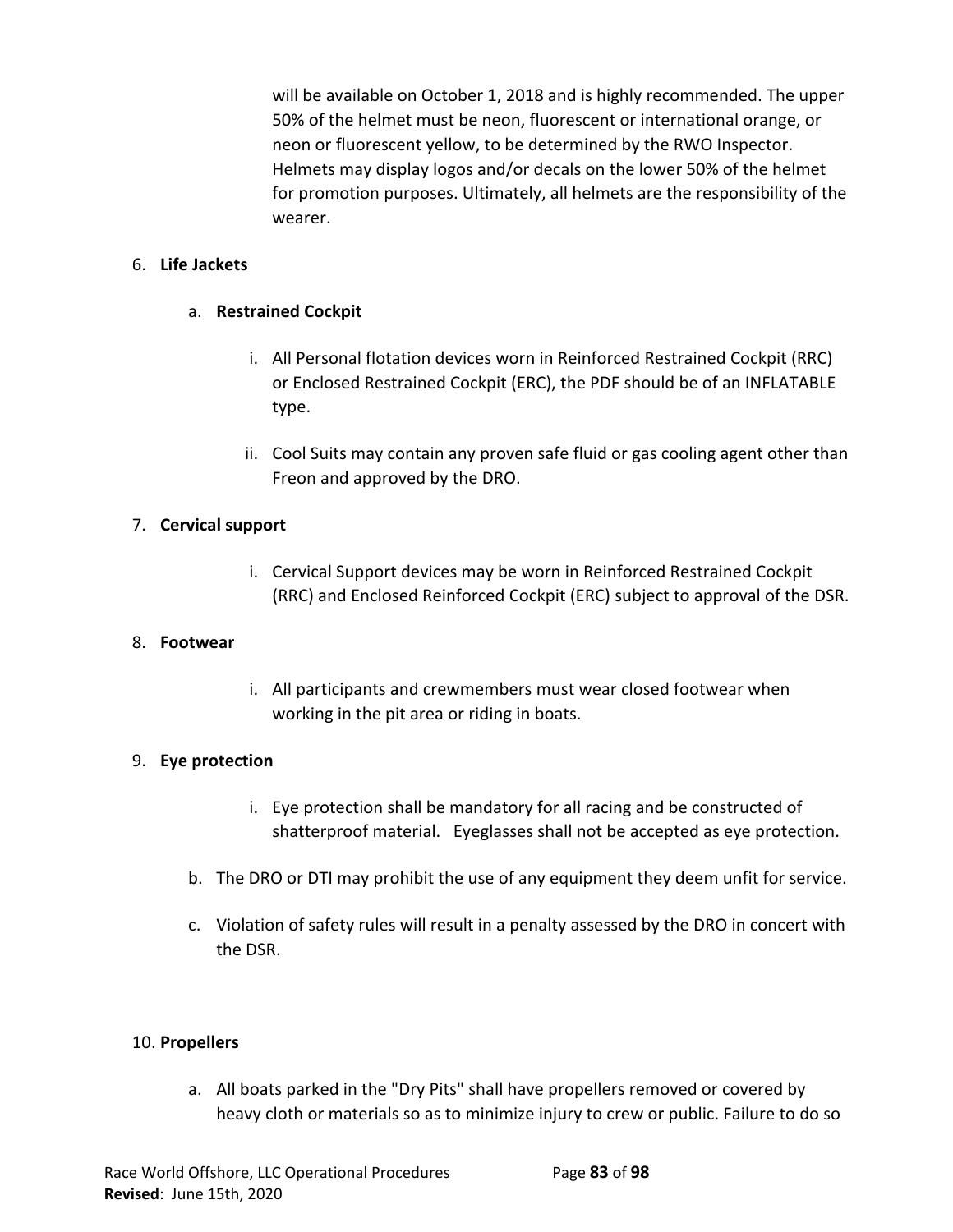shall result in a \$250 fine.

### 11. **During Trailer Firing of Motors**

- a. Propellers shall be removed, or result in a \$500 fine.
- b. A fire extinguishing system must be readily available staffed by crew or fire department when internal engine compartment fire suppression systems are not incorporated. Failure to do so shall result in a \$300 fine.

#### 12. **Tie Bars**

a. Mandatory on all multi-propulsion systems.

#### 13. **Tow Rings**

a. Mandatory and must be USCG compliant.

### 14. **Trailers**

a. All boat trailers must have permanent markings on the forward half of the trailer containing the boat number. The numbers must be displayed on both sides of the trailer and shall be strongly contrasting to the color of the trailer. Failure to properly mark trailers shall result in a warning or a fine and/or time penalty. The decision of the DRO is final and may not be appealed.

#### 15. **Wings**

a. Wings of any kind, deck or tunnel, fixed or movable are not allowed.

#### 16. **Sling Safety Requirements**

a. All slings used for lifting boats at RWO events must have sling certification showing the name or trademark of manufacturer, manufacturer code or stock number, and the rated load specification.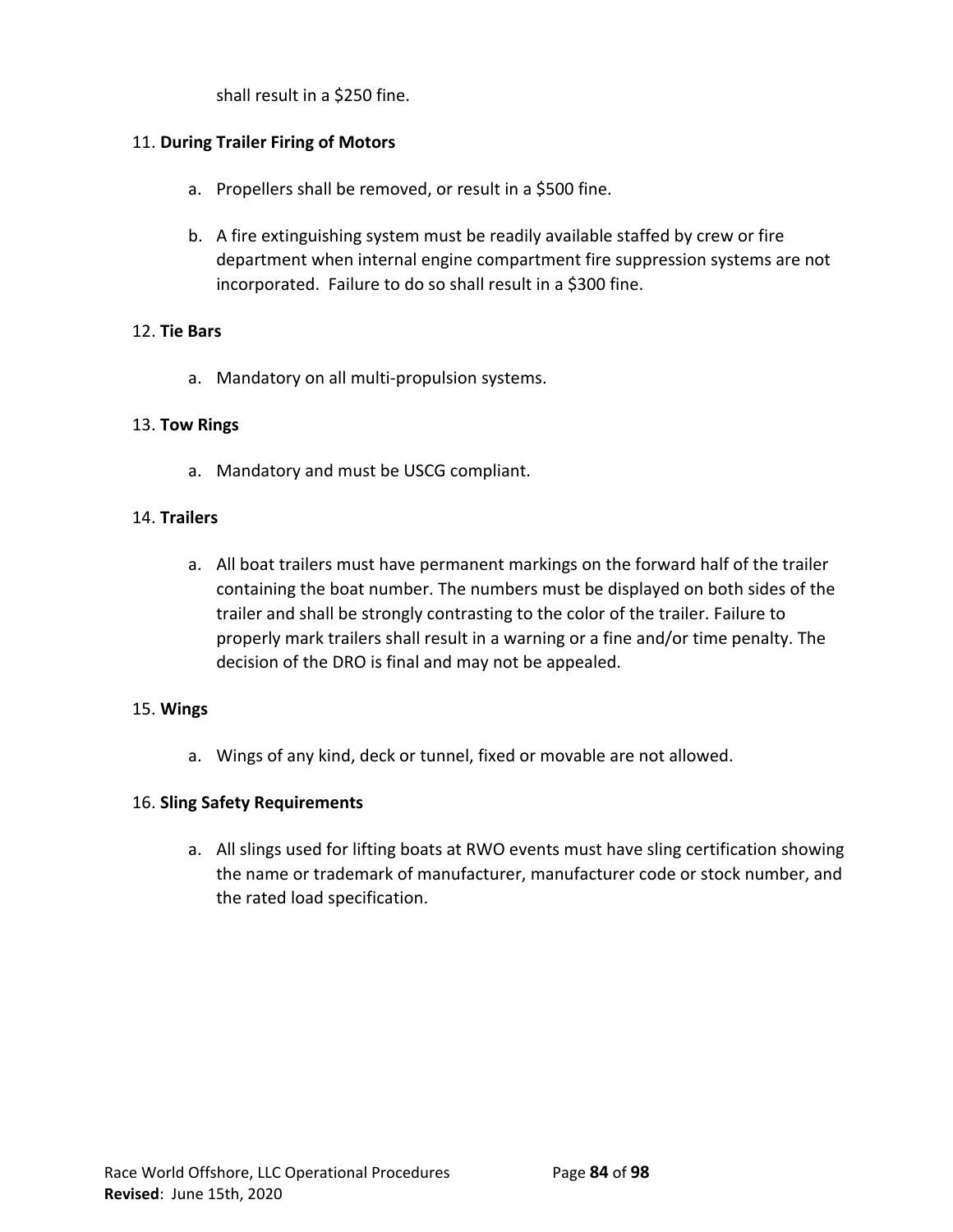## **SECTION 1100: VIOLATIONS**

## **1101: PENALTIES, DISQUALIFICATION, FINES AND SUSPENSIONS**

### 1. **Violation of Minimum Active Crew**

a. A minimum of two persons must be carried at all times on a race boat while in competition or during an official test time at an event. Violation of this rule will be grounds for event disqualification and a \$1,000 fine.

### 2. **Suspension, Expulsion**

a. No individual who has been expelled from RWO or who is currently under suspension by RWO shall be permitted to officiate, serve as a race committee member, act in any capacity of assistance, or participate as a boat owner, driver or crew member in any sanctioned event. RWO also reserves the right to deny future membership to anyone who has previously been expelled or suspended from any category of RWO.

## 3. **Criminal Acts**

a. It is the policy of RWO that any owner, driver or crew member who is an RWO member and who is formally indicted for commission of a felony will be subject to an RWO hearing to determine if suspension is necessary. Concurrently therewith charges must be filed against said individual under the applicable RWO By-Laws for further action. Additionally, no boat belonging to that individual shall be allowed to compete nor shall it be chartered or otherwise transferred except by final sale to render it eligible for a sanctioned race. If the member is suspended then RWO will hear an appeal as soon as practical and if the accused has not been found guilty in a court of law, that individual will be placed on "Probation," permitted to race, and keep RWO informed in writing of their status (i.e., trial dates, exoneration etc.). If found guilty in a court of law (regardless of appeals), all racing points and awards may be stripped for any racing season by RWO. Any driver or riding crew member that is on "probation" will not receive cash prizes. The money will be placed by RWO in an account and will be paid to the person on probation when the individual is exonerated or, if convicted in a court of law and therefore suspended or expelled by RWO the money will be retained by RWO.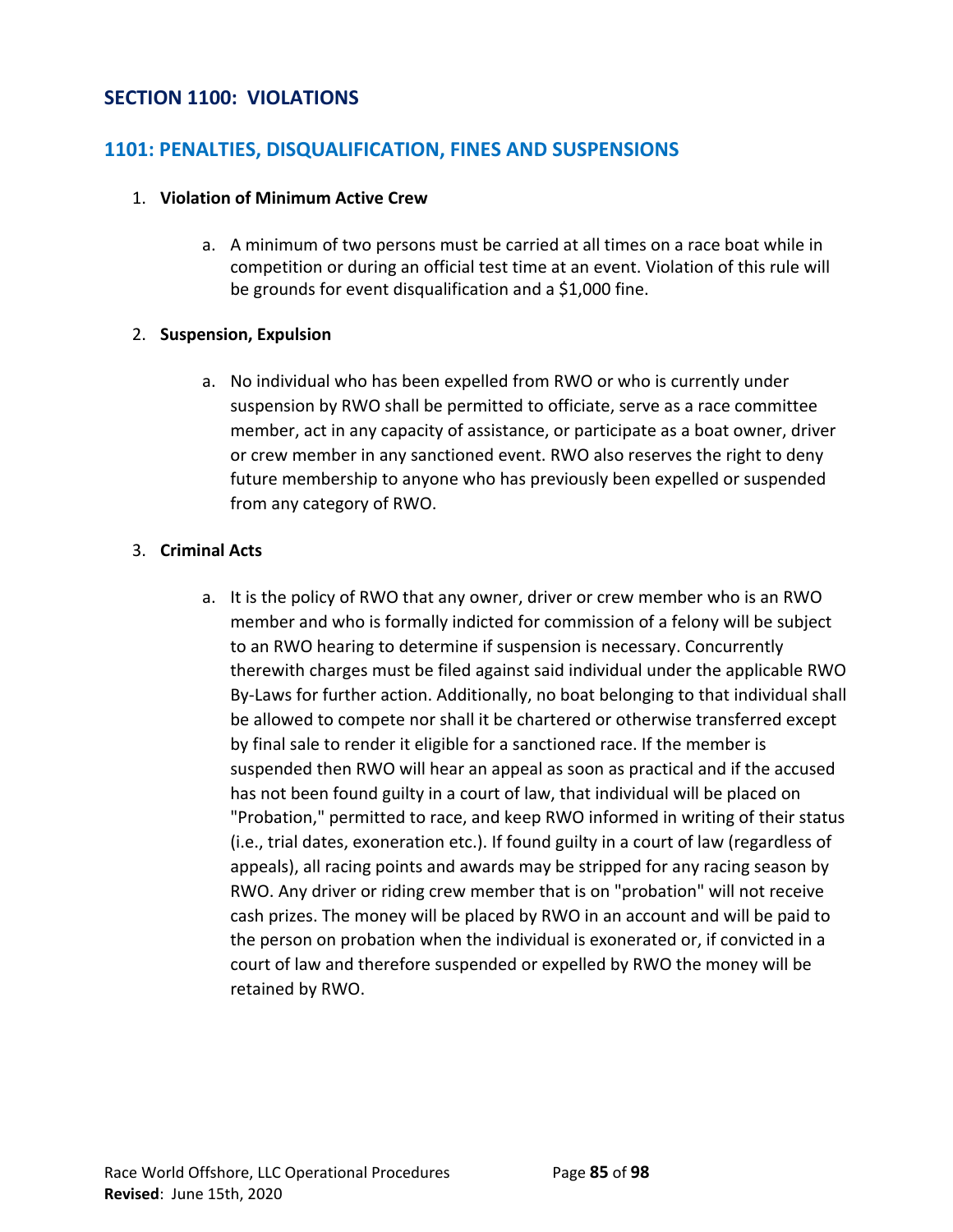## 4. **Awards, Championships**

- a. Any active crew member that has received a disqualification, penalty, or fine for an intentional technical rule violation during the racing season, may not be eligible for any National High Points Championships or World Titles for that year.
- b. Any active crew member that has been placed on criminal probation, suspended for any reason or convicted of a felony may not be eligible for any High Point Championships, year-end titles or awards.

# 5. **Right of Refusal**

a. RWO may refuse any entry that it deems detrimental to the professional direction of the sport, or the operation of RWO, or has a conflict with RWO Sponsors.

# 6. **Annual Registration**

a. All race boats entered in a sanctioned race must be registered annually with RWO. Application is to be made to RWO headquarters in Key West, FL. Registered boats must display that number which has been officially assigned for the current racing year. The use of unauthorized numbers, unofficially assigned numbers or improperly registered boats is expressly forbidden. All accumulative points for boat, driver and throttleman may be lost and the registered owner may be suspended for six (6) months if utilizing an unassigned, unauthorized number, or improperly registered boat.

## 7. **Transferability of Number**

a. No owner may use the same racing number on more than one hull. When race boats are sold, they must be re-registered by the new owner and new numbers assigned, except in those cases wherein the former owner shall consent to the transfer of his number to the new owner. If a race boat is sold or transferred to an individual who is not a racing member of RWO, it will be the responsibility of the original owner to remove the racing number and any RWO affiliation from that hull and notify RWO office in writing of the sale. In the event that the original owner fails to do so his RWO membership may be suspended for six (6) months.

## 8. **Boat Number Legibility**

a. National Series boats are required to have standard black number over a white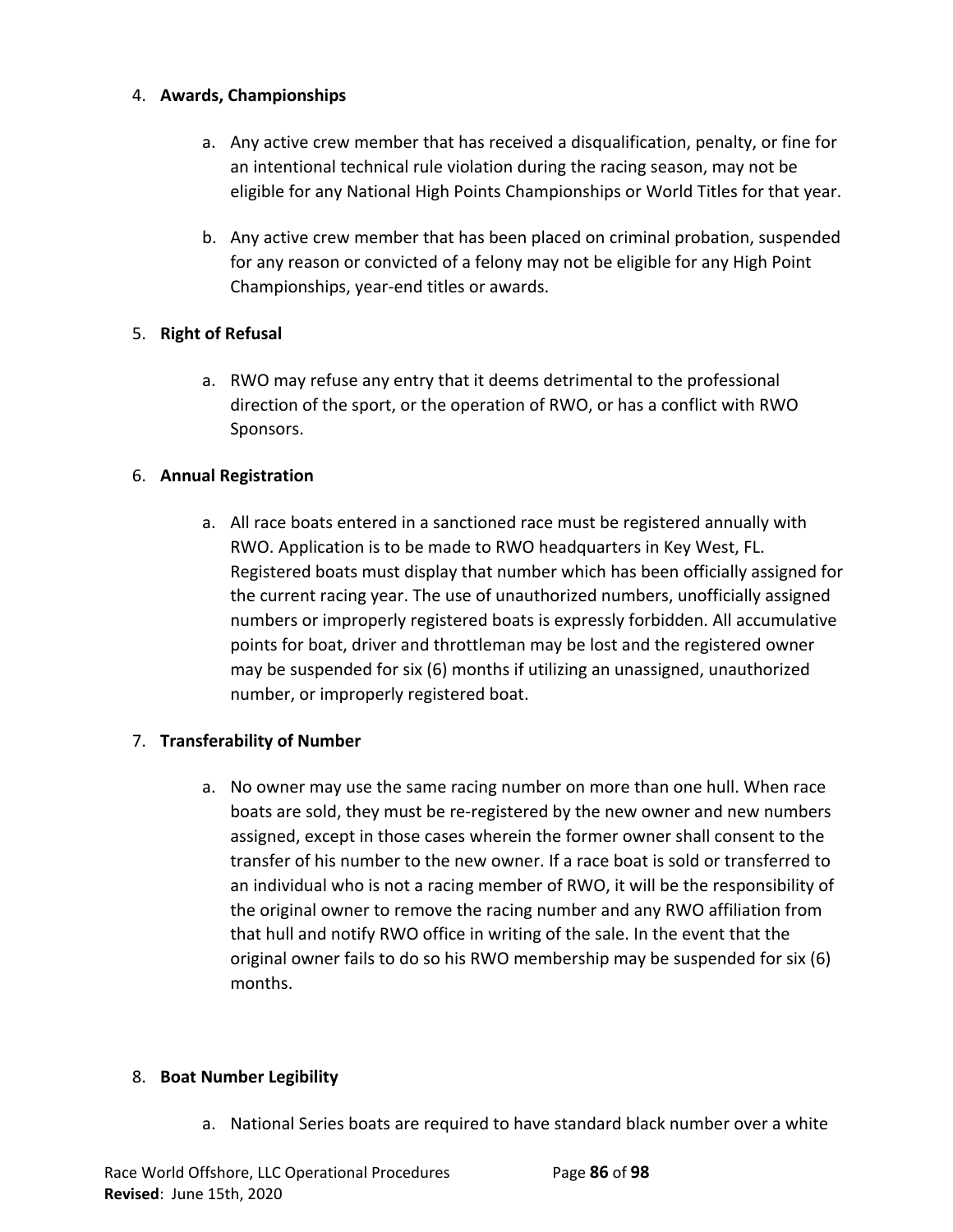background with a black border. It is the responsibility of the boat owner to have numbers that are legible for scoring purposes. If the standard numbers do not meet the minimum requirements the boat may risk not being scored and can be required to change the numbers before the next race or receive a penalty.

#### 9. **Private Personnel**

a. Race teams that want to have additional Rescue person (s) flying for their team, must notify the RWO main office at 305-797-8705, thirty (30) days prior to the event. RWO will assign the rescue diver from our Rescue / Safety staff to fly in the helicopter for the event. The race team is responsible for payment of the helicopter (minimum jet ranger), cost of the rescue diver and the helicopter would be under the direction of RWO's DSR for the event. Cost of rescue diver would be paid in advance by the race team to RWO. RWO will no longer accept or approve a team to deploy a rescue diver that has not been assigned by the RWO medical staff, to be qualified to go into the team's helicopter as a rescue diver, with dive gear. Any aircraft flying for a team at an event must have authorization from RWO to fly. If a team has aircraft flying an event that does not have authorization form RWO, the team will receive a fine of \$2,500 (two thousand, five hundred dollars), a DISQUALIFICATION, and will not be permitted to have an aircraft fly again for that team.

## 10. **Owners Registration Responsibility**

a. It is the responsibility of the Owner of Equipment to verify that all insurance releases and entry forms are signed, and that all riding crew members are a minimum of 18 years of age. It is the responsibility of the Owner of Equipment to report any changes of racing crew in the boat prior to Launching, Testing, or Racing. Any race team that has a person in the race boat during the race event that is not a 2018 Racing member, or have not signed the entry form, a medical information sheet, and the insurance waiver will be disqualified.

## 11. **Registration Penalty**

a. Entrants failing to complete registration requirements prior to the deadline (5:00 pm the day before the race) may be subject to a fine and / or up to a one (1) minute penalty at the discretion of RWO. Entrants not completing all registration requirements prior to entering the race course on race day will be subject to disqualification and / or suspended for three (3) months.

## 12. **Bad Checks**

a. Should the bank return an entrant's check for fees paid to RWO for membership,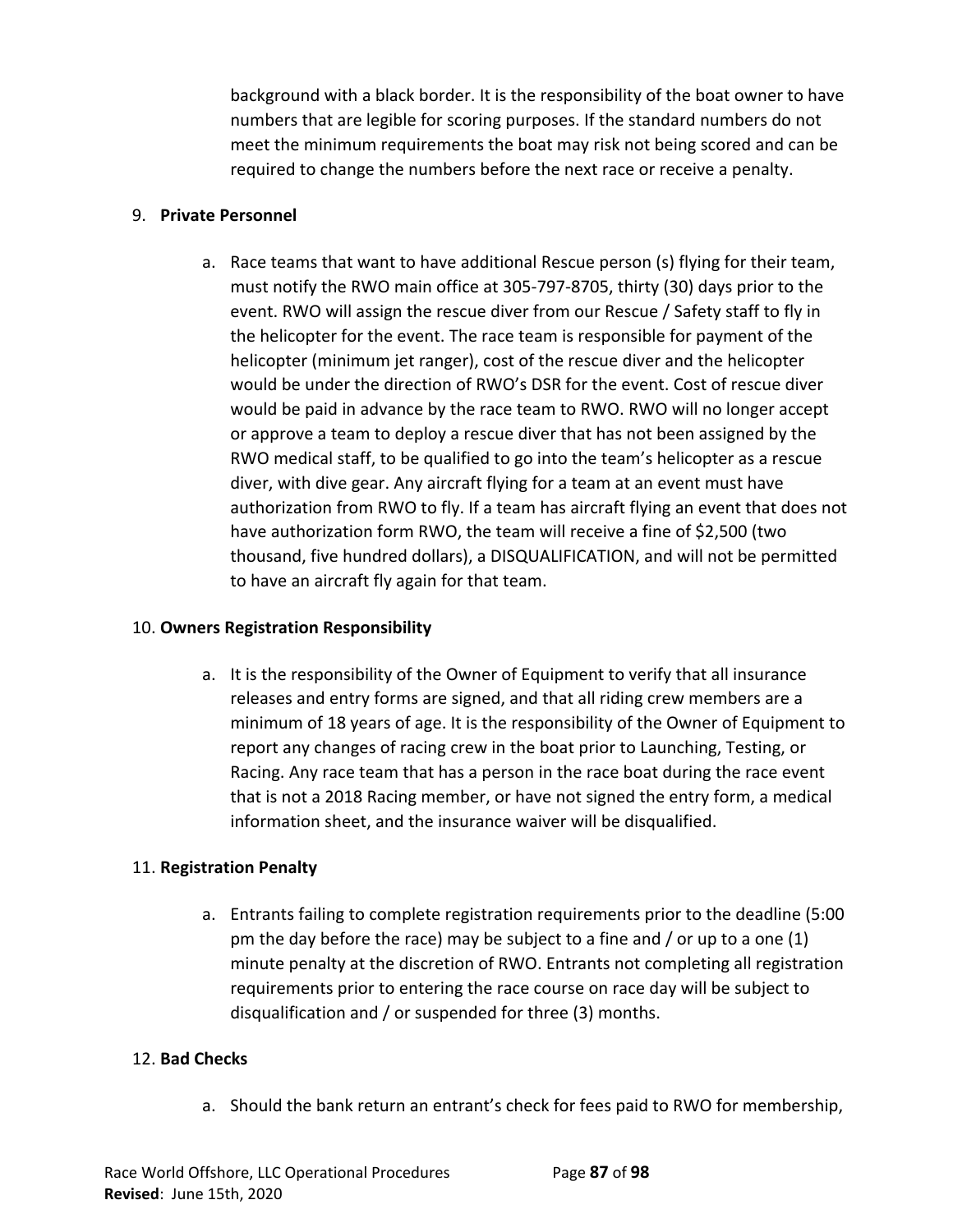entry fees, race registration or other dues for any reason, the owner shall be subject to the following penalties.

- b. Cash or certified check in the amount of the returned check plus bank fees must be paid within five (5) days of notification from RWO.
- c. Suspension of the entrant from that event or any further RWO competition until the returned check is replaced with cash, certified check or money order.

### 13. **Inspections**

a. An entry that does not complete its inspection requirements on time (refer to Driver's Packet for times) may be subject to a financial penalty of \$250. An entry that refuses an inspection will be disqualified and may face further disciplinary action.

### 14. **Dress Code and Decal Placement**

a. Dress code and decal placement is mandatory. Failure to comply may result in your team not appearing within media coverage, not participating in the prize money, and receiving a penalty.

#### 15. **Crane area**

a. The crane area shall be highly restricted and roped or fenced off from all other areas. No persons shall be permitted to the crane area except specifically authorized personnel. (This is considered part of the "Hot Pits"). All personnel with a race team that do not have the proper identification and are found in the "Hot Pit" area will result in a financial penalty to the boat owner of \$250. (two hundred, fifty dollars) The presence of persons on a boat, which is being lifted by a crane, is strictly prohibited. Violation of this rule may result in disqualification from that event and/or up to a \$1,000 fine.

## 16. **Dry Pits**

a. Dry Pits shall be defined as those areas where race boats are on display. Race Officials have the right to remove a race team or race boat from this area for disruptive conduct and are subject to other disciplinary actions.

#### 17. **Banner Placement**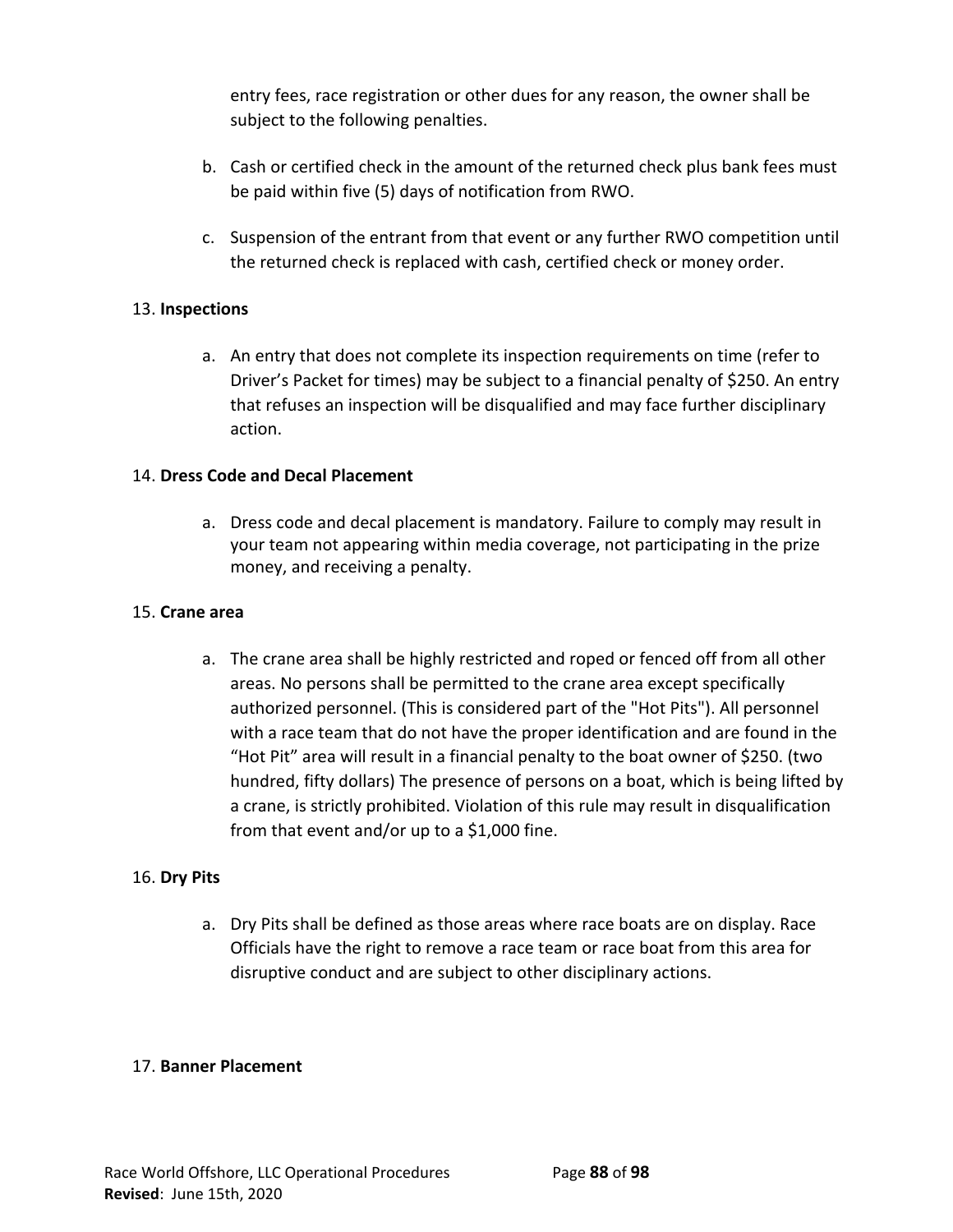a. Unauthorized banner placement will be removed on the first offense.

## 18. **Testing**

- a. Inspections and Registrations
	- i. Race boats must have a pre-race technical and safety inspection, and the boat and all riding crewmembers must complete all registration requirements including the insurance waiver, prior to any testing. Anyone testing without completion of all paperwork will be subject to disqualification, fine and/or suspension of not less than 30 days. Any violation of the Testing Rules the team will be fined a minimum on \$250 per occurrence and may be subject to disqualification or suspension.

## 19. **Compliance with Government Regulations**

a. Race teams and Race boats are subject to all Coast Guard, Federal, State and local regulations during testing. Anyone cited by federal or local authorities shall be subject to further penalties by RWO.

## 20. **Compliance with RWO Rules and Regulations**

a. Race teams must comply with all RWO rules and regulations established for each National Series Event, including obeying manatee zones, speed zones, testing times, and testing only in designated areas if applicable. The Teams shall be solely responsible for checking with the appropriate RWO Officials at the event during registration times as to the applicable rules and regulations for testing at the event. The Team must obtain the posted Driver's Packet found on the RWO Website ([raceworldoffshore.com](http://www.raceworldoffshore.com/)). Violation of this rule may result in penalties including, but not limited to, fines, time penalties, disqualification and suspensions of not less than 30 days. The RWO rules can also be found on the RWO Website ([raceworldoffshore.com\)](http://www.raceworldoffshore.com/) and can be downloaded. Ignorance of the rules is no excuse for not complying with the rules.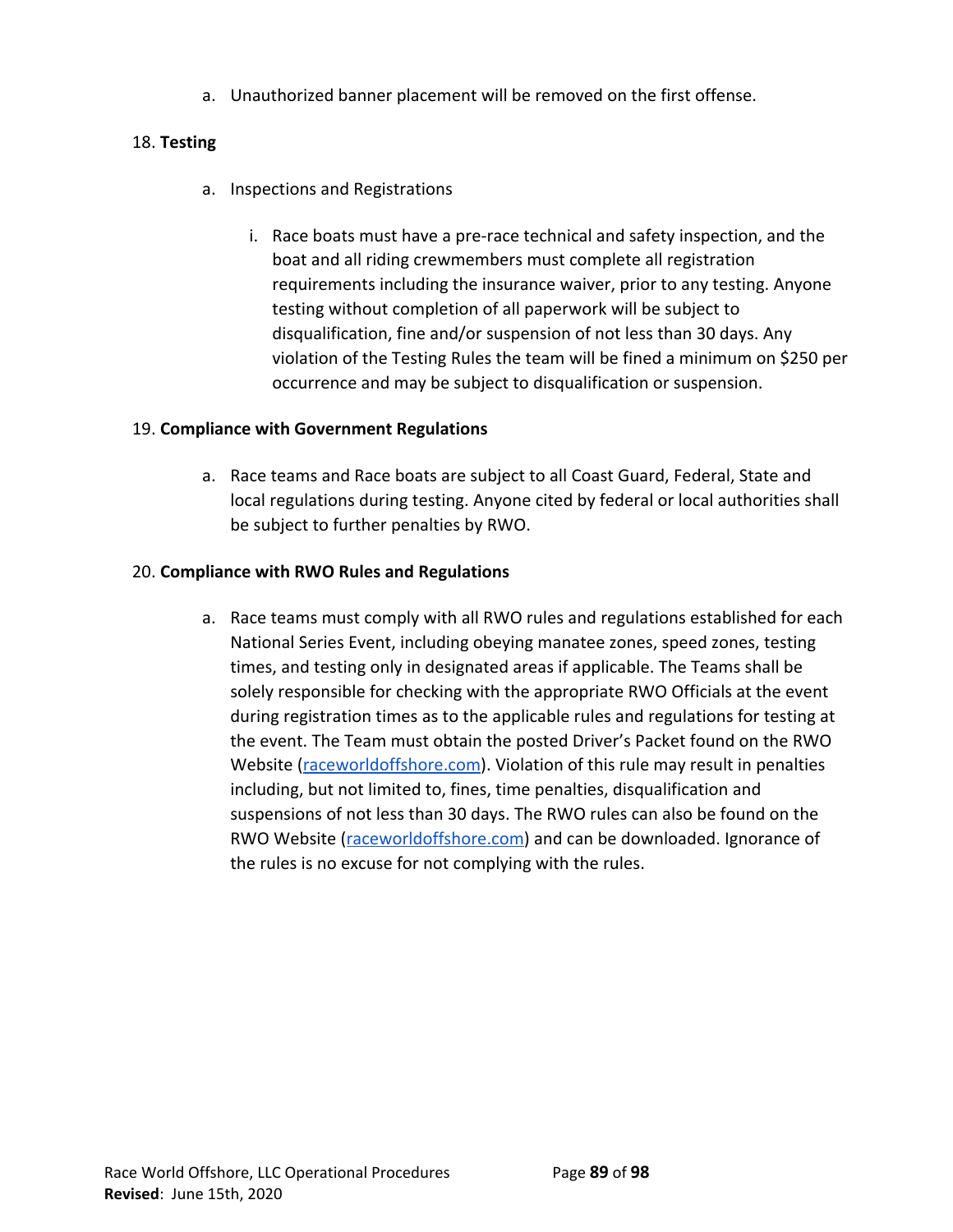## 21. **Safety Equipment**

a. Whenever registered equipment bearing RWO numbers or designation is being operated at or in conjunction with a sanctioned event, including while testing, or at any other times while the craft is on plane, or while off-plane under its own power and within 250 feet of the outside of an active race course, the competitors must wear complete approved and tested personal safety equipment including helmet and life jacket. This rule shall be in effect at a race site from the time of arrival and until one hour after the checkered flag of the last event of the day. Violation of this rule shall result in a fine or disqualification from that event or a subsequent event at the discretion of the DRO.

## 22. **Engine in Gear**

a. It is forbidden to start the engine in gear with the propeller rotating in the air. All violators will be fined \$500 for each offense.

## 23. **Rescue / Safety, Tow and Official Watercraft Coverage**

a. The DRO at their option, may or may not provide rescue coverage for testing prior to the race. At race sites where rescue coverage is not provided for pre-race testing or at times other than when rescue is provided by RWO, owners and riding crew members must recognize that there are no rescue facilities on the water during such testing and agree that they are testing at their own risk. Those entries that use the cranes or race producer controlled launch facilities to launch for the purpose of non-covered testing prior to the race, specifically acknowledge that they are testing at their own risk without rescue coverage and by launching their boat further agree to indemnify and hold harmless RWO, its officials, the race producer, the race committee, and all sponsors in the event of any accident and its consequences. Failure to sign either of the Insurance Waivers prior to any on water testing shall result in a fine and/or disqualification from that event and/or suspension from RWO for up to one year.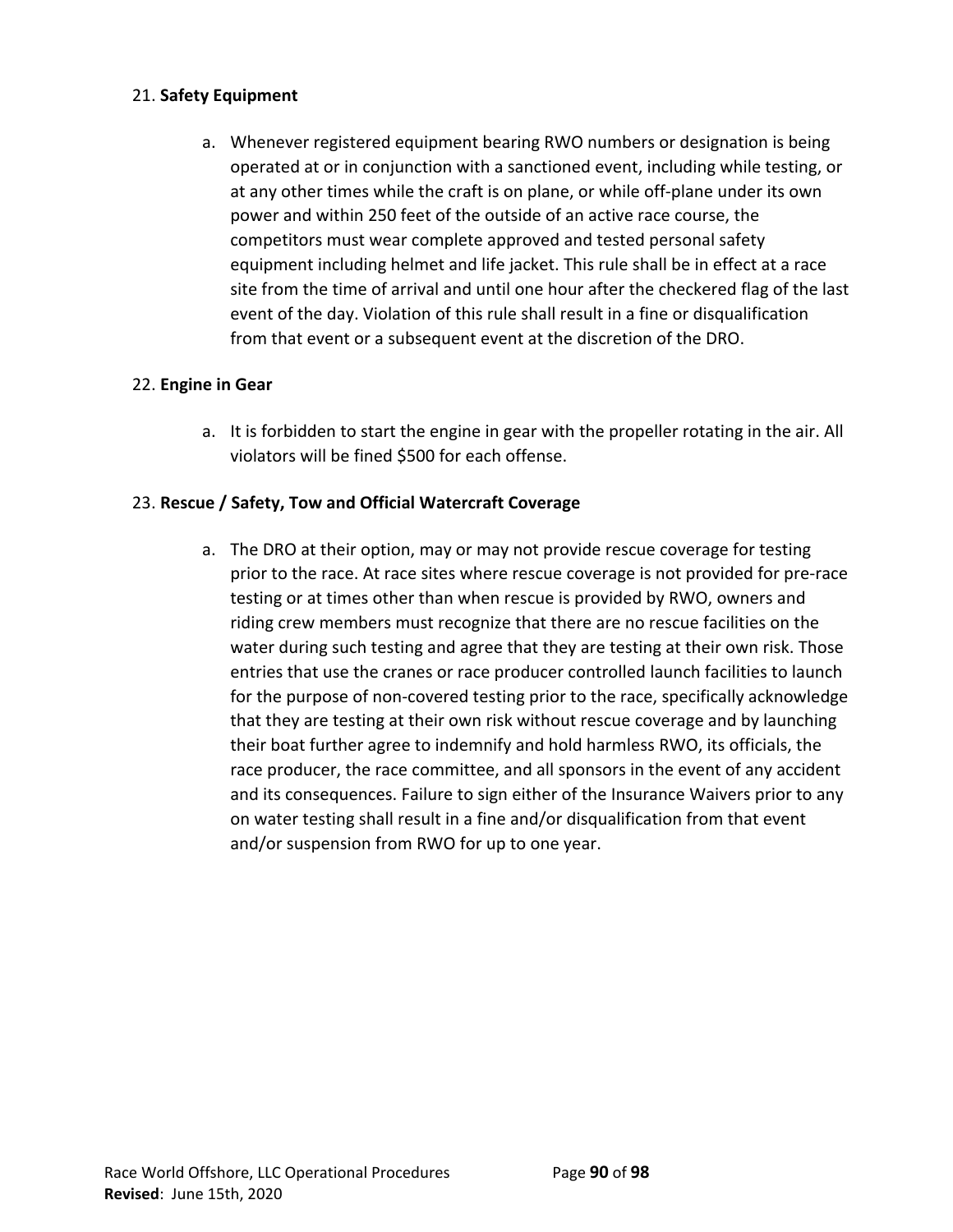## 24. **Unexcused Absences at Drivers Meetings**

a. The Referee shall call the initial roll call at the beginning of both the initial and final Drivers meetings to verify the presence of each Driver. The unexcused failure of a Driver to answer roll call at either meeting may result in a fine and / or up to a three (3) minute penalty. The further failure to answer roll call at the end of the Initial meeting may result in an additional fine and / or up to an additional five (5) minute penalty. Failure to answer final roll call at the end of the final meeting may result in penalties up to and including disqualification.

| <b>Infraction</b>                                      | <b>Penalty</b>     |
|--------------------------------------------------------|--------------------|
| Jumping the start                                      | (2) Minute Penalty |
| Crowding the pace boat                                 | (2) Minute Penalty |
| Turning in the wrong direction within the milling area | (1) Minute Penalty |
| Interference with starting procedure                   | (1) Minute Penalty |
| On plane in the milling area                           | Disqualification   |
| Slingshot start                                        | (2) Minute Penalty |
| Outside designated milling area                        | (1) Minute Penalty |
| Failing to abort a start                               | Disqualification   |
| Failing to stop for an emergency stoppage of a race    | Disqualification   |

## 25. **Disabled Race Boats**

a. A race boat which is disabled or cannot get on plane, must not interfere with the remaining starts. The craft must proceed to one (1) side of the chute and wait for a clear lane to commence their start. Penalty for interfering with a start is three (3) minutes. Penalties for interfering with a start may not be appealed and decision of the RWO Officials and referee is final. Should a boat fail to start after its class has started, it may start in a normal fashion any time prior to the checkered flag being displayed. The boat will receive credit for a start and any laps completed before the official end of the race.

## 26. **Passing in a Turn (Formerly "Overlap")**

a. When two boats are on the same course or approximately the same course heading into a turn, and one boat is attempting to pass the other, both race boats must maintain their lane until they come out of the turn. If they do not they are subject to a one (1) minute penalty for the first offense, a two (2) minute penalty for the second offense, and considered "out of the race" thereafter.

## 27. **Failure to report "out of the race"**

a. If a boat cannot finish a race, they must report to Race Control that they are out of the race. Failure to report "out of the race" to RWO Race Control shall result in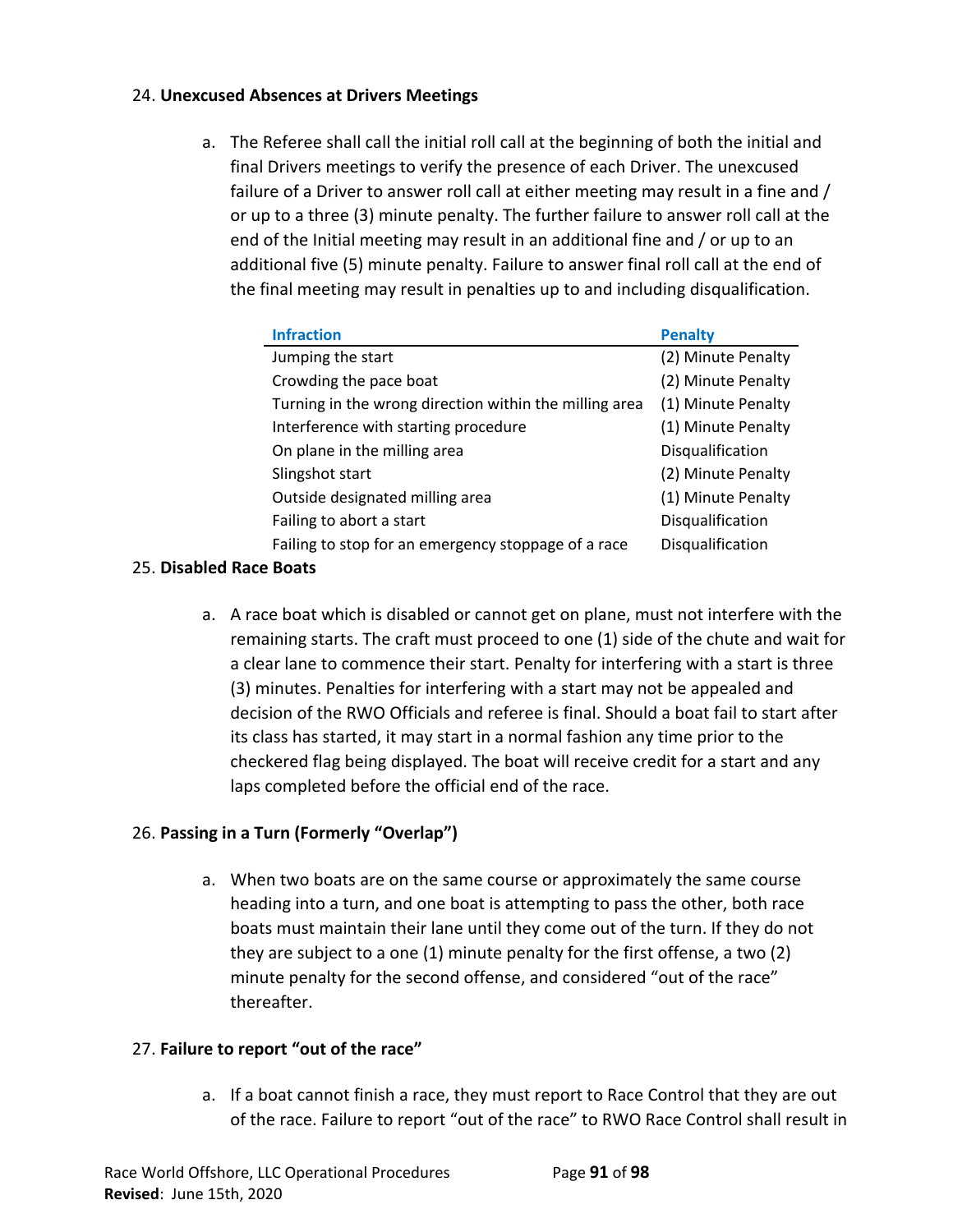a \$250 (two hundred, fifty) fine for the first offense and a one (1) minute penalty to the team thereafter.

## 28. **Caution Zone**

a. Upon passing the Pace Boat, racers must slow to a safe speed. There shall be NO PASSING of any other race boat. There may be NO changes of position while in a CAUTION ZONE. Infractions shall result in a two (2) minute penalty.

## 29. **Refusal of Post-Race Inspection**

a. Any RWO member refusing an inspection after having been notified by the Referee or Inspector that equipment within his control must be checked for conformance with safety and / or technical specifications shall be disqualified from that event and suspended for sixty (60) days.

## 30. **Technical Rule Violations**

- a. A penalty for any violation of the technical rules will be determined by the gravity of the violation and its effects on the fairness of competition. RWO shall impose the appropriate penalty, if any, only after reviewing the facts presented by the DTI, interviewing the driver, throttleman, and any other person it deems appropriate given the circumstances, reviewing any applicable reports or analyses, and consulting with the appropriate RWO Officials. RWO shall not apply a penalty that is greater than the corresponding maximum penalties set forth in subparagraphs of the Post-Race Technical Inspections.
	- i. First Offense
		- 1. A first offense of a technical nature at any time during the annual registration of the boat in question may result in the forfeiture of prize money for the event, the deduction of points for that event, or disqualification from the event.
	- ii. Second Offense
		- 1. A second offense of the same nature at any time during the annual racing registration of the boat in question shall result in a mandatory disqualification from the event.
	- iii. Subsequent Offense(s)
		- 1. A subsequent offense(s) of the same nature at any time during the annual racing registration of the boat in question will result in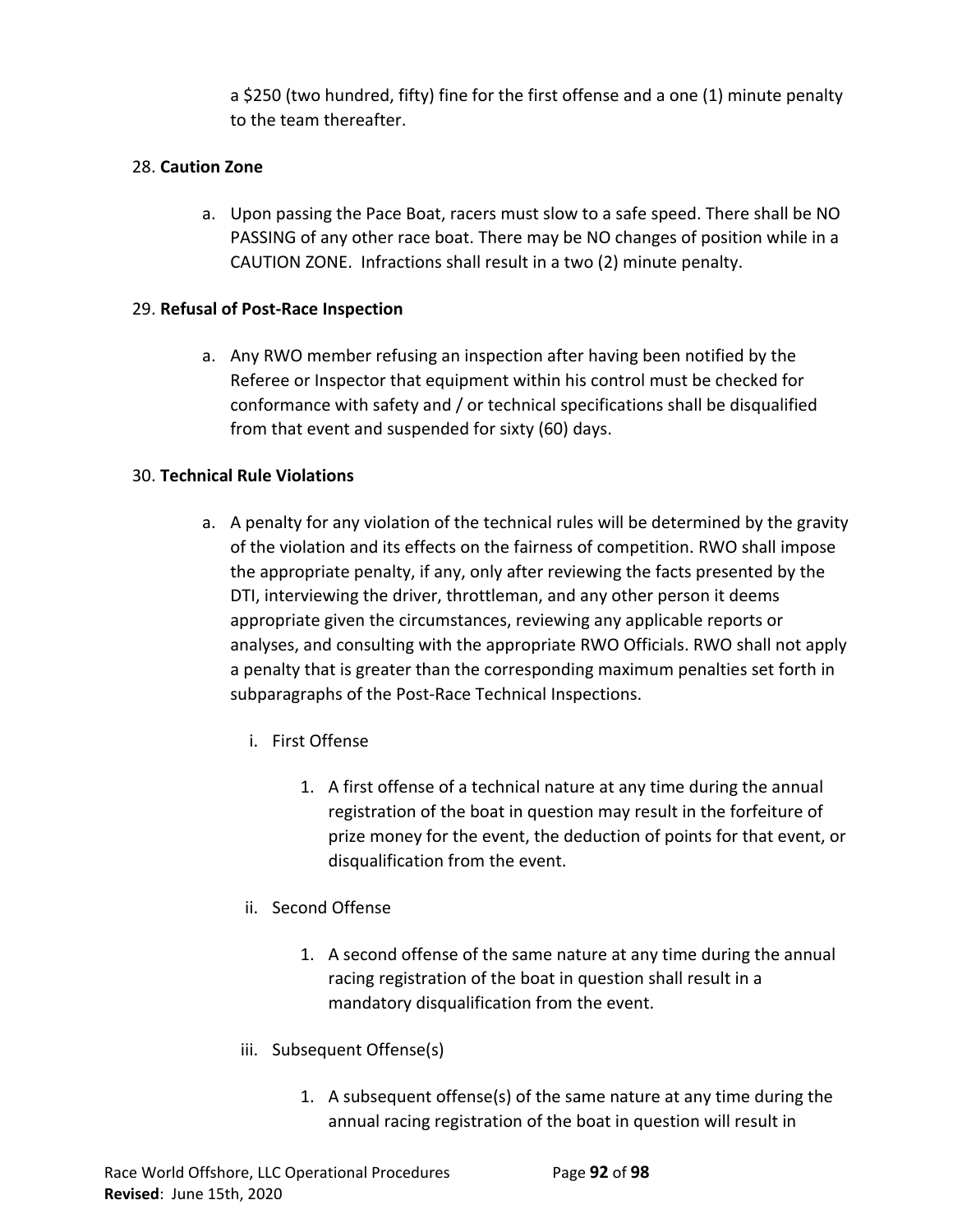mandatory disqualification from the event and suspension for sixty (60) days.

- iv. Owner Responsibility
	- 1. The owner shall be responsible for the condition of the engine and hull as raced. Errors on part of the manufacturer, boat builder, engine builder, mechanic or previous owner shall not excuse noncompliance with the rules. Owner is also responsible for their teams conduct at an event.
- v. Additional Responsible Parties
	- 1. The party responsible for making illegal modifications to a boat, engine or drive shall be subject to up to one-year suspension from RWO and /or a \$5,000 (five thousand) fine and if a commercial vendor, possible barring of all equipment prepared by them for competition in RWO events.

### 31. **Course Infractions**

- a. Reckless Driving
	- i. Recklessly endangering any official watercraft, patrol boat, medical boat, spectator boat, person, or property shall result in disqualification from the event.

## 32. **Helmets and Jackets While on Plane**

a. Any driver or racing crew member who participates on plane in a race without wearing an approved life jacket and crash helmet shall be disqualified. At any race site, from the time of arrival and until one hour after the checkered flag of the last event of the day, any race boat occupant failing to wear a life jacket and helmet at any time while a race boat bearing a racing number is on plane or off plane under its own power shall subject the occupant(s) to an appropriate penalty up to and including disqualification from that event.

## 33. **Destroying or Dislodging Turn Buoy**

a. Every boat must go fairly around the course without damaging, dislodging or destroying any turn buoy. In that event, only the offending boat will receive a one (1) minute penalty and \$1,200 fine. They do not have to renegotiate the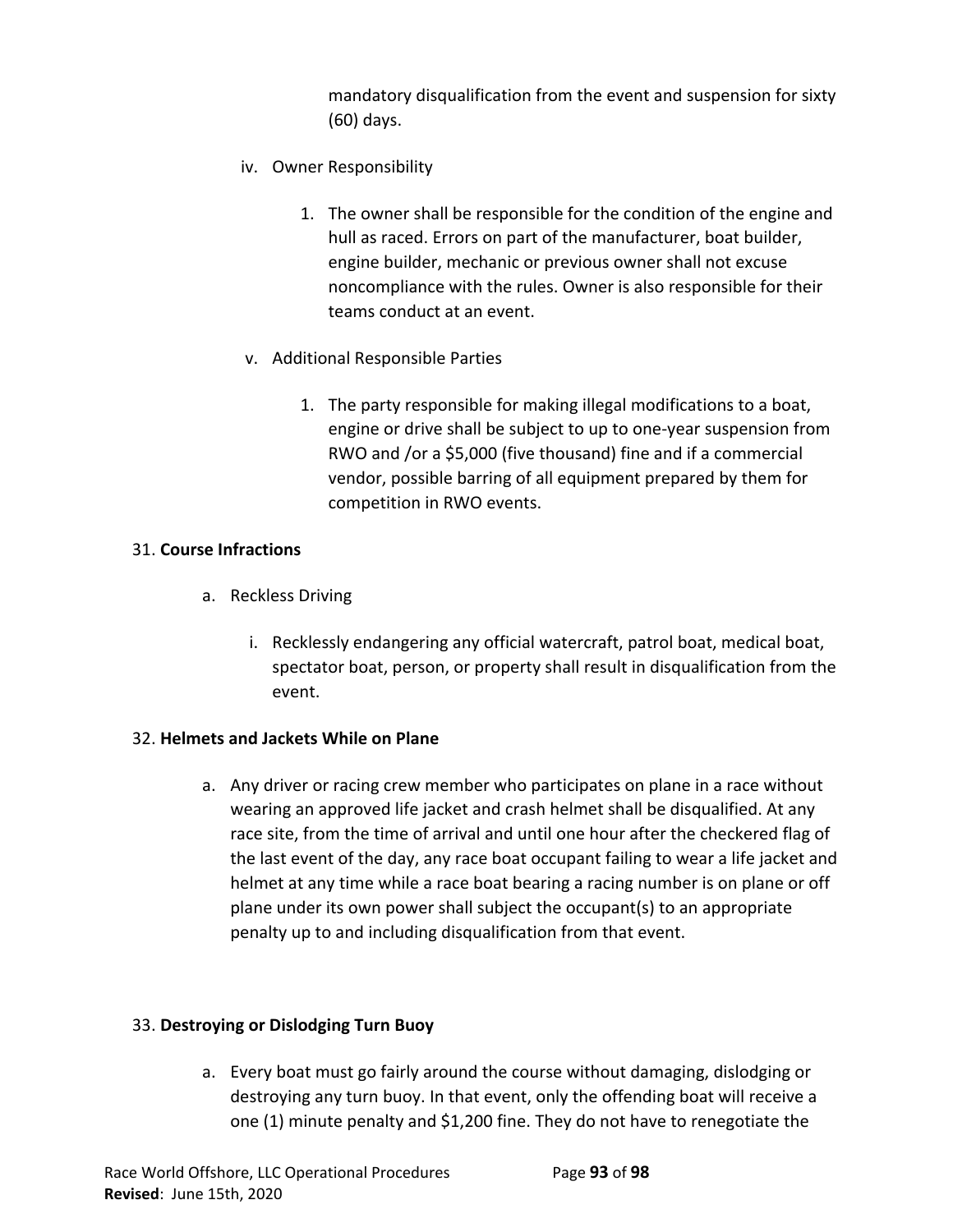buoy they hit.

## 34. **Government Regulations**

a. Any owner, driver, assistant or official, whether competing or not, who shall violate a published local Coast Guard, or Harbor Department regulation or in any way interferes with the racing event may receive a fine or a time penalty of up to three (3) minutes and/or disqualification from the event.

## 35. **On Plane in Spectator Area**

a. Should a race boat fail to come off plane and maneuver with caution out of a designated spectator (safety) fleet, a penalty of two (2) minutes shall be assessed.

### 36. **Outside Assistance**

- a. **Changes**
	- i. Once a race boat has started the race, accepting any outside assistance to make any changes, taking on fuel, supplies or equipment of any description, to effect repairs, to dislodge craft after having run aground, or any assistance that would thus enable a disabled race boat to continue the race, such as accepting a tow or negotiating any part of the course using any facility except its own power shall be considered the end of the race for that event.

## 37. **Leaving the Official Race Course**

a. During a race, if a race boat leaves the Official Race Course, it will be considered out of the race at that time.

#### 38. **Tows**

a. All race boats must report to the starting area under their own power. Acceptance of a tow or any such similar assistance between the wet pit and the starting line will result in disqualification from the event.

## 39. **Communications**

a. Radio, cell phone or other electronic communication from any aircraft, boat, or shore crew, to any race boat shall be permitted provided that those communications are not used to violate or assist in the violation any of the rules contained herein. Such communications are prohibited on official Race Control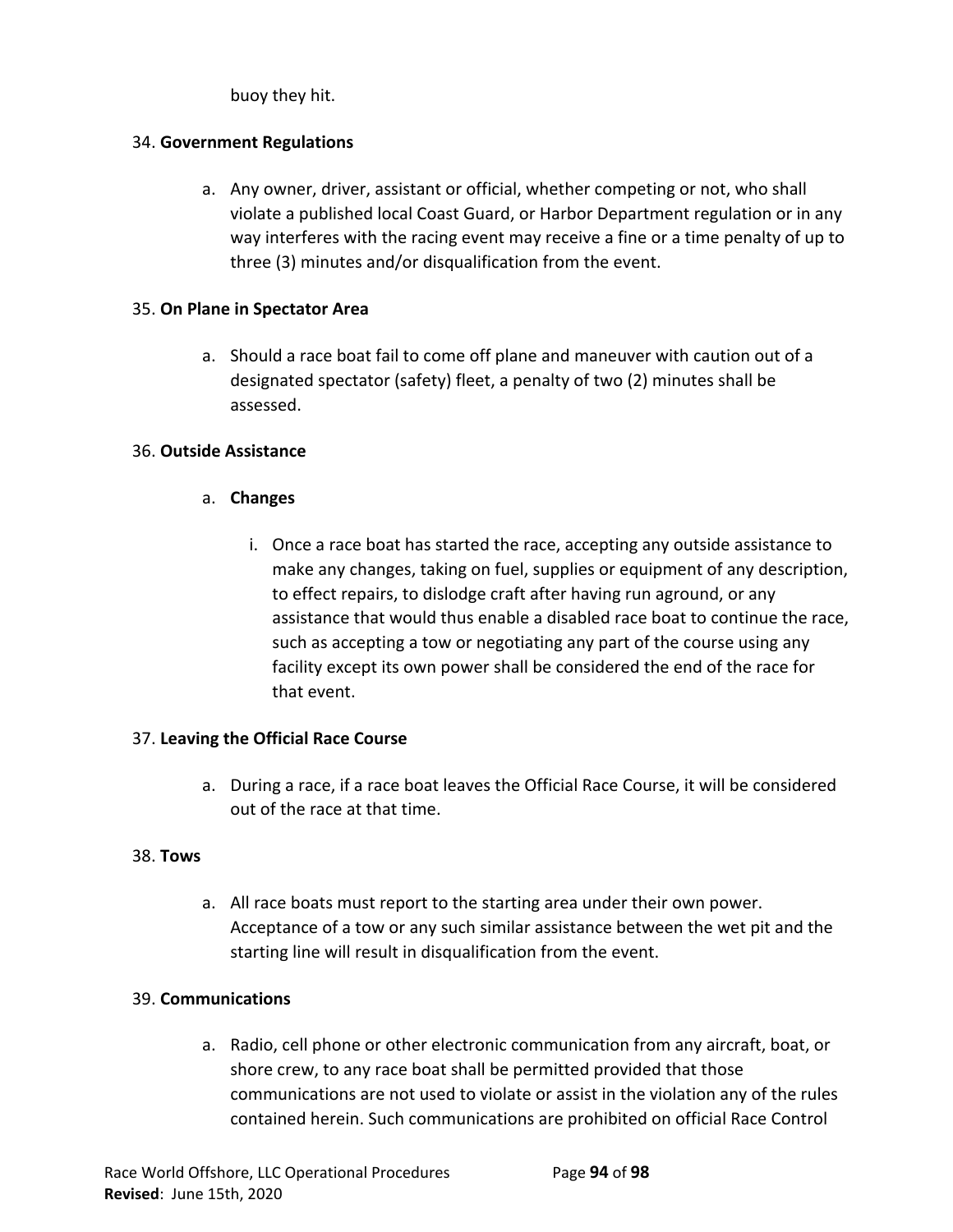channels and shall result in a two (2) minute penalty.

### 40. **Unsportsmanlike Conduct**

a. Any breach of these rules which is deemed by the Referee as being of a major nature, contrary to the best interests of RWO, or deemed to constitute unsportsmanlike conduct may subject such offender to disqualification.

### 41. **Gambling**

a. No race boat owner, driver, pit crew member, competing crewmember or race official connected with any RWO National Series Event may take part in any Calcutta or auction or other gambling operation held in connection with said National Series race nor post nor accept any bet or wager on the outcome of such an event. If found to be involved, they shall be suspended for not less than thirty days.

### 42. **Payment of Fines**

- a. All fines must be paid within 14 days from the date assessed or prior to entry into any future RWO events. If the fine has been issued in conjunction with penalties qualifying for appeal, then the appeal must be written and properly filed within the specified time limit for appeals. Fines that remain unpaid after 14 days shall be subject to additional penalties.
- b. Rule Violation not addressed In the event a rule violation occurs that is not addressed in the Operating Procedures, the RWO President and DRO shall determine and assess an appropriate penalty.

## 43. **Propellers**

- a. All auxiliary propellers mounted on the hull shall be covered by a semi- rigid or rigid rounded edge protective shield over the blades. All propellers mounted on shafts shall be covered by heavy cloth or canvas material whenever possible and at all times when the boat is unattended in public areas. Failure to do so shall result in a \$250 fine.
- b. All boats parked in the "Dry Pits" shall have propellers removed or covered by heavy cloth or materials so as to minimize injury to crew or public. Failure to do so shall result in a \$250 fine.
	- i. During trailer firing of motors, propellers shall be removed, or result in a \$500 fine.
	- ii. A fire extinguishing system must be readily available staffed by crew or fire department when internal engine compartment fire suppression systems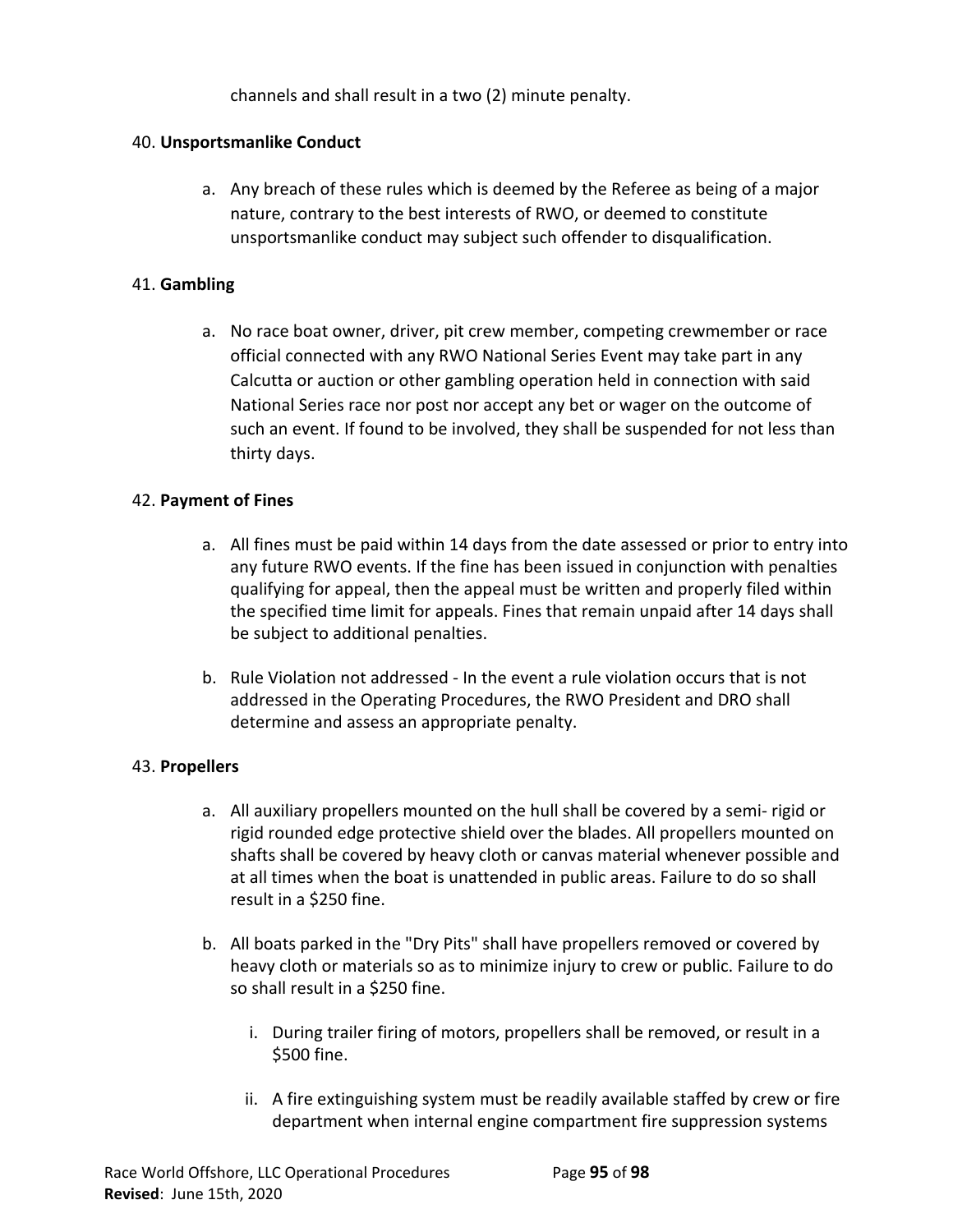are not incorporated. Failure to do so shall result in a \$300 fine.

## 44. **Trailers**

a. All boat trailers must have permanent markings on the forward half of the trailer containing the boat number. The numbers must be displayed on both sides of the trailer and shall be strongly contrasting to the color of the trailer. Failure to properly mark trailers shall result in a warning or a fine and/or time penalty. The decision of the Referee is final and may not be appealed.

# **SECTION 1200: MARINE PROTECTION**

## **1201: MANATEE PROTECTION MEASURES**

- 1. A formal manatee watch coordination meeting will be held prior to the day of the event. All race officials and racers shall attend a pre-race meeting (to be held the day of the race) and will be informed about the possible presence of manatees in the area, and that civil or criminal penalties can result from harassment, injury, and /or death of an endangered species. The danger of hitting a manatee should be emphasized to racers and bystanders.
- 2. A continuous aerial survey via helicopter shall be conducted beginning one hour prior to the event, and prior to any organized practice sessions to identify any manatees in the vicinity of the event site. The survey will continue until all official and spectator vessels have cleared the area. Aerial surveys shall extend one mile from the perimeter of the event site.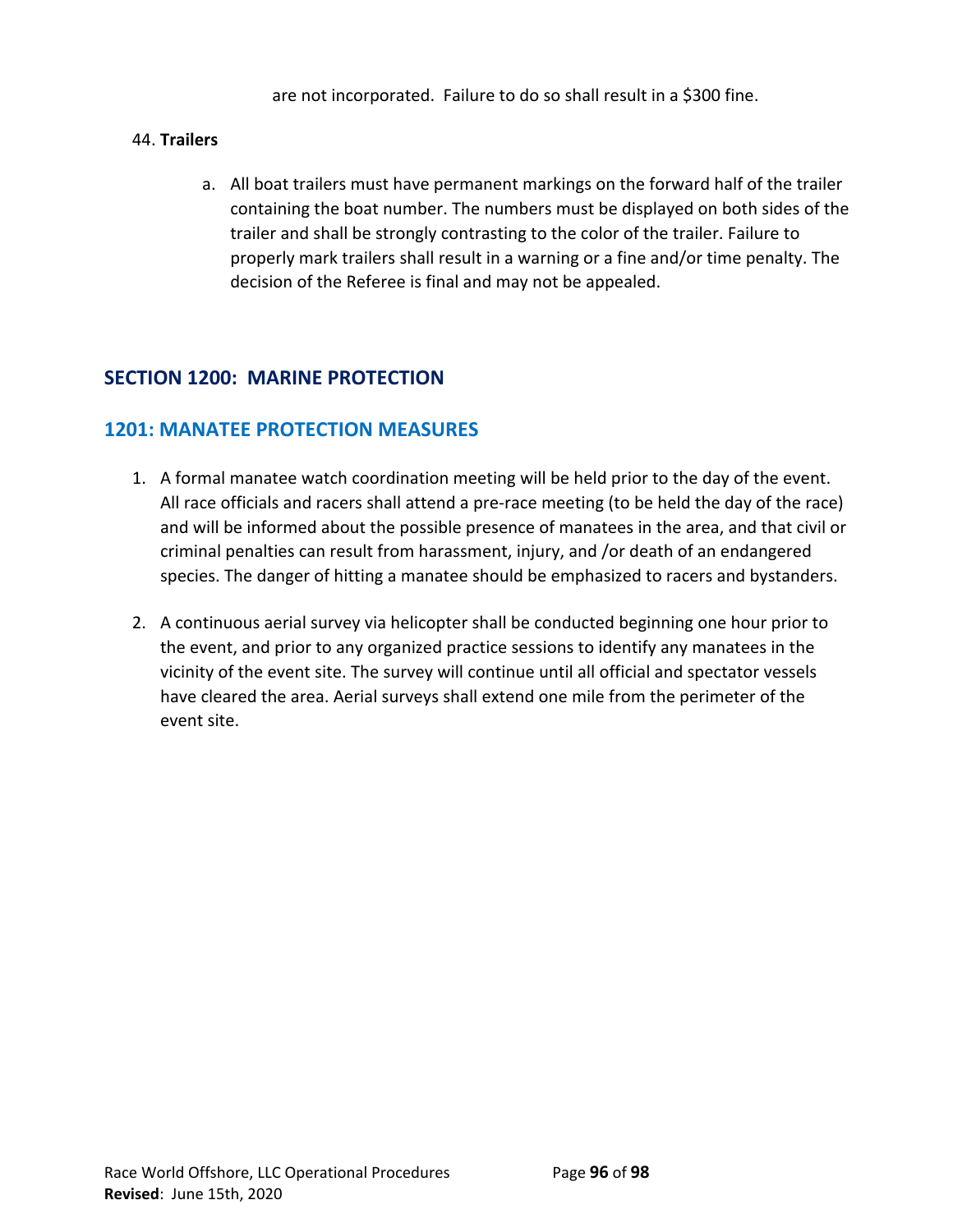- 3. The manatee watch will consist of a minimum of four qualified observers: one primary observer and three additional observers. The primary observer should be experienced in the observation of manatees at these types of events, and should be positioned at the highest vantage point possible. Other observer's surveys will be conducted from an elevated water or land based positions. Each observer will be equipped with two-way radio, binoculars, polarized sunglasses, and a chart of the race course and vicinity. The manatee watch observers will be dedicated exclusively to the manatee watch.
- 4. Observers will follow the protocol established for the "Manatee Watch Program" and will conduct the watch in good faith and to the best of their ability. The Race organizers and vessel operators will assume any liability for a violation of these protective measures involved in any collision with animals.
- 5. The observers will be in close communication with sponsors / officials to halt the event if a manatee(s) is/are spotted within the boundaries of the event or within 500 feet of the perimeter of the event site. The event shall not resume until the animal(s) moves away from the area under its own volition. Manatees must not be herded away or harassed into leaving. If the manatee(s) is/are not sighted a second time, the event will not resume until thirty (30) minutes after the initial sighting.
- 6. If, in the opinion of the manatee watch observer, survey conditions are poor or deteriorate and become poor so as not to allow for proper sighting of animals in the race course area (i.e., numerous white caps and streaks created by high winds, lack of daylight), the event shall be immediately halted. If survey conditions improve to allow for proper sighting of animals, the event may resume.
- 7. All participants and official boats shall adhere to applicable boating safety and or manatee protection speed zones in and adjacent to the event site.
- 8. The event shall be immediately canceled if any one of these conditions is not met prior to or during the race. Any manatee watch observer or USCG representative shall have the authority to terminate the event as required above. Failure to adhere to the protective measures may result in recommendation to the USCG to not permit future event or to require bond to be posted to assure compliance to these conditions.